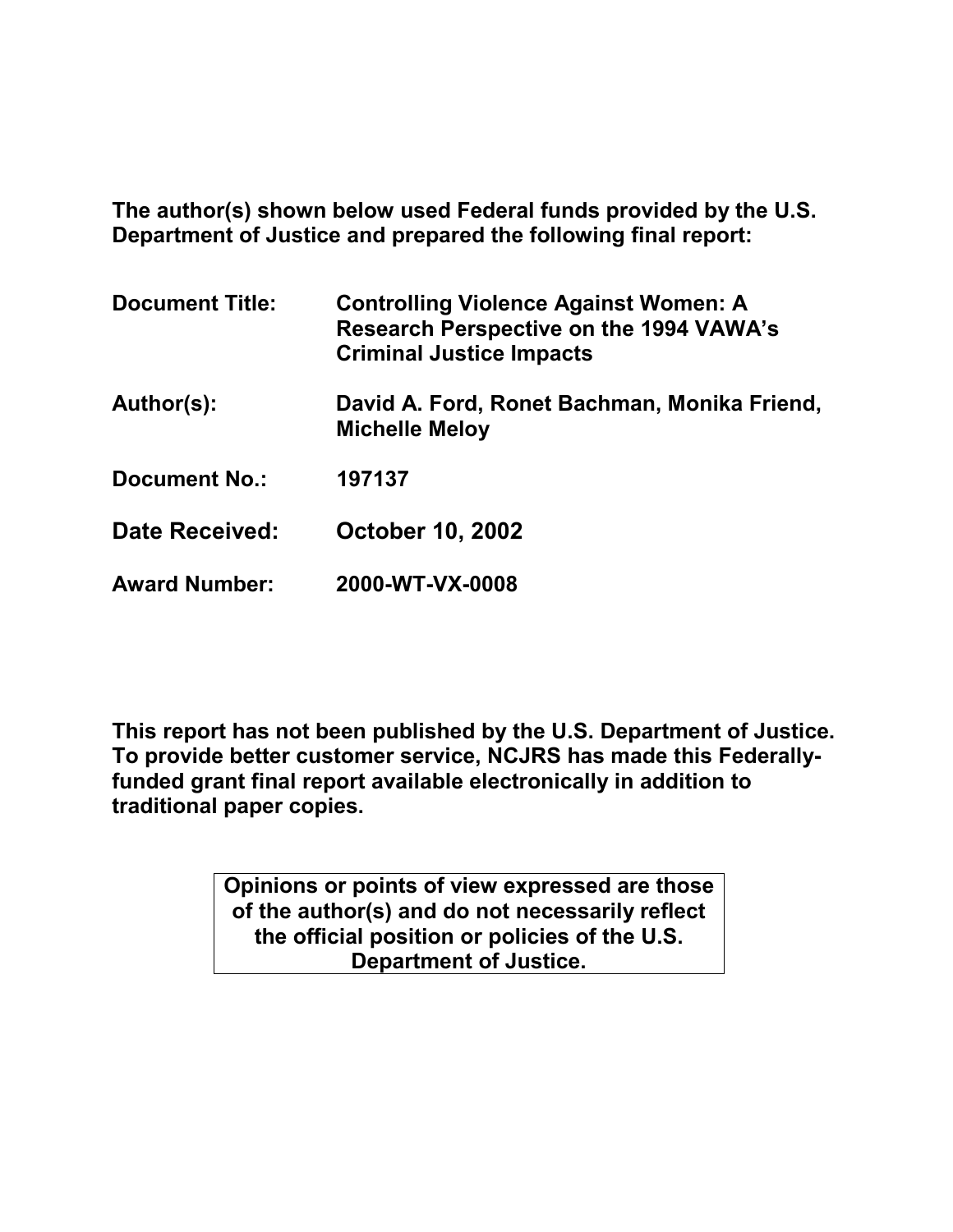# **Controlling Violence Against Women: A Research Perspective on the 1994 VAWA's Criminal Justice Impacts**

David A. Ford Ronet Bachman Monika Friend Michelle Meloy

July 2002

Prepared under Grant No. 2000-WT-VX-0008 from the National Institute of Justice, Office of Justice Programs, U.S. Department of Justice. Points of view or opinions expressed in this document are those of the authors and do not necessarily represent the official position of the U.S. Department of Justice.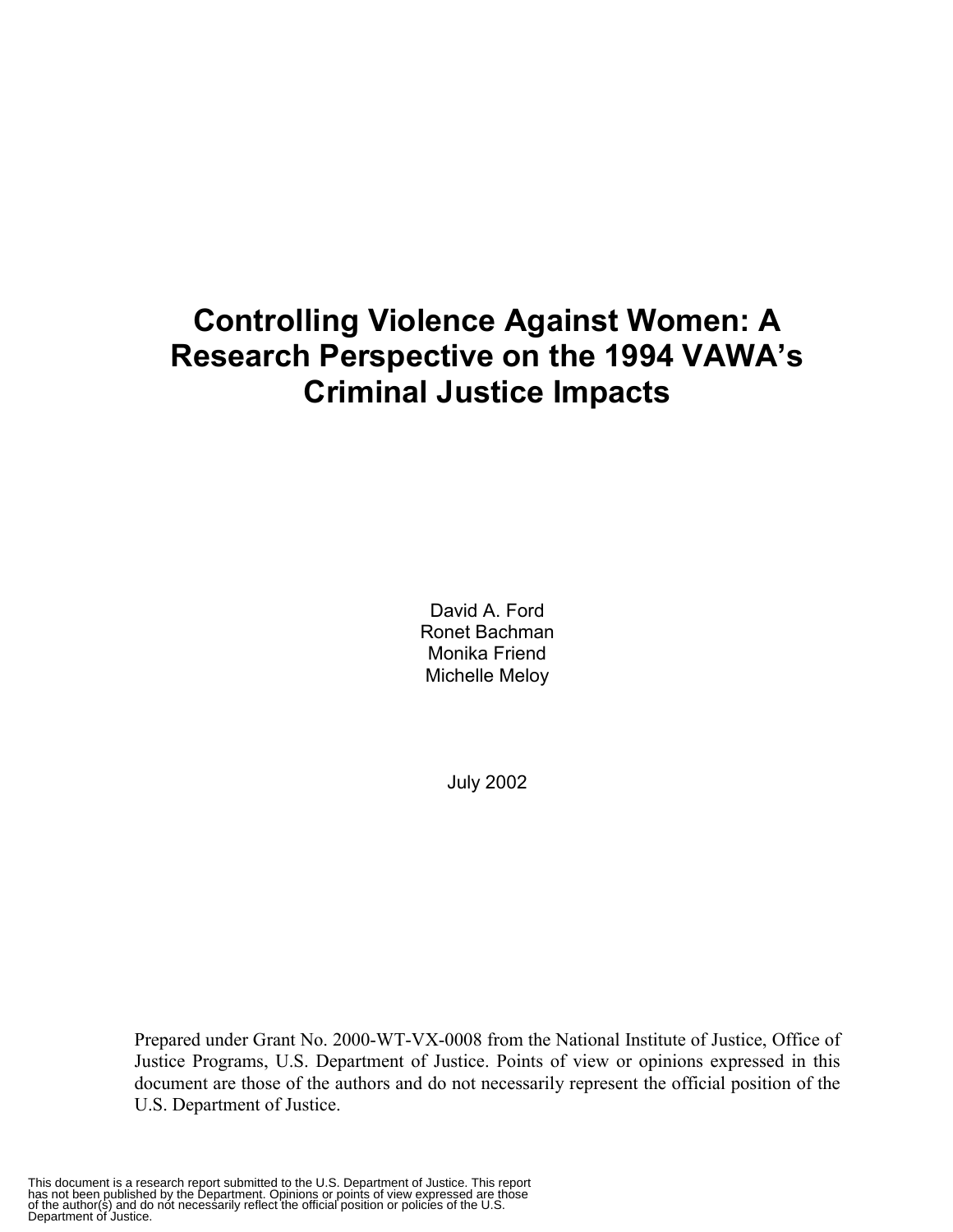## **Contents**

| Overview                                                                                  |    |
|-------------------------------------------------------------------------------------------|----|
| Part $1$ :                                                                                |    |
| L.<br>Background.                                                                         |    |
|                                                                                           |    |
|                                                                                           |    |
|                                                                                           |    |
| <b>Mandated Studies</b> .<br>I.                                                           | 20 |
|                                                                                           |    |
|                                                                                           |    |
|                                                                                           |    |
|                                                                                           |    |
| I.                                                                                        |    |
|                                                                                           | 56 |
| <u>Part 4: VAWA Impacts: What We Know, Where Research Can Take Us to Control Violence</u> |    |
| <b>Against Women</b>                                                                      | 59 |
| Has VAWA helped to advance our knowledge on violence against women?  59                   |    |
| II. What have we learned about the impacts of VAWA in preventing violence against         |    |
|                                                                                           |    |
| III. Given barely five years of activity under VAWA, what promise does it hold for        |    |
|                                                                                           |    |
| IV. What guidance can VAWA research to date give policy makers and practitioners for      |    |
|                                                                                           |    |
| V. Recommendations for Research to Advance VAWA's Preventive Impacts 67                   |    |
|                                                                                           |    |
|                                                                                           |    |
| Appendix                                                                                  |    |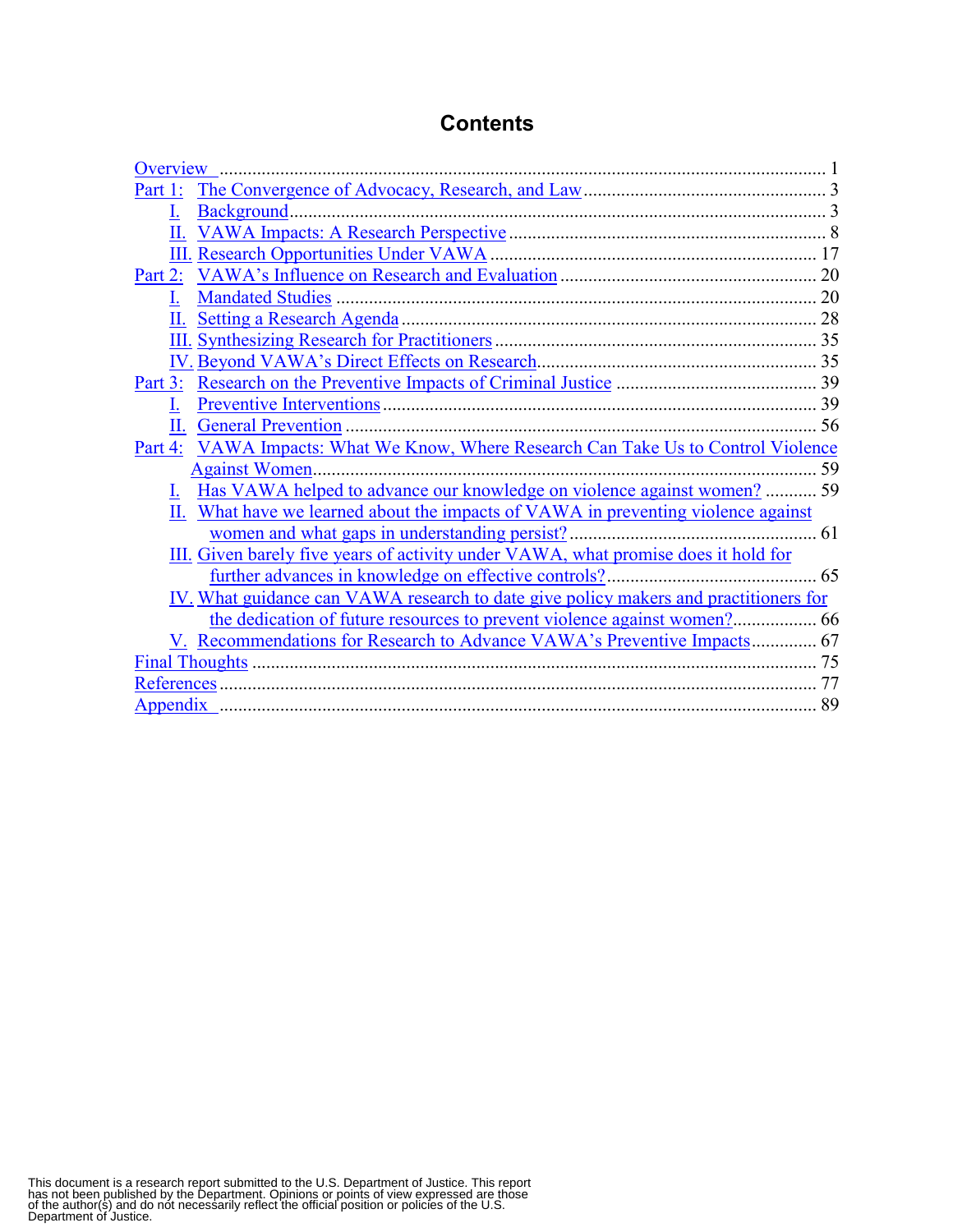## <span id="page-3-0"></span>**Overview**

The Violence Against Women Act of 1994  $(VAWA)^1$  stands as an extraordinary model for legislation imbedding research and evaluation in an urgent response to crime. The Act changed laws and promoted legal interventions at the same time that it called for research to inform policy and to evaluate practices meant to prevent violence against women. This report examines the research side of the original legislation, with particular attention to the current state of knowledge on violence reduction through criminal justice interventions based on what we have learned from evaluations fostered by VAWA. We focus on the Act as passed in 1994 to allow time for the implementation of key provisions and for the evaluation of their impacts. We write from the perspective of critical researchers seeking evidence of preventive impacts. Our goal is to review the state of research on VAWA impacts and to render commentary informed by what we already know and what we can expect to learn from rigorous research on criminal justice interventions to prevent violence against women.

Our discussion begins with an overview of VAWA's criminal justice components and expectations for their preventing violence against women. We discuss ways in which VAWA has fostered research and how it has helped to advance our knowledge on violence against women and its prevention. We review research findings on VAWA's preventive impacts, in particular. We conclude with a discussion of VAWA's continuing promise for advancing research on effective controls and how research to date can guide policy makers and practitioners in dedicating future resources to prevent violence against women.

It is not our purpose to duplicate major reviews and syntheses of research literature either pre-dating VAWA (Crowell & Burgess, 1996) or forthcoming (Worden, Carlson, van Ryn, forthcoming). Instead, we consider how extant research contributes to advances in a knowledge base on violence against women. We discuss expectations for VAWA "success," agendas for research, and funding in support of VAWA research and evaluations. We also note issues in measuring violence against women that confound our understanding of VAWA's impacts. We document the growth of research under VAWA before focusing on a

<sup>&</sup>lt;sup>1</sup> Title IV of the Violent Crime Control and Law Enforcement Act of 1994 (PL 103-322).

This document is a research report submitted to the U.S. Department of Justice. This report<br>has not been published by the Department. Opinions or points of view expressed are those<br>of the author(s) and do not necessarily r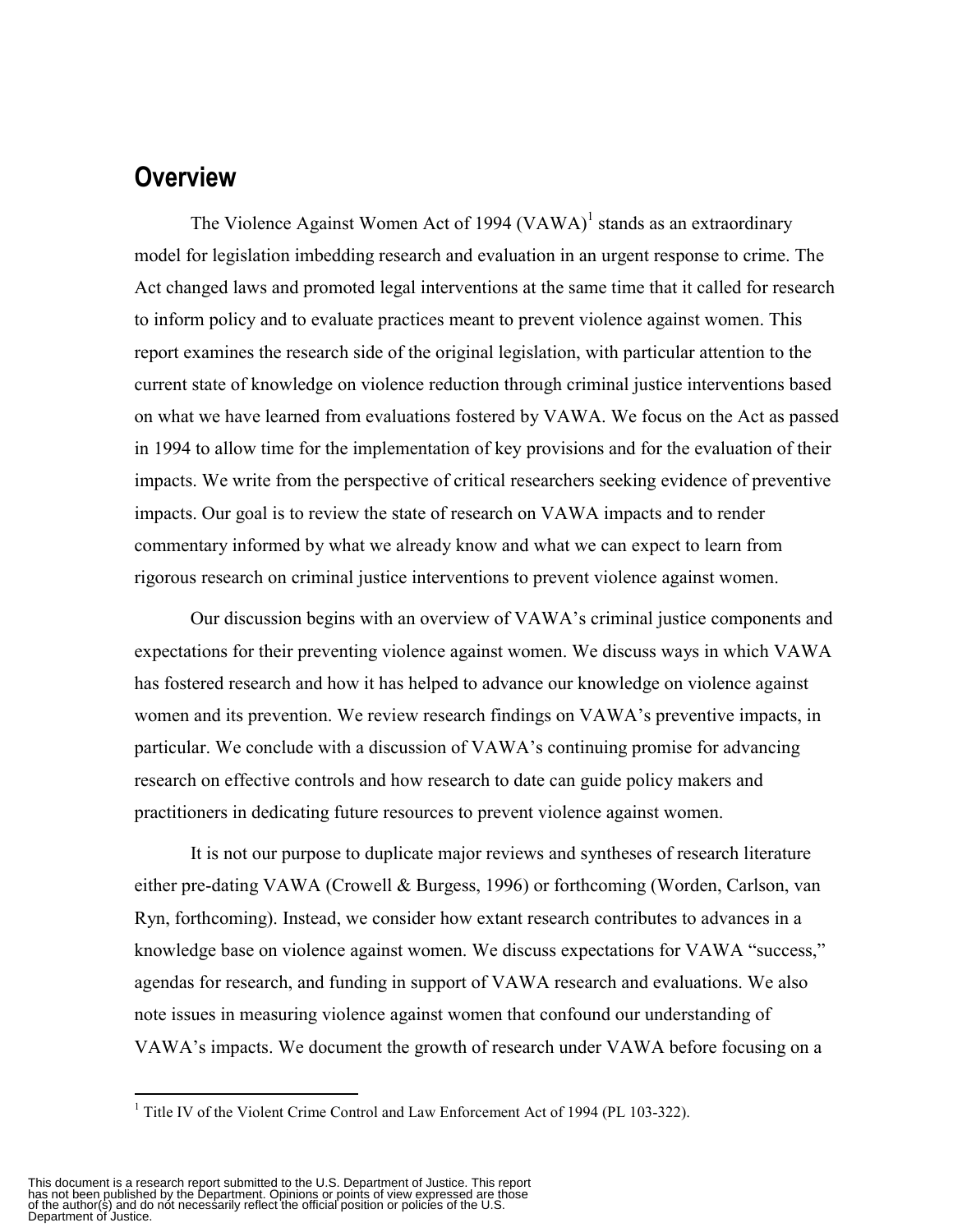few major evaluations of policies intended to have direct preventive impacts on violence against women.

The 1994 VAWA initiated a process whereby the implementation of evaluation research follows the development and implementation of criminal justice policies designed to protect victims of violence against women. It emerged from a relatively short history of research, most of which has not been rigorously evaluated. Writing about domestic violence in 1995, without explicit reference to the recently enacted Violence Against Women Act, Fagan (1996) noted that

…research and evaluation on arrest and prosecution, civil or criminal protection orders, batterer treatment, and community interventions have generated weak or inconsistent evidence of deterrent effects on either repeat victimization or repeat offending. (p. 1)

Fagan (1996) argued that most research conducted by 1995 had not addressed questions about the effectiveness of legal interventions in controlling violence. Not surprisingly, most policy research attends to how practitioners implement policy and enact their responsibilities. But today we expect more. We want to know the consequences of those activities for preventing crime and protecting victims. Congress recognized this need in 1996 when it required the Attorney General to "formulate and publish a unified national crime prevention research and evaluation strategy … regarding the impact and effectiveness of the crime and violence prevention initiatives…" (H.R. 2076), a mandate addressed in a Report to Congress by Sherman et al. (1997, 1998). Using standards for assessing "whether a program has succeeded in causing less crime" (Sherman 1997, p. 6), the authors argued for rigorous impact evaluations. With respect to programs funded under VAWA, the traditional concern for detecting and punishing crimes in the interest of justice should go further to evaluate the effectiveness of criminal justice policies in protecting victims.

Of course, after just five years, research spawned by VAWA is only now beginning to appear in reports or articles likely to have an impact on policy. Indeed, apart from what guidance might be offered by research, policy makers and practitioners have barely had time to implement what they hope will be effective criminal justice programs initiated under VAWA's grants for local initiatives (U.S. Attorney General, 1999, II-18). Thus our report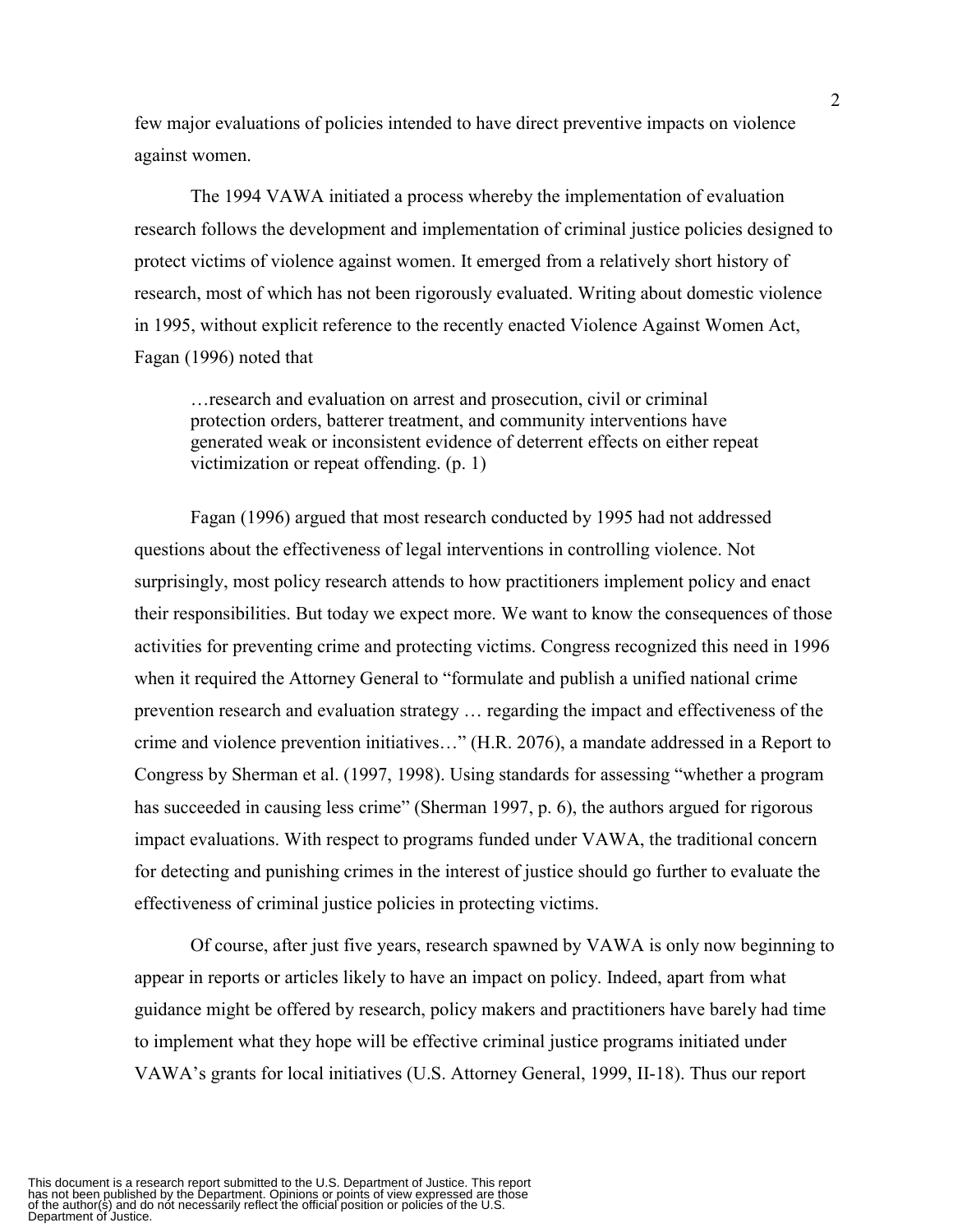gives at least as much attention to where research is going as to what it has accomplished in evaluating policy.

We begin with a brief review of the history of the violence against women movement and recent research in support of advocacy for the passage of VAWA. We highlight the justice components and the popular expectations for their preventive impacts on violence against women. Next we outline what we call a "research perspective" on VAWA impacts, followed by a description of VAWA's criminal justice components subject to research and evaluation. We then proceed to describe first, VAWA's influence on research – its agenda and the growing knowledge base on criminal justice interventions – and second, what VAWA research to date tells us about the impact of those interventions in reducing violence against women. We conclude with a discussion of what research might tell of VAWA's promise for reducing violence against women in American society.

## <span id="page-5-0"></span>**Part 1: The Convergence of Advocacy, Research, and Law**

## <span id="page-5-1"></span>**I. Background**

The Violence Against Women Act was signed into law in 1994 as a federal response to violent crimes against women, a response that lent exceptional political authority against gendered violence. As part of the Violent Crime Control and Law Enforcement Act of 1994, VAWA unequivocally criminalized acts of domestic violence and violations of protective orders for women, irrespective of their personal circumstances or geographical situation. At the same time it sought to strengthen criminal justice responses to all violent crimes against women, including sexual assaults and stalking. VAWA is the culmination in political action of advocacy and research, particularly with respect to intimate partner violence against women. It came into law on the heels of almost three decades of advocacy from the women's movement for criminal justice interventions and 15 years of attention to research on domestic violence reinforcing the belief that law enforcement deters abusive men. Thus while VAWA brought the problem of violence against women to the forefront of federal crime control concerns, the Act built on a significant recent history of advocacy and research already attuned to the problem.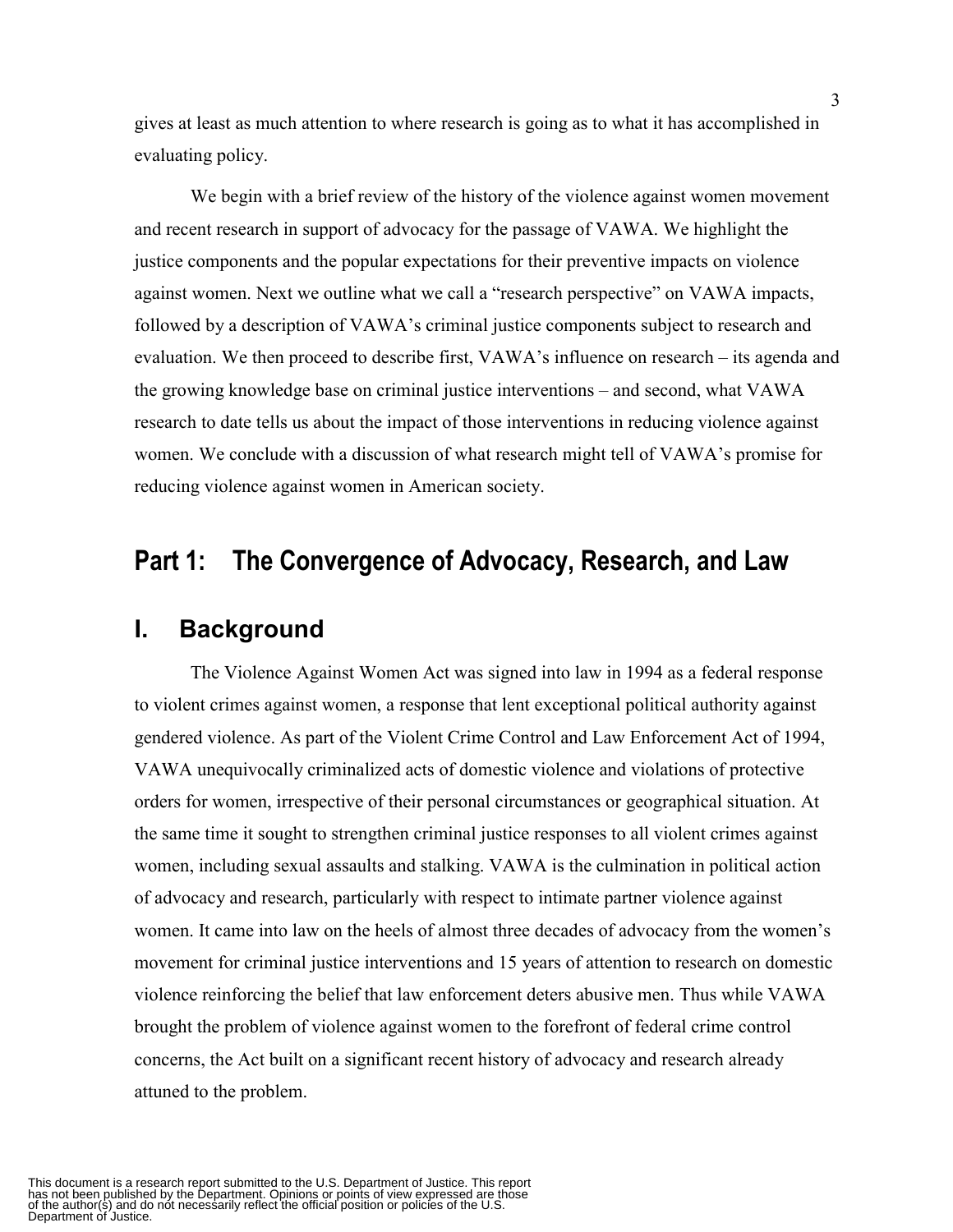The movement to prevent domestic violence against women has roots in Colonial America, found new attention in the late Nineteenth Century, and was rediscovered in the early 1970's in political company with reforms against child abuse (Pleck, 1987). Concurrent with the movement against wife-beating, the Women's Liberation Movement responded against rape and sexual assault (Schechter, 1982). But while the political response to rape and sexual assault has centered on victim services, on enforcement of existing laws, and on protecting victims from system abuses, domestic violence against women commands attention as a crime of repetitive violence against a specific victim and subject to control through traditional criminal justice interventions.

Research has played a significant part in reinforcing advocacy for government action against gendered violence. Straus (1974) noted that family violence was slow to gain recognition as a social problem, as opposed to a form of individual pathology, because it was regarded as something other than "violence." In 1970, it was reported that 25% of American men and 16% of women could imagine a circumstance in which they would approve of a husband slapping his wife, based on a national survey conducted for the National Commission on the Causes and Prevention of Violence (Stark & McEvoy, 1970). A reader on family violence compiled by Steinmetz and Straus (1974) brought together a handful of articles speculating on patterns and causes of violence in marriage but with no prevalence data other than those provided by the Stark and McEvoy report. Gelles' (1974) description of violence in 80 New Hampshire families piloted the way to national surveys, including an NIMH-funded Family Violence Survey in 1976 (Straus, 1978; Straus, Gelles, Steinmetz, 1980), the first nationally representative survey designed to uncover the prevalence of family violence in the American population. These "early" accounts documented domestic violence as a social problem and found a receptive audience for their quantified data in the growing movement against women abuse (e.g., Martin, 1975).

Early in 1978, the United States Commission on Civil Rights sponsored a Consultation on domestic violence against women. Its report, *Battered Women: Issues of Public Policy* (1978), was introduced with data from the Family Violence Survey (Straus, 1978). In the same year, a subcommittee of the United States Senate Committee on Human Resources (1978) conducted hearings in Los Angeles and Washington, DC, on Domestic Violence for the purpose of learning from victims, advocates, agencies, and researchers what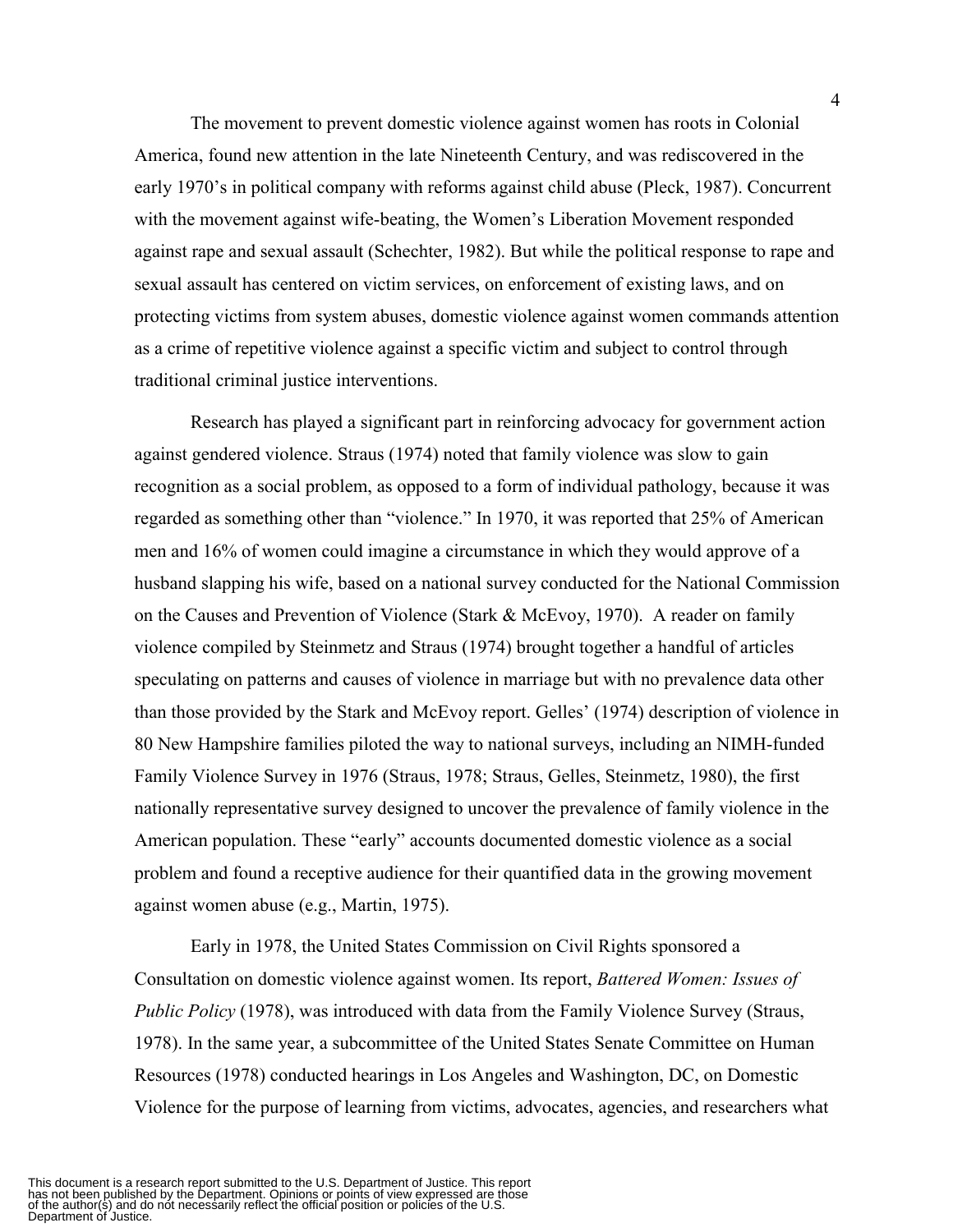role the federal government should assume in response to the problem of domestic violence, as demonstrated in research, including again the national survey by Straus and associates.

Another significant data source, the National Crime Victimization Survey (NCVS), began in 1972 as an alternative to the FBI's Uniform Crime Reports to provide an official set of indicators for crime victimization, including violence against women.<sup>2</sup> Early screening instruments used in the NCVS, however, did not directly ask respondents abouts victimizations perpetrated by known offenders or about rape victimizations. In the early 1980's, the NCVS began a redesign process to more accurately measure these victimizations. The new survey instrument began implemenation in 1989 and procedures from the redesign were fully implemented into the survey by 1993. The BJS reports, *Violence Against Women: Estimates From the Redesigned NCVS*, (Bachman & Saltzman, 1995) and its predecessor, *Violence Against Women*, (Bachman, 1994) came to be widely cited by advocates of VAWA.

Also in the late 1970's and early 1980's, the Department of Justice began funding research to investigate the preventive impacts of criminal justice interventions. One, a major evaluation of the Family Violence Program funded in 1978 by the Law Enforcement Assistance Agency, was the first to analyze criminal justice interventions to prevent family violence, including domestic violence against women, in the context of coordinated community services for victims (Fagan, Friedman, Wexler, & Lewis, 1984). It demonstrated an apparent reduction in the prevalence of violence following criminal justice interventions, at least for cases with more severe histories of violence. Other more rigorous domestic violence research soon followed with support from the National Institute of Justice.

When NIJ funded a 1980 proposal for a field experiment to evaluate the impact of arrest in deterring domestic violence in Minneapolis, it set in motion an extraordinary program of research on the police response to domestic violence with a profound impact on

<sup>&</sup>lt;sup>2</sup> The most enduring source of statistical information about violent crime in the United States, the FBI's Uniform Crime Report (UCR), has collected information about criminal incidents of violence that are reported to the police since 1930. However, using police reports to estimate incidence rates of violence between intimates and family members is problematic for several reasons. Perhaps foremost of these is the fact that a large percentage of these crimes are never reported to police. For example, based on comparisons with national survey data, it is estimated that only about 40 to 50 percent of crimes become known to police. An even higher percentage of intimate partner violence and sexual assaults are never reported to police (Crowell & Burgess, 1996; Reiss & Roth, 1993). In addition, except for the crime of homicide, the current UCR program does not include information on the victim/offender relationship within its reports. Thus, using UCR data, it is not possible to determine the magnitude of violence against women by specific offenders, including assaults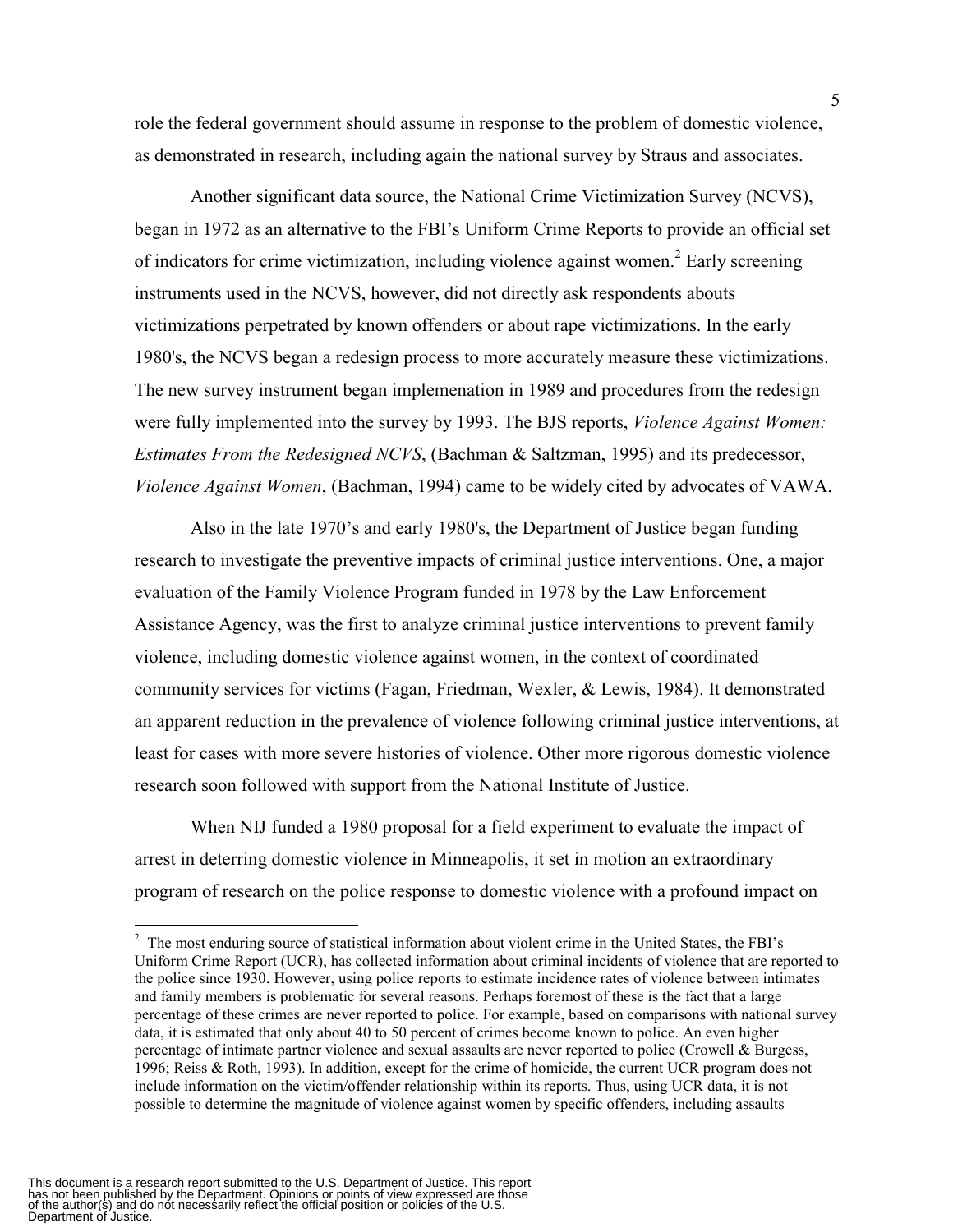policy, including VAWA. The Minneapolis Domestic Violence Experiment reported that domestic offenders were less likely to reoffend when arrested on the scene of their violence than if "advised" or sent away for several hours (Sherman and Berk, 1984a,b). The research findings were released with a concerted effort to garner as much publicity as possible (Sherman and Cohn, 1989), and they found receptive audiences. Findings reinforced advocates' demands for an aggressive law enforcement response to domestic violence. That arrest was an effective means of crime control made the research attractive to those in politics and the public advocating for law and order through tough, punitive interventions. Other researchers found the study of special interest as an unusual field experiment on deterrence meriting publication in the top sociology journal, the American Sociological Review. Above all, it filled a gap in the knowledge base on which police policy might be based if domestic violence was to be treated as a crime.

In 1984 the U.S. Attorney General's Task Force on Family Violence published its *Final Report* calling for the criminalization of family violence with a coordinated community response to intervene and deter continuing violence. The *Report* was prompted by advocates, supported by tough-on-crime politics, and buoyed by the recent publication of findings from the Minneapolis Domestic Violence Experiment in support of on-scene, warrantless arrest for misdemeanor domestic assault (Sherman & Berk 1984a,b). The *Report* increased attention to domestic violence as criminal behavior while stimulating changes in law and criminal justice policies. VAWA built on traditional notions of crime control and accountability in enacting new federal laws and in encouraging local criminal justice activities against gendered violence.

## *A. VAWA's Criminal Justice Components*

VAWA includes components meant to prevent violence against women, to hold offenders accountable, and to protect victims through criminal justice or related legal remedies. It criminalized a number of interstate offenses, including, for example, cases of interstate domestic violence and interstate violations of protective orders. It required each state or Indian tribe to give full faith and credit to protection orders issued by other states or

This document is a research report submitted to the U.S. Department of Justice. This report has not been published by the Department. Opinions or points of view expressed are those of the author(s) and do not necessarily reflect the official position or policies of the U.S. Department of Justice.

perpetrated by intimates.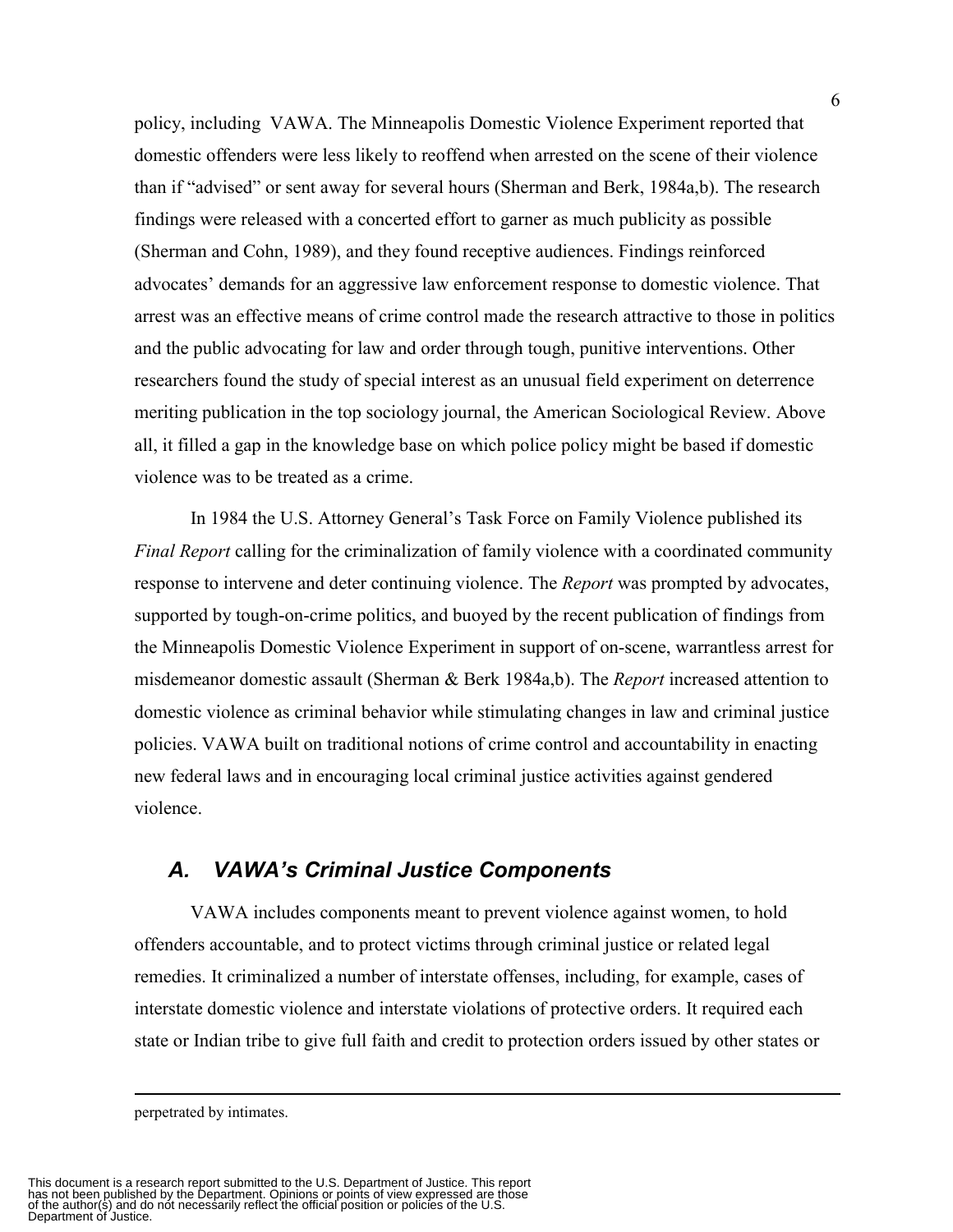tribes. VAWA further provided funds for implementing local criminal justice initiatives and encouraging community collaborations intended to prevent rape and domestic violence or to provide services to victims of violence, including grants targeting special populations such as Indian and rural women, and women on college campuses.

VAWA's criminal justice components are notable as reactive interventions customarily invoked against men who have already committed a crime. Under these policies, the criminal justice system can hold an offender accountable, and with punishment it should deter that specific offender from further crime.<sup>3</sup> As we shall see, however, even more is expected of VAWA.

#### *B. VAWA Goals and Expectations*

The Violence Against Women Act was passed with confidence that legal remedies exist to solve the problem of violence against women. By criminalizing certain actions, by calling for punishments and treatments, and by providing funds for local programs meant to enhance the criminal justice response, policy makers saw promising means to control the violence (Biden, 1999). To the extent that VAWA could insure that all elements of criminal justice are in place to respond to violence against women, policy makers hoped the Act would change the attitudes of people who have traditionally been insensitive to crimes of violence against women and who view those crimes as less serious than others.

Today, policy makers can point to some important advances that indicate new attitudes among agents of criminal justice: VAWA's extraordinary success in underwriting a proliferation of local initiatives; changes in state laws consistent with new federal laws; and unprecedented training of law enforcement and judicial agents. It is expected that the visibility of all such VAWA-related reforms will in turn help to change societal attitudes and bring about lower rates of violence (Biden, 1999).

VAWA repeatedly cites "prevention" and "crime reduction" as goals of its various legislative and funding initiatives. These goals are consistent with an outcome of general prevention – keeping men who have not yet committed violent crimes against women from

<sup>3</sup> In identifying "offender accountability" as an area for research in its FY2000 Solicitation for *Research and Evaluation on Violence Against Women*, NIJ defines "offender accountability factors" as "those that punish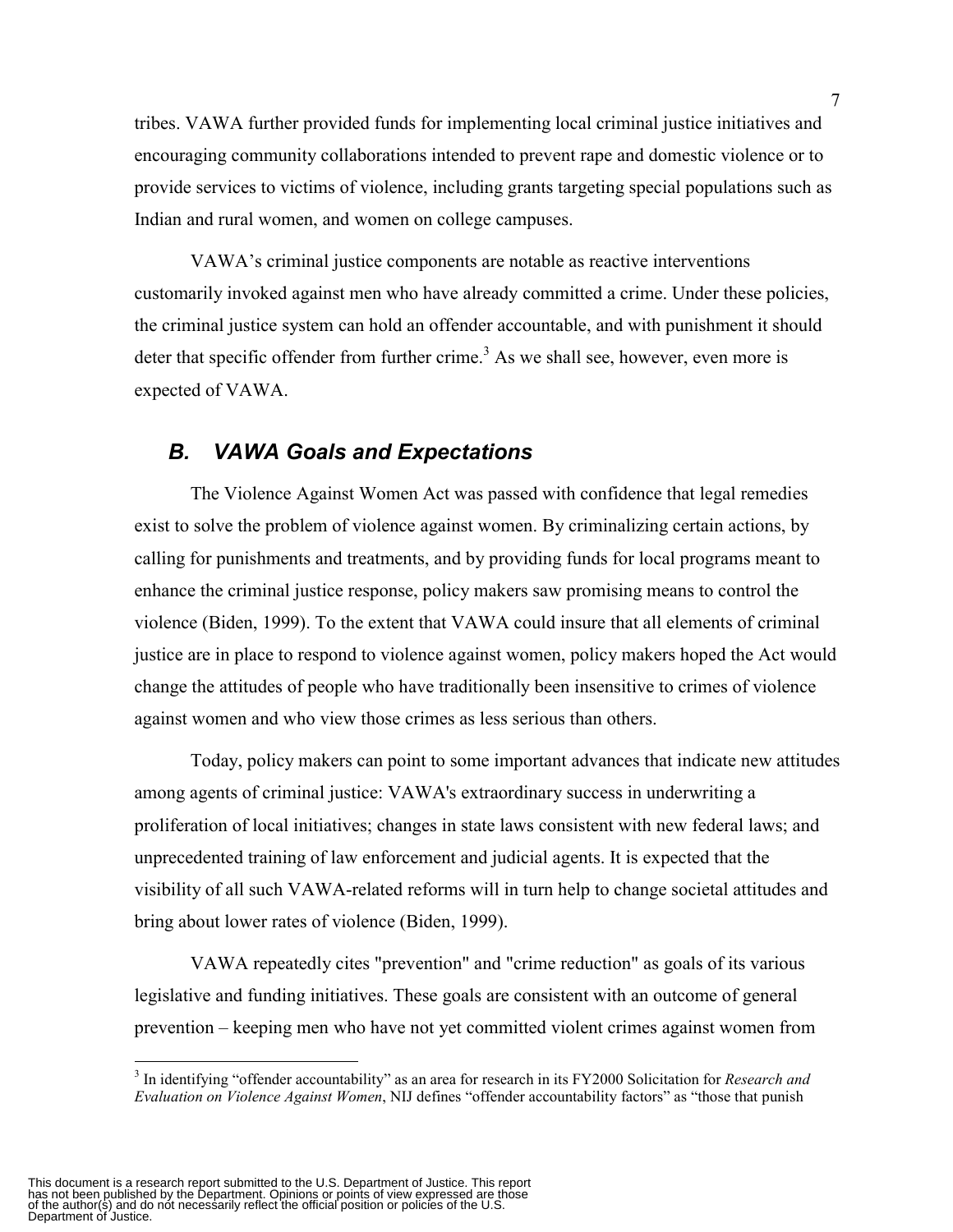doing so in the first place. Such goals invite VAWA impacts to be assessed using rates of violent crime against women at the community, state, or national level. But herein lies a problem. General prevention activities are not a major part of  $VAWA<sup>4</sup>$ . The Act's key laws and funding opportunities target men already identified as criminal offenders. Rather than attempting to prevent first-time crimes of violence against women, the Act attempts to prevent known offenders from reoffending. Thus there is a mismatch between the expectation that VAWA will prevent violence against women in general and what the Act supports as interventions targeting specific offenders.

It could be that the enhanced criminal justice interventions brought about by VAWA will serve as a general deterrent to violence against women or will change popular attitudes that tolerate such violence. We caution, however, that a general reduction in violence against women entails a cultural change that will not be obvious in the short term. It is asking too much of VAWA to show an immediate impact on *rates* of violent crime against women. VAWA's short-term impacts are better indicated by measures of its success in protecting specific victims from known offenders.

## <span id="page-10-0"></span>**II. VAWA Impacts: A Research Perspective**

Practitioners and researchers typically have different views of policy impacts. Practitioners, those entrusted with implementing policies, properly believe that what they do will, in fact, help to control violence against women. From their perspective, the impact of policy is taken to be the immediate outputs of their practices.<sup>5</sup> For example, if policy makers mandate warrantless arrests of batterers to prevent domestic violence, the impact of the arrest policy, from a law enforcement perspective, may simply be compliance with policy and an increase in arrests. Similarly, a rigorous prosecution program may be deemed a success with

offenders, prevent re-offending, and lead to changes in offender behavior" (p. 4). <sup>4</sup>

<sup>&</sup>lt;sup>4</sup> VAWA (1994) did authorize funds by amendments to the Family Violence Prevention and Services Act to be granted by the Department of Health and Human Services for rape prevention and education, for domestic violence education, and for demonstration grants "to establish projects in local communities involving many sectors of each community to coordinate intervention and prevention of domestic violence" (42 USC 10418). Three sections of VAWA authorized funds for what criminologists classify as "situational crime prevention" – capital improvements to prevent crime in public transportation and in public parks, but funds were never appropriated.

<sup>&</sup>lt;sup>5</sup> See, for example, the discussion of STOP impacts in Burt, Zweig, Schlichter, & Andrews (2000, Chap. 3), where they discuss as impacts, agency changes, victims served, or agency staffs' perceptions of how they have

<sup>8</sup>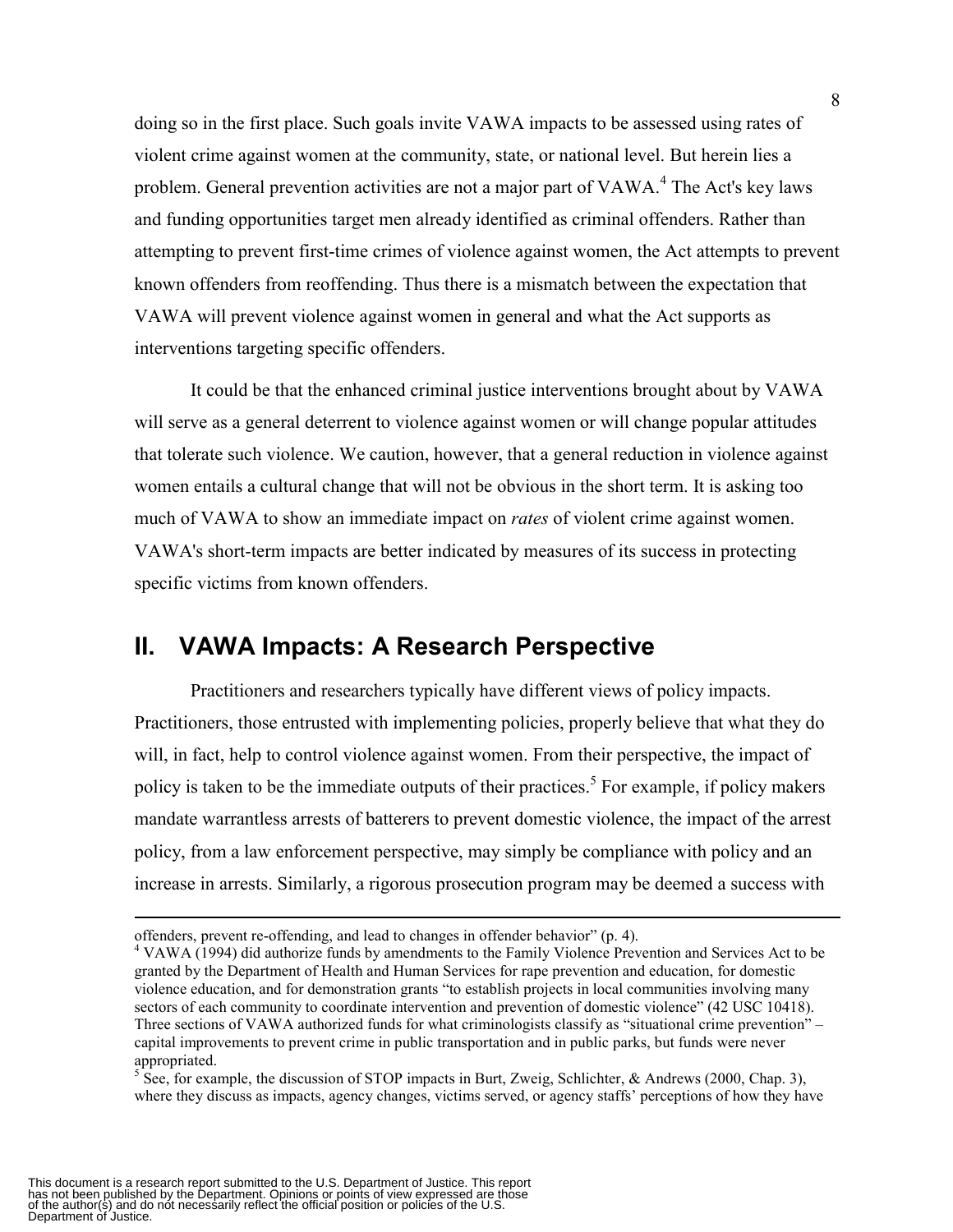respect to, say, its increasing victim participation or conviction rates without considering whether such success truly impacts victim protection in a positive way.<sup>6</sup> This view can be found, for example, in the report, "The Violence Against Women Act: Breaking the Cycle of Violence" (1996), where the Violence Against Women Office reports on the "Impact" and the "Success" of various provisions of VAWA. Impacts and successes are described in terms of outputs, such as laws enacted and applied in policies, programs, or legal actions.<sup>7</sup>

Consistent with this perspective, researchers may conduct evaluations to assess the extent to which programs and policies were implemented as intended. Questions answered under this type of "process evaluation" include whether a program or policy is reaching the target individuals or groups, whether it is actually operating as expected, and what resources are being expended (Bachman & Schutt, 2001). As described by Burt, Harrell, Newmark, Aron, & Jacobs (1997), a process evaluation involves "a thorough documentation and analysis of activities of the program...and how it is viewed from the perspectives of staff, participants, and the community" (p. 61). Process evaluations may be undertaken by researchers to assist practitioners and policy makers in determining compliance with policy.

In contrast to those whose first responsibility is to implement policies as intended, violence researchers are more inclined to assess policy *impacts* in terms of outputs consistent with policy makers' expectations for policy to effectively control violence. Did the program and/or policy have the intended consequences? It is from this question that we focus our assessment of the criminal justice components of VAWA. It is also a perspective Congress embraced when it mandated, as part of VAWA, that the National Academy of Sciences through its National Research Council develop a research agenda to increase understanding and control of violence against women. The NRC Panel on Research on Violence Against Women, after reviewing the relevant research literature, concluded in 1996 that "significant

9

met the needs of victims. <sup>6</sup>

<sup>&</sup>lt;sup>6</sup> This is not to say that some, especially in the advocacy community, have not asserted the primacy of victim safety and well-being. Hart (1995), for example, notes the paucity of research on preventive impacts and its need in support of advocacy projects: "Each undertaking should include an evaluation component, measuring whether safety, autonomy and restoration (or quality of life) of victims has been improved by advocacy and whether perpetrators have stopped their violence, divested themselves of their perceived "ownership" of victims and acted accountably in light of the sanctions or restraints imposed by the courts" (p. 13).

 $\frac{7}{1}$  NIJ distinguishes between "outputs" and "outcomes" as a methodological consideration in their research solicitations: "Study designs must make a clear distinction between outcomes such as safety and accountability, and 'outputs' or intervention. For example, arrest, prosecution, or treatment may be considered outputs that

This document is a research report submitted to the U.S. Department of Justice. This report<br>has not been published by the Department. Opinions or points of view expressed are those<br>of the author(s) and do not necessarily r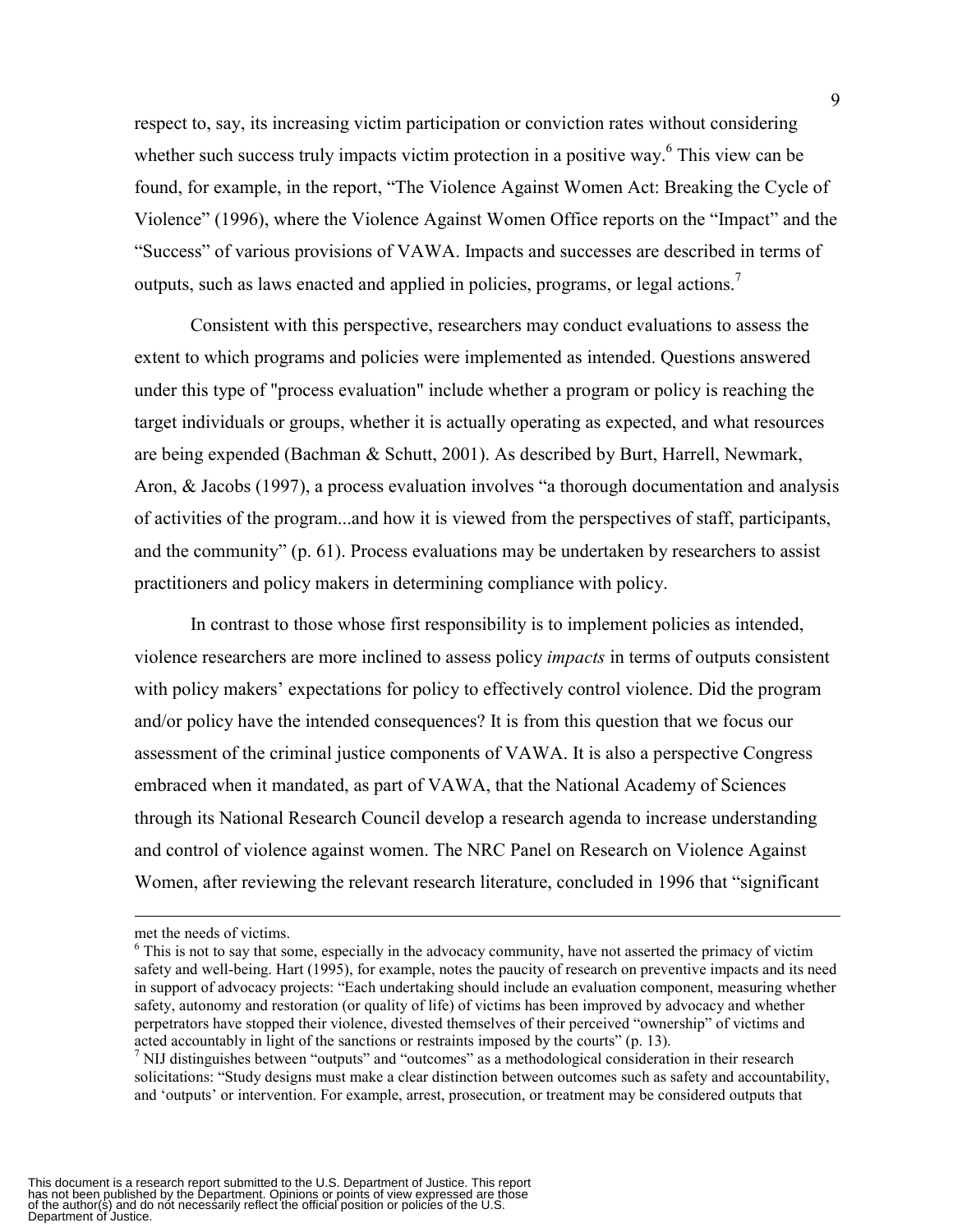gaps existed in understanding … the impact and effectiveness of preventive and treatment interventions" (Crowell & Burgess, 1996: 2). The Panel did not explicitly define its use of the term "impacts," but it was apparent in the Panel's recommendations that research should focus on preventive outcomes of programs (pp. 2-3).

The question of VAWA impacts, from a research perspective, concerns both its direct effect on research, as well as what research has found regarding VAWA's impact in controlling violence against women. For present purposes we avoid using the unqualified term, "impact," to describe the implementation of criminal justice policies and programs in a manner consistent with the goal of preventing violence against women. There are currently underway major evaluation studies mandated under VAWA to examine the successful implementation of these initiatives, some in the name of "impact evaluation." Indeed, some very important research has been undertaken recently in previously unexplored areas where understanding outputs under unique justice structures and processes is a first step toward later research on outcomes. For example, Luna et al. (2000) described their evaluation of STOP Grant Programs for Reducing Violence Against Women among Indian Tribes as an "impact" evaluation because it examined the success of tribes in implementing promised criminal justice interventions–a system impact. Apart from noting the significance of these studies to the expected success of VAWA, we limit our attention here to impact evaluations of projects with outcomes promising to protect women.

## *A. Conceptualizing VAWA Impacts*

Exhibit 1 depicts our conceptualization of VAWA's criminal justice impacts. It shows VAWA's direct effect both on criminal justice interventions and on research and evaluation. Research, in turn, helps to inform interventions through the accumulation of relevant knowledge and its synthesis for practitioners. Process evaluations further help to insure that prescribed interventions are implemented and function as expected. Finally, Exhibit 1 shows what is intended to be a preventive impact of interventions by controlling violence against women. Impact evaluations test the actual effectiveness of preventive interventions on violence against women.

This document is a research report submitted to the U.S. Department of Justice. This report has not been published by the Department. Opinions or points of view expressed are those of the author(s) and do not necessarily reflect the official position or policies of the U.S. Department of Justice.

influence outcomes" (NIJ 2000, p. 4).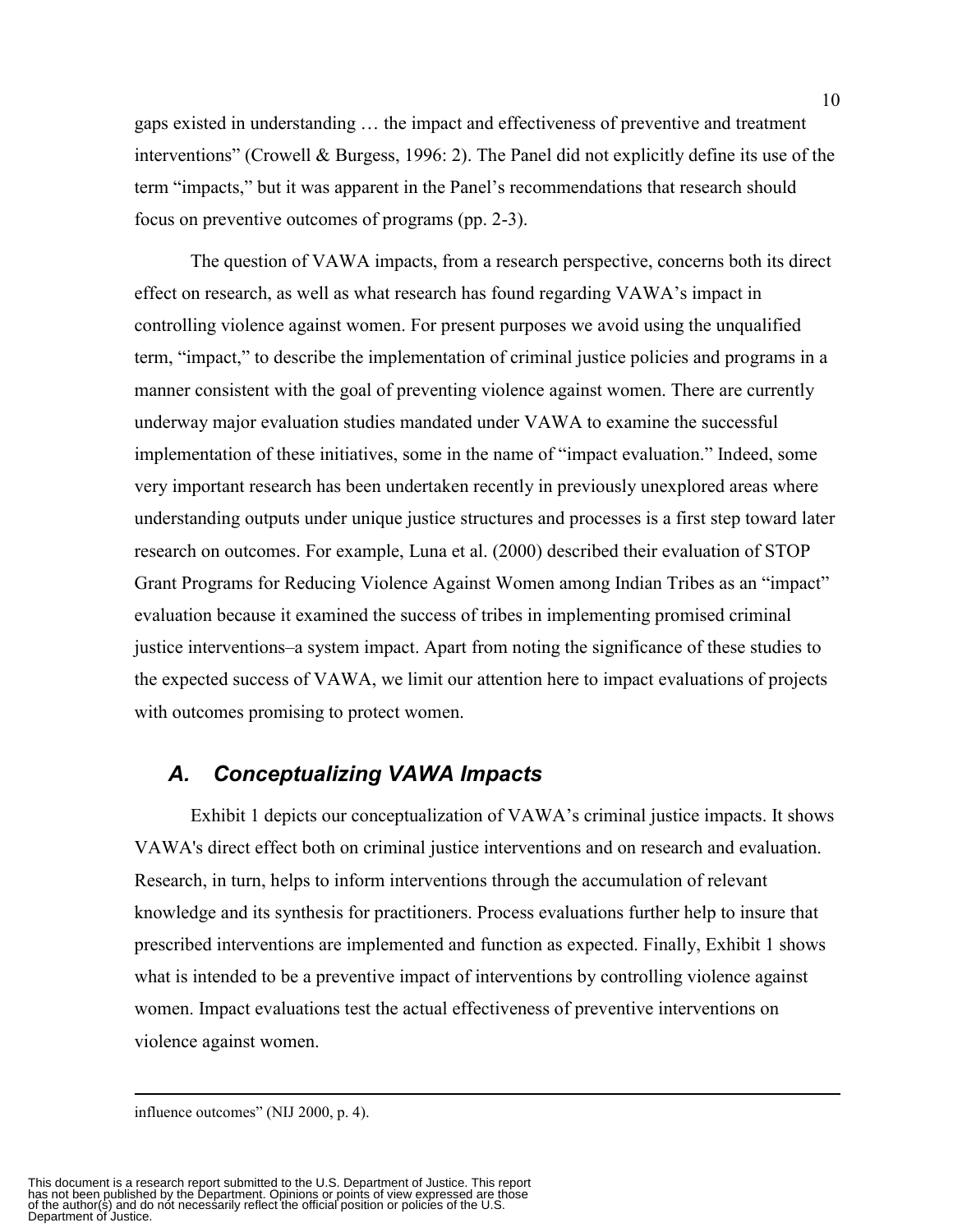#### [ Exhibit 1 about here ]

As displayed in Exhibit 1, VAWA's outputss include both research and justice components. Exhibit 2 provides greater detail on each. The criminal justice components are at the core of VAWA's intent to protect women. Here we list those of special interest for research that might focus on criminal justice controls of violence against women. First, in 1994, VAWA included new federal laws meant to supplement state and tribal codes such that law enforcement jurisdiction is not limited by state or tribal boundaries. It also extended or enhanced federal laws on evidence for criminal trials, and on sentencing to demonstrate a federal commitment to legal proceedings for remediation of violence against women. Second, VAWA encouraged local initiatives to bring criminal justice to bear on violence against women via training, coordination, aggressive law enforcement, and vigorous prosecution. VAWA explicitly encouraged these activities for traditionally underserved populations, such as women on Indian lands, other minority women, and women in rural areas. The largest of all these programs is the STOP Grant program, $<sup>8</sup>$  described below. The last of the legal/policy</sup> impact areas shown in Exhibit 2 covers justice-related initiatives, that is, funded activities closely related to criminal justice interventions and perhaps supporting criminal law enforcement. Among these are both grant-driven activities and changes in laws or policies to protect immigrant women and their children from detrimental government action upon disclosure of their victimization.

#### [ Exhibit 2 about here ]

Laws and policies constituting VAWA's criminal justice interventions may be informed by research findings at the same time that they invite evaluations of their processes and preventive impacts. Exhibit 2 lists some of the significant research activities explicitly identified by VAWA as relevant to preventive interventions against the violent victimization of women. First, in 1994, VAWA required several reports on surveys, databases, and measurement. Second, it called for evaluations of specialized programs under VAWA, including national and local evaluations of STOP Grant activities. The latter have generally been process evaluations, but VAWA invites impact evaluations of local efforts, in particular–

<sup>&</sup>lt;sup>8</sup> Chapter 2 of VAWA (1994), Law Enforcement and Prosecution Grants to Reduce Violent Crimes Against Women, authorizes what are called, "S\*T\*O\*P (Services, Training, Officers, Prosecutors) Violence Against Women Grants" or simply "STOP grants."

This document is a research report submitted to the U.S. Department of Justice. This report<br>has not been published by the Department. Opinions or points of view expressed are those<br>of the author(s) and do not necessarily r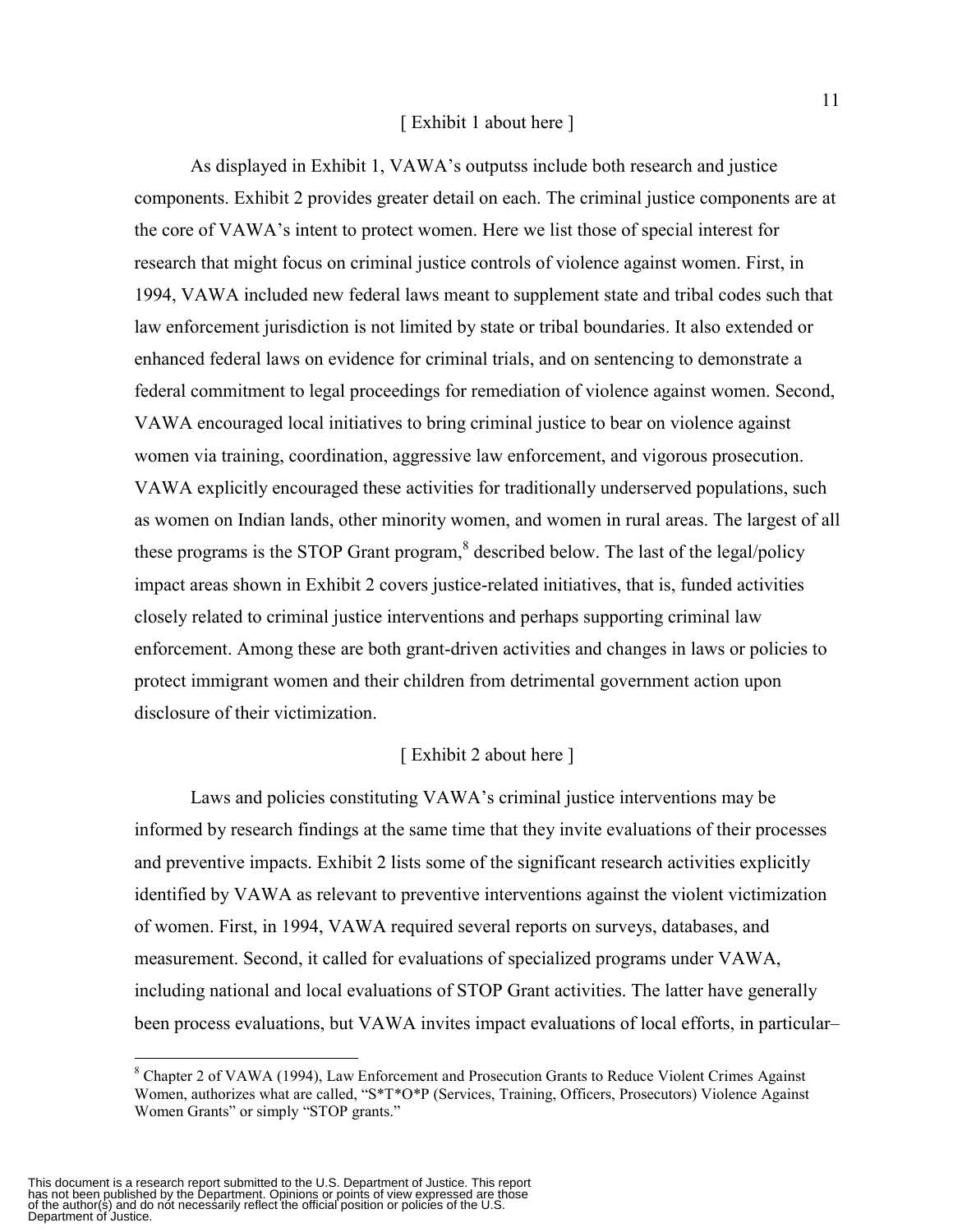an opportunity formalized in NIJ solicitations, as described below. Third, it called on the National Academy of Sciences to determine a research agenda for violence against women.

#### *B. A Critical Perspective on Research and Evaluation*

In considering advances in research relevant to controlling violence against women, we offer a few caveats. First, criminal justice research on violence against women involves varied and complex systems of intervention. We commonly recognize these as law enforcement, prosecution, courts, corrections, and victim services. How these function either separately or together as a *system* differs in ways that can have different impacts on victim behavior and ultimate protection. For example, arrest, perhaps the most straightforward of justice interventions, can produce different outcomes depending on how it is effected (Paternoster, Brame, Bachman, & Sherman, 1997), if at all (Ferraro, 1989). Prosecution, in turn, can be even more complicated by alternative policies and discretionary practices (e.g., Davis & Smith, 1998; Ford, 1993; Ford & Breall, forthcoming). Clearly, evaluations of justice impacts call for rigorous research.

Second, not all research has value in the search for policies that work to prevent violence. We shall see that there has been a remarkable growth in published research since VAWA's enactment. But much, if not most, of that research fails to meet criteria for scientific rigor that would justify taking its findings as more than ideas in support of policy. To accept research findings uncritically is to risk implementing policies that might do more harm than good in protecting women (Petrosino, Turpin-Petrosino, & Finckenauer, 2000). The National Research Council Committee on the Assessment of Family Violence Interventions' publication, *Violence in Families* (Chalk & King, 1998), identifies "(i)mproving the standards of evidence used in the evaluation of family violence" as "one of the most critical needs in this field" (p. 59). The Committee reviewed over 2,000 evaluation studies conducted between 1980 and 1996 and found just 33 designed and implemented with sufficient scientific rigor "to provide insights on the effects of specific interventions" in the area of domestic violence (pp. 67-68), that is, evaluations that "employed an experimental or quasi-experimental research design, used reliable research instrumentation, and included a control or comparison group" (p. 68).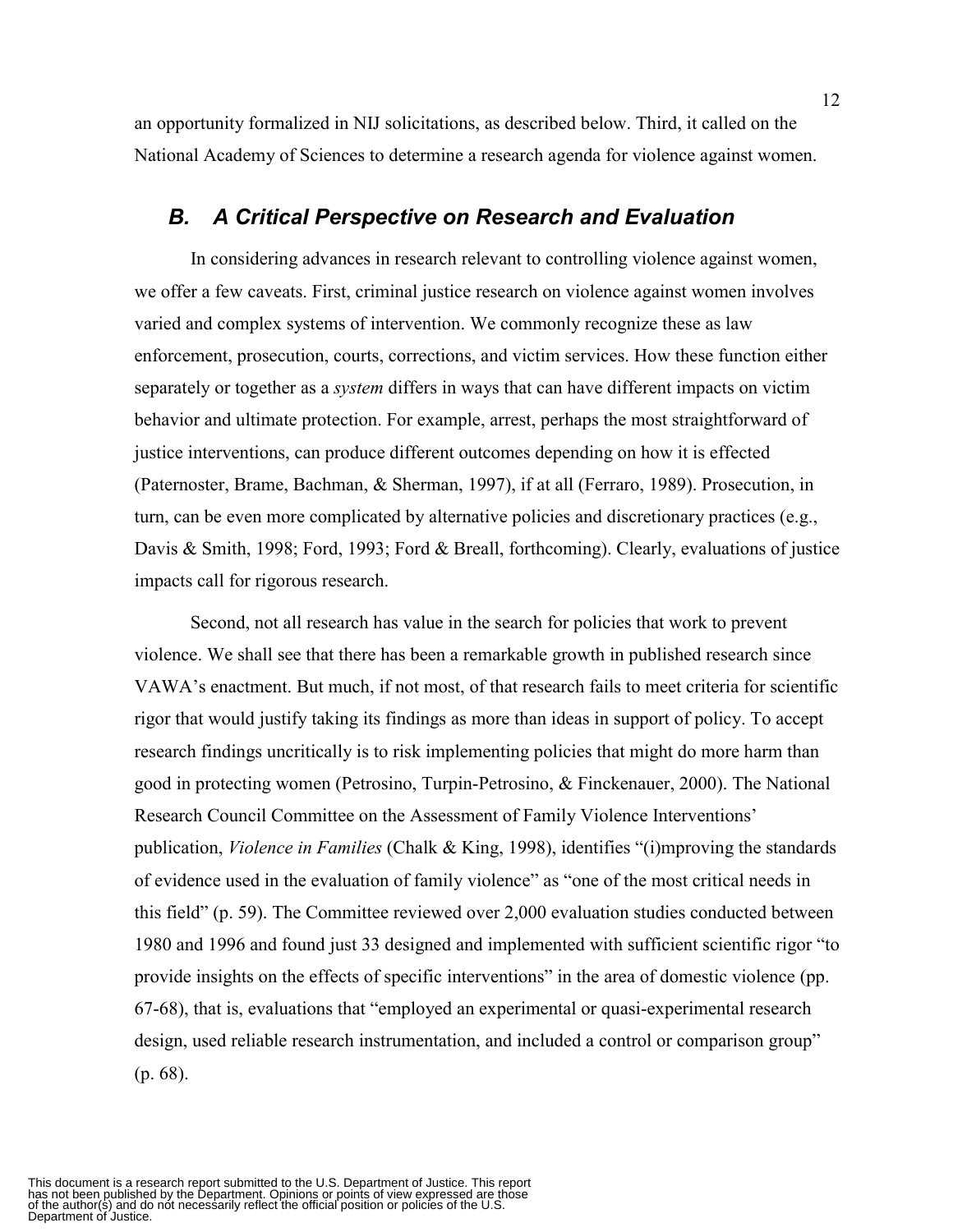It is not our purpose here to engage in the depth of critical review that characterized the assessment of literature by the National Research Council's Committee on the Assessment of Family Violence Interventions (Chalk & King, 1998) or the University of Maryland's review of crime prevention programs (Sherman, et al., 1997, 1998). But we embrace their cautioning against adopting policies that have not been evaluated using experimental or quasiexperimental designs with comparison groups (Chalk  $&$  King, 1998). Because the causal link between preventive policy and victim protection is best analyzed by experimental design, we take the position that the experimental method is the gold standard for rigorous evaluation (Bachman & Schutt, 2001; Chalk & King, 1998; Crowell & Burgess, 1996; Dunford, 2000a, Reiss & Roth, 1993; Weisburd, 2000). That being said, arguments for qualitative detail raise important issues concerning the diversity of justice interventions and the effects of these interventions in one jurisdiction versus another (Dobash & Dobash, 2000; Gondolf, 2001). The conclusiveness of findings, and particularly the assessment of how research findings may generalize to other settings, requires simultaneous investigation of process details essential to comprehensive understanding.

Third, regardless of the research design, one should expect policy-relevant research to meet fundamental standards of scientific inquiry. Empirical measures should be clearly defined and operationalized, and in use should meet acceptable standards of reliability and validity. Samples must be drawn to represent the relevant population. Data collection and analysis must be undertaken with care and with tools appropriate to the problem and the subjects under study. And any findings reported or conclusions rendered should not reach beyond the data and logic of analyses. Research findings on violence against women have been challenged on questions of measurement, including the effects of instrumentation on estimates of the prevalence of violence against women in the general population – issues we address in the next section.

Finally, there are no simple solutions to gendered violence. Following results of the Minneapolis Domestic Violence Experiment, for instance, it seemed that arrest would play a major part in controlling domestic violence. One early criticism of the Minneapolis research was that it had been released without benefit of replication and without adequate notice of its limitations for generalizing beyond Minneapolis (Lempert, 1984). But Minneapolis was a rigorous experiment with findings that appealed to a number of audiences including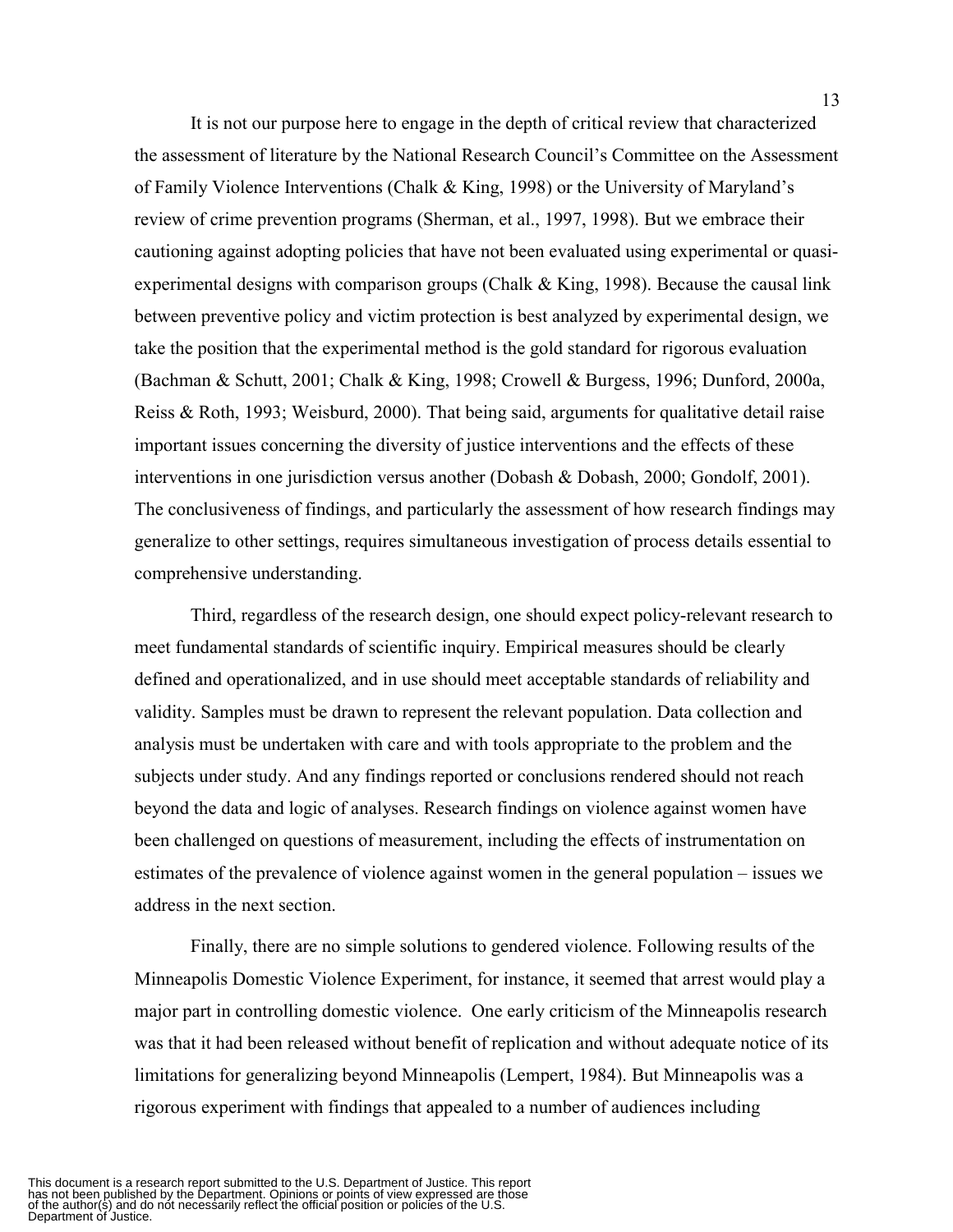committed advocates and law-and-order policy makers. Policy makers nationwide rushed to eliminate legal restrictions on misdemeanor arrests and to implement pro-arrest policies. In a sense, the Minneapolis Experiment raised expectations that research would confirm that popular policy actually controls crime. As we would learn in subsequent replications, the impact of arrest is not so certain. The convergence of historical events that brought the Minneapolis findings to the attention of policy-makers nationwide was unusual (Garner  $\&$ Maxwell, 2000; Sherman & Cohn, 1989). It is a mistake to expect every experiment either to capture the attention of so many or to demonstrate impacts of seemingly simple and straightforward policies to prevent violence against women.

## *C. The Need for Baseline Measures*

Despite over three decades of research, the magnitude of most forms of violence against women, including intimate partner violence, rape and sexual assault, and stalking, is still subject to dispute among researchers. Valid and reliable statistical data on violence against women are essential to formulating policies and procedures likely to prevent this violence and to ameliorate its consequences when it occurs. Not only are valid estimates important for informing policy and allocating service resources, but without solid baseline rates of violence both nationally and locally, we cannot assess the effectiveness of interventions at those levels. Indeed, two of the major evaluations of VAWA funded by NIJ have noted the absence of baseline data as a major hindrance to their evaluation efforts (Burt, Zweig, Andrews, Van Ness, Parikh, Uekert, & Harrell 2001; Chaiken, Boland, Maltz, Martin, & Targonski 2001). Burt and her evaluation team state, "(q)uantitative evidence of differences in justice system outcomes or other outcomes attributable to receipt of STOP funding remain elusive, except for scattered examples in which a project keeps good statistics..... In addition to the lack of statewide justice system data, a distressingly low percentage of STOP projects themselves are able to document changes in justice system activities from before to after STOP" (2001, p.8). Why are data on incidents of violence against women so elusive? Chaiken's cross-site evaluation of selected VAWA outcomes reports, "(w)hile many of the agencies and organizations participating in our study were eager to implement systematic data collection and analysis, for the most part fiscal and technological constraints had prevented collecting specific impact data or analyzing data to show impact" (2001, p.16).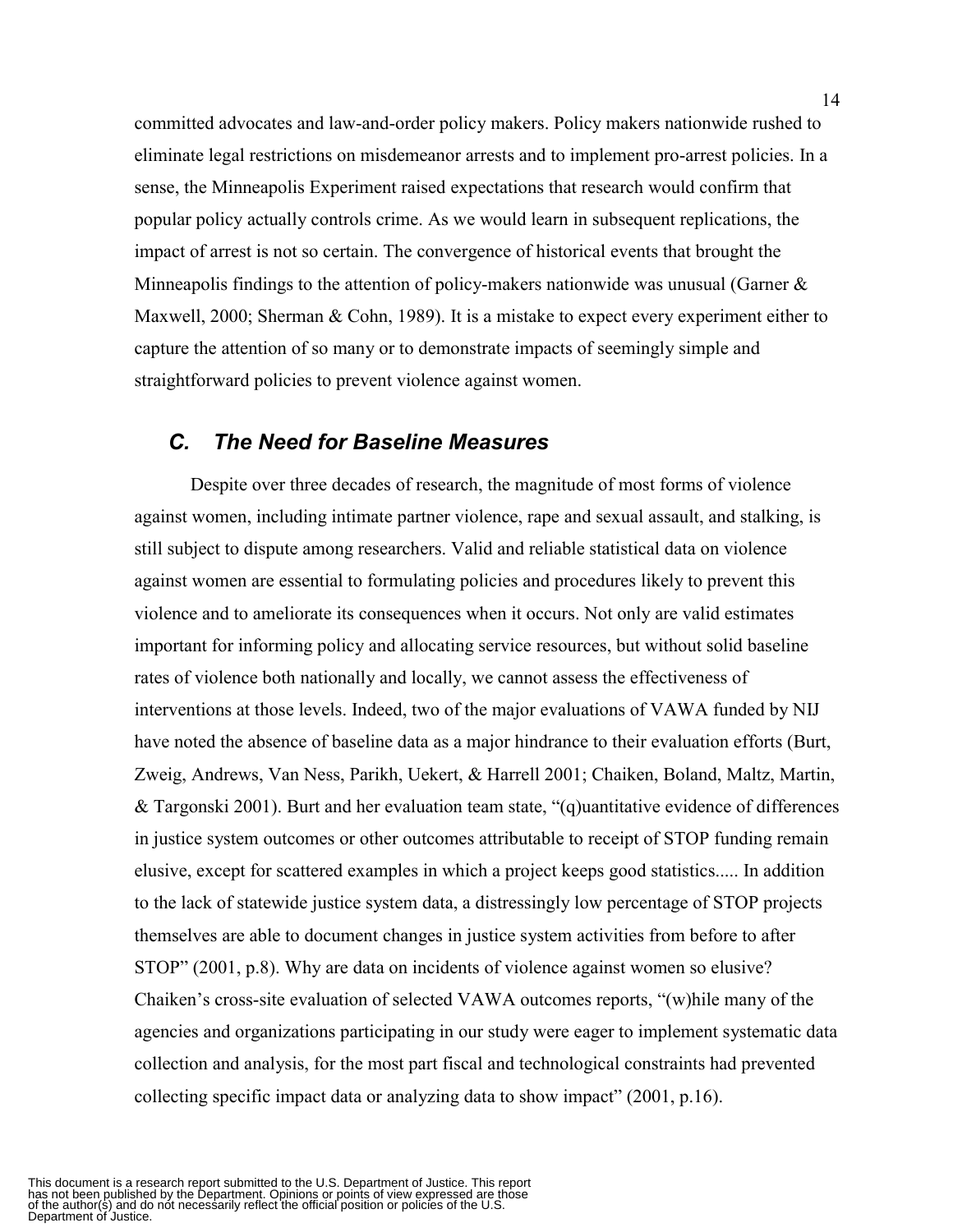Without accurate baseline data from which to monitor changes in incidents of violence against women, attempts to evaluate the general impact of VAWA are tentative at best. At the national level, information on the prevalence and incidence of violence against women does exist, but there is no consensus on whether these data capture the true magnitude of violence against women. What we know about the magnitude of violence against women in the U.S. derives from a few disparate surveys – the National Family Violence Surveys (NFVS) conducted in 1976 and 1985 by Straus and associates (Straus, Gelles, & Steinmetz, 1980; Straus & Gelles, 1990); the National Women's Study (NWS), a telephone survey conducted in three waves between 1989 and 1993 (Kilpatrick, Edmunds, & Seymour, 1992); the annual National Crime Victimization Survey of the Bureau of Justice Statistics with its redesigned instrumentation for violence by intimates in 1992 (Bachman & Saltzman, 1995; Rennison & Welchans, 2000) and the VAWA-supported National Violence Against Women Survey conducted in 1995-1996 (Tjaden & Thoennes 2000).

Differences in methodologies across surveys have yielded considerable differences in estimates of violence against women. The point is well-illustrated for intimate partner violence in estimates of annual *prevalence* rates as measured by the four national surveys. Estimates of physical violence, for example, range from less than 2 per 1,000 (Tjaden & Thoennes 2000) to 116 per 1,000 (Straus & Gelles, 1990). Such differences, while dramatic, simply confirm the lack of agreement on how best to measure violence against women – by what instrument, with what definitions of violence and victim-offender relationships, and for what age groups. More generally, there is substantial variation in survey methodologies, including such differences as the context of the survey, the sampling frames, the estimation procedures, and perhaps most importantly, the questions asked of respondents. Clearly, the ways in which women are asked about their victimization experiences will impact the magnitude estimates obtained. As a result, published estimates of violence against women from each of the surveys above should not be compared without using sufficient methodological modifications. Nevertheless, policy makers and researchers alike frequently make these comparisons. When you ask, "How many women experience violence each year?" the answer you obtain is inextricably linked to survey methodologies.

Given the importance of these estimates for assessing the justice impacts of VAWA, the NRC VAWA Research Panel concluded that knowing "the 'true' prevalence of violence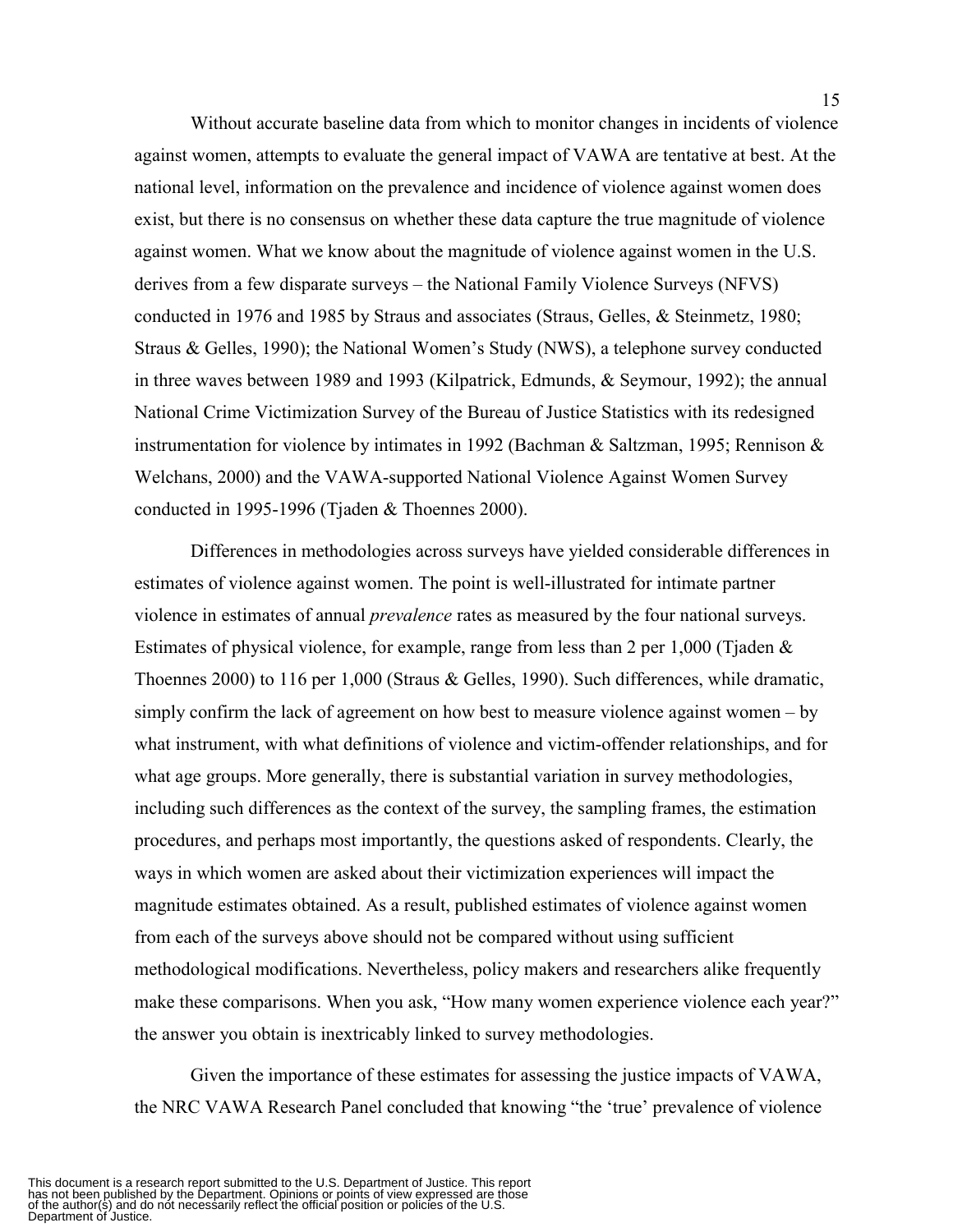against women may be less important than understanding the methodological differences that resulted in various estimates" (Crowell & Burgess, 1996:39). The Appendix charts the similarities and differences among the national violence against women surveys that have been conducted to date.

Is it possible to compare incidence rates of violence against women across surveys? The answer is yes and no. Because of the methodological differences among surveys, some comparisons using published estimates of violence against women are invalid. For example, it is not valid to compare estimates of intimate partner violence generated from the NFVS, which interviewed only married and cohabiting couples, with estimates generated from the NCVS and NVAWS that relied on national probability of samples of women in general, regardless of marital status. After controlling for several sample differences, however, it is possible to make comparisons across the NCVS and NVAWS. When these procedures are performed (e.g. by including incidents of adult women only, including lone male offenders only, etc.), magnitude estimates of violence in general do converge across the two surveys (Bachman, 2000). Estimates for rape from the NVAWS, however, are still significantly higher compared to the NCVS. This is not surprising given the more graphic behavioral specific screening questions used by the NVAWS to uncover these victimizations (Kindermann, Lynch, & Cantor 1997). In addition, compared to the NCVS, the NVAWS results in a larger proportion of intimate perpetrated rapes and physical assaults. Again, the more specific screening questions used by the NVAWS regarding assaultive behavior perpetrated by "husbands," "boyfriends," and former intimate partners are certainly related to this finding (Bachman, 2000). Importantly, however, is the fact that both surveys unequivocally demonstrate that women are more likely to experience violence at the hands of people they know rather than strangers.<sup>9</sup>

Another important contribution of VAWA regarding measurement is that the Act assured that historically invisible female victims of violence, such as women of color and the elderly, would be given the attention they deserve. As a result, the NVAWS made special efforts to collect information from these groups. For example, if a respondent to the NVAWS was determined to be Spanish-speaking, the interview was administered in Spanish. In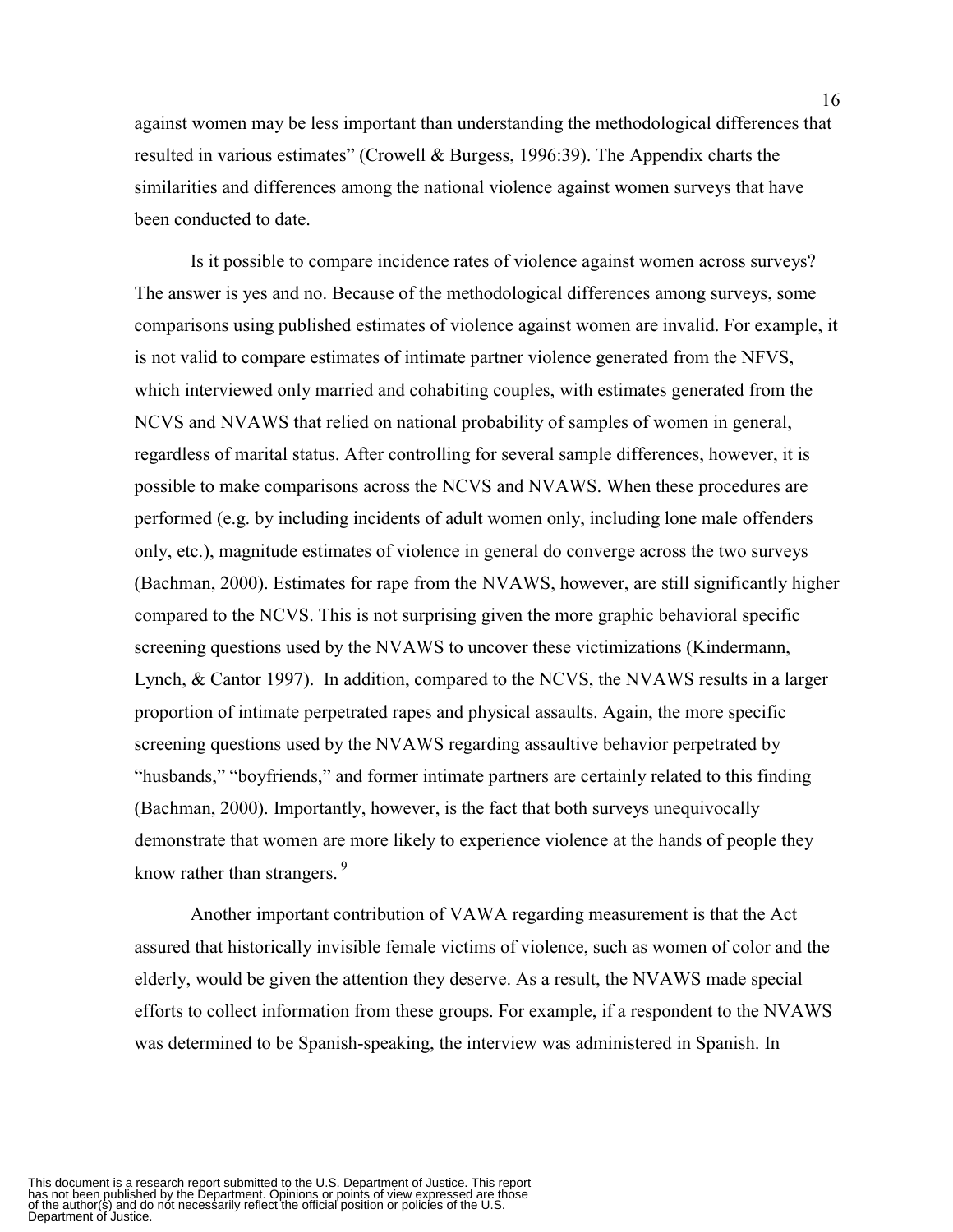addition, unlike the majority of U. S. Justice Department publications that typically report findings for whites and African-Americans, and/or Hispanics and non-Hispanics, the NIJ/CDC report, *Extent, Nature, and Consequences of Intimate Partner Violence* (Tjaden & Thoennes, 2000) presents incidence rates of violence against women for other groups as well, including American Indian and Asian American women. Just as baseline data are needed to track change in violence against all women, acknowledging the victimization of special populations is essential to tracking differential trends in rates of violence against women in those populations. We will return to measurement and data issues throughout this report as they relate to assessing the impacts of VAWA in general, and on mandated studies in particular.

## <span id="page-19-0"></span>**III. Research Opportunities Under VAWA**

We saw in Exhibit 2 some of the criminal justice interventions encouraged by VAWA, interventions that reflect policy makers' belief in the effectiveness of criminal justice for crime prevention. Still, policy makers recognized the need to evaluate interventions. As noted above, some of the VAWA evaluations were mandated as process and system impact studies. The research community for its part decides by its response to solicitations which, if any, of the justice policies and practices should be evaluated for preventive impacts or for other contributions to knowledge on violence against women. This section briefly describes the key criminal justice components of VAWA that are amenable to evaluation, either by legislative mandate, by NRC/NIJ research agendas, or by researcher interest.

### *A. Legal Impact Evaluations*

VAWA sought to bring consistency to state efforts to control violence against women by making federal crimes of acts that might otherwise have avoided criminalization under state law. Its new criminal laws offer a unique opportunity for legal impact studies by researchers interested in whether violent men who might have previously skirted state laws with impunity will desist in the face of new federal laws. For example, prior to VAWA, the battered woman who secured a protective order and left her state to escape abuser would

17

<sup>&</sup>lt;sup>9</sup> See, for example, Bachman (2000), Gelles (2000), and Tjaden & Thoennes (2000) for discussions of issues in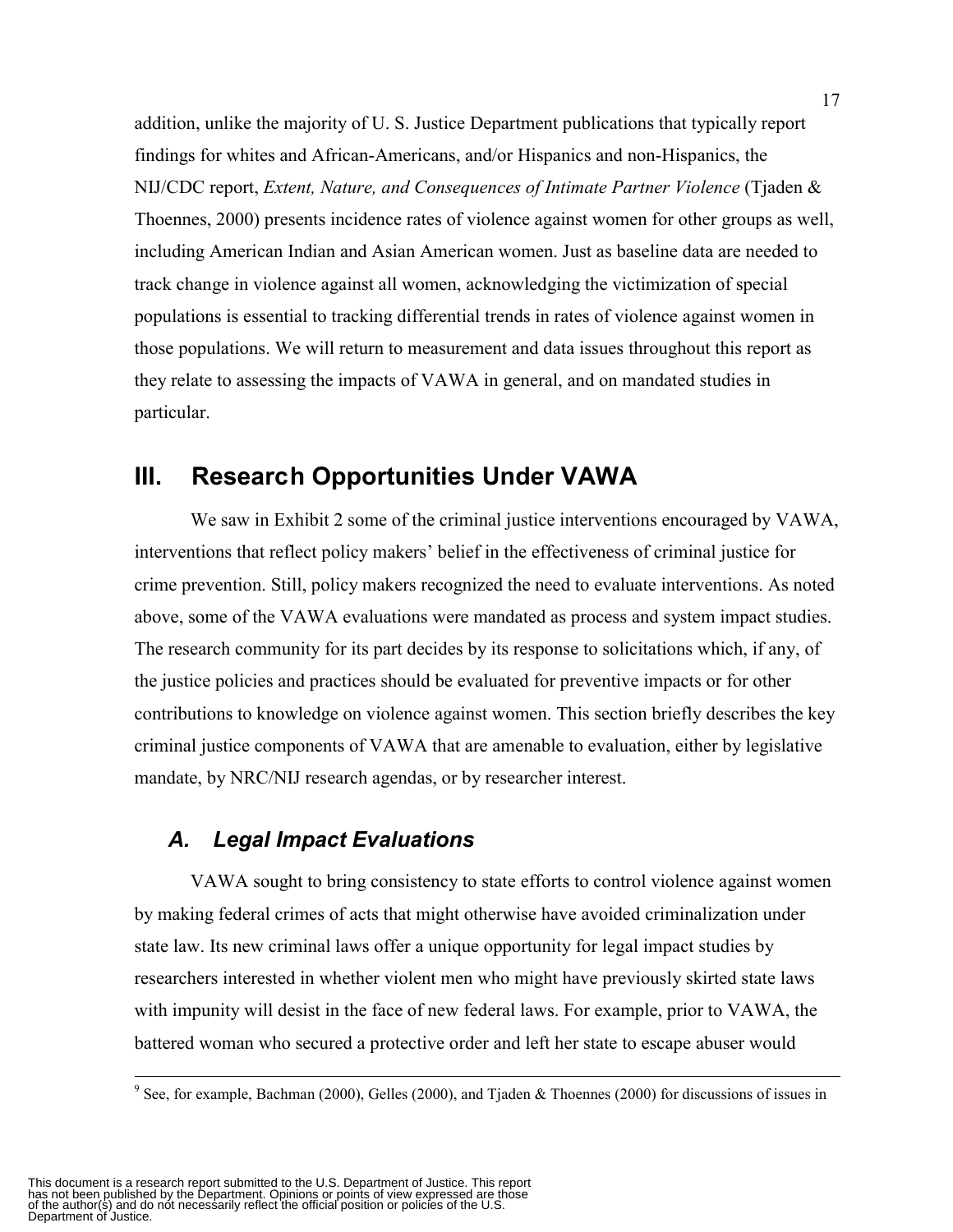likely discover that once he found her, he could violate the original state's PO with impunity in another state. Congress recognized this problem and introduced provisions in VAWA that made it a federal crime to cross state lines or to enter or leave Indian country with the intent to injure, harass or intimidate a spouse or intimate partner and such an action involves a crime of violence by which the victim is injured. VAWA also made it a federal crime for an abuser to cross state lines or to enter or leave Indian country and violate a valid protective order. In addition, VAWA required states and Indian tribes to enforce qualifying protection orders from other jurisdictions as if the order was from their own jurisdiction, thereby extending "full faith and credit" to orders issued in states from which battered women have fled.

Besides the creation of new offenses regarding interstate domestic violence, VAWA also introduced law to combat gender-based crime, including stiffer sentences for repeat sex offenders and additional rape shield evidentiary protections. Are these new statutes having their intended effect? Unfortunately, this remains an empirical question. There have been attempts by a few researchers to delineate the difficulties that such legislation may present when implemented at the state level. For example, an analysis of state statutes and procedures for dealing with the "full faith and credit" provision of VAWA revealed that states were developing policies and procedures on how to handle protection orders from other states (Websdale & Johnson, 1998). To date, however, there has been no empirical research initiated to explore the preventive impacts of these new federal laws. As Websdale and Johnson conclude, "Ultimately, the successful implementation of the VAWA's full faith and credit guarantees will depend in large part on the willingness of state criminal justice agencies to accommodate foreign orders in the spirit intended by the VAWA" (1998: p.7).

### *B. Evaluations of Local Interventions*

VAWA authorizes grants to states, Indian tribal governments, and local governments to reduce violent crimes against women by developing and strengthening "effective law enforcement and prosecution strategies" (Subtitle A, Chap. 2, Sec. 2001). What have come to be known as STOP (Services\*Training\*Officers\*Prosecutors) Grants are allocated either as formula grants to states, the District of Columbia, and territories for use in local initiatives

This document is a research report submitted to the U.S. Department of Justice. This report has not been published by the Department. Opinions or points of view expressed are those of the author(s) and do not necessarily reflect the official position or policies of the U.S. Department of Justice.

comparing rates across surveys.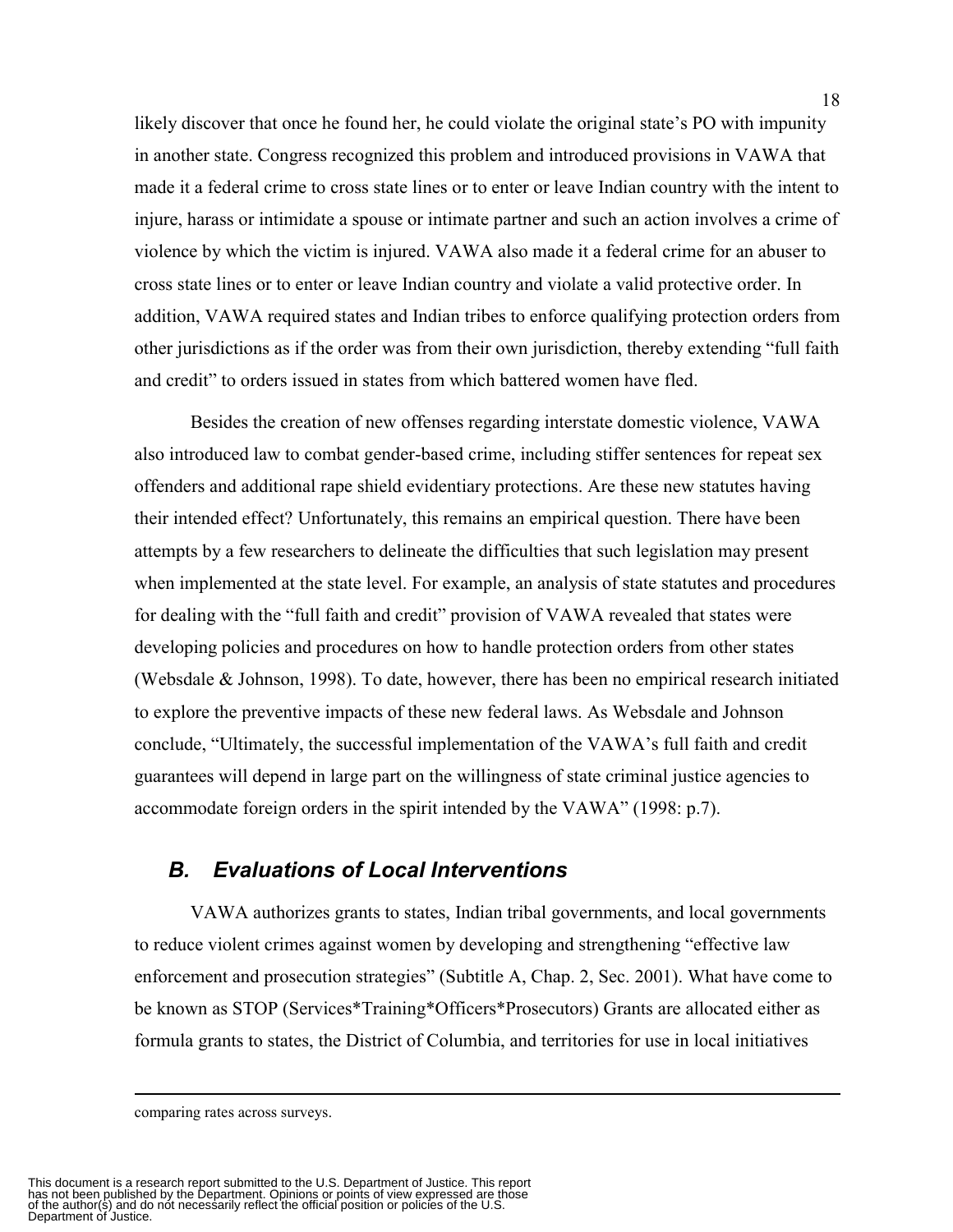supporting criminal justice responses to violence against women or as discretionary grants in support of tribal law enforcement and prosecution to reduce violence against native women. Under the 1994 Act, STOP Grants were limited to initiatives consistent with the seven purpose areas listed in Exhibit 3. Another program of grants to local governments funds efforts to encourage arrest policies for the specific purposes also listed in Exhibit 3.

#### [ Exhibit 3 About Here ]

Other grants were available to support special populations or special needs. Rural states, tribal and local governments, and other entities were eligible for Rural Domestic Violence and Child Victimization Enforcement Grants. These funds were to be used to improve victim services and to implement coordinated community responses to domestic violence and child abuse. Eligible entities were those that offer victims of domestic violence legal services in civil matters such as protection orders, divorce, support payments, custody issues, etc., including those that could carry criminal sanctions such as violations of protection orders.

VAWA's program of STOP grants redistributes state funds as subgrants to units of local government and nonprofit victim services programs. STOP subgrants have underwritten thousands of projects designed to impact violence against women, as documented in evaluations by Burt and her colleagues (1996, 1997, 1998, 1999, 2000). About half of the STOP subgrants targeted domestic violence only, another fifth addressed sexual assault in combination with domestic violence, and just 12% addressed sexual assault exclusively (Burt et al., 2000). Fewer still focused on stalking. With respect to the purposes of STOP Grants, two thirds of all subgrants provided victim services, one third were training programs, and one fifth were special criminal justice units. Just 15% of STOP subgrants funded policy and procedure development (Burt, 2000).

While all of these subgrants are subject to some level of evaluation, few attempts have been made to conduct rigorous "impact" evaluations at the local level. In fact, the national level evaluation of the STOP grant program concluded that only a small number of states could even supply basic statistics describing their activities (e.g. arrests, case dispositions, etc.) using STOP funding (Burt, et al., 2001). Even so, what we learn from the implementation of local initiatives gives insight into the diversity of criminal justice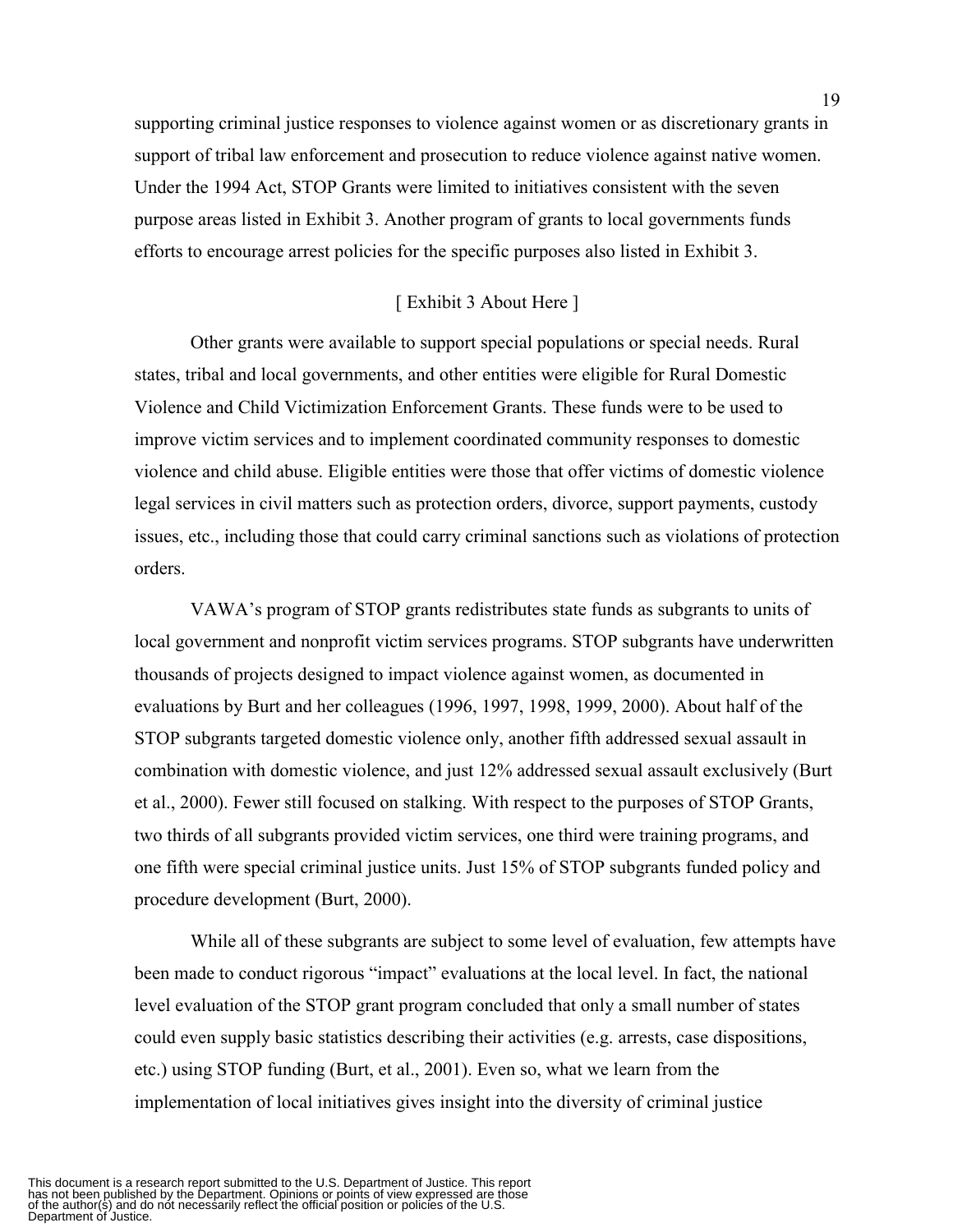interventions and promises to inform designs for impact evaluations, given the opportunity. We will return to this problem later in the report.

## <span id="page-22-0"></span>**Part 2: VAWA's Influence on Research and Evaluation**

As illustrated in Exhibit 1, VAWA (1994) directly influenced research on and evaluations of criminal justice initiatives and outcomes addressing violence against women. It determined a course for research by setting an agenda, mandating national studies and reports, and by providing funds for local research and evaluation, thus creating opportunities begging researchers' attention. VAWA specified research activities to both inform and evaluate preventive interventions. Each of the research activities listed in Exhibit 2 is a directive to the Attorney General to study and report with whatever assistance may be needed from others. Chapter 9 of VAWA (1994) Subtitle B specified "Data and Research," including a research agenda, explicitly requested of the Attorney General.

## <span id="page-22-1"></span>**I. Mandated Studies**

VAWA initially called for several studies in support of its objectives and independent of the research agenda requested of the National Research Council (discussed below). These included surveys to identify baseline data, studies of record keeping, and evaluations of how official policies and practices violate the confidentiality of victim addresses and communications. Among NIJ's VAWA solicitations are calls for proposals to carry out studies required by Congress (see the Research list in Exhibit 2), including evaluations of major programs authorized in 1998 and administered by the Violence Against Women Office–Grants to Combat Violent Crimes Against Women on Campuses Program and the Domestic Violence Victims' Civil Legal Assistance Program.

### *A. Surveys*

Prior to VAWA, there were only three sets of nationally representative surveys with estimates of annual rates of violence against women: 1) the NIMH sponsored National Family Violence Surveys (NFVS), which were conducted in 1975 (Straus, Gelles, & Steinmetz, 1980) and 1985 (Straus & Gelles, 1990); 2) the annual Bureau of Justice Statistics' National Crime Victimization Survey (NCVS), and the National Women's Study (NWS), funded by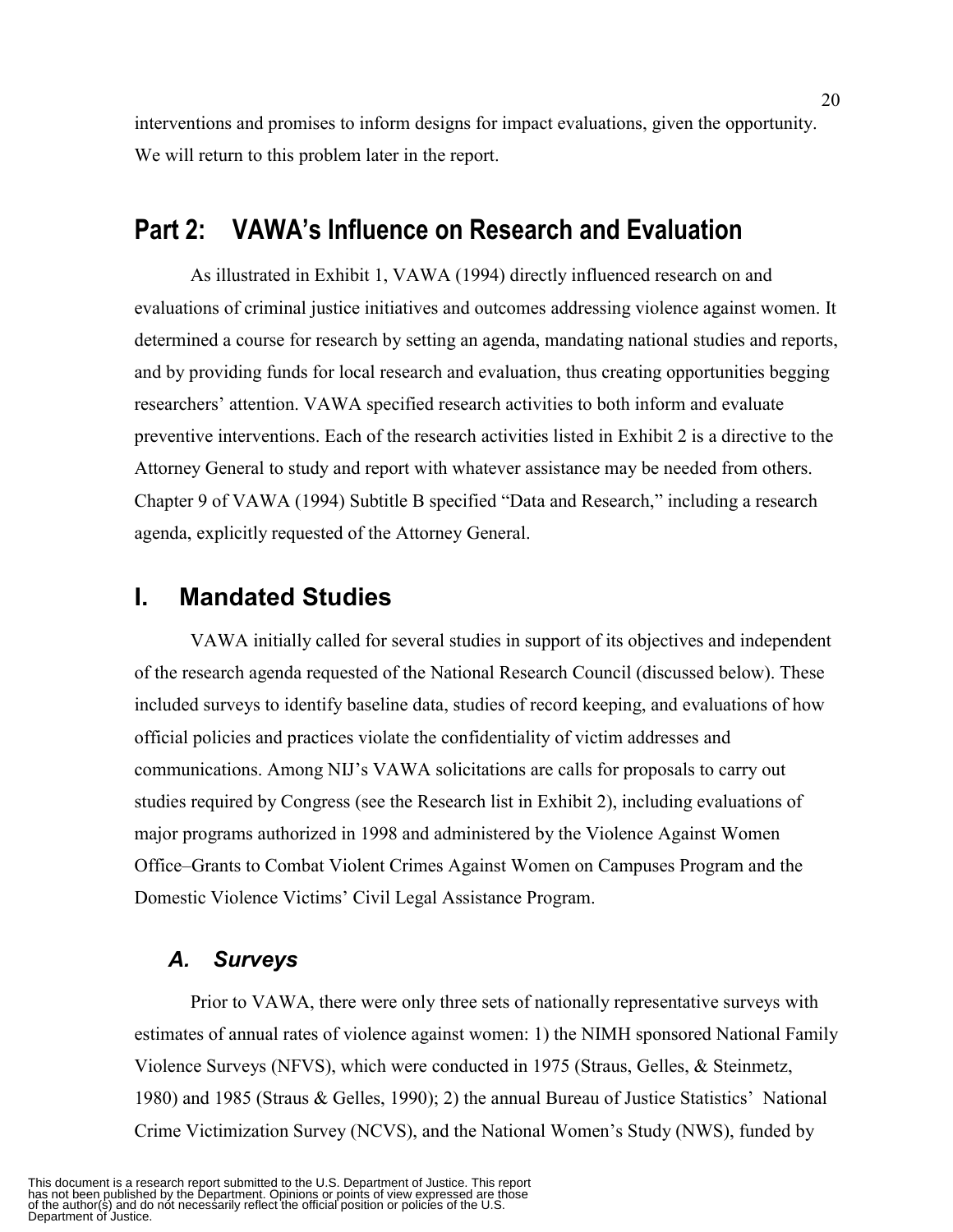the National Victim Center and the Crime Victims Research and Treatment Center (Kilpatrick, Edmunds, & Seymour, 1992). As noted earlier, each has problems concerning who is represented and how violence is measured. Moreover, none includes measures of stalking.

To fill this gap and add to our knowledge about the epidemiology of violence against women, VAWA (1994) called for the Attorney General to report on the incidence of stalking and domestic violence (Section 40610). While a national survey had already been funded by NIJ to measure the extent of stalking victimizations nationally, CDC used VAWA money to boost funding for this study in order to increase sample sizes sufficiently to allow comparisons across subgroups of the population. The survey was conducted by the Center for Policy Research and has become known as the National Violence Against Women Survey (NVAWS) (Tjaden, 93-IJ-CX-0012). Findings were first reported in the Violence Against Women Grants Office's publication, *Stalking and Domestic Violence: The Third Annual Report to Congress* (VAWGO, 1998). Stalking data alone are highlighted in a NIJ Research in Brief, *Stalking in America: Findings from the National Violence Against Women Survey*  (Tjaden & Thoennes, 1998). Complete survey findings are published in a report, *Extent, Nature, and Consequences of Intimate Partner Violence* (Tjaden & Thoennes, 2000).

Apart from the survey of women in the general population, VAWA mandated a survey of sexual assaults against women on college campuses. Research predating VAWA demonstrated an increased risk college women have to sexual assault (Koss, Gidycz, & Wisniewski, 1987). National data are available in the form of crime reports under the Student Right-to-Know and Campus Security Act of 1990, which requires higher educational institutions to collect and make public all campus crime statistics, including sexual victimizations. VAWA sought more specific representative data in calling for a National Baseline Study on Campus Sexual Assault "to examine the scope of the problem of campus sexual assaults and the effectiveness of institutional and legal policies in addressing such crimes and protecting victims" (Section 40506). In accordance with this, NIJ and BJS funded the National College Women Sexual Victimization (NCWSV) study (Fisher, 95-WT-NX-0001, 97-MU-MU-0011, see the NIJ/BJS Research Report, *The Sexual Victimization of College Women*, Fisher, Cullen, & Turner, 2000). In addition to completed and attempted rape, the survey also measured the extent of unwanted sexual contact, stalking, and visual and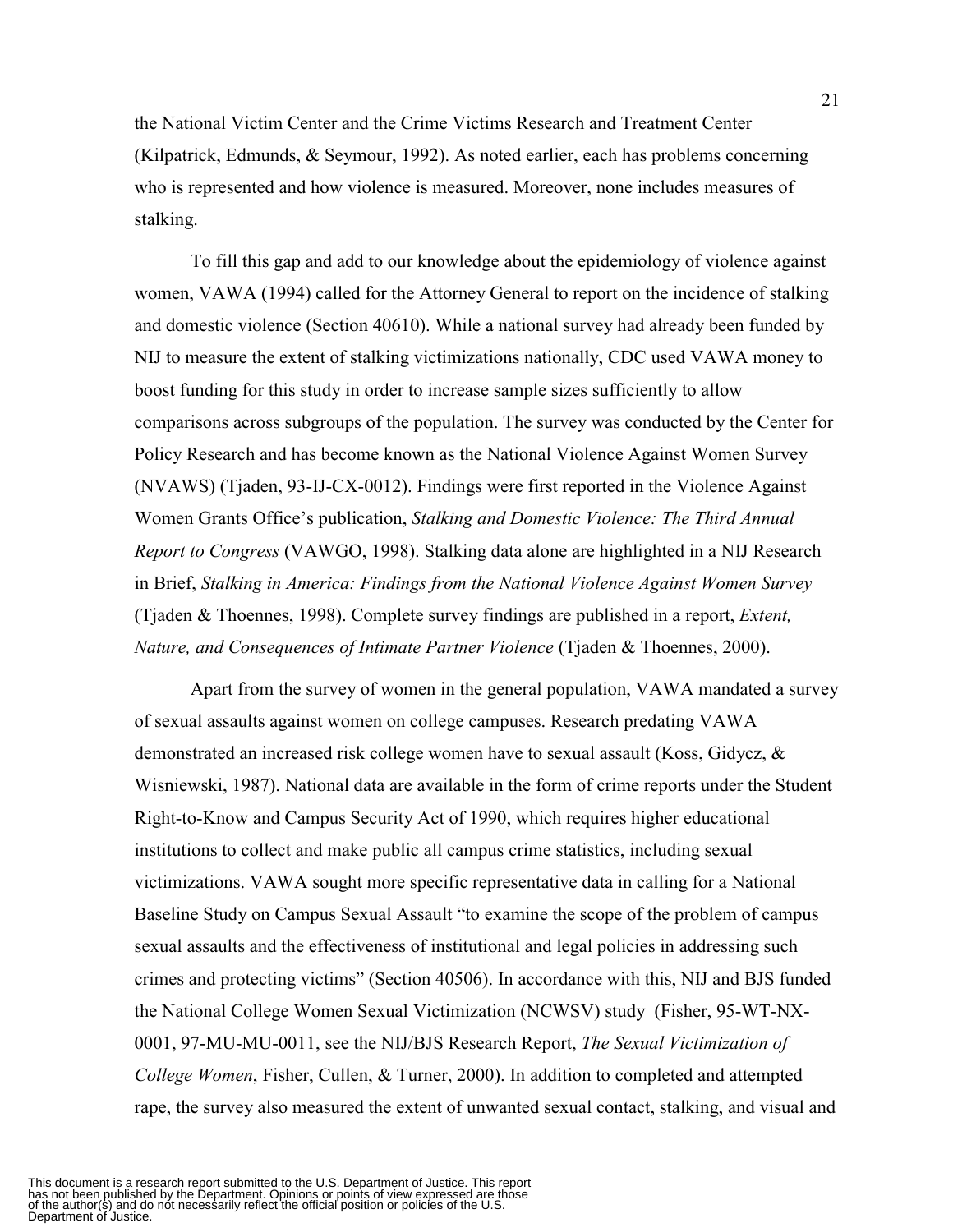verbal forms of sexual victimizations. BJS has also added questions to the NCVS screening instrument to more reliably identify victimizations that occur on college campuses. These questions will now allow victimizations to be placed in the context of "school and/or campus" along with the identification of victims as students and/or employees of universities.

There are several important contributions these VAWA mandated surveys have made to the state of knowledge regarding violence against women. The most obvious, of course, is that they are the only estimates of stalking available, both nationally and at the college level. Moreover, since the NVAWS collected information about all previous victimizations, it is the first of its kind in the United States to permit a glance at the interconnections among women's experiences with violence over a lifetime.<sup>10</sup> Victimizations experienced by women, regardless of when they occur, can have a profound effect on perceived levels of fear. The one-year reference period used by the NCVS, while avoiding problems of memory recall, discounts the effects of victimizations which occurred beyond this time frame. The NVAWS used a greater range of questions with sensitive lead-in questions to be asked, thereby increasing the willingness of women to disclose victimizations. As Johnson states, this added information can "help place women's experiences of sexual assault and wife battering into a broader social context and can significantly enhance discussions about the correlates of women's fear" (Johnson, 1996:46).

These surveys have advanced not only our knowledge on the prevalence of violence nationwide but also our understanding of several important methodological questions regarding estimates of violence against women in general, and rape in particular. For example, as noted earlier, only two national surveys have utilized behaviorally specific questions to uncover rape victimizations, the National Violence Against Women Survey (NVAWS) and the National Women's Study (NWS).<sup>11</sup> The NCVS does not utilize this methodology. Some researchers have contended that screening questions that are not behaviorally specific are not detailed enough to identify all women who have experienced a rape or some other type of sexual assault (Eigenberg, 1990; Koss, 1993). To determine

This document is a research report submitted to the U.S. Department of Justice. This report<br>has not been published by the Department. Opinions or points of view expressed are those<br>of the author(s) and do not necessarily r

<sup>&</sup>lt;sup>10</sup> The Canadian Violence Against Women Survey also collected information on all previous victimization experiences (Johnson, 1996).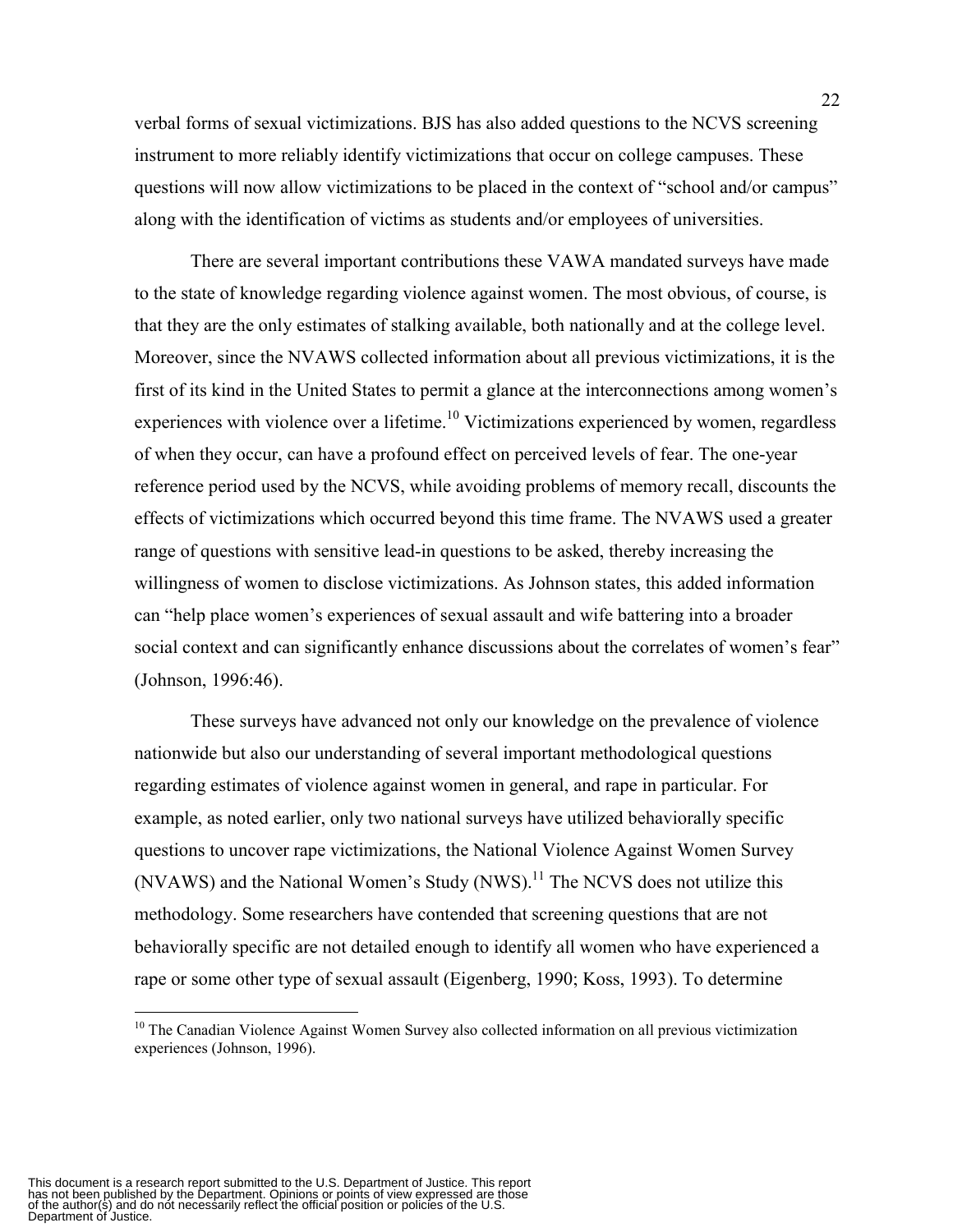whether survey questions, in fact, influence estimates of rape, the Bureau of Justice Statistics funded a comparison component of the College survey (NCWSV). Importantly, this is the only time this question has been investigated in a controlled quasi experiment. In the NCWSV, two large samples (sample sizes over 4,000) followed the same survey procedures, except one sample was given the NCVS rape screening questions and the other was given the NCWSV rape screening questions. Not surprising to many researchers, the behaviorally specific screening questions uncovered a significantly higher incidence of all forms of sexual victimization compared to the NCVS screening instrument. The estimated differentials between methodologies was dramatic. For example, the percentage of the sample that reported experiencing a completed rape in the NCWSV was 11 times larger than the NCVS component to the college survey. Thus, although others have postulated that this would be the effect, only now is there sufficient empirical evidence confirming this speculation.

### *B. Other Research-Related Reports*

VAWA requires a number of specific reports relevant to its goals, as listed in Exhibit 2. Together, they constitute a set of study priorities subsequently incorporated into the VAWA research agenda. The first group of studies pertains to official records that might be used in lieu of surveys as baseline indicators for violence against women. The next is directly related to the surveys just described – Section 40610 calls for an evaluation of state anti-stalking efforts in addition to incidence data. The final group of studies concerns unique circumstances that might befall individual victims of violence – the confidentiality of addresses, the use of the "battered women syndrome," and the confidentiality of victim communications with counselors.

#### **1. State Databases and Record-Keeping Relating to Domestic Violence**

As noted earlier in this report, policies and programs meant to prevent violence against women are often challenged to demonstrate their effectiveness without adequate data from official records. Policies at the state level generally have more of a direct impact on the lives

<sup>&</sup>lt;sup>11</sup> The rape screen questions used by the NWS, the NVAWS, and the NCWSV are virtually identical. Instead of asking a respondent if they "had been raped," for example, questions describe an incident in graphic language that covers the elements of a criminal offense (e.g., someone "made you have sexual intercourse by using force or threatening to harm you..... by intercourse, I mean putting a penis in your vagina."

This document is a research report submitted to the U.S. Department of Justice. This report<br>has not been published by the Department. Opinions or points of view expressed are those<br>of the author(s) and do not necessarily r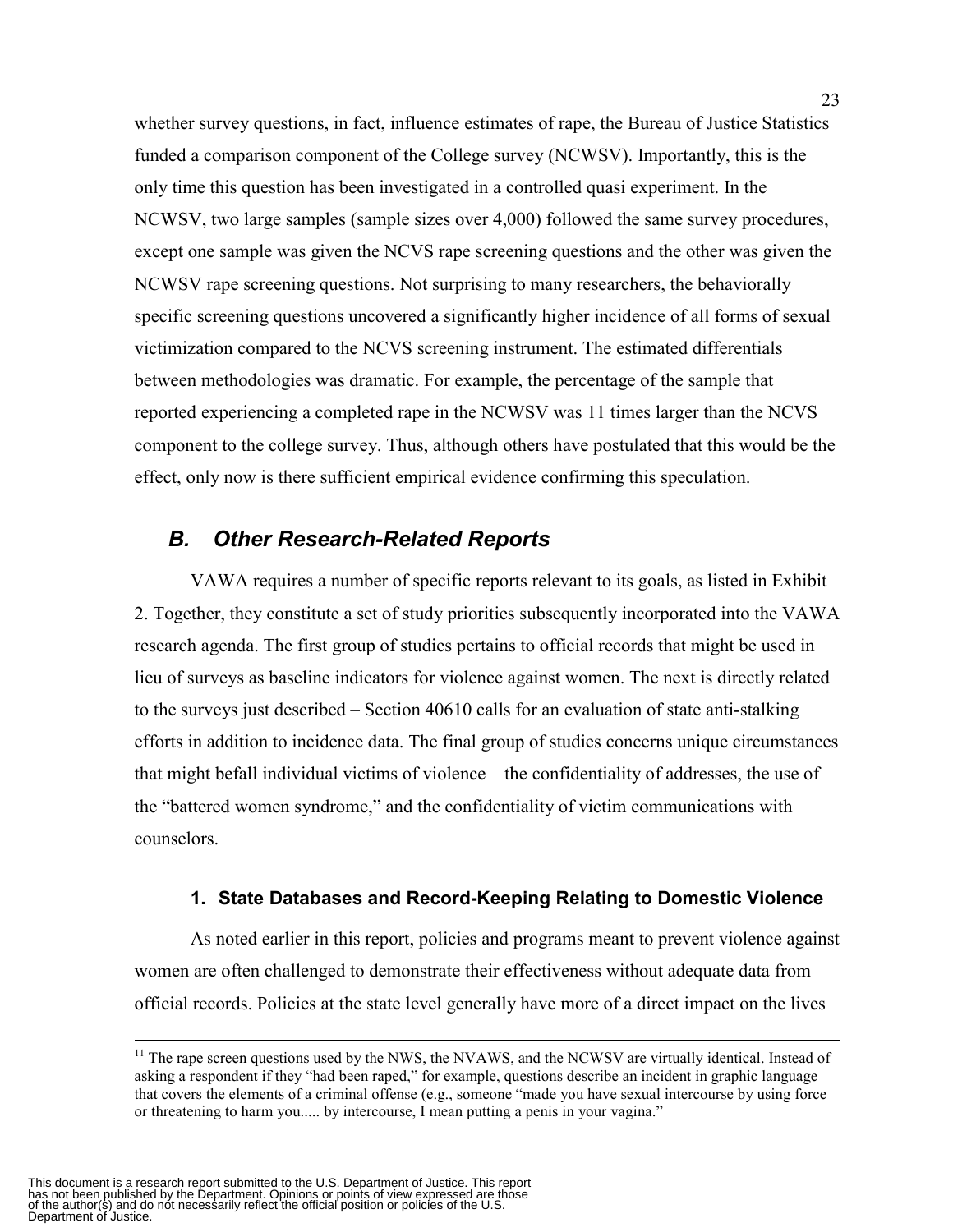of women, so establishing baseline state data for monitoring violence against women is extremely important. But because survey research is costly, official police report data will remain the first option for this monitoring in most states. As such, VAWA required the Attorney General to report to Congress on the "problems of record keeping of criminal complaints involving domestic violence," with specific information on "(1) the efforts that have been made by the Department of Justice, including the Federal Bureau of Investigation, to collect statistics on domestic violence; and (2) the feasibility of requiring that the relationship between an offender and victim be reported in Federal records of crimes of aggravated assault, rape, and other violent crimes" (Section 40509). It also specified that "(t)he Attorney General shall study and report to the States and to Congress on how the States may collect centralized databases on the incidence of sexual and domestic violence offenses within a State" (Section 40292). Responsibility for Section 40292 rested with NIJ, while BJS had responsibility for Section 40509. Because of the overlap, BJS joined NIJ in funding the Justice Research and Statistics Association (Weiss, 95-IJ-CX-0010) for studies of both sections under a single Project to Assess State and Federal Data on Domestic Violence and Assault. JRSA published its study findings in a joint NIJ/BJS research report, *Domestic and Sexual Violence Data Collection* (JRSA, 1996). It also published findings on state data collection as a table describing the systems in place for each state (Orchowsky  $\&$  Weiss, 2000).

#### **2. Domestic Violence Data Collection under NIBRS**

In 1988 the FBI announced data standards for its National Incident Based Reporting System (NIBRS), which many believe to be the most promising source of uniform State level statistics on incidents of violence against women reported to police, although fewer than half of the states comply with the NIBRS reporting system. NIBRS does not include a specific domestic violence offense code, but it is still possible to estimate intimate partner violence from NIBRS data because victim/offender relationships are collected for crimes against persons and robbery. Using this information, intimate and other family violence estimates can be calculated for any offense category. One problem with NIBRS, however, is that the coding scheme for relationship categories does not include the relationships of "ex-boyfriend/exgirlfriend," "child in common," and "shared domicile." Thus, a significant proportion of intimate partner violence against women would be misclassified and ultimately undercounted.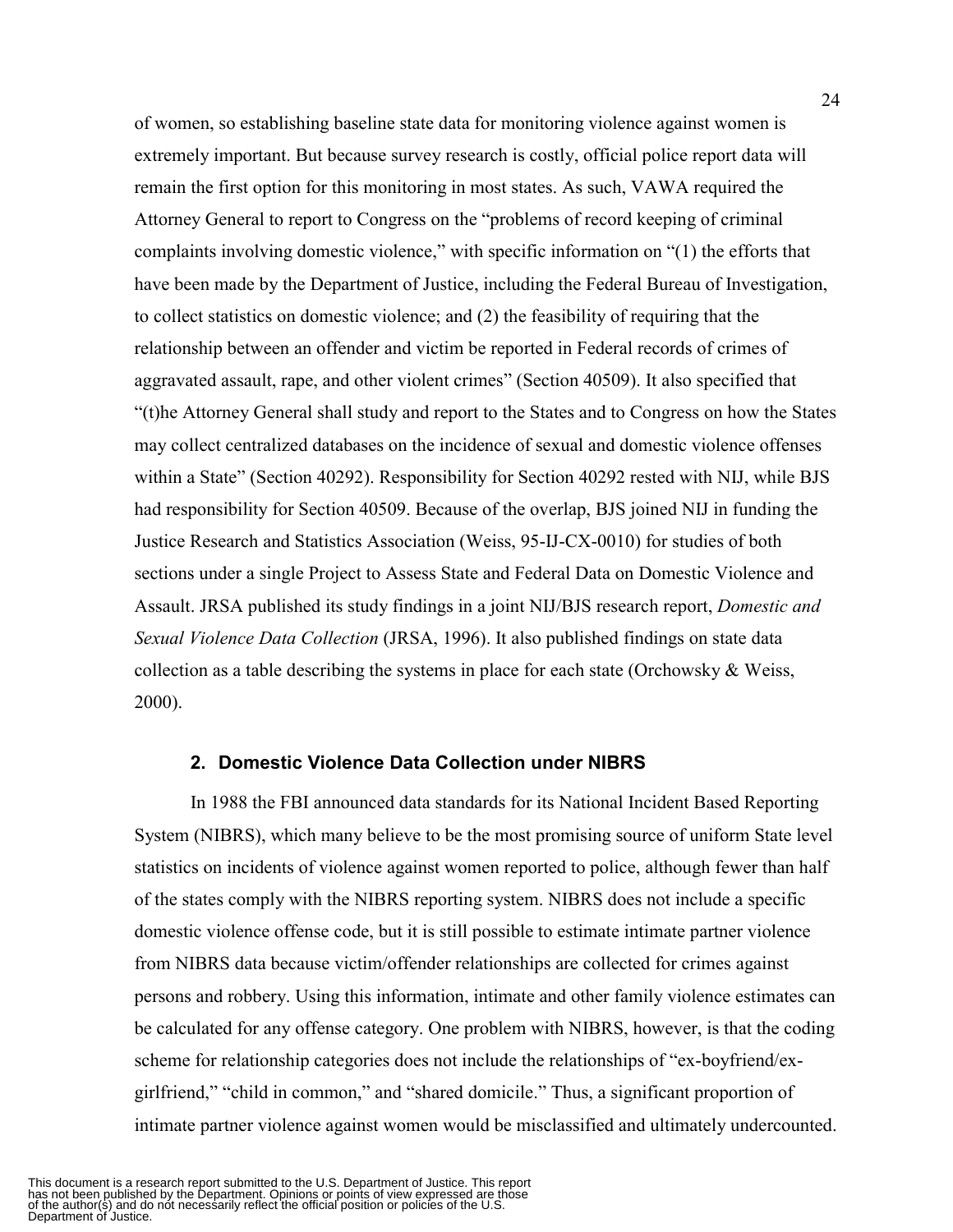Of course, the NIBRS data collection method shares the major problem inherent in the UCR program – when victimizations are not reported to police, they are never counted in either data collection effort in the first place.

Despite these problems, NIBRS remains the data system that holds the most promise for capturing information on incidents of domestic violence known to police. As such, Congress took the opportunity to require that the Attorney General, "in accordance with the States, shall compile data regarding domestic violence and intimidation (including stalking) as part of (NIBRS)" (Section 40609). JRSA continued its earlier work on data collection with a grant from NIJ (Orchowsky, 96-IJ-CX-0057), which resulted in the report, *Domestic Violence and Sexual Assault Data Collection Systems in the States* (Orchowsky, 1999a).<sup>12</sup>

#### **3. State Anti-Stalking Efforts**

In addition to information on the incidence of stalking, VAWA calls for the Attorney General to submit an annual report to Congress that "evaluates the effectiveness of State antistalking efforts and legislation" (Section 40610). McEwen and Miller (97-WT-VX-0007) will provide an assessment of anti-stalking efforts nationwide along with a detailed evaluation of how they are being implemented in two local sites.

#### **4. Confidentiality of Domestic Violence Victims' Addresses**

In the interest of protecting women who have left abusive relationships from pursuit by their abusers, VAWA mandated that the Attorney General prepare a report on the confidentiality of addresses for victims of domestic violence based, specifically on a "study of the means by which abusive spouses may obtain information concerning the addresses or locations of estranged or former spouses, notwithstanding the desire of the victims to have such information withheld to avoid further exposure to abuse" with an "analysis of the feasibility of creating effective means of protecting the confidentiality of information concerning the addresses and locations of abused spouses to protect such persons from

25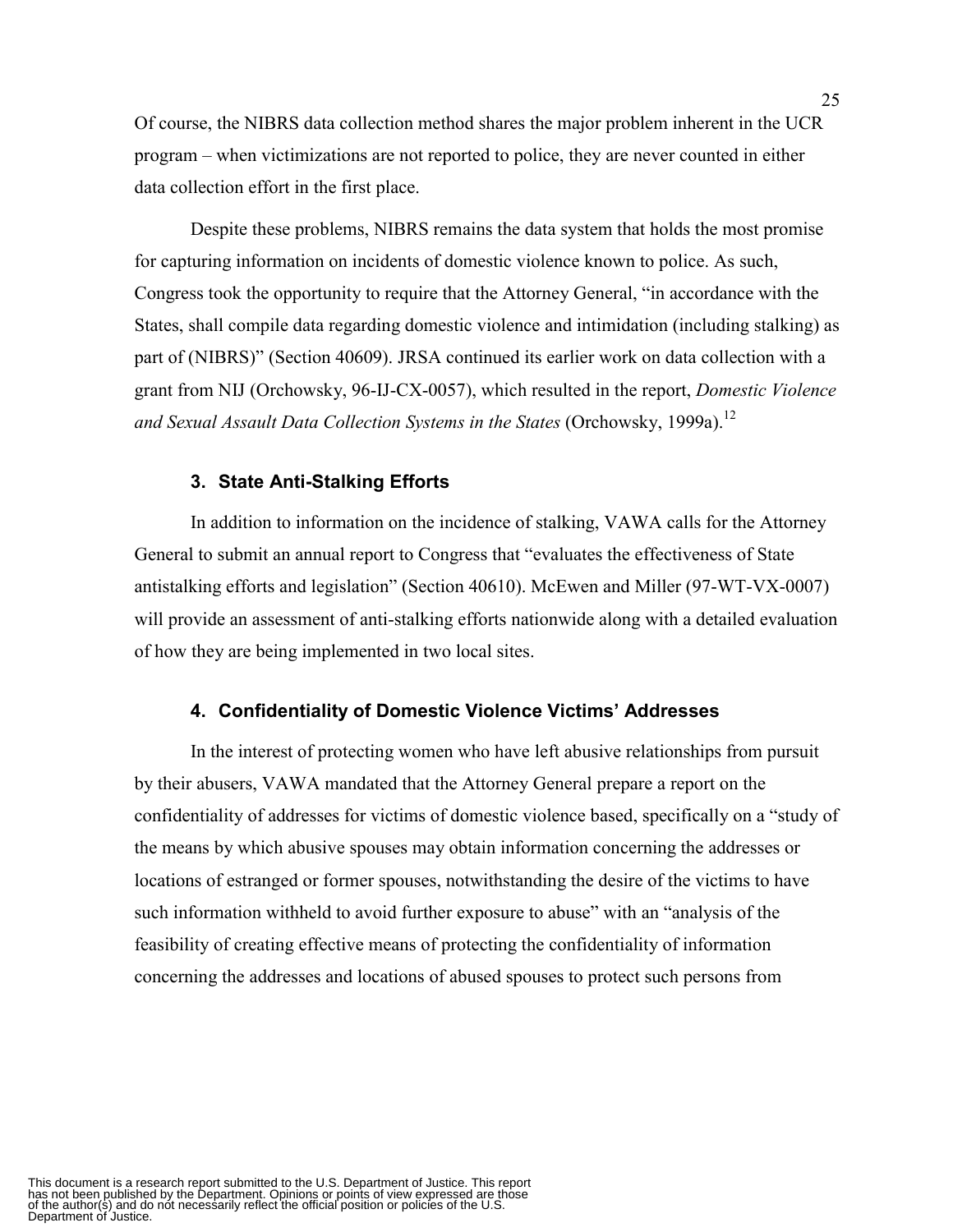exposure to further abuse while preserving access to such information for legitimate purposes" (Section 40508). The National Criminal Justice Association received a grant (Holden, 95-IJ-CX-0009) to conduct the study. Its results are published in a report, *Confidentiality of Domestic Violence Victims' Addresses* (NCJA, 1995).

#### **5. Battered Women Syndrome**

The battered women's syndrome holds increasing legal attention as grounds for arguing self defense in criminal cases, particularly for women accused of killing their intimate partners. Though not an issue directly related to protecting women from violence, it is one that protects women from criminal justice systems that cannot readily count defensive acts by battered women among those covered by traditional self-defense statutes. VAWA called on the Attorney General along with the Secretary of Health and Human Services to provide Congress with "a report on the medical and psychological basis of 'battered women's syndrome' and on the extent to which evidence of the syndrome has been considered in criminal trials" (Section 40507). In addition to documenting the nature of the syndrome and how it has been used in criminal trials, VAWA called for "an assessment by State, tribal, and Federal judges, prosecutors, and defense attorneys of the effects that evidence of battered women's syndrome may have in criminal trials." The State Justice Institute managed a project (Thurston, 95-IJ-CX-A025) to prepare information for a joint report by NIJ and NIMH, *The Validity and Use of Evidence Concerning Battering and Its Effects in Criminal Trials*  (NIJ/NIMH, 1996).

#### **6. Study on Confidentiality of Communications Between Sexual Assault or Domestic Violence Victims And Their Counselors**

With concern for victim privacy and recovery, VAWA required the Attorney General to "study and evaluate the manner in which the States have taken measures to protect the confidentiality of communications between sexual assault or domestic violence victims and

 $12$  According to the FBI UCR Program Office, a minority of States have been approved as capable of producing NIBRS-compliant data. While the majority of states are trying to implement the data system, there are still approximately 7 states that have no intention of NIBRS participation. The problem with compliance is primarily related to the lack of resources; changing an entire data collection procedure is time consuming and costly. Because both UCR and NIBRS participation is voluntary, complying with the switch is burdensome to most agencies.

<sup>26</sup>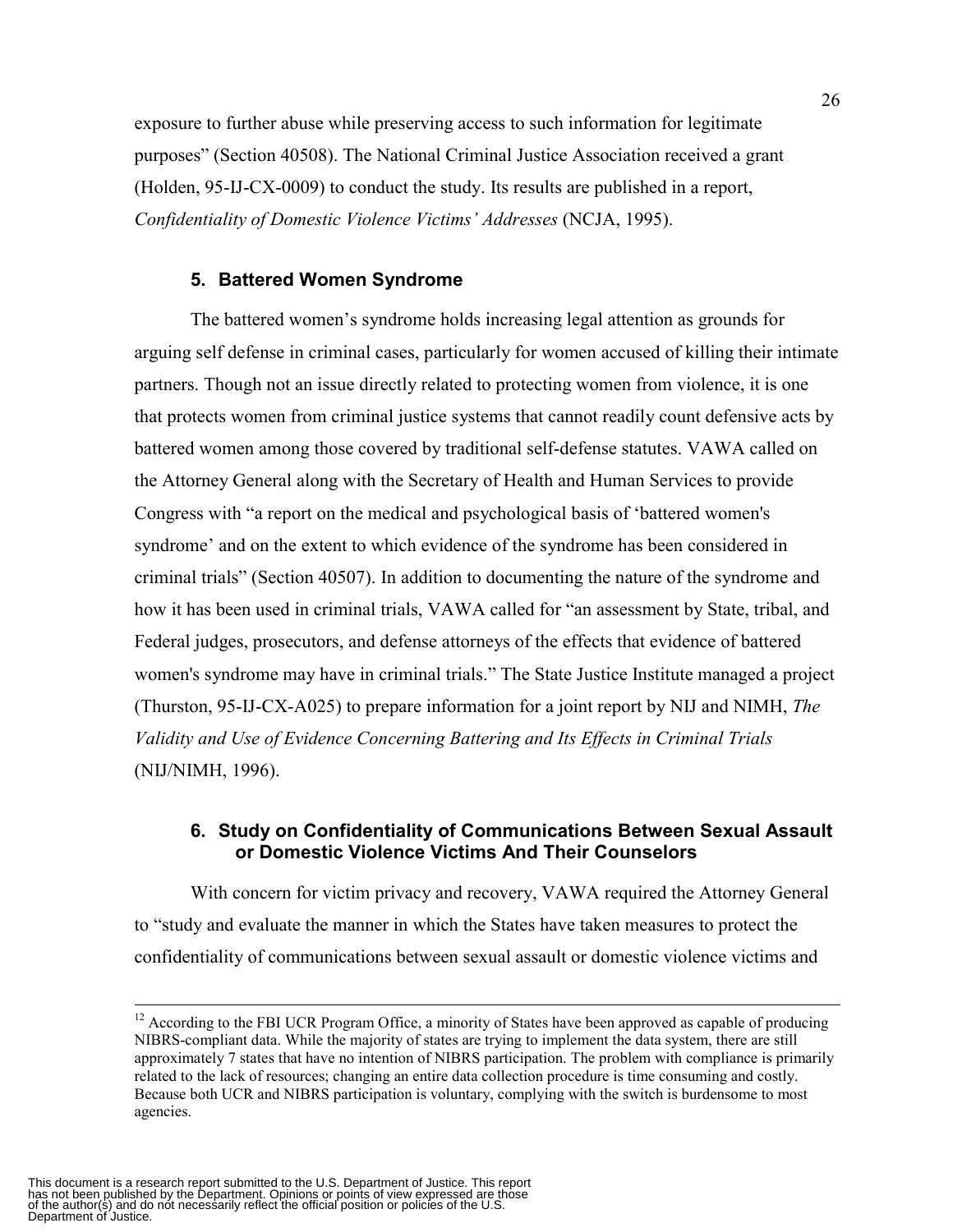their therapists or trained counselors" (Section 40153). The Violence Against Women Office conducted the study and issued a report, *Study on Confidentiality of Communications Between Sexual Assault or Domestic Violence Victims And Their Counselors* (1995).

#### **7. VAWA Grant Evaluations**

The Violence Against Women Act requires the Attorney General to report annually to Congress on the distribution of grant activities and funds under the STOP Grant program, by state, along with "an evaluation of the effectiveness of programs funded…" (Section 2004). In 1995, NIJ funded the Urban Institute to undertake a multi-year national evaluation of STOP Grants (Burt & Harrell, 95-WT-NX-0005) with responsibility for its key report components. In 1999 the Urban Institute was awarded another grant (99-WT-VX-0010) to undertake a national impact evaluation of the STOP Grant program to address the required effectiveness component of Section 2004.

Other evaluations of special areas addressed by STOP Grants have been funded through NIJ over the years since the start of the Urban Institute evaluations. Three, awarded in 1996, address STOP Violence Against Indian Women Discretionary Grants (Luna, 96-WT-NX-0006), grants for victim services (Smith, 96-WT-NX-0003), and grants for law enforcement and prosecution (McEwen, 96-WT-NX-0007). Another multi-site impact evaluation awarded in 1998 addresses questions of victim safety and offender accountability attributable to VAWA grants (Chaiken, 98-WT-VX-K013). Four other national evaluations inform the Attorney General on the status of the Grants to Encourage Arrest Policies (Uekert & McEwen, 98-WE-VX-0012), on the Rural Domestic Violence and Child Abuse Enforcement Assistance program (Dutton, 98-WR-VX-K002) , on Grants to Combat Violent Crimes Against Women on Campus (Uekert & DuPree, 00-WA-VX-0001), and on the Domestic Violence Victims' Civil Legal Assistance (CLA) Program (Connors, 00-WL-VX-0002).<sup>13</sup>

VAWA also provides opportunities for more focused evaluations of local initiatives. Each of the grants awarded to advance VAWA purposes carries a requirement for a minimal self-evaluation–generally a report on program implementation with numbers of clients served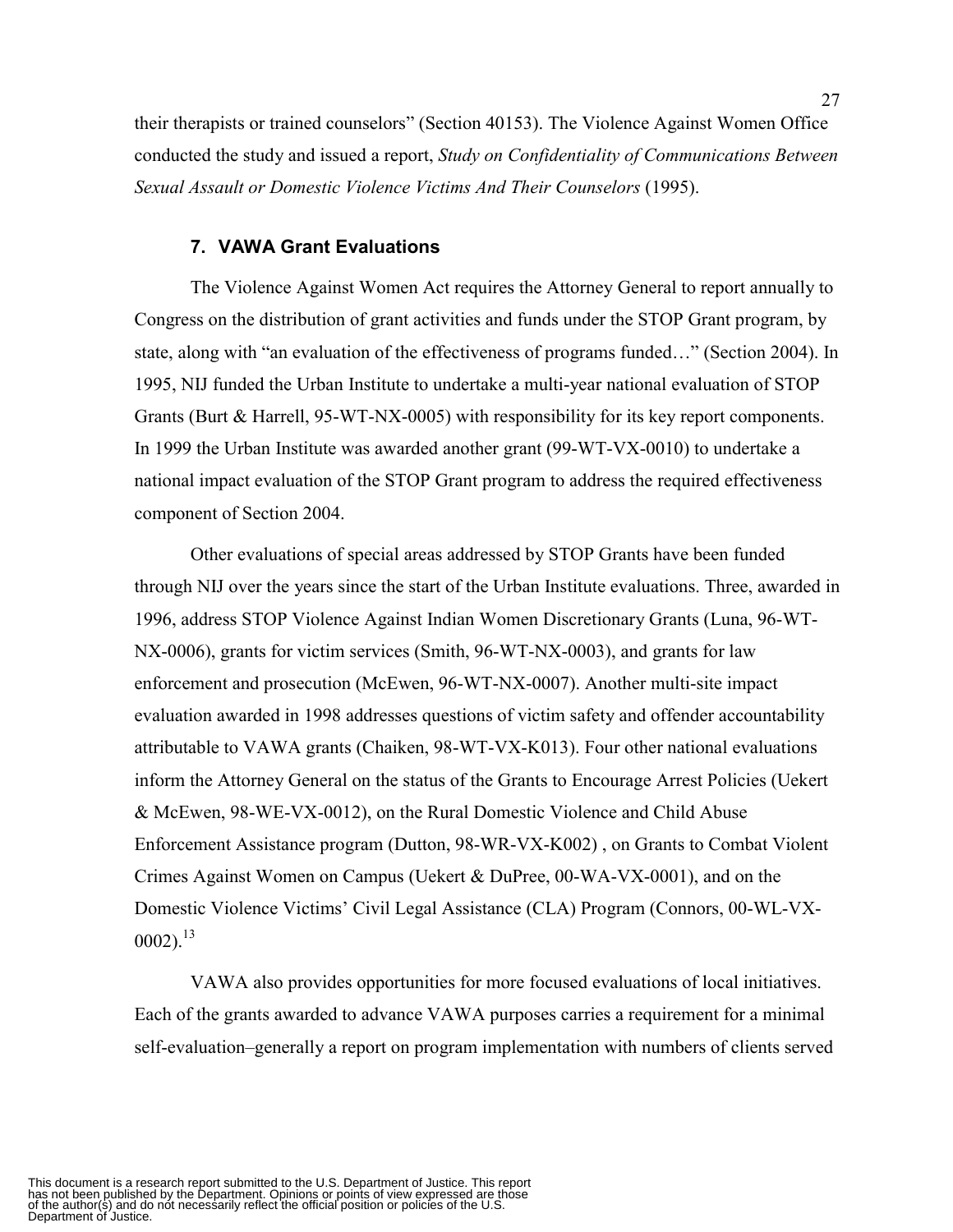or cases handled. More rigorous impact evaluation is beyond the capabilities of a typical agency grantee, although encouraged and supported by the Urban Institute's *Evaluation Guidebook* (Burt, Harrell, Newmark, Aron, & Jacobs, 1997). Support for independent evaluations of STOP Grants has been a fundamental part of NIJ's annual VAWA research program since its inception in 1995.

## <span id="page-30-0"></span>**II. Setting a Research Agenda**

Apart from mandated studies, VAWA has contributed to several special opportunities for setting a national agenda for research on violence against women – it required that a panel of experts set a research agenda, it stimulated NIJ to develop its own strategic plan for VAWA research, and it allows for researcher-defined investigations into various aspects of VAWA initiatives.

## *A. NAS/NRC VAW Panel*

VAWA called for the National Academy of Sciences, through its National Research Council, to empanel a group of experts to establish a research agenda for violence against women and to report to the Attorney General within one year. The NRC undertook the work with joint funding from NIJ and CDC. The product of that effort is the book, *Understanding Violence Against Women* (Crowell & Burgess, 1996), which recommends priorities both for needed research and for organizing researchers to investigate them. Notably, pursuant to its charge to review the state of research, the panel concluded "that significant gaps exist in understanding of the extent and causes of violence against women and the impact and effectiveness of preventive and treatment interventions" (p. 2).

The NRC panel went on to recommend a research agenda to fill the gaps with special attention to the following four areas:

- $\blacksquare$  Preventing violence against women
- Improving research methods
- Building knowledge
- Developing the research infrastructure

<sup>&</sup>lt;sup>13</sup> More complete information on the STOP Grants Program, including developments since the original 1994 Act, can be found at the Violence Against Women Office website, http://www.ojp.usdoj.gov/vawo/about.htm.

This document is a research report submitted to the U.S. Department of Justice. This report<br>has not been published by the Department. Opinions or points of view expressed are those<br>of the author(s) and do not necessarily r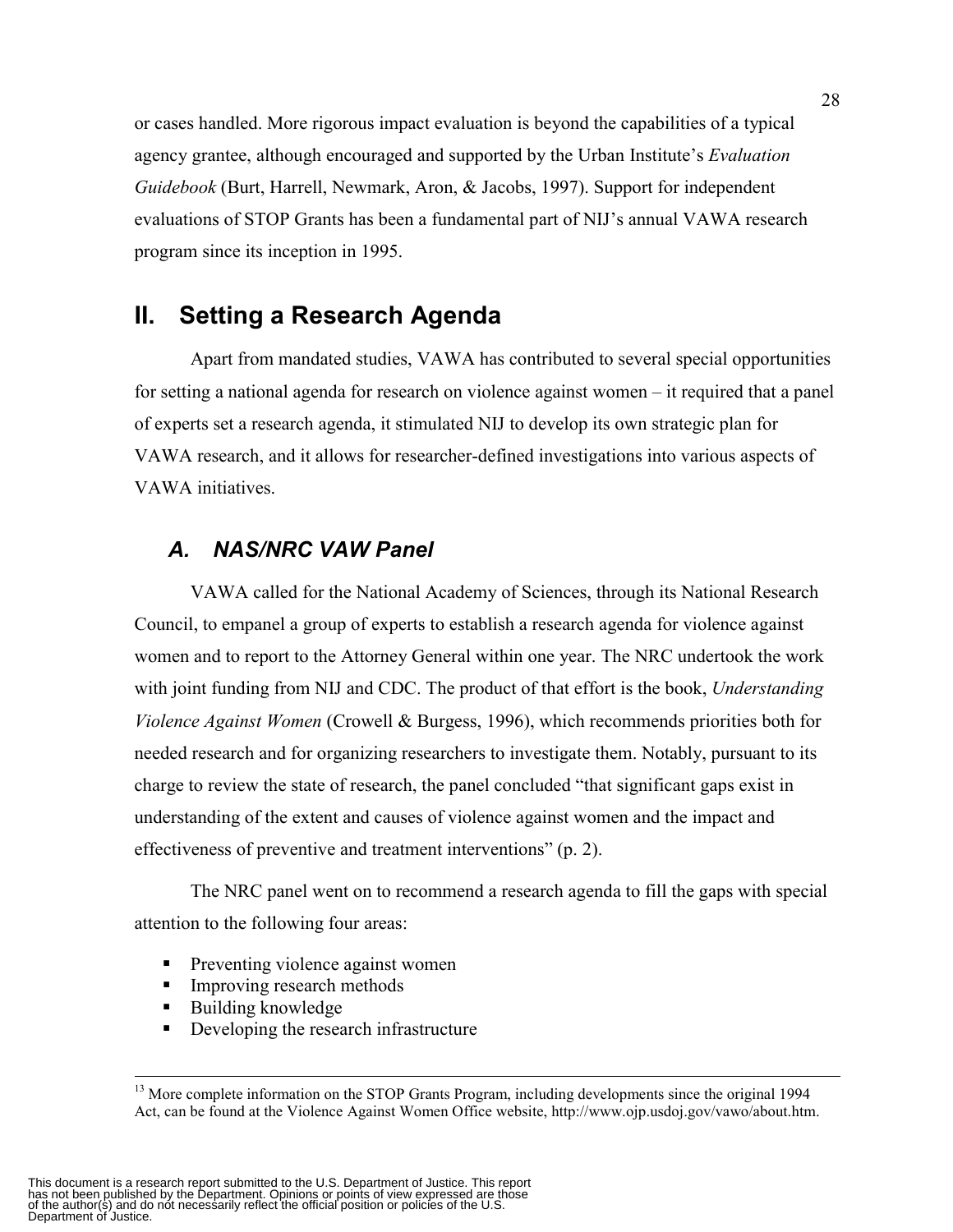Exhibit 4 displays the detailed recommendations of the NRC Panel under each of these areas. [ Exhibit 4 about here ]

#### **1. Preventing Violence Against Women**

The panel took seriously VAWA's many references to preventing violence against women to question what it might take to actually reduce levels of violence. It concluded that prevention should be a priority response and that a better understanding of violence against women calls for both basic research on the causes of violence and evaluations of "preventive intervention programs" (p. 3). To this end, the panel recommended, among other things, longitudinal research on the development of violent behavior, research on risk factors, and rigorous evaluations of programs to prevent violence against women.

#### **2. Improving Research Methods**

Noting a long-standing concern over research in the fields of domestic violence and rape, the panel made six recommendations for improving the quality of research. It called for clear definitions operationalized with valid and reliable measures. It called for theory to guide analyses and to interpret findings. And it recommended the use of both qualitative and quantitative research, including, especially, randomized experiments to evaluate program outcomes for alternative interventions under different community settings and for different populations of offenders.

#### **3. Building Knowledge**

Under this rubric, the panel recommended needed research to fill gaps in understanding violence against women, per se, with attention to how multiple forms of violence are experienced by women in general and by special categories of women, in particular. Among the special victim populations cited are underserved populations – women of color, disabled women, lesbians, immigrant women, and institutionalized women. To these we note others that were specifically identified throughout VAWA as needing special consideration – Indian women, rural women, women on campuses.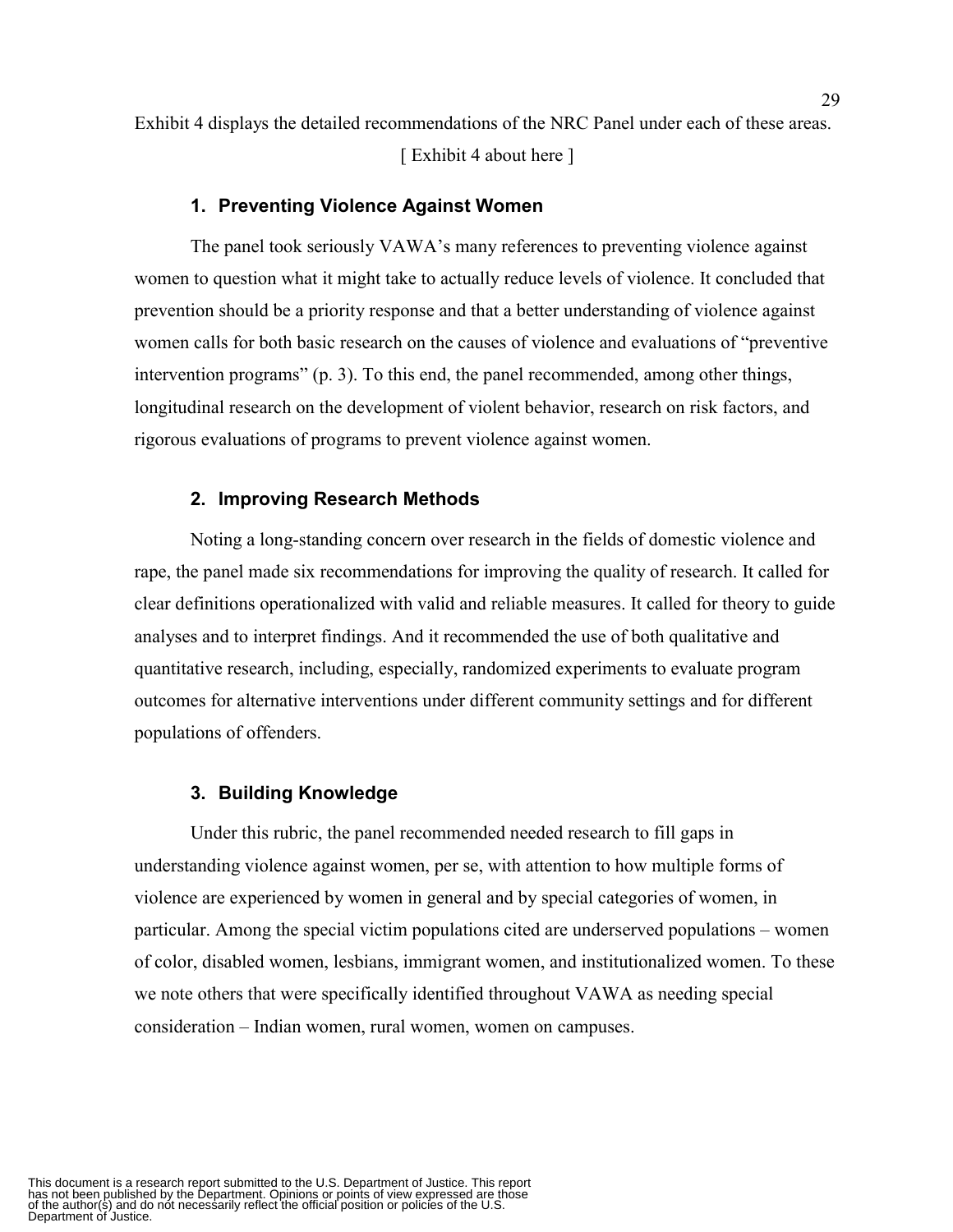#### **4. Developing the Research Infrastructure**

Research cannot be conducted without basic supports, beginning with input and guidance from peers on the formulation of research problems and designs. It also requires money. Significant, large-scale research on social science problems is costly, just as is medical or public health research.<sup>14</sup> In the judgment of the NRC VAW Panel, one way to insure guided, long-term support for violence against women research is to create interdisciplinary centers for research as part of a coordinated government strategy in support of research. The research centers would stand "to support the development of studies and training programs focused on violence against women, to provide mechanisms for collaboration between researchers and practitioners, and to provide technical assistance for integrating research into service provision" (p. 153).

#### *B. Strategic Planning*

Even before the NRC Panel reported its recommendations, NIJ took the lead in organizing a research plan for studying VAWA's justice components, both as required to inform the Attorney General and to pursue its traditional mission of responding to crime problems in need of research. NIJ developed its first VAWA research solicitation with guidance from established researchers and practitioners, including contributions from those who participated in a 1995 Strategic Planning Workshop (NIJ, 1995). Under less formal circumstances, researchers and practitioners have continued to shape the NIJ VAWA agenda by the nature of their submissions and the evaluations of those who serve on review panels.

NIJ's plan for violence against women research also built on projects already in progress under its Violence Against Women and Family Violence (VAW&FV) research program or in immediate response to VAWA mandates. Among those underway in 1994, for example, was the NIJ-CDC National Violence Against Women Survey (Tjaden, 93-IJ-CX-0012), secondary analyses of arrest experiment data (Fagan, 93-IJ-CX-0021), an experimental evaluation of a specialized substance abuse/domestic violence court (Goldkamp, 93-IJ-CX-0028), an experimental evaluation of mandated batterer treatment (Davis, 94-IJ-CX-0047),

<sup>&</sup>lt;sup>14</sup> The NRC Panel on the Understanding and Control of Violent Behavior makes this point in the context of describing the underfunding in 1989 of violence research (\$31 million) relative to funds for research on other threats to life, including cancer (\$794 million), heart, lung, and blood diseases (\$441 million), and AIDS (\$697

This document is a research report submitted to the U.S. Department of Justice. This report<br>has not been published by the Department. Opinions or points of view expressed are those<br>of the author(s) and do not necessarily r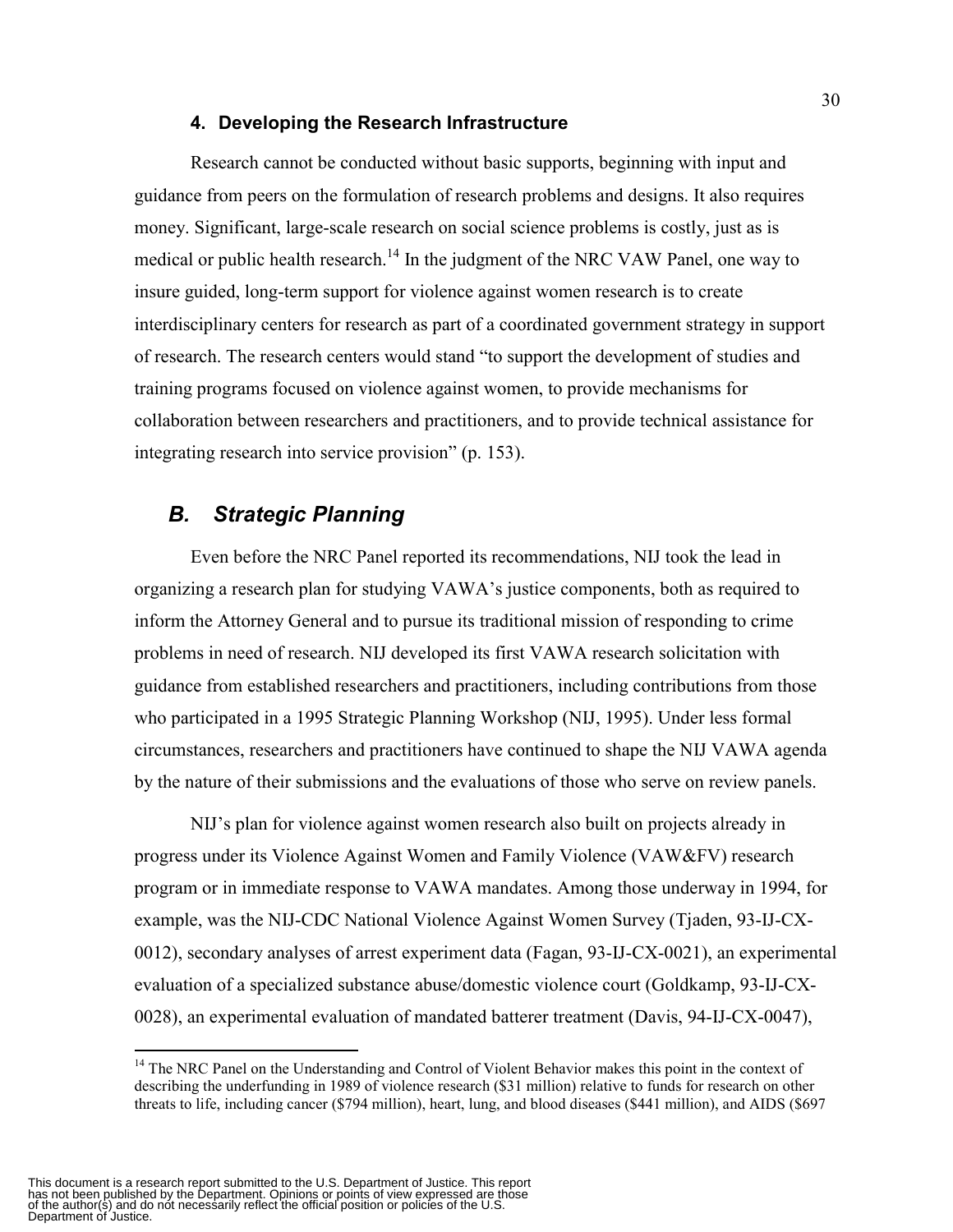and a pilot process evaluation in anticipation of an experiment on enhanced police interventions against domestic violence (Jolin, 92-IJ-CX-K037).

#### *C. NIJ Research Solicitations*

NIJ has responded to the VAWA agenda for research by developing solicitations inviting proposals for research consistent with VAWA mandates, with grant evaluation requirements, with the agenda developed by the National Academy of Sciences, and with its internally-developed strategic plan. Funding in support of NIJ VAWA research from 1995 through 1997 derived principally from transfers negotiated with the Violence Against Women Office to support evaluations and to a very limited degree, from NIJ's base funds. In 1998, in addition to transfer funds, NIJ received its own VAWA research allocation from Congress in the amount of \$7 million. That allocation dropped to \$5.2 million in subsequent years.

NIJ's 1995 *Solicitation for Research and Evaluation on Violence Against Women* set the parameters for funding an initial round of VAWA research that built on NIJ's existing family violence research plan. The solicitation invited research proposals in three areas. First, it called for proposals to conduct a national evaluation of the STOP Grant Program, as required by VAWA in support of the Attorney General's annual report to Congress. The Urban Institute subsequently assumed responsibility for that project. Second, it sought proposals to evaluate specific STOP Grant projects under VAWA's (1994) seven grant purpose areas, as listed in Exhibit 3 – training for police and prosecutors; specialized criminal justice units; policies, protocols and services for preventing, identifying and responding to violent crimes against women; local data collection and communications systems; victim services programs; programs addressing stalking; special programs of Indian tribes. The 1995 solicitation also invited proposals for research addressing other aspects of violence against women, especially research problems identified in the Strategic Planning Workshop. However, it admonished applicants to reserve for later joint announcements from NIJ and NIH, proposals on batterer treatment, on impacts of witnessing violence on children, and on the developmental course of abusive behaviors, among others.

million) (Reiss & Roth 1993, p. 346).

This document is a research report submitted to the U.S. Department of Justice. This report<br>has not been published by the Department. Opinions or points of view expressed are those<br>of the author(s) and do not necessarily r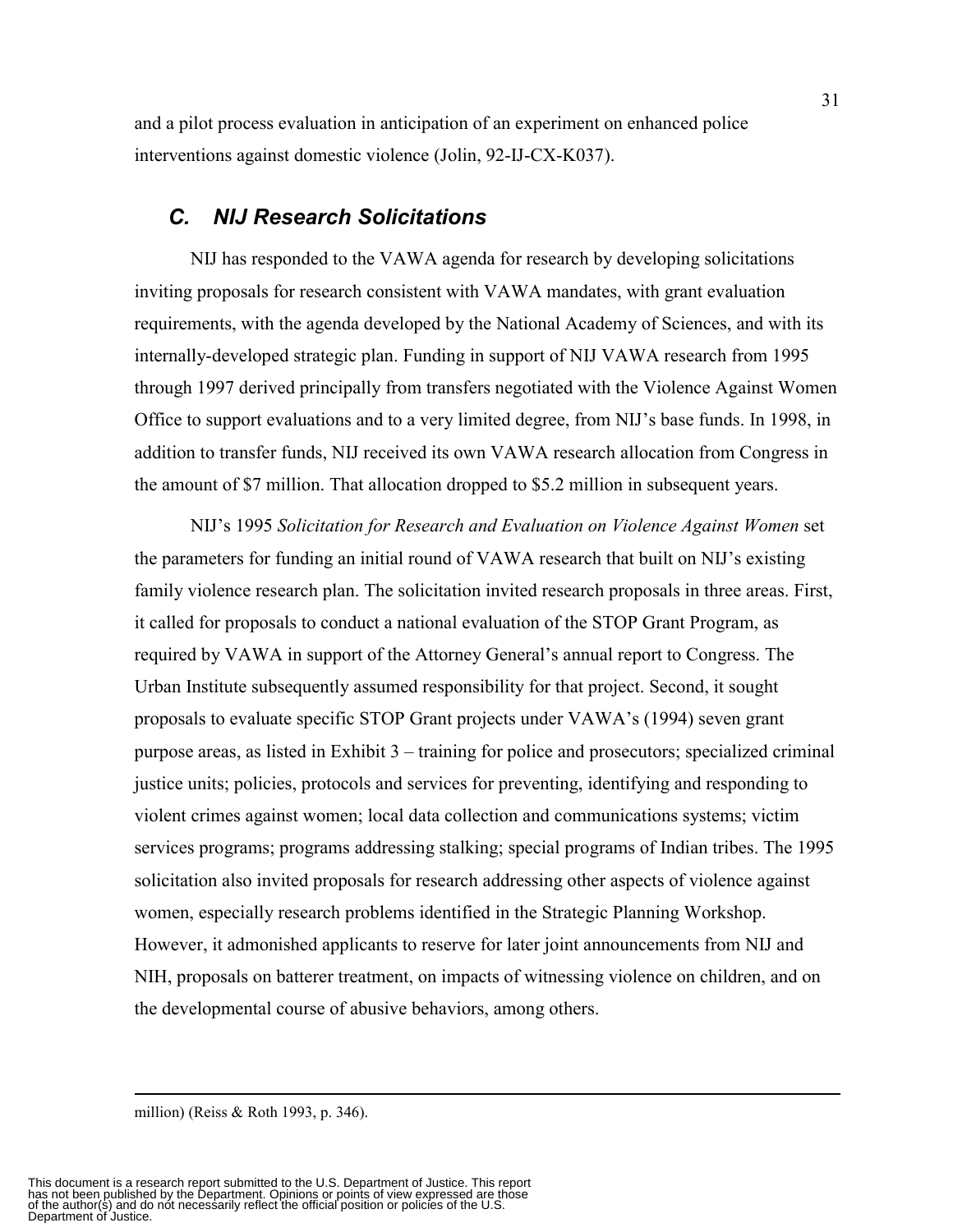The 1995 solicitation explicitly cited as a goal support for impact evaluations. It funded three proposals for research on victim impacts – one a field experiment on the effects of an enhanced police response to domestic violence in Portland (Jolin, 95-IJ-CX-0054), a second quasi-experimental evaluation of the impacts of alternative court dispositions on the likelihood of rearrest for domestic violence in Cincinnati (Wooldredge, 95-IJ-CX-0102), and a third study comparing victim impacts under alternative community coordination models for Domestic Violence in New York State (Worden, 95-WT-NX-0006).

This first NIJ VAWA solicitation built on an established commitment to violence against women research and marked the beginning of a substantial portfolio of research projects explicitly responsive to VAWA in diverse areas of inquiry. NIJ's 1996 solicitations called for 1) proposals to evaluate impacts of programs in four areas – Law Enforcement and Prosecution, Victim Services Programs, Data Collection and Communication Systems, and Programs Among Indian Tribes – together addressing the seven STOP Grant purpose areas as they existed in 1994; 2) proposals to evaluate VAWA's arrest policies program; and 3) proposals for research and evaluations on other areas consistent with the VAW&FV plan but determined by investigator submissions. Apart from its internal plan for violence against women research, in 1996 NIJ joined eight other federal agencies as part of an interagency consortium that solicited proposals for research on the causes, course, treatment, management, and prevention of family violence and violence against women, as well as on their health and legal consequences. Among the 1996 grants awarded were two domestic violence impact studies – one a secondary analysis of the Milwaukee arrest experiment data (Paternoster, 96- IJ-CX-0058), and the other a randomized field experiment on the effectiveness of courtmandated treatment in Broward County, Florida (Feder, 96-WT-NX-0008).

The 1997 NIJ solicitation for proposals sought to encourage research on agenda priorities yet to be addressed, to encourage more practitioner-researcher partnerships for program evaluations and for the development of practical measures to indicate program outcomes. Specific areas identified for funding priority were state anti-stalking efforts, welfare reform and domestic violence, victim advocacy, and media campaigns to reduce violence against women. Three victim-impact projects received funding in 1997 – a study of the impacts of legal advocacy on intimate partner homicide (Nagin, 97-WT-VX-0004), research on the effectiveness of the King's County, NY, felony domestic violence court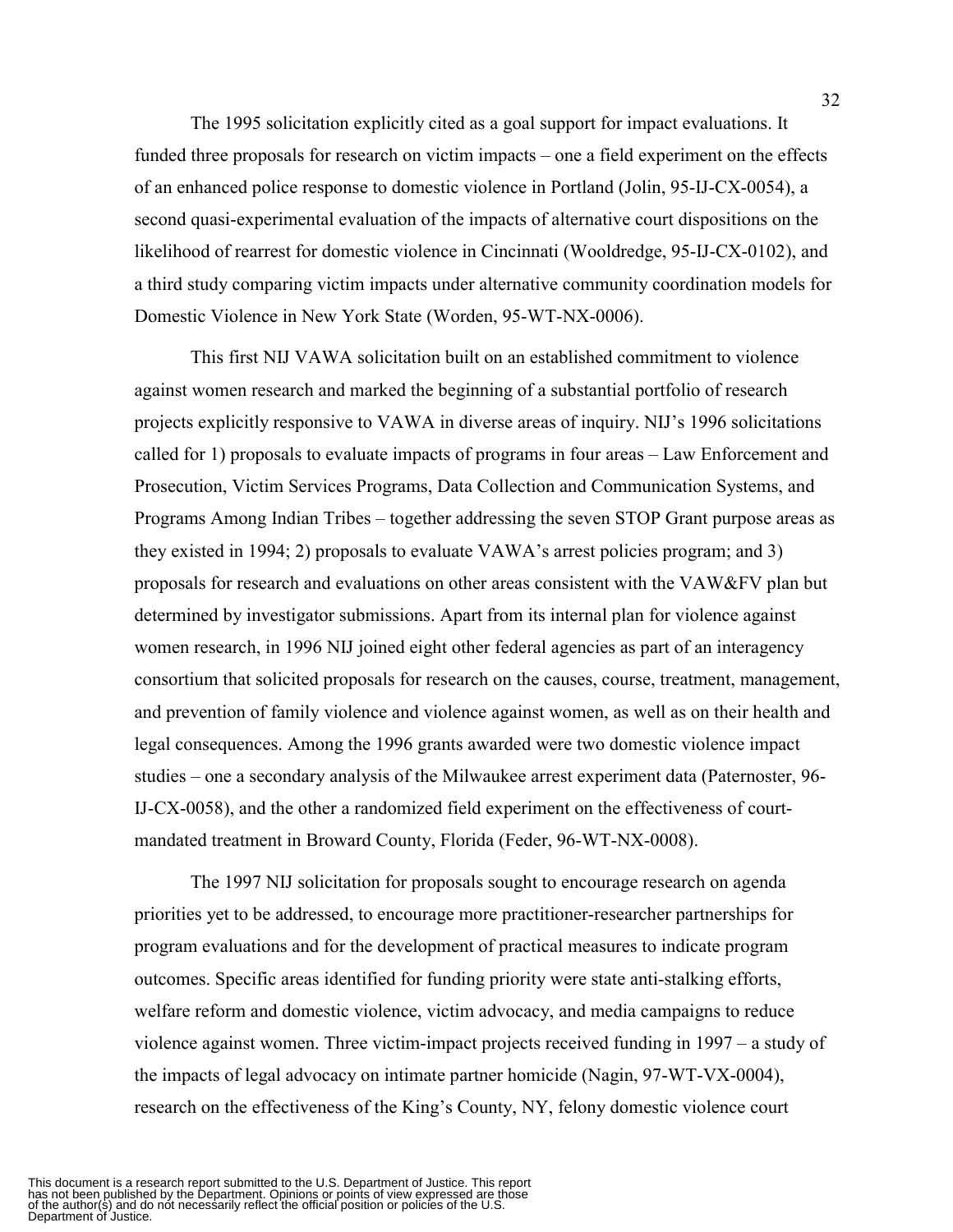(Sviridoff, 97-WT-VX-0005), and a quasi-experiment evaluating victim advocacy as part of a team approach in prosecuting domestic violence offenders (Weisz, 97-WT-VX-0006)

In 1998, NIJ received its first allocation of VAWA research money allowing for freer pursuit of research priorities. The 1998 NIJ VAWA program requested proposals under a number of solicitations covering secondary data analyses, a national evaluation of VAWA's arrest policies program, a collaborative writing effort by teams of researchers and practitioners to synthesize research for practitioners, a national evaluation of the rural domestic violence and child victimization program, and researcher-practitioner partnerships to evaluate VAWA's pro-arrest grants. The 1998 solicitations included a call for research proposals under a joint NIJ-CDC Program to continue targeting research priorities identified by the NAS/NRC Panel (Crowell & Burgess, 1996). NIJ and CDC committed to a five-year collaborative research program "to better understand the extent of violence against women, why violence against women occurs, how to prevent it, and how to increase the effectiveness of legal and health care interventions" (NIJ 1998, p. 2). The 1998 program included a solicitation for research to advance "understanding of violence against women and accompanying theory; support theory testing and development; and improve policy and practice" (NIJ 1998, p. 3). To these ends, it requested proposals for practitioner-researcher collaborations, experimental designs to evaluate policies and programs, longitudinal studies, and basic research identified by applicants.

Projects funded under the 1998 program hold promise of meeting its general goals, including contributions to general knowledge on violence against women through tests of theory and explorations of hypothesized causes of violence. In addition, a number of studies received support with the expectation that they would inform policy on the preventive impacts of general community crime prevention initiatives (Block, 98-WT-VX-0022), of involving social workers in the police response to domestic violence (Greenspan & Weisburd, 98-WT-VX-0001), of batterer treatment during pre-trial detention (Barnes, 98-IJ-CX-K014), of enhanced victim advocacy (Havens, 98-WE-VX-0031), of interventions for women leaving shelters (Sullivan, 98-WT-VX-0013), and of no-drop prosecution policies (Smith & Davis, 98-WT-VX-0029).

NIJ outlined a course for research in 1999 with another set of solicitations inviting proposals furthering its agenda and other recent solicitations: evaluation of policies,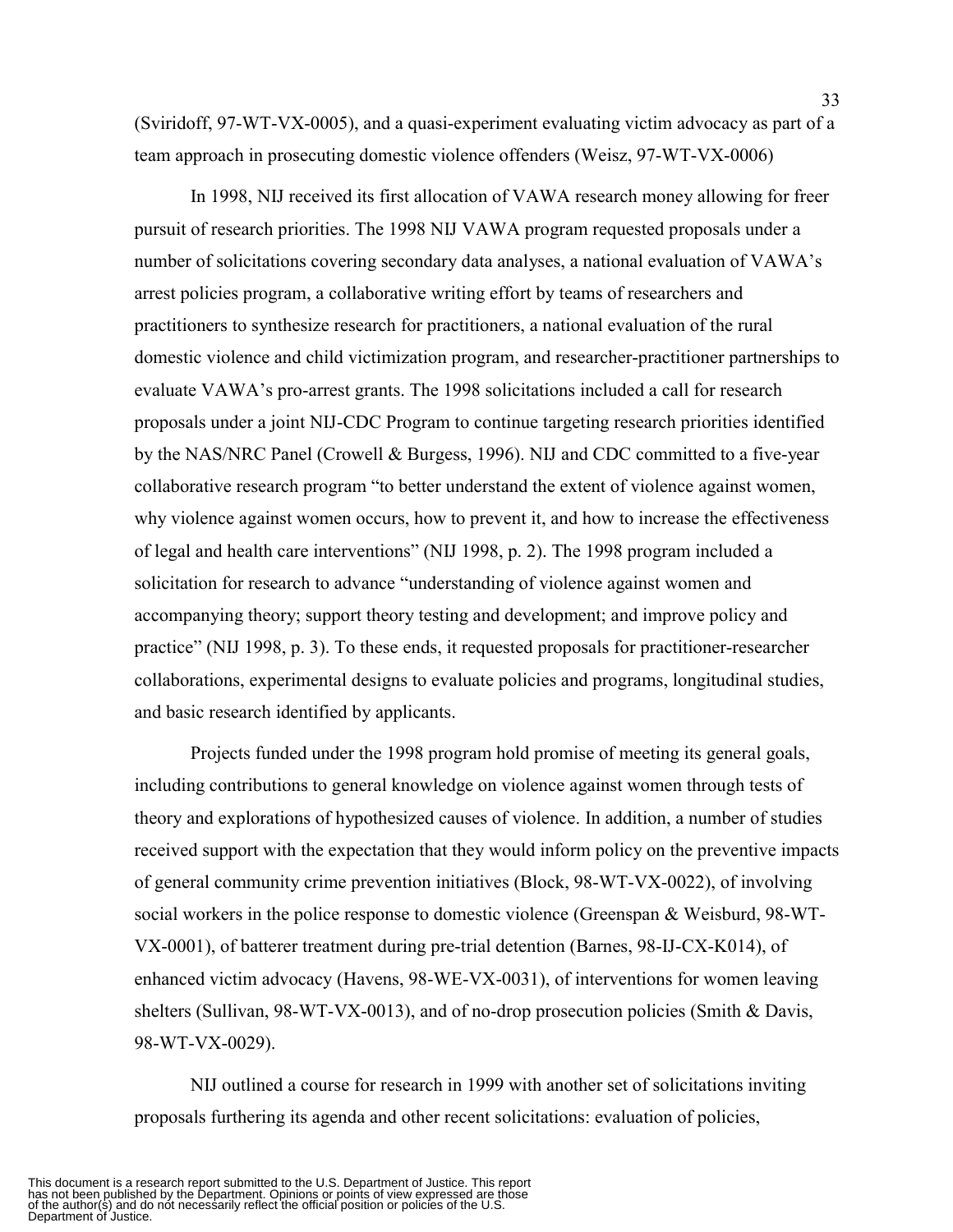procedures, and programs addressing violence against women, including in particular judicial training, prosecution strategies, and intervention strategies to control offenders; basic research on violence against women; and researcher- practitioner partnerships to evaluate grants to encourage arrest policies. Funded proposals on preventive impacts will study no-drop prosecution and victim empowerment (Finn, 99-WT-VX-0008), court-mandated treatment of batterers (Eckhardt, 99-WT-VX-0012), and protective orders for victims of domestic violence (Rivara, 99-WT-VX-0014). Another set of solicitations for new directions in research and evaluation invited proposals 1) to evaluate the Domestic Violence Victims' Civil Legal Assistance Program; 2) to conduct a National Impact Evaluation of the STOP Grants Program; 3) to conduct research on violence against Indian women; and 4) to evaluate a multi-site Demonstration for Enhanced Judicial Oversight of Domestic Violence Cases.

The NIJ Research Program for FY2000 again invited proposals for research and evaluations in several solicitations. The first, "Research and Evaluation on Violence Against Women," encouraged proposals for research on justice outcomes with respect to victim safety, offender accountability, and system accountability, the latter including evaluations to insure that women are not victimized by the system. Among those funded are impact evaluations of protective orders (McFarlane, 00-WT-VX-0020), of a joint police-social service family violence crisis intervention program (Davis, 00-WT-VX-0007), and of specialized domestic violence courts (Alpert, 00-WT-VX-0015; Hotaling & Buzawa, 00-WT-VX-0019), including one with enhanced victim advocacy (Lyon, 00-WE-VX-0014).

Other FY2000 solicitations called for evaluations of specific programs. One called for research to evaluate a multi-site demonstration of collaborations to address domestic violence and child maltreatment that are being funded jointly by the Office of Justice Programs and the Department of Health and Human Services. One solicited proposals for a National Evaluation of Grants to Combat Violent Crimes Against Women on Campuses. Another called for an evaluation of the Domestic Violence Victims' Civil Legal Assistance Program.

For its part in determining the course of research on justice interventions against violence against women, NIJ has remained reasonably faithful to the agendas set by the National Research Council and its own Strategic Plan while making difficult choices on how best to allocate very limited research dollars. Of course, that important research is solicited, proposed, and funded is not sufficient to generate findings to be applied with confidence in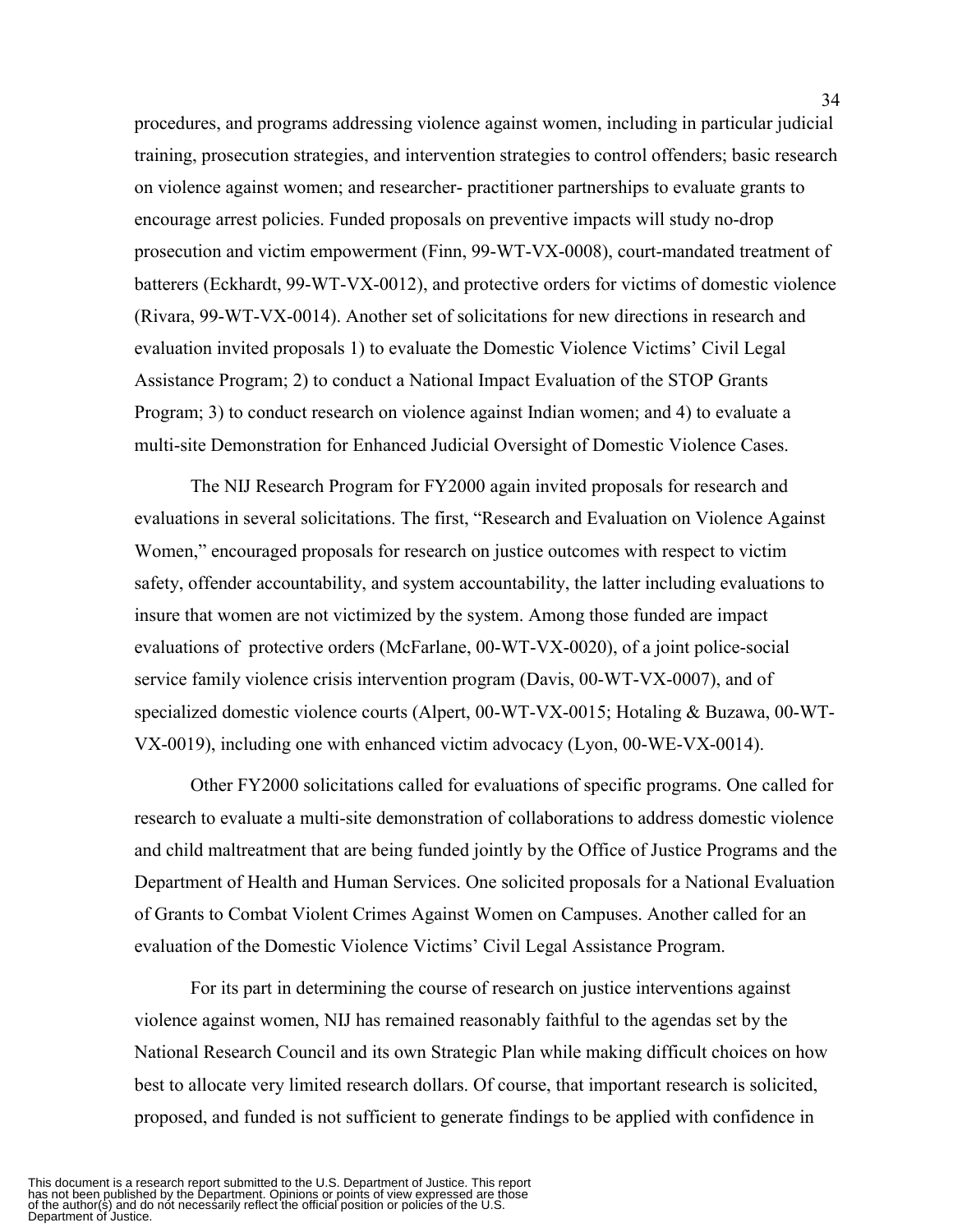policy and practice. Its significance to a body of practical knowledge still depends on how well it can be designed and implemented with available allocations, a point noted below in our review of impacts.

## **III. Synthesizing Research for Practitioners**

Developing a knowledge base to inform policy has little value if the knowledge is not accessible to practitioners. Aware of this as an issue that would loom larger with expanding research, in 1998 NIJ solicited proposals for "Research on Violence Against Women: Syntheses for Practitioners," a project calling for researcher-practitioner pairs to collaborate in synthesizing research and writing findings accessible to policy makers and practitioners for use in their work with women victimized by violence. Forthcoming papers relevant to criminal justice practitioners include: syntheses of research for criminal justice policy makers; advocacy organizations; offender intervention programs; task forces, coalitions, and local partnerships; law enforcement; prosecutors; judges and court officials; and correctional officers (Worden, Carlson, & van Ryn, 98-WT-VX-K011). The Synthesis promises practitioners guidance for implementing policy based on research. The project will also provide a base to which practitioners can look for accumulating new information.

## **IV. Beyond VAWA's Direct Effects on Research**

In addition to VAWA's explicit calls for and support of research, it has influenced the growth of knowledge, principally by engaging more researchers in studies of violence against women, by increasing recognition of the field by those outside, and by stimulating research activity beyond what is funded through government programs.

### *A. Developing a Critical Mass of Researchers*

Philosophers of science describe a number of competing models for the growth of scientific knowledge. Crane (1972) notes, however, that whatever the model, one can see knowledge developing through social processes that engage researchers in the pursuit of a research area, marking changes in knowledge and in the community of scholars committed to that research. In short, the growth of knowledge entails the formation of networks of interested scholars, including or capable of recruiting productive scientists to set research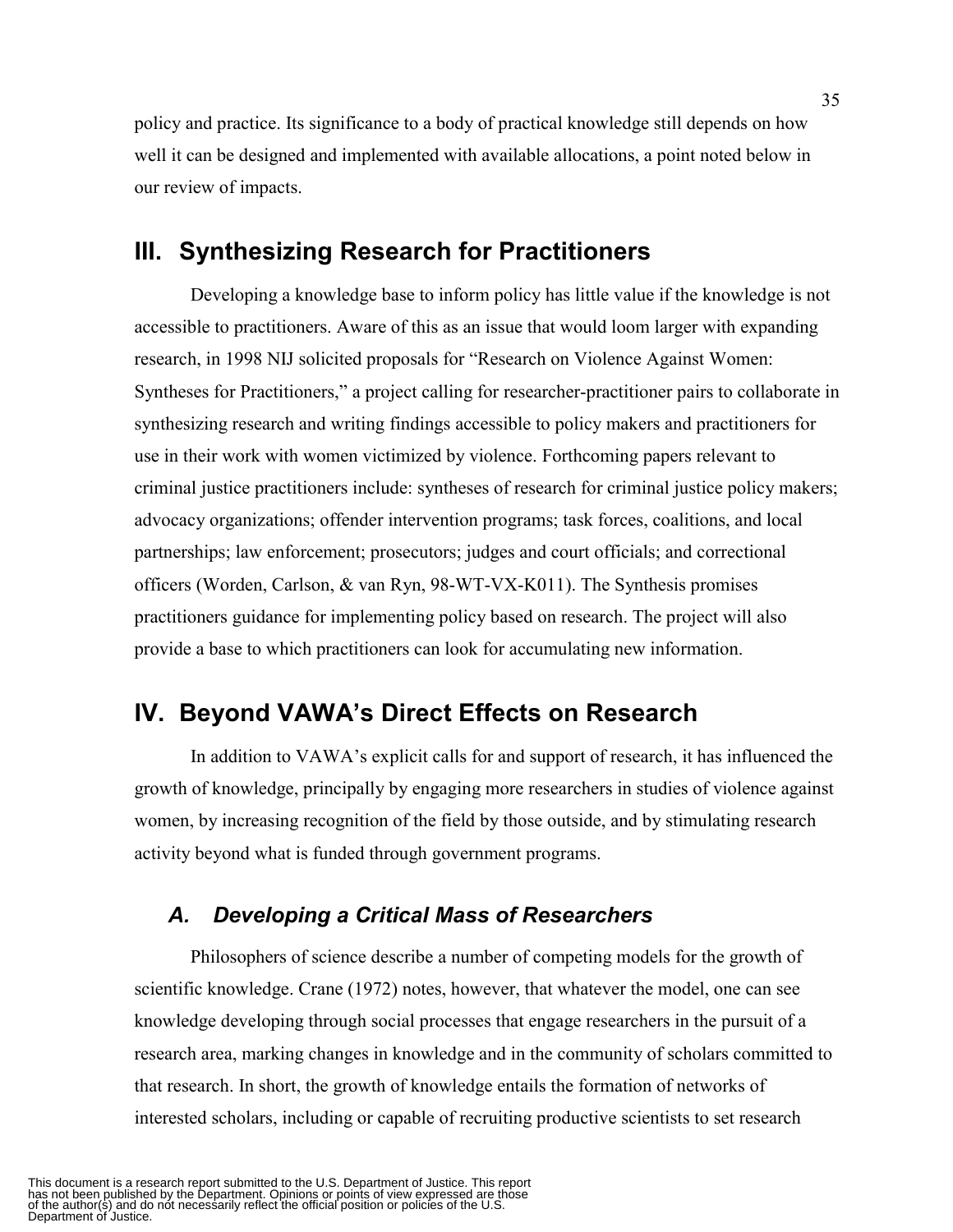priorities and to train students who will eventually be collaborators in the network. The NRC Panel on Research on Violence Against Women acknowledged the need for such a community of scholars to study violence against women, noting how small the community of researchers was at the inception of VAWA (Crowell & Burgess, 1996).

VAWA has played a significant part in encouraging and enabling the development of a critical mass of researchers to build knowledge on violence against women by attracting productive scholars with contributions from their own research and by creating training opportunities for students likely to pursue violence against women research in their professional careers. Not only is funding available for research, but violence against women research now has attained status as a mainstream pursuit, thus making it easier for graduate students and new faculty to commit to the field without fear of diminished status or uncertainty over future opportunities for research support. Any field of inquiry will be more attractive to prospective researchers if it is seen as having legitimacy as an intellectual pursuit among peers. At a minimum, scholars steeped in disciplinary tradition will not be readily dissuaded from pursuing research problems defined as appropriate by peers.

Violence against women research has no unique disciplinary niche; it is inherently multi-disciplinary. Within a discipline, however, it may have standing as a specialty area for inquiry associated perhaps with a theoretical approach or simply with an applied interest in bringing a disciplinary focus to solving a social problem. Questions about the preventive impacts of criminal justice place violence against women research squarely in the realm of criminology and criminal justice–interdisciplinary fields that have come to accept violence against women as criminal activity worthy of study. Prominent criminologists have conducted research in the field for almost two decades.

The quantity and quality of publication outlets further signifies recognition of specialized research. We noted earlier that the *American Sociological Review* first published the Minneapolis Police Experiment–a sure sign that research on one aspect of violence against women, at least, had a place in the mainstream of a traditional discipline, if only as a substantive area for theory-testing. Subsequent changes in police policies nationwide invited more evaluation research suited for publication in journals with an applied focus.

A number of victim-oriented journals appeared in years before VAWA, and all have been receptive to research on violence against women. One journal, *Violence Against Women*,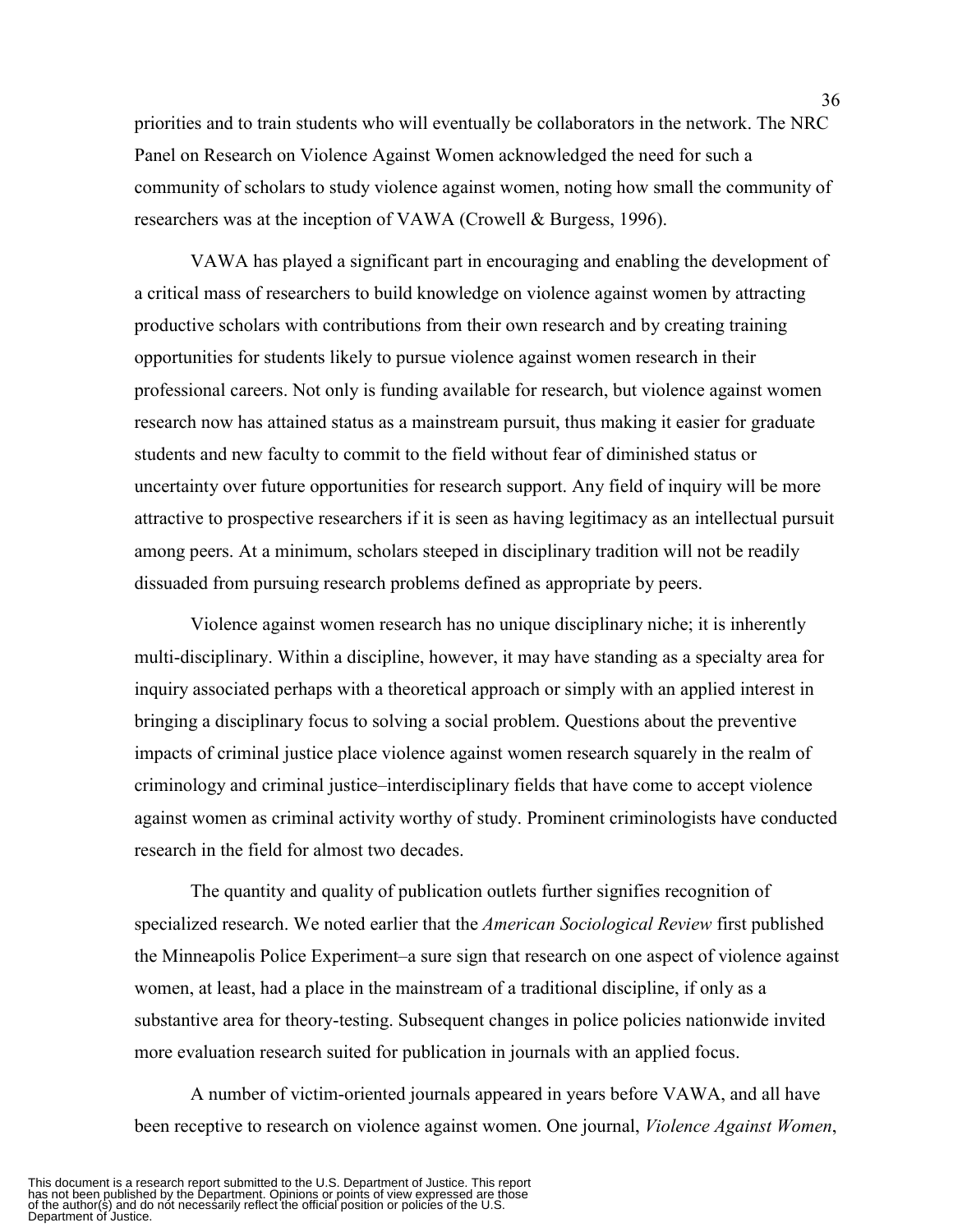began in 1995 as a quarterly publication dedicated exclusively to violence against women. Beginning with Volume 3 in 1997, the journal expanded to six issues per year, and in 1999 it started publishing monthly. In just 5 years the journal has responded to the demand for a publication outlet for violence against women scholarship to 12 issues per year. It is tempting to speculate that the increase in research attributable to VAWA created a demand for more publishing outlets. But despite the growth of journals in which to publish violence against women research, the traditional "top" journals in criminology and criminal justice have not increased their articles in the field. There is no change in the pattern of violence against women research published in *Criminology*, for example, over the past decade.

The NRC VAW Panel included a call for legal research among its recommendations. Although it is more typical for empirical research to inform legal research, law review articles constitute a rich source of ideas for empirical researchers. While some focus entirely on points of law, many argue issues amenable to empirical research and begging tests as research hypotheses (e.g., Mills, 1999; Coker 2000). That violence against women has captured the attention of the legal community is reflected in the growing number of articles in law reviews. A year-by-year raw count of justice-related articles on violence against women found by a Lexis-Nexis search reveals an extraordinary increase in publications. A search on "violence against women" uncovered just 15 articles in 1990, but that number increased 23.5 times to 386 in 1999, as displayed in Exhibit 5. A second search using more key terms<sup>15</sup> reveals an even greater increase in legal articles, as shown for the "Full Search" in Exhibit 5.

[ Exhibit 5 About Here ]

#### *B. Growth in Research on Violence Against Women*

Research on the criminology of and criminal justice responses to violence against women has grown over the past five years thanks in part to the money available for research from the Violence Against Women Act. However, the number of publications on violence against women far exceeds the products of recently-funded research. Exhibit 6 charts the growth in scholarship on violence against women over the 10 years from 1990 to 1999. It

<sup>&</sup>lt;sup>15</sup> The following search terms for the "full Search" on Law Reviews: ((violence against women) OR (domestic violence) OR (wife battery) OR rape OR (sexual assault) OR stalking OR (intimate partner violence)) AND

This document is a research report submitted to the U.S. Department of Justice. This report<br>has not been published by the Department. Opinions or points of view expressed are those<br>of the author(s) and do not necessarily r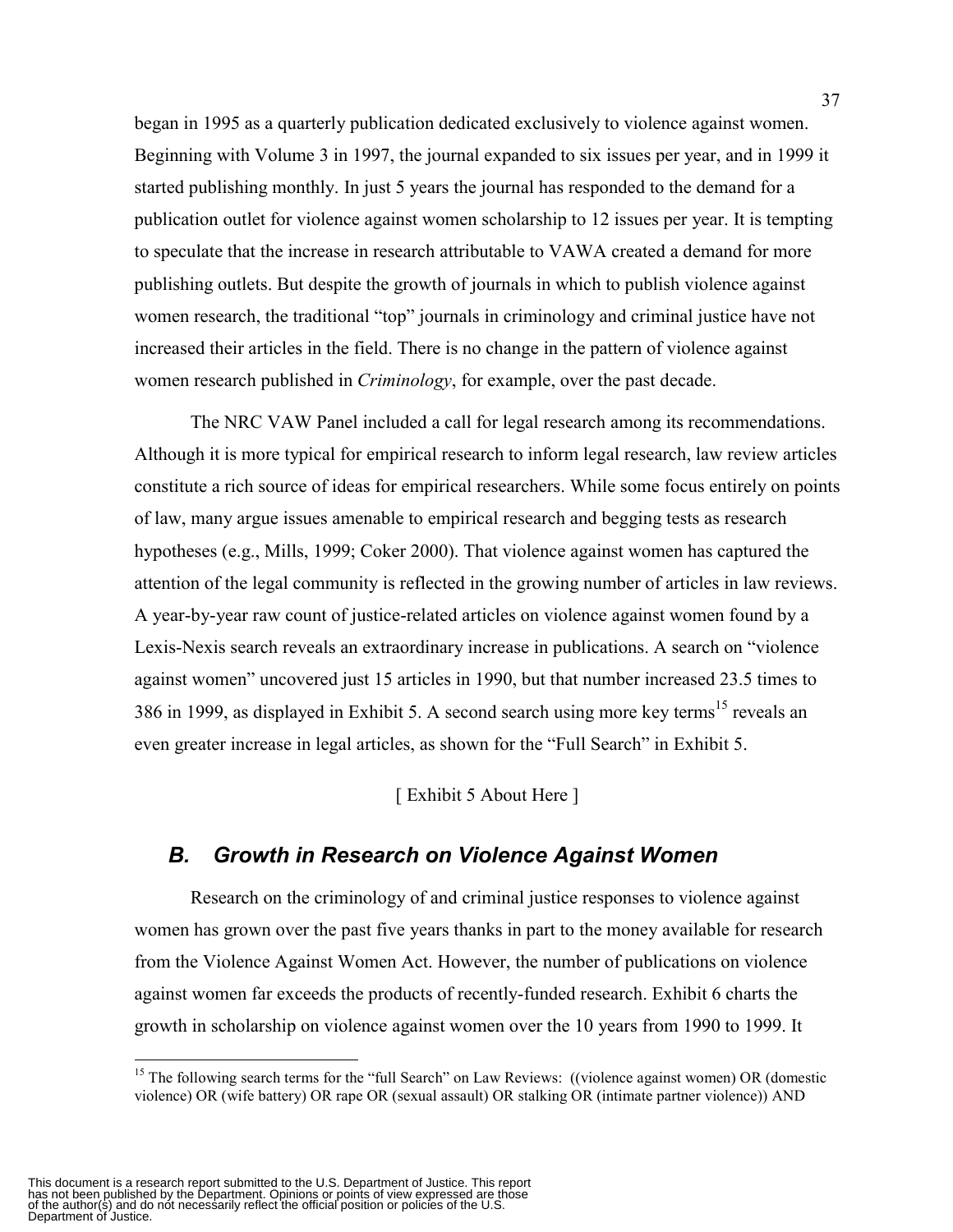shows the approximate numbers of publications on criminal justice and VAW that are found indexed under several computer databases for academic searches.<sup>16</sup> The count for each year is displayed with partitions for coverage of domestic violence, rape and sexual assault, and other categories of violence (e.g., violations of protective orders, stalking, homicide). These withinyear data are not, incidentally, based on mutually exclusive sets – a single publication on both domestic violence and rape counts twice in the indication of proportionate coverage. Thus, the representation of literature on rape and sexual assault may appear inflated to those who equate rape with stranger or acquaintance assaults, as Exhibit 6 counts coverage of sexual abuse within domestic relationships.

#### [ Exhibit 6 About Here ]

It would be a mistake to attribute the increase in literature solely to the enactment of VAWA. As we noted earlier, a great deal of activity was already underway when VAWA was passed, and it is probably closer to the truth to see VAWA as one of the many outcomes of research and advocacy in progress over the previous two decades. It is also likely, on the other hand, that VAWA gave additional impetus to research and advocacy that has produced dramatic indications of growth in research. In short, VAWA has stimulated the expansion of knowledge by defining the importance of inquiry, by underwriting research, by ensuring that a research agenda gives direction to research, and by bringing more researchers to the field.

In summary, VAWA, as passed in 1994, continues to drive a research movement. It has infused money into local initiatives and designated funds specifically for research consistent with a consensus agenda. VAWA's effects on research promise developments in knowledge. It remains to be seen, however, if the growth of research translates into practical findings to prevent violence against women. In the next section we consider its short-term influence toward realizing that objective.

<sup>(</sup>police OR arrest OR prosecution OR court OR (criminal justice) OR probation OR (mandated counseling)).<br><sup>16</sup> We searched *Criminal Justice Abstracts*, *Sociological Abstracts*, *PsychLit*, and *Social Work Abstracts* using the search criteria: ((violence against women) OR (domestic violence) OR (wife battery) OR rape OR (sexual assault) OR stalking OR (intimate partner violence)) AND (police OR arrest OR prosecution OR court OR (criminal justice) OR probation OR (mandated counseling)).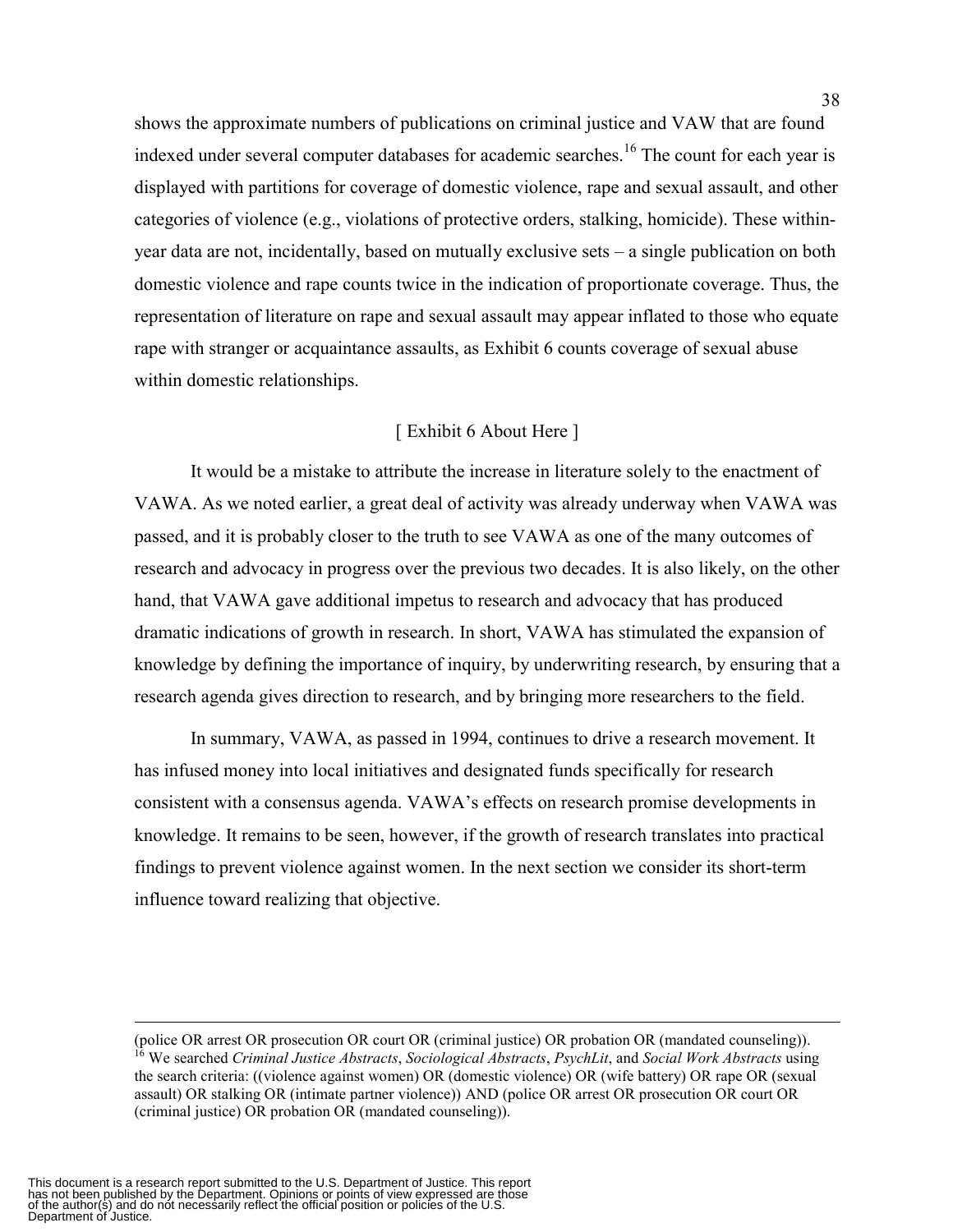# **Part 3: Research on the Preventive Impacts of Criminal Justice**

The Violence Against Women Act of 1994 has supported significant research to evaluate the impacts of criminal justice interventions to prevent violence against women. Not only has it provided funds for research under the National Institute of Justice (NIJ) plan, it has also stimulated research interest by requiring the development of a research agenda, by requiring specific studies including national surveys on the victimization of women, by funding local justice initiatives, and by requiring evaluations of grants programs. It is clear that VAWA has had an extraordinary influence on research and evaluation *per se*; it remains to be seen how research stimulated by VAWA will contribute to our understanding of policy as preventive interventions to reduce violence against women.

We turn now to a review of where we stand today with respect to *preventive* impacts of VAWA research. Our focus is primarily on research that has been funded by NIJ in accordance with its research agenda and the existing body of research on controlling violence against women. Our discussion includes research in progress that is likely to produce findings relevant to the quest for preventive criminal justice policies targeting either known offenders or prospective offenders in the general population.We first consider research on the preventive impacts of policies or practices associated with law enforcement, prosecution, courts, corrections, and other coordinated community responses. We conclude this section with a discussion of criminal justice and general prevention.

## **I. Preventive Interventions**

We have seen that VAWA stimulated extensive research and evaluations relevant to criminal justice and violence against women. Only a limited number of those studies, however, directly inform preventive policy. That is, relatively few studies have reported findings that policy makers might find useful in altering policies and practices to help protect women from continuing violence. Research relevant to this task would show comparatively lower rates of recidivism by violent men as indicated in official records and especially as indicated by victim disclosure in research interviews. Here we note some of the significant research and evaluation activities recently reported or underway.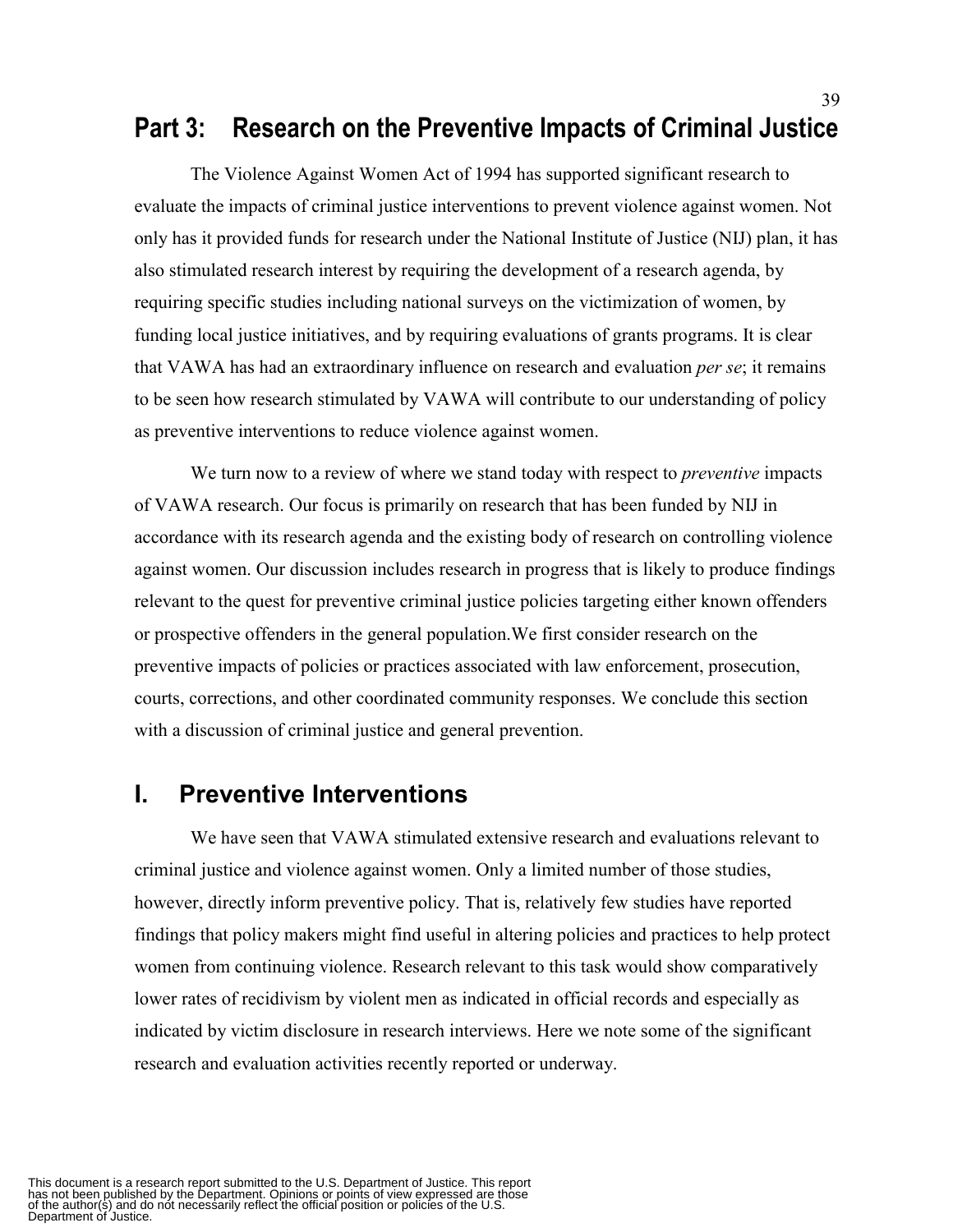### *A. Police*

Pre-VAWA police research on domestic violence was largely responsible for focusing attention on the potential for criminal justice interventions to reduce violence against women, including VAWA's grants for encouraging arrest. Experiments on arresting domestic batterers in Minneapolis, Omaha, and other "spouse assault replication program" (SARP) sites raised interest in the possibility that arrest might be an effective deterrent, although non-consistent findings from different jurisdictions preclude an unqualified declaration that arrest works (Hirschel & Dawson, forthcoming). Despite the labeling of arrest experiments following Minneapolis as replications, differences in case characteristics and outcome measures have allowed misleading comparisons and inconsistent findings, and NIJ committed to continuing analyses under the VAW&FV program (Fagan, 93-IJ-CX-0021).

Reanalyses of the police arrest experiments continued under VAWA through CDC with supplemental support from NIJ (Jones [95-IJ-CX-A032]; Maxwell, Garner, & Fagan, 1999). The reanalyses have brought clarity to issues that confused earlier interpretations of the experimental findings. For example, they have taken care to identify women battered by male partners as the victims of domestic battery in the studies (Maxwell, Garner, & Fagan, 1999). Their most recent analysis of the SARP data leads Maxwell, Garner, & Fagan (1999) to conclude that arrest has a modest deterrent effect on reoffending, broadly defined to include property damage and threats of violence along with actual bodily assaults.

The police experiments were initiated under a program for research on crime control theory (Garner & Maxwell, 2000). Researchers have not been shy in advocating for findings with relevance to policy, even though they may exasperate policy makers and practitioners by sending ambiguous or mixed messages on impacts. Whatever the impact of arrest, research needs to go farther to test other propositions about arrest (e.g., signifying a society's condemnation of criminal behavior) and other police activities. It is important, too, that researchers not miss opportunities by ignoring the mistaken primacy given to police behavior as a primary means of crime control.

Writing for practitioners, Hirschel & Dawson (forthcoming) recently synthesized the research literature relevant to police policy for responding to incidents of domestic violence, sexual assault, and stalking. With respect to domestic violence, they note that one of the unintended consequences of mandatory arrest policies has been the unreasonable arrests of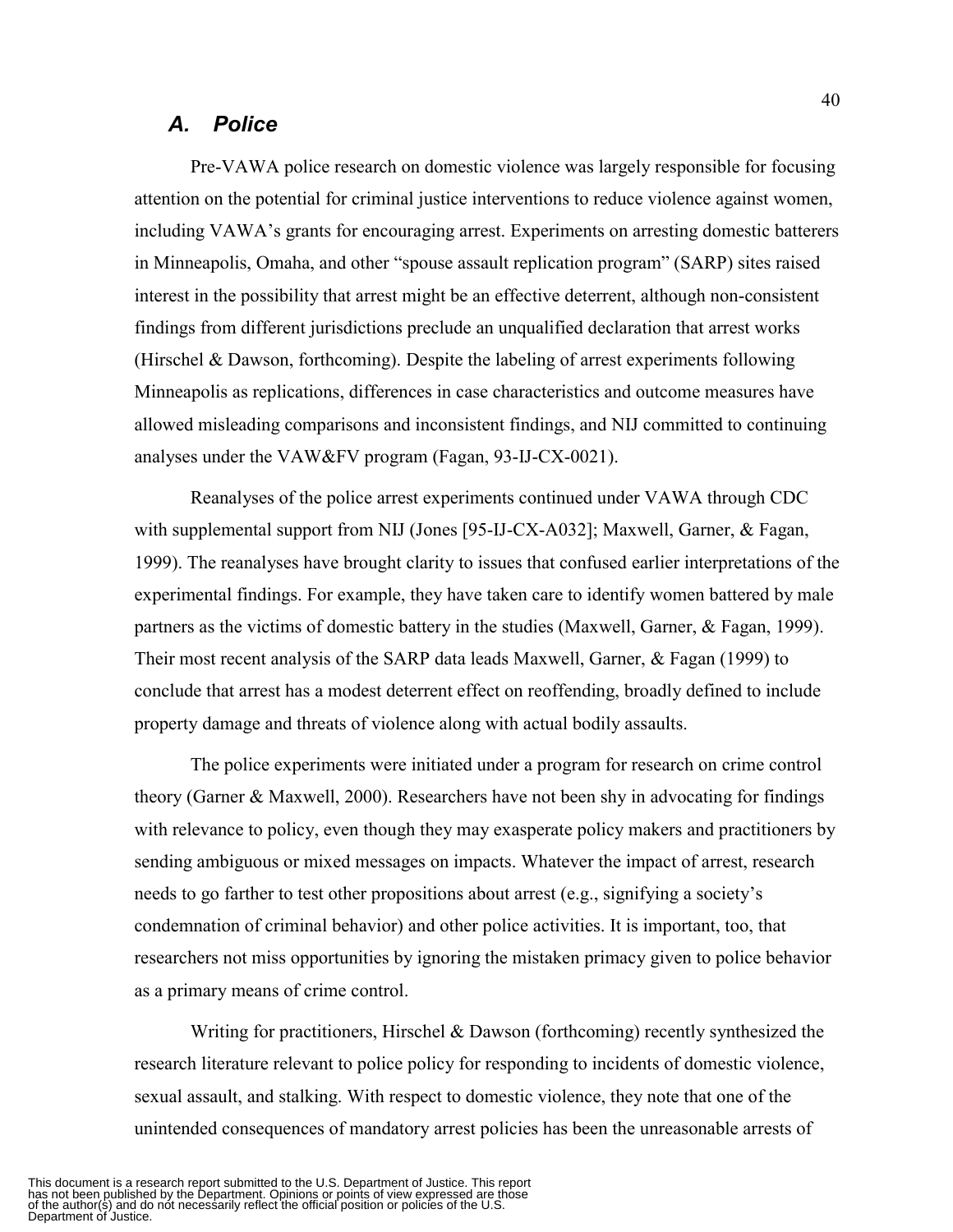women, typically in the context of a dual arrest of "mutual combatants." NIJ has sought to address this concern by soliciting research on dual arrest (NIJ, 2000a) and most recently by exploring what is broadly characterized as "gender symmetry" in domestic violence offending patterns (NIJ, 2000b).

High profile police impact experiments belie the obvious principal role of police in delivering offenders to prosecutors. Thinking about the overall processes of criminal justice, whether arrest deters is an interesting but academic question. Unless arrest truly aggravates a dangerous situation, for most jurisdictions, it is an indispensable first step in the overall process. Still, all arrests are not the same. It may be that the manner in which arrest is effected could help reduce the chance of aggravating the situation and might add to whatever preventive impact subsequent processing might have. For example, Sherman and Berk (1984a) first reported in their Minneapolis experiment that among arrested offenders, those who reported that police took time to listen to what the offenders had to say were less likely than other arrestees to reoffend within six months. An analysis of offender interviews in the Milwaukee (SARP) experiment similarly found that when police were seen as having treated the suspect fairly, he was less likely to again batter the same victim within 12 months of his arrest (Paternoster, Brame, Bachman, and Sherman, [96-IJ-CX-0058] 1997).

Beyond questions of arrest, it is of interest to know how effective police are in bringing cases to prosecution and whether the police actions vis-à-vis prosecution will contribute to a later reduction in reoffending. Jolin, Feyerherm, Fountain, & Friedman ([95-IJ-CX-0054] 1998) conducted a randomized field experiment to evaluate the impact of a Domestic Violence Reduction Unit in Portland (DVRU), Oregon. This police unit was designed to enhance a prosecutor's preparation for trial and to empower victims under the assumption that victims will thereby be more inclined to participate in the justice process, at the same time that they exercise safety plans as instructed by the police DVRU. Jolin et al. found an increase in prosecutions under the DVRU although they calculated an extraordinarily high rate of new violence (61%) reported by Portland's victims in interviews six months following arrest. Nevertheless, the Portland Experiment found a significant reduction in victim reports of new violence for DVRU-treated cases (54%) than those subject to mandatory arrest with no further intervention prior to prosecution (67%).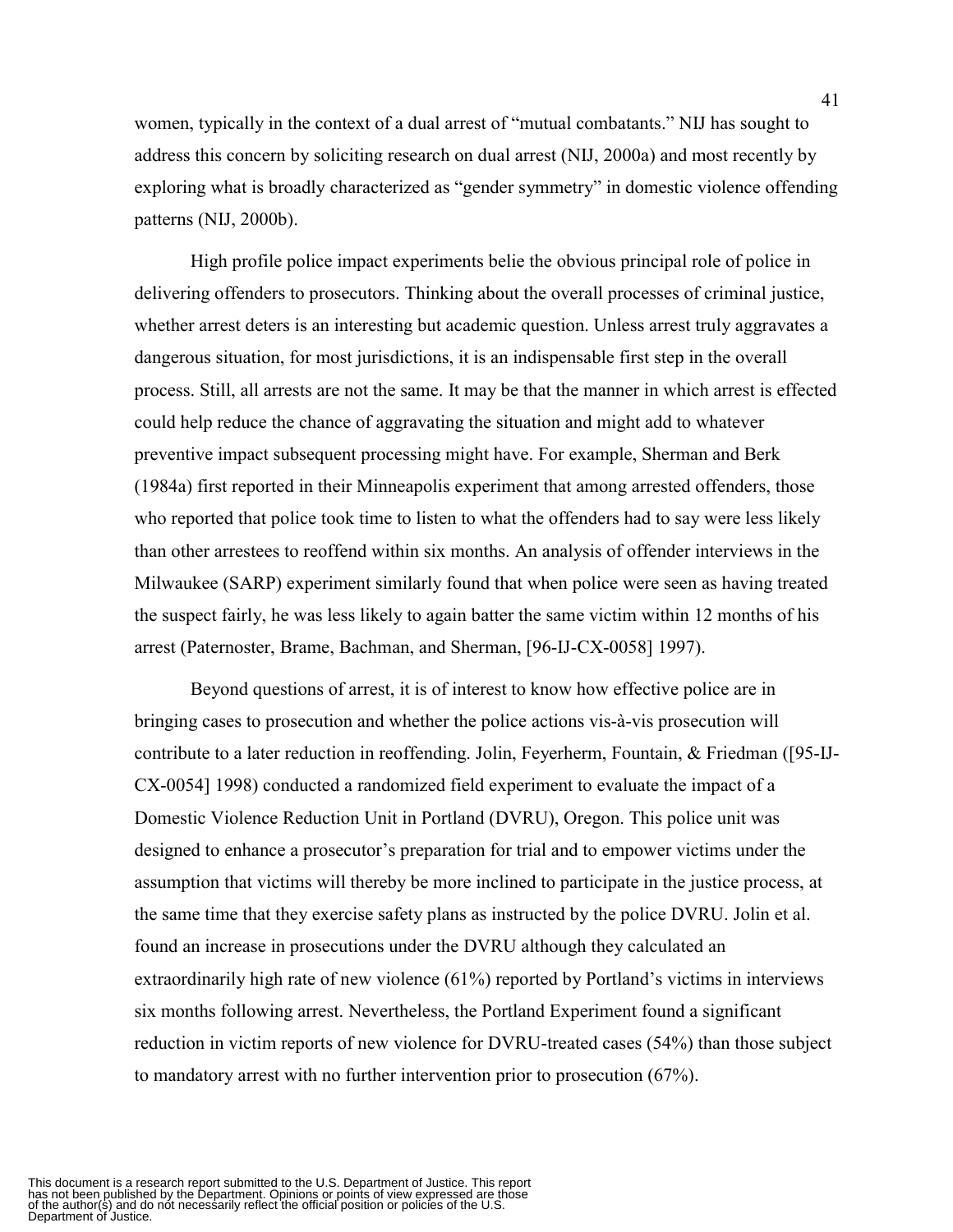One element of Jolin's "empowering" interventions was referral to victim advocacy services, an increasingly common but little-studied intervention. Weisz (97-WT-VX-0006) focused on advocacy services within Detroit police precincts in an evaluation of coordinated responses to domestic violence. Based on telephone interviews with a sub-sample of predominately African-American victims served in the study precincts and identified by police incident reports, the research found that those who received advocacy found it helpful; but advocacy services did not increase victim participation in prosecuting offenders nor did it increase victim's feelings of safety (Weisz, Canales-Portalatin, & Nahan, 2001).

Two other impact evaluations of enhanced police services are currently underway. The first, conducted by the Police Foundation (Greenspan & Weisburd [98-WT-VX-0001]) in Richmond, VA, will compare the effectiveness of services provided by a social worker-police officer partnership in reducing incidents of new violence against victims in one precinct against the rates of new violence in a matched precinct with no special services. The second evaluation involves a secondary analysis of data from previous experimental evaluations of New York City's Domestic Violence Intervention Education Project, a multi-disciplinary team followup to initial police responses to domestic violence (Davis, 00-WT-VX-0007) (see Davis & Taylor, 1997).

There is no counterpart to the DV police research for the police response to sexual assault or stalking. Police actions with respect to rape or sexual assault have long been subject to critical scrutiny for inaction, insensitivity, disbelief, and victim-blaming. What research has been conducted on police and rape seeks to understand barriers to action and to evaluate training to change attitudes and encourage an appropriate response. At issue, in particular, are those cases where police action appears contingent on the victim-offender relationship, on the victim's sexual history, or on police attributions of risky victim behavior prior to the assault. Hirschel and Dawson's (forthcoming) synthesis for practitioners has little to offer police to prevent rape or sexual assault beyond the obvious – for their part, police need to participate as effective investigators and to pursue rapists as criminals whose further assaults may be prevented ultimately by prosecution and incarceration.

Many important questions, already raised in NIJ solicitations, remain to be addressed. Of particular significance are impacts of policies with potentially negative consequences for victims such as, for example, dual arrests or victims deterred from calling the police. We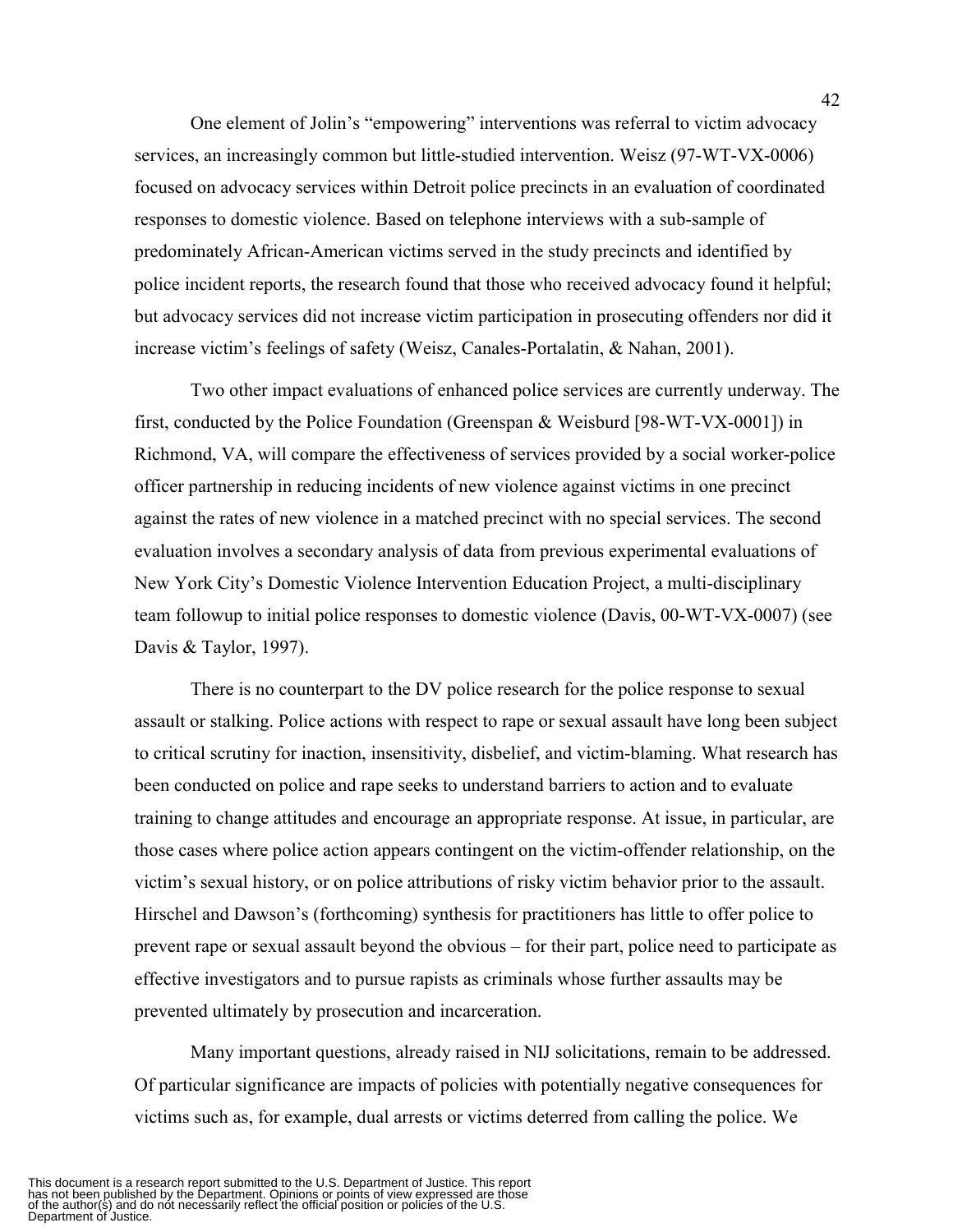cannot now say whether research under grants to encourage arrests or to explore gender symmetry will yield additional findings on impacts of these events. And while police should not violate civil liberties of victims or offenders by tailoring interventions to categories of people, we need to know more about the effects of police actions to prevent violence against women on underserved populations, in particular. It may be, for example, that there is no difference in the preventive impact of two interventions for the majority of victims, but one policy might be especially harmful or helpful to members of a minority underserved population, thus dictating a general policy based on its differential impact for the minority.

#### *B. Prosecution*

Despite the centrality of prosecution in criminal justice, and despite the remarkably wide domain of prosecutorial activity, it has not received the attention from researchers accorded police and warrantless on-scene arrests. Prosecution of domestic violence against women, in particular, is a complex process allowing for far more variation in policy than found in police work. Questions of impacts reach beyond whether to prosecute or not. They involve prosecutorial charging decisions, decisions on diverting defendants from prosecution, issues surrounding victim participation and control of the process, plea-bargaining, and sentencing recommendations, to name a few (Ford and Breall, forthcoming). It happens, however, that prosecution invites more attention than it has received from the research community. Prior to VAWA, research on prosecution impacts on domestic violence was limited to a survey by Fagan, Friedman, Wexler, and Lewis (1984), a randomized field experiment in Indianapolis (Ford,1993), and a quasi-experiment by Davis, Smith, & Nickles (1997) in Milwaukee.

Pre-VAWA prosecution raises more questions about policy impacts than it answers (Ford & Breall, forthcoming). At best, it would seem that prosecuting has a preventive impact but that despite the array of specific policies for tracking cases through the process, none is more effective than another in protecting victims from subsequent violence. The single prosecution policy found to protect victims in Indianapolis was to permit victims who initiated their complaints at the prosecutor's office to drop charges, a finding that has been interpreted as evidence of victim empowerment for self-protection (Ford, 1993). While this finding may be irrelevant to cases originating with warrantless on-scene arrests, it has sparked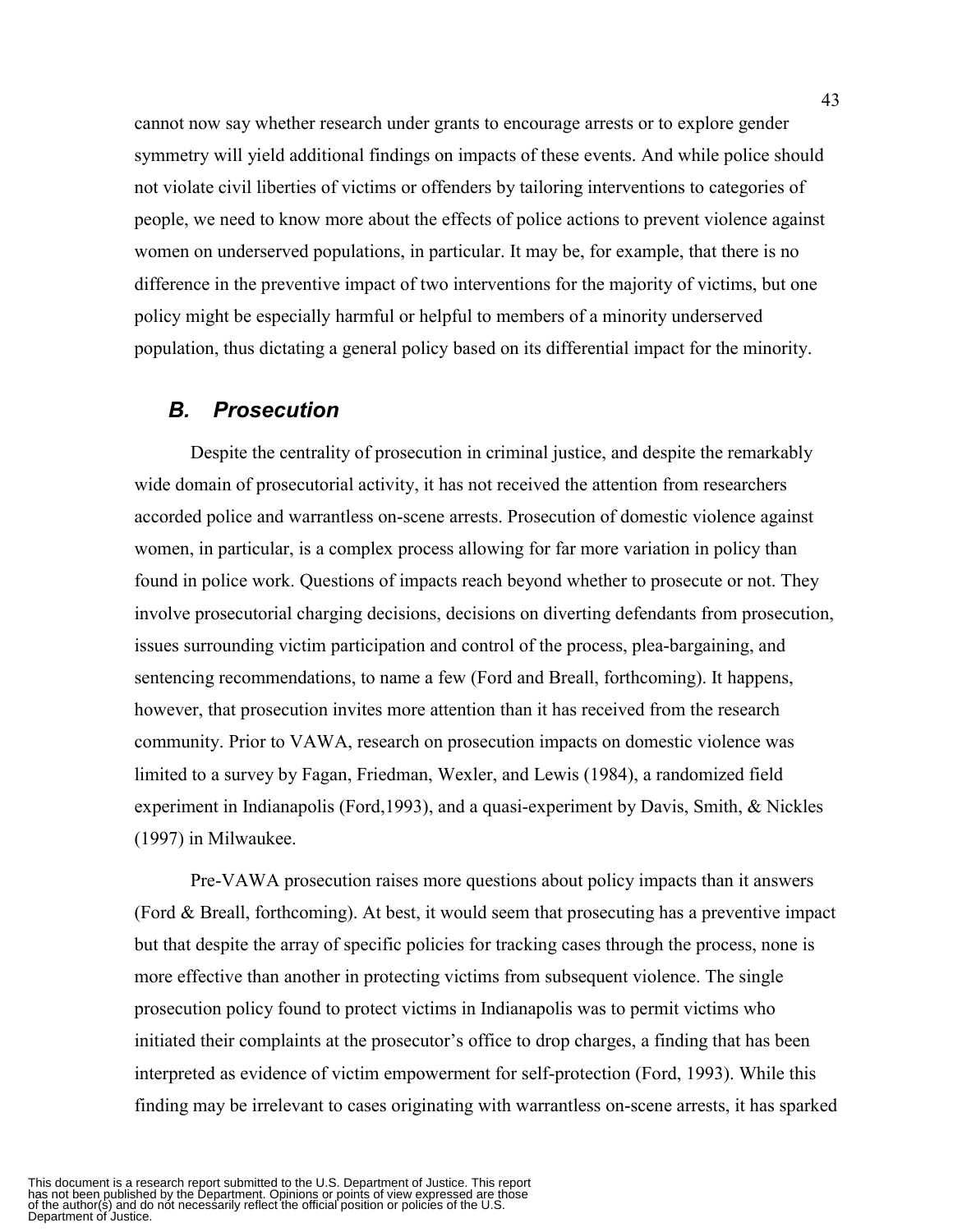interest in the possibility that popular no-drop policies may not be the best strategies for preventing continuing domestic violence against a woman.

Both the NRC Panel and the NIJ Solicitations point to a need for prosecution research. The available options for prosecution policy and prosecutorial discretion invite impact evaluations to discover protective practices for domestic violence that will not harm victims. Mandatory prosecution and no-drop policies, for example, need evaluation. Still, there have been very few studies of prosecution funded under VAWA and none that evaluates preventive impacts under an experimental design. This is not to say, however, that research in progress will not contribute to the design and implementation of more rigorous future evaluations.

Davis and Smith [98-WT-VX-0029] recently completed an evaluation of no-drop policies for domestic violence as implemented in four jurisdictions, three of which had received VAWA grants to encourage arrest and one – San Diego – that was well-known for a public commitment to a hard no-drop policy (Davis, Smith,  $\&$  Davies, 2001).<sup>17</sup> The research lends insight into problems of conducting evaluation research on prosecution, not the least of which is the disjunction between what is announced as policy versus what happens in practice. Although this study planned to present findings on victim impacts, difficulties in locating victims and obtaining interviews lead the authors to assert that they could not say that the management of prosecutorial decisions in these jurisdictions would benefit victims.

It remains to be seen how other prosecution evaluations underway succeed in enhancing understanding of impacts on victim protection associated with alternative domestic violence prosecution policies. Finn [99-WT-VX-0008] is evaluating the effects of no-drop prosecution strategies on victim empowerment and self-efficacy, on the risk of further violence, and on the chance of victims not reporting new incidents of violence to the police. Belknap's [98-WT-VX-0024] current research seeks to learn of victims' perceptions of their prosecution experiences in three different sites, including what factors may influence their continuing participation in the process. This study should yield insights into victim perceptions of justice impacts on their future safety. Hotaling and Buzawa [00-WT-VX-0019]

<sup>&</sup>lt;sup>17</sup> The distinction between a "hard" and a "soft" no-drop policy is one of degree, that is, on how adamant the prosecutor is in denying victim requests to have a case dismissed. Following a public proclamation denying victims the right to drop charges, a soft policy calls for exceptions in individual cases, particularly when she believes that pursuing prosecution will put her in jeopardy. In contrast, a hard no-drop policy makes no exceptions and may subpoena reluctant victims with a threat of arrest for those who fail to appear in court.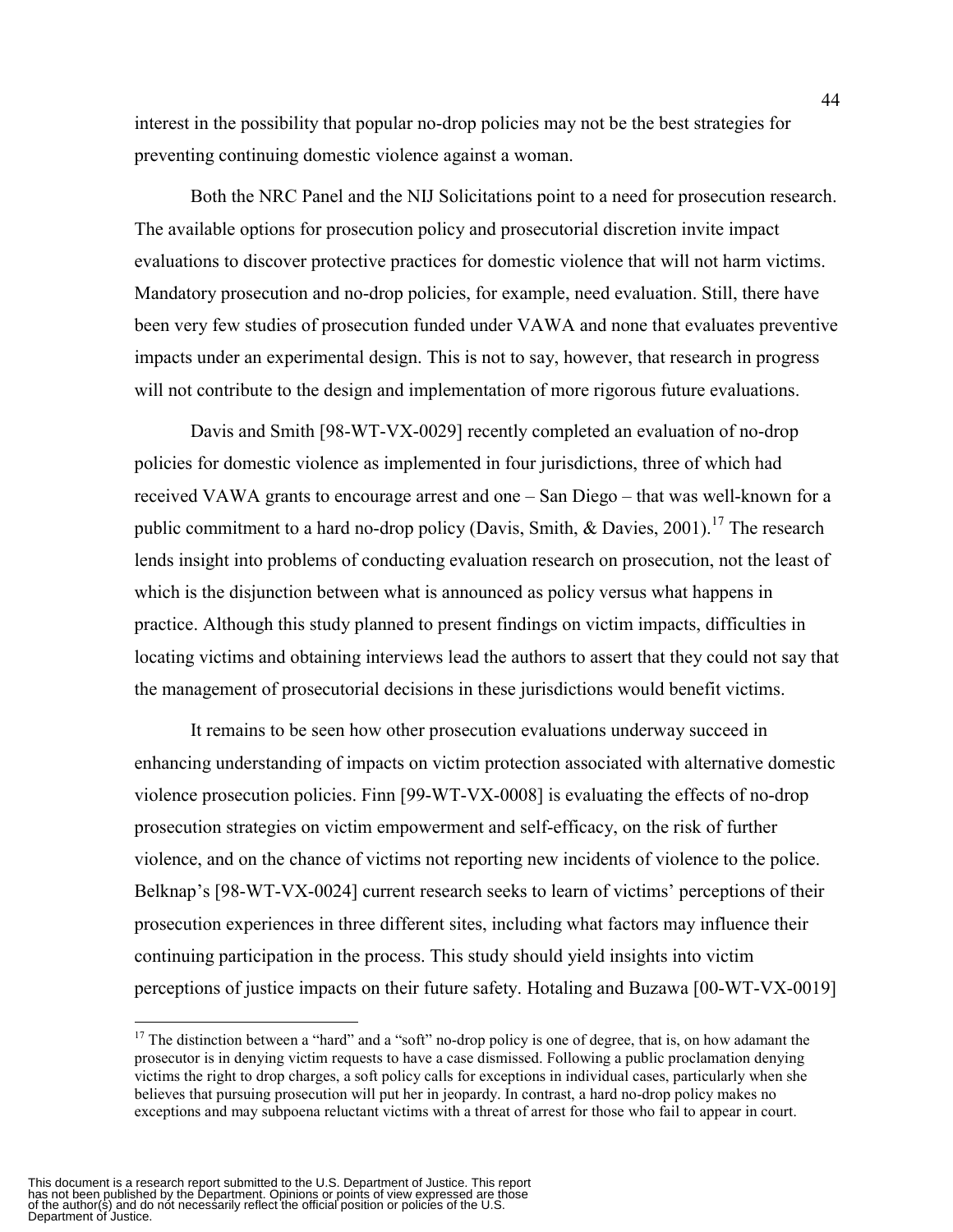are analyzing data previously collected for domestic violence cases in the Quincy, MA, District Court. Their goal is to learn what factors might influence victim participation in the criminal justice process, including prosecution, and what factors are associated with further victimization. We cannot now say that any of the projects currently underway will make a significant contribution to our confidence in preventive policies. Each, however, will contribute to prosecution knowledge with important information on victim decisions and behavior in the prosecution process.

There is little to add regarding prosecution's preventive impacts for rape and sexual assault or for stalking and violations of protective orders (Ford & Breall, forthcoming). Although NIJ has funded research on charging decisions with respect to sexual assault as affected by victim-offender relationships (Spohn, 98-WT-VX-0003), the significant question of how charging decisions may impact on an offender's subsequent criminality toward women remains unanswered. And despite the fact that the number of convicted sex offenders sent to prison in recent years has increased more rapidly than any other category of violent criminal (Greenfeld, 1997), there has been no research to determine whether VAWA is related to this increase of rape and sexual assault cases in the courts.

There are no projects since VAWA to evaluate either the specific or general preventive impacts of prosecuting *violations* of protective orders. We discuss the issuance of protective orders under Courts, below. Their preventive impact is assumed to be a function of deterrence, that is, the threat that a violator will be punished, particularly through criminal prosecution. There is no recent research to bolster that claim, however. Nor is there research on the impacts of anti-stalking laws. Stalking poses a special challenge to prosecutors in jurisdictions where the prosecutor's office takes responsibility for assembling evidence necessary to make the charge, especially where anti-stalking laws simply enhance existing laws on patterns of documented harassment (Spohn, 1994). Current research by McEwen and Miller (97-WT-VX-0007) examines the implementation of state anti-stalking laws and may broaden our understanding of the prosecutor's role in applying those laws to protect victims. An assessment of preventive impacts expected of prosecuting stalkers has yet to be undertaken.

NIJ-VAWA funds support both evaluations of local prosecution policies and specific requests for research consistent with the NRC Agenda. It has contributed to interest in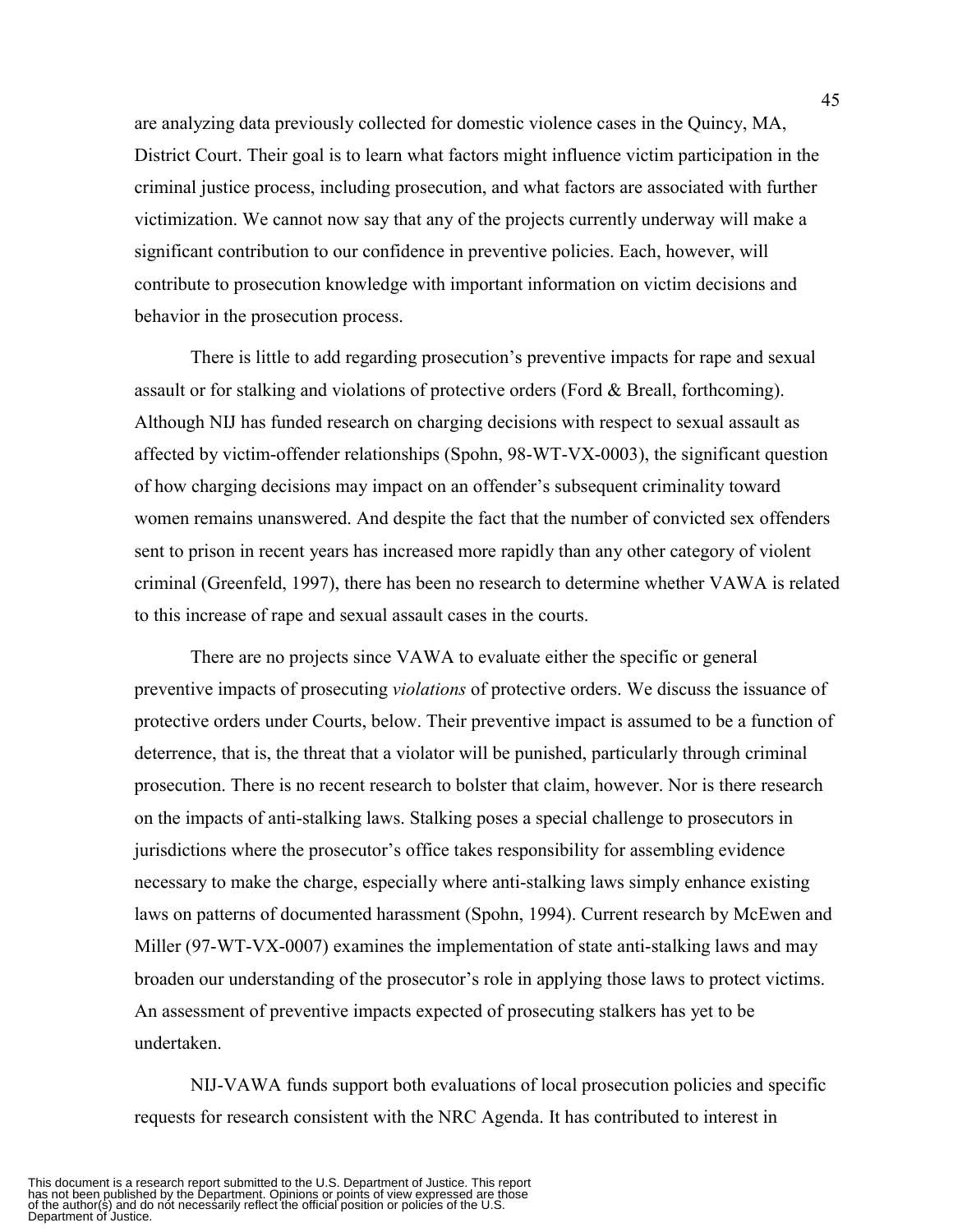empirical tests of issues surrounding victim participation in determining the course of prosecution and no-drop policies, in particular. It remains to be seen how research in progress will address and hopefully provide guidance on how prosecution may better protect women, including members of minority and underserved groups, from violence.

### *C. Courts*

Judicial and prosecutorial policies intertwine in what might appear to be either a single set of legal responses to violence against women, or a web of what Worden (forthcoming[a]) terms, "low-visibility discretionary decisions." Prosecutors may recommend pretrial detention, but a judge approves it; prosecutors exercise discretion in filing a case, but judges then exercise their discretion in finding probable cause or deciding the suitability of the case for further judicial action; a prosecutor requests a warrant, and a judge approves it; prosecutors make requests for or against continuances on which the judge rules; the prosecutor recommends a sentence, but a judge metes it out. Courts, then, have ultimate authority over cases the prosecutor commits to judicial processing. So while judicial policies and practices overlap some prosecutorial policies, judicial activities are unique from the point of adjudicating innocence or guilt and sentencing.

Very little has been reported on the pre-VAWA impacts of courts (Crowell & Burgess, 1996; Worden, forthcoming[a]). There has been interest in specialized courts for prosecuting domestic violence (see Keilitz, Guerrero, Jones, & Rubio, 2000), but prior to VAWA just one domestic violence court had been evaluated for its preventive impacts. Davis, Smith, and Nickles (1997, Smith [94-IJ-CX-0052, 95-IJ-CX-0105]) found in Milwaukee that a court designed to speed up time to adjudication reduced opportunities for new violence during the court process. The researchers found no evidence, however, that rates of post-conviction violence improved with a specialized court.

Here we note research funded under VAWA that should further inform preventive policies for violence against women. As in other areas of criminal justice research, however, there are no impact evaluations of preventive court policies for rape and sexual assaults or for stalking. Virtually all of what follows describes research on interventions against domestic violence.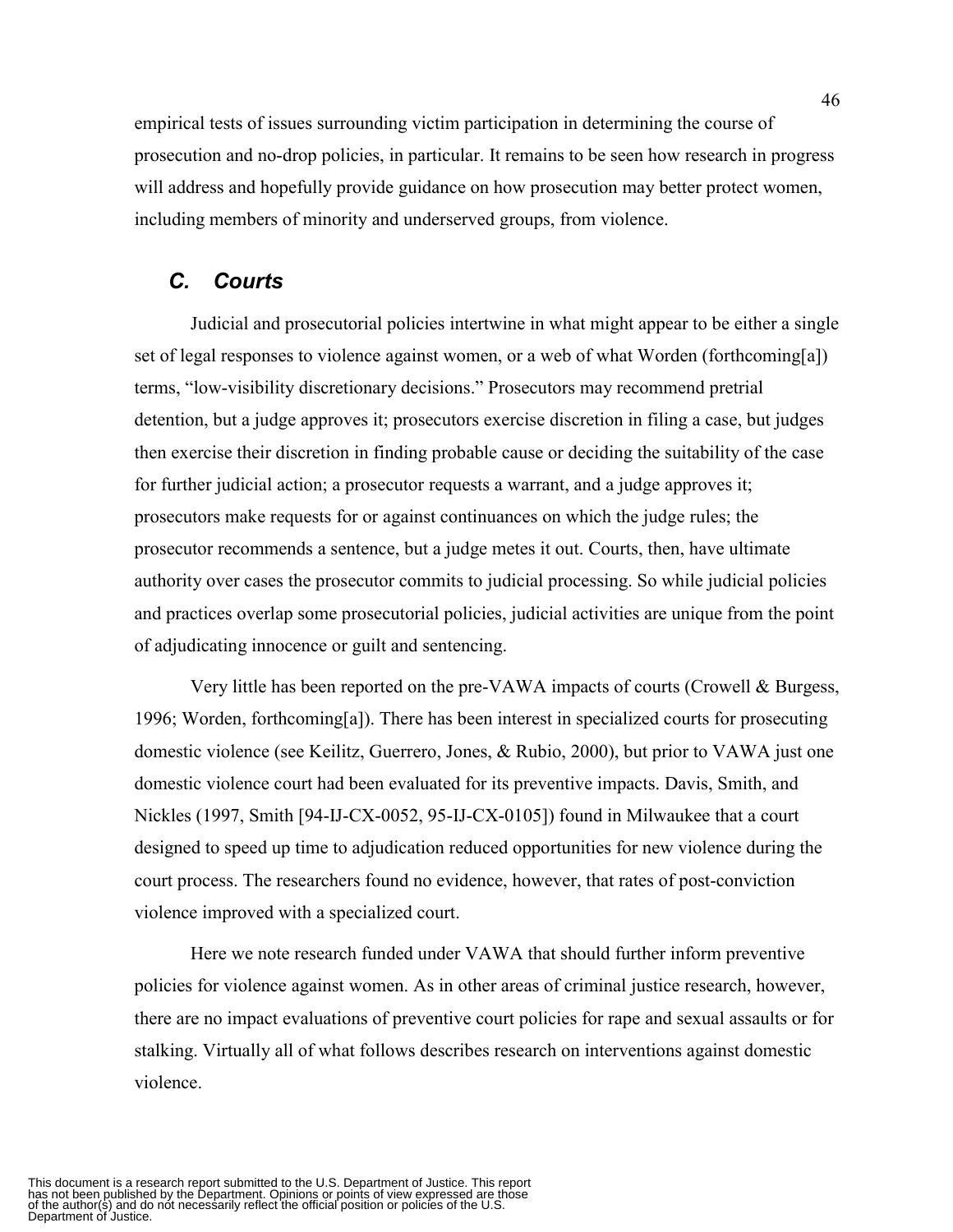NIJ currently funds a number of studies promising to inform court practices that could have preventive impacts. However, none of these projects appears to use an evaluation design that is likely to yield convincing findings on preventive impacts. Each should nonetheless contribute to knowledge on selected elements of court impacts. Havens [98-WE-VX-0031] is evaluating the effects of specialized domestic violence court sessions with enhanced victim advocacy. The research will describe court processes while focusing on how court is experienced by a sample of 225 defendants and 60 domestic violence victims of different ethnic backgrounds. Hartley [00-WT-VX-0003] is evaluating a specialized domestic court in Cook County, Illinois. Under a quasi-experimental design, the research will present evidence of preventive impacts associated with the special court, with a court using vertical prosecution, and with a general domestic violence court with no special activities. Alpert [00- WT-VX-0015] has undertaken an evaluation of a special domestic violence court in Lexington County, South Carolina, to discover its impacts on incidents of violence. The research appears likely to yield a detailed description of the court and its outputs, although lacking comparison courts, the design appears unlikely to confirm attributions of preventive outcomes to court activities.

The most ambitious of VAWA court projects underway evaluates a three-site demonstration – the Judicial Oversight Demonstration – initiated by the Violence Against Women Office (Harrell 99-WT-VX-K005). The project calls for enhanced judicial oversight with extensive graduated sanctions for domestic violence offenders and with comprehensive services for victims in order to increase both defendant and system accountability, to lower recidivism, and to insure victim safety. The evaluation will compare incidents of reoffending for samples of cases before and after project implementation at each site.

Whether specialized for violence against women or not, all courts processing cases of domestic violence may take concrete action against offenders, including addressing the risk they pose while in the system. Offenders who fail to be controlled by arrest may continue to threaten victims, even while in the judicial process and awaiting imminent punishment from a court (e.g., Davis, Smith, & Nickles, 1997; Ford, 1993). Efforts to control these men through pre-trial detention, protective orders, electronic monitoring, and judicial oversight are some of the strategies currently subject to evaluation with VAWA funding. Taylor and Barnes (98-IJ-CX-K014) have implemented an experimental design to evaluate a pre-trial domestic violence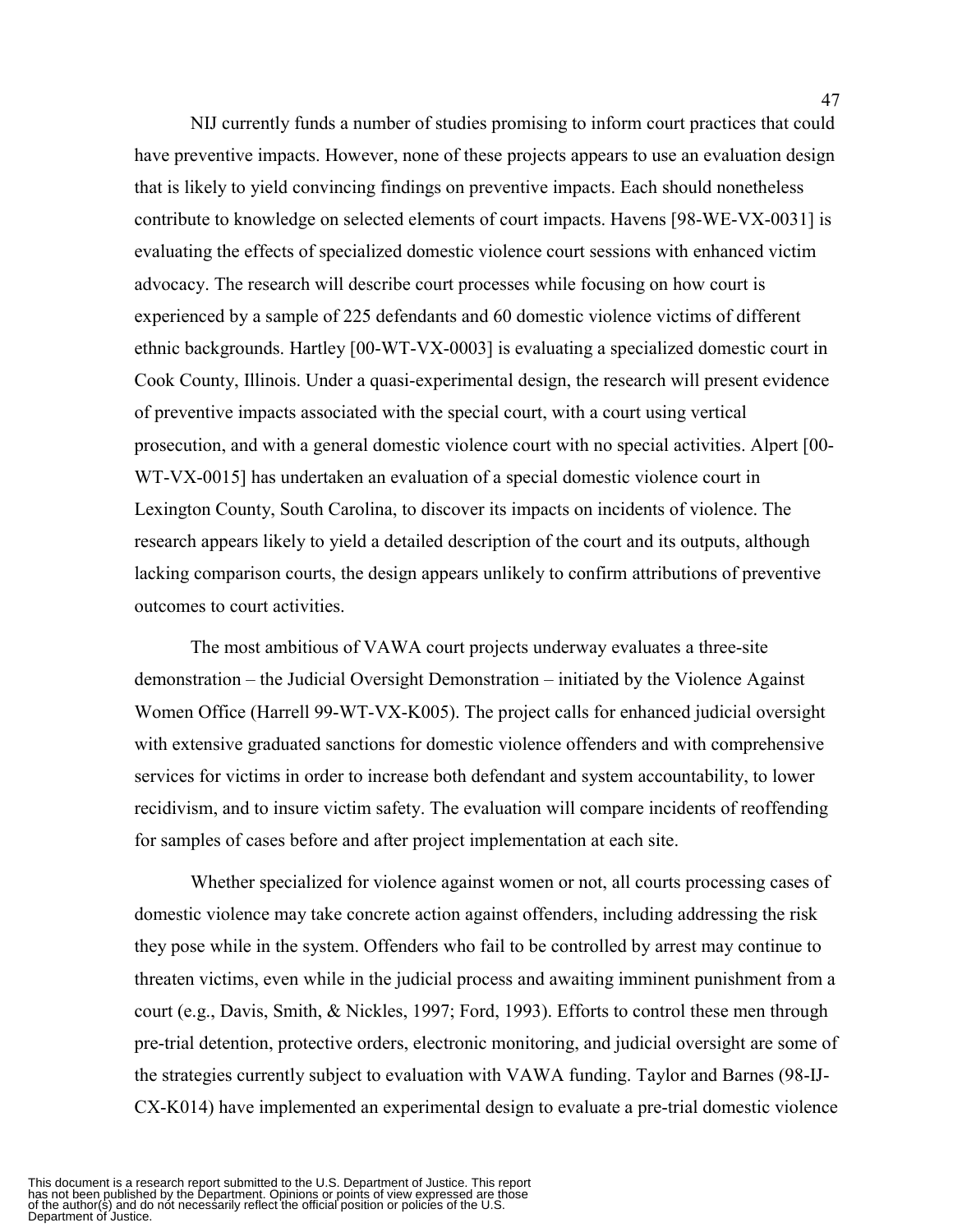and drug treatment education program for detainees in the Sacramento jail. If implemented as designed, this research will provide evidence on the potential for protecting victims by early post-arrest intervention, where that may be possible.

Other than adjudicating guilt and imposing sentences, issuing protective orders (POs) is the most common judicial action intended to protect women from violence during criminal proceedings or at any other time when requested. Available research evidence suggests that protective orders have limited value, in general, as a means of preventing violence against a petitioner. Pre-VAWA research presents mixed findings suggesting that women with protective orders may suffer less violence than expected, given their prior history, but that POs may not be uniquely effective relative to other interventions. They have no apparent effect on especially dangerous offenders or those with extensive criminal histories (Harrell, Smith, & Newmark 1993; Keilitz, Hannaford, & Efkeman 1997). That some batterers are not deterred by protective orders may be a function of how, if at all, they are enforced. Harrell, Smith, and Newmark (1993) found, for example, that even when violations were enforced as criminal offenses, violators faced a low risk of being sanctioned by the criminal justice system. When orders were enforced, victim reports indicate that they had greater protection from severe violence. There remains a significant need to implement more rigorous designs to evaluate the preventive impacts of protective orders. Modest next steps toward that end are underway.

NIJ currently supports two promising studies on protective orders. One, a quasiexperimental impact evaluation of protective orders, will determine their long-term outcomes with respect to new incidents of violence, including levels of injury and need for medical care (Rivara, 99-WT-VX-0014).<sup>18</sup> The research compares two cohorts of women who either did or did not obtain civil protection orders following an incident of domestic violence. Outcomes will be noted for up to two years after the incident. Another study, a randomized field experiment proposed by McFarlane (00-WT-VX-0020), evaluates the preventive impacts of protective orders with enhanced advocacy for victims in the form of an initial, in-person, 15 minute intervention, and followed by six 15-minute telephone calls over the next eight weeks.

 $18$  This is the second phase of a study initiated under the VAW&FV Consortium with NIH in 1996.

This document is a research report submitted to the U.S. Department of Justice. This report<br>has not been published by the Department. Opinions or points of view expressed are those<br>of the author(s) and do not necessarily r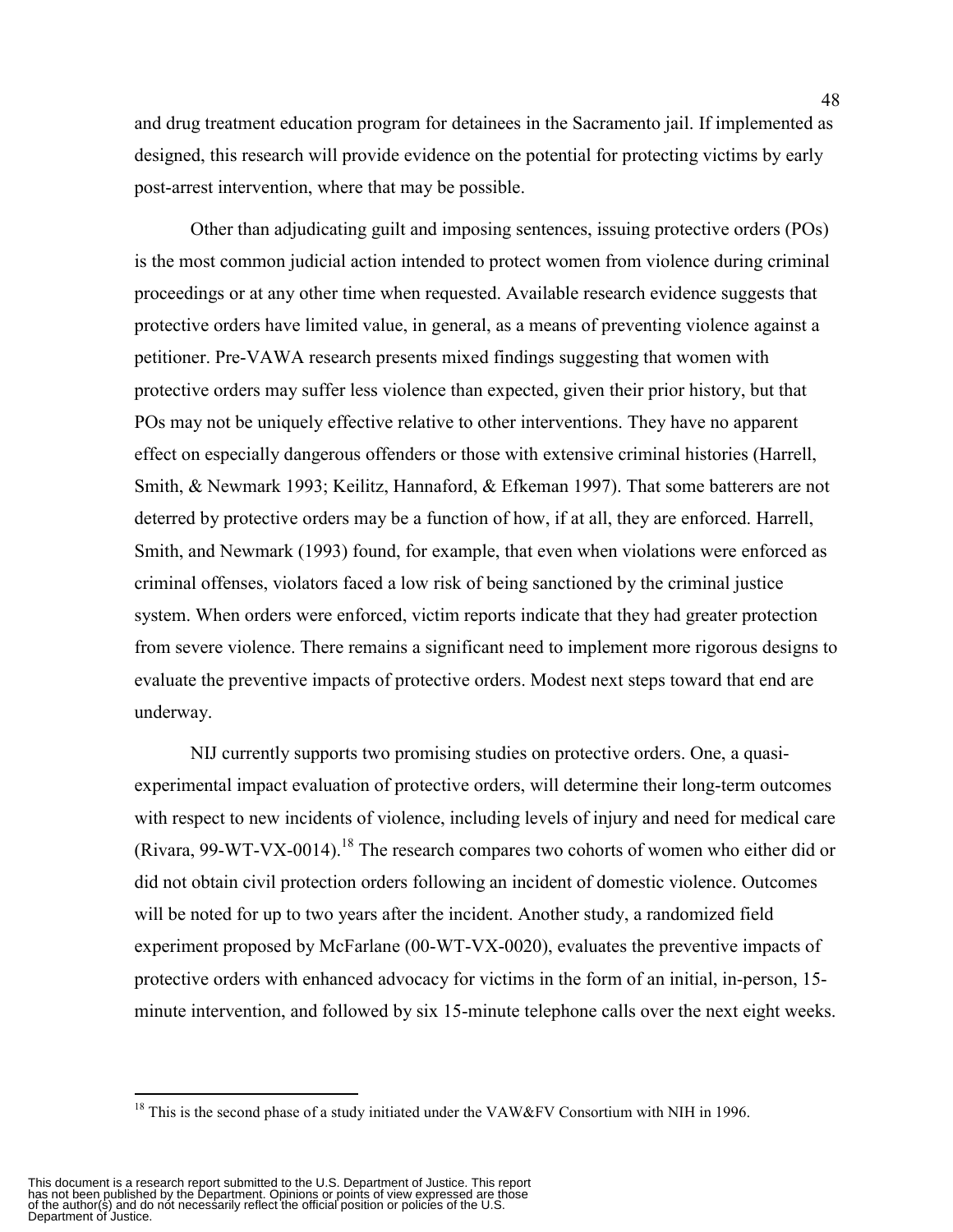One other area of concern for preventive court interventions against domestic violence is the use of electronic monitoring devices. Despite commercial ventures marketing alarms for victims and tracking devices for defendants, just one evaluation study has been funded under VAWA. Phillips [97-IJ-CX-K014] is evaluating a domestic violence electronic monitoring program in San Diego to determine, among other things, its preventive impacts for continuing violence against victims.

#### *D. Corrections/Treatment*

Once a court finds a defendant guilty, he may be sentenced to any number of options for punishment or treatment with expected preventive impacts. Just one pre-VAWA experiment evaluated a range of possible court interventions for domestic violence, although its design focused on prosecutors' tracking cases toward particular settlements, as opposed to the experiences of offenders under the actual court interventions delivered (Ford, 1991, 1993).19

Post-VAWA, Wooldredge (95-IJ-CX-0102) conducted a multivariate analysis of domestic violence arrest records in Cincinnati to assess the impact of three alternative court dispositions (probation only, jail only, jail and probation) on the likelihood of rearrest. In particular, he and his colleagues found that the likelihood of rearrest was lowest when offenders experienced both jail and probation, and the jail-probation sentence was most effective in reducing the chance of rearrest for those offenders with high stakes in conformity (Thistlewaite, Wooldredge, & Gibbs, 1998).

VAWA stimulated considerable interest in using criminal courts to coerce treatment for violent men. Even before VAWA, the research literature on post-conviction processing of violent offenders had come to be dominated by studies of domestic batterer counseling programs.20 Evaluations of court-mandated batterer programs encounter methodological challenges that may so qualify findings as to render them useless for policy. For example, findings are commonly reported for program completers only, thus biasing outcomes to show

<sup>&</sup>lt;sup>19</sup> We are most concerned here with treatment programs in which offenders participate under court order. Evaluations generally begin at the point an offender is convicted, although pretrial detention and diversion programs may also mandate treatment.<br><sup>20</sup> See, for example, reviews by Eisikovits & Edleson (1989), Tolman & Bennett (1990), Hamberger & Hastings

<sup>(1993),</sup> Saunders & Hamill (forthcoming).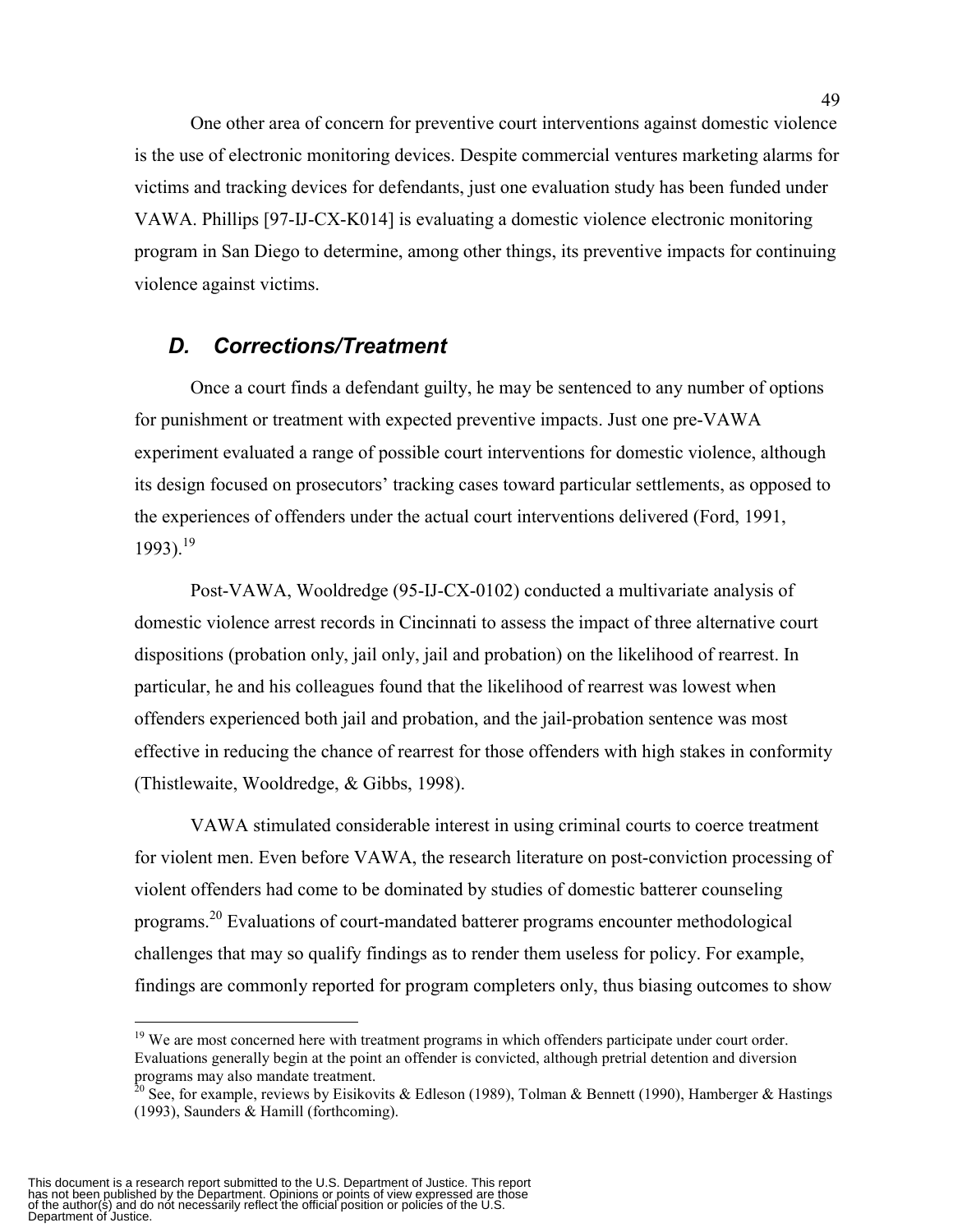the success of those already committed to change. Further, although a recent review of the treatment outcome research reports more than 30 studies, with experimental evaluations increasingly common (Saunders & Hamill, forthcoming), few employ designs adequate to draw causal conclusions. Focusing on experimental or quasi-experimental evaluations of court-mandated programs, Feder and Forde (2000) count just four quasi-experimental evaluations using matched control groups and five randomized field experiments (including their own [96-WT-NX-0008]). Of these, three were funded just prior to VAWA and one was proposed and funded post-VAWA by NIJ.

The NRC Panel concluded its review of the pre-VAWA research on the effectiveness of court-mandated treatments for violent abusers stating, simply, "(m)uch remains unknown" (Crowell & Burgess, 1996, p. 122). Published studies report inconsistent findings that are not easily explained due to differences in program content, study designs, sample sizes and selection biases, outcome measures, follow-up period, and success in data collection. Notably, however, the Panel did not have at hand findings of several important batterer intervention studies underway prior to VAWA.

In a study of a special domestic violence court in Dade County, Florida, Goldkamp ([93-IJ-CX-0028], 1996) conducted an experimental evaluation of a "hybrid" batterersubstance abuse treatment program. Substance abusing batterers who had been diverted from prosecution or sentenced to treatment as a condition of probation were randomly assigned to either the hybrid program or to a substance abuse only program. Analysis of official records of same-victim violence during a seven-month follow-up period, including time in treatment, showed the hybrid treatment to result in fewer rearrests than the substance abuse-only treatment. Unfortunately, the relatively short follow-up and dependence on official records limit the value of these findings for other jurisdictions.

In 1994, Gondolf initiated a four-city, quasi-experimental evaluation of batterer treatment programs with funding from the Centers for Disease Control and Prevention (#R49/CCR310525). Most (618) batterers in his sample had been arrested on the scene of a violent intimate partner assault and referred to treatment either before (diversion) or after court adjudication. His research used victim interviews to assess outcomes in follow-up periods of up to 30 months (Gondolf 2000). Analyses of six-month follow-up data for the arrest sample indicate that the overall recidivism rate of 24% following some level of court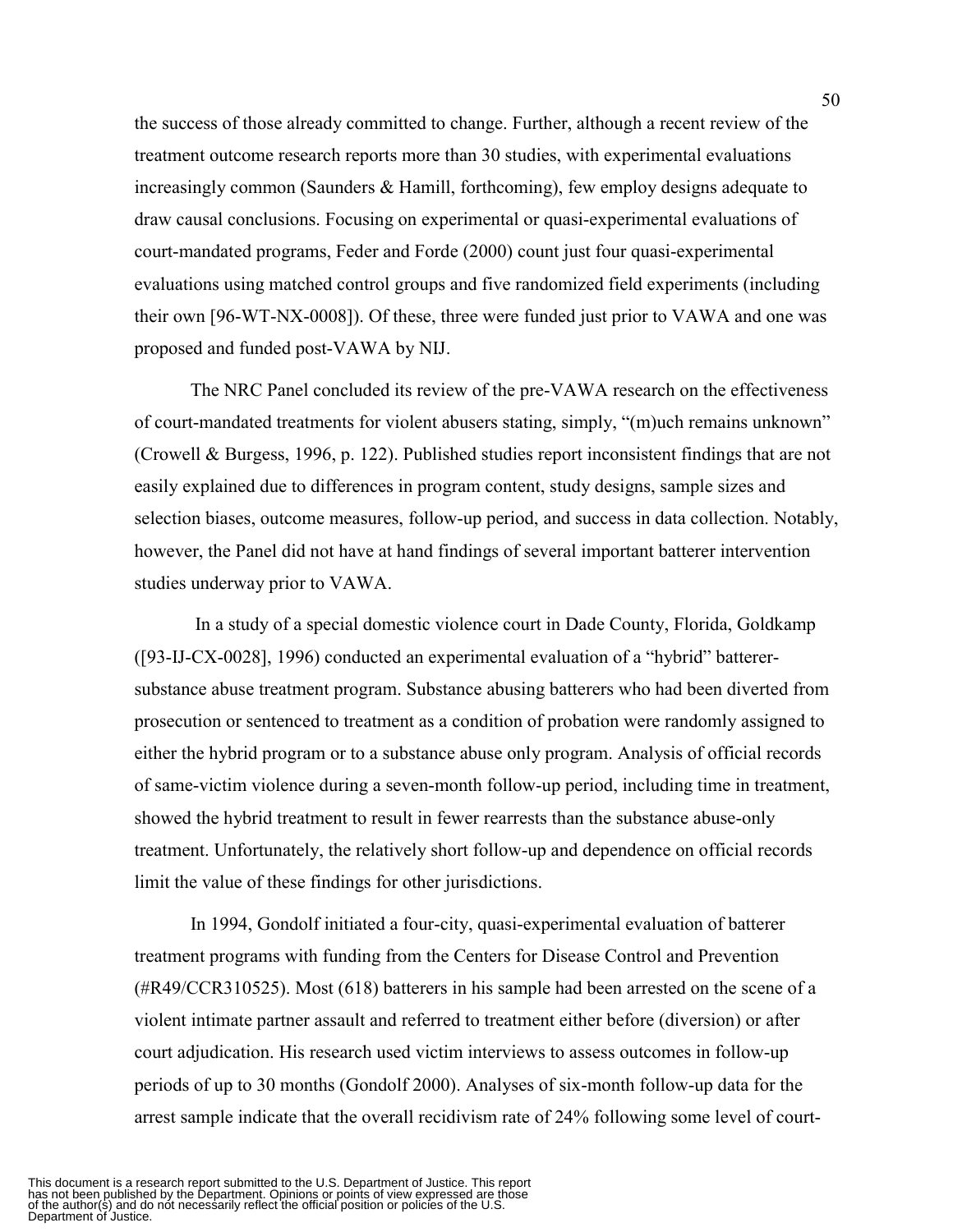mandated treatment is generally lower than rates found from victim interviews in the SARP experiments and the Indianapolis Prosecution Experiment. Batterer programs differed from city to city in both duration of treatment and services provided, yet cross-site comparisons for a 30-month follow-up period show small, non-significant differences in rates of renewed violence against the same partner. Consistent with expected impacts, program drop-outs were more likely than completers to re-batter their partners, regardless of batterers' demographic, personality, or behavioral traits.

One pre-VAWA experiment stands apart from others as it evaluates what we might characterize as a pseudo-criminal justice intervention involving military personnel coerced into treatment by institutional authority. In 1991, Dunford initiated a field experiment to evaluate alternatives for batterer treatment available for Navy personnel in San Diego. His "Navy Experiment" involved the random assignment of 861 married Navy servicemen to one of four treatment conditions – a cognitive-behavioral treatment men's group, a conjoint group calling for victim inclusion in the intervention, a rigorous monitoring condition without therapeutic treatment, and a control condition void of any form of batterer intervention. By victim accounts to interviewers one year following treatment, the prevalence of new violence was less than what was recalled in the six months prior to treatment, but no statistically significant differences were found among the alternative interventions. In short, none of the experimental treatments resulted in significantly less repeat violence than the control condition (Dunford 2000a,b).

Another recent field experiment on batterer treatment in Brooklyn (Davis, 94-IJ-CX-0047) assessed treatment effects for a subset of convicted offenders (N=376) who were determined to be suitable for and willing to enter treatment – "a small percentage of cases" with a likely overrepresentation of men motivated to receive counseling. Those men were then randomly assigned to either a Duluth-style program or to community service. At twelve months following sentencing, victim interviews report recidivism rates averaging around 18% with no significant differences among treatments and controls (Davis, Taylor, & Maxwell, 2000).

Among the more rigorous of impact studies on corrections conducted post-VAWA is Feder's Court-Mandated Batterer Counseling Experiment in Broward County, Florida ([96- WT-NX-0008]; Feder & Forde, 2000). Designed as a randomized field experiment, the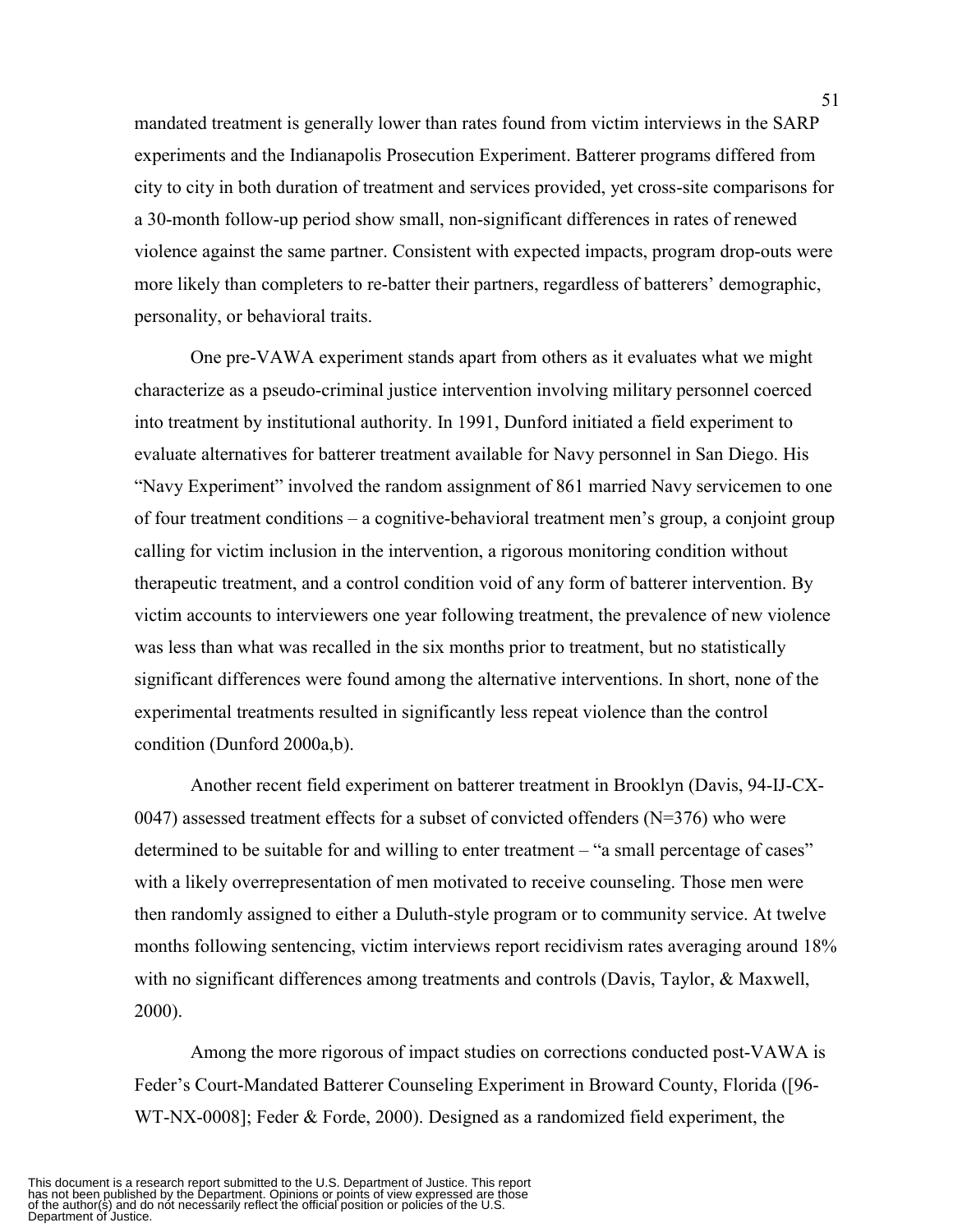research compared men assigned to a Duluth-style counseling treatment against men who received no mandated treatment. Outcome measures included official records (violations of probation and rearrests), offender reports of their likelihood of committing further violence, and victim accounts of new violence to interviewers. Results indicate that treated batterers were no less likely to reoffend than men who received no counseling. As with other recent studies of battered women reported here, interview response rates were low (22% for the oneyear followup), although the consistency of findings across multiple indicators of treatment failure lend confidence to the overall conclusion that court-mandated counseling for batterers in Broward County is no more effective in preventing recidivism than was probation without counseling (Feder & Forde, 2000).

Experimental evaluations of court-mandated interventions to prevent reassaults by men officially acknowledged as batterers suggest that while any action by the courts will reduce expected rates of violence by habitual offenders, the *type* of intervention likely to be more effective than others has not been identified. However, recent experiments join other batterer studies in moving our understanding of treatment impacts from a presumption that violent men are beyond rehabilitation to a realization that learning more about batterers and implementing more rigorous evaluations may yet help inform effective treatment tailored to batterer attributes (e.g., Holtzworth-Munroe & Stuart, 1994).

Other research on court-mandated treatment has continued under VAWA, although it has not been a significant part of the NIJ portfolio, and current research is not designed to evaluate preventive impacts, per se. Lyon [00-WE-VX-0014] is conducting a descriptive study of a 26-week batterer treatment program to learn more about how its participants and their victims feel about its impacts on recidivism and victim well-being. Just one other study involving batterer treatment impacts in any form is underway in Dallas County, Texas. Eckhardt [99-WT-VX-0012] will describe stages in the readiness to change of batterers sentenced to treatment and will ultimately seek to understand how batterer characteristics are related to differences in outcomes. This study will not contribute to general policy on whether or not to offer batterer treatment, but will contribute to understanding who is suitable for what treatment. Beyond these, there is reason to hope that research on batterer treatment programs is receiving sufficient attention from researchers outside of criminal justice settings, that we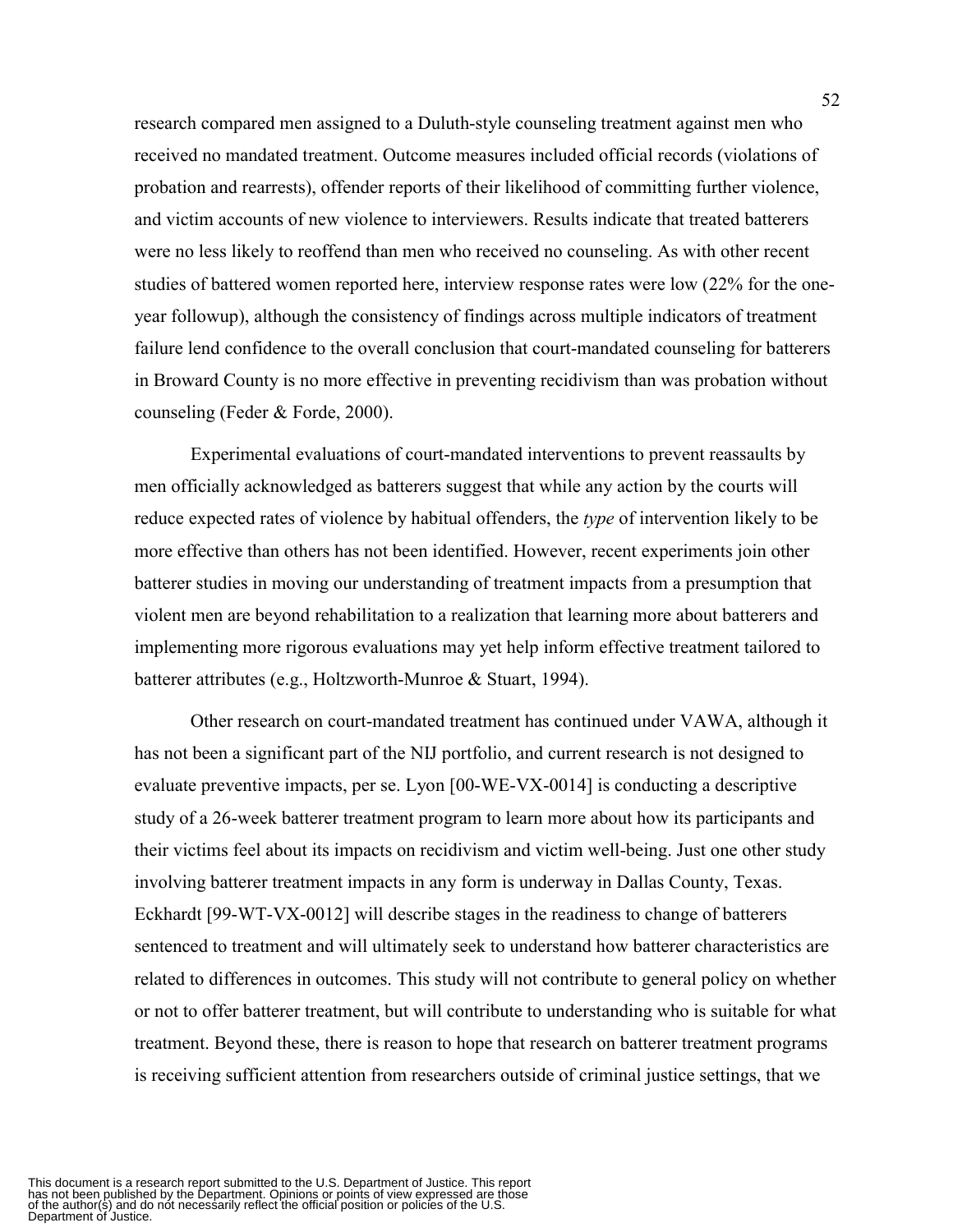will learn more about what works better for whom, information that may be applied in courtmandated placements (Saunders & Hamill, forthcoming).

Research addressing court impacts on forms of violence against women other than domestic battering are all but non-existent. Concurrent with an increase in rape and sexual assault cases prosecuted, record numbers of sex offenders are sentenced to probation and parole (Greenfeld, 1997). In addition, community-based supervision has changed over the past 10 years. For example, 85% of the nation's probation and parole departments have now implemented special conditions for offenders convicted of sex crimes (English, Pullen, & Jones, 1996). However, there are no empirical evaluations of the impacts of these policies.

A recent review of research on programs designed to control sex offenders by Saunders and Hamill (forthcoming) cites meta-analyses of program outcomes showing that sex offender treatment programs lower recidivism rates for men who complete the programs. But the research foundation is weak. There is a decided lack of rigor in design and inconsistency in what constitutes recidivism. As with domestic batterer interventions, a crucial factor in rehabilitating a sex offender could be his "readiness to change" – an indicator of offender receptiveness to intervention of any sort. If true, studies of program completers may be selecting out those who would have changed by any intervention.

As research continues on how best to treat domestic batterers and sexual offenders, it will be important to discover how alternative interventions impact on different types of offenders, including members of underserved populations. Screening and tracking of offenders for specialized treatment tailored to individual differences is feasible postconviction because differential treatment is less likely to be challenged by concerns over equal protection such as affect police activities. Instead, there is a need to design and evaluate programs meant for underserved populations, especially culturally-specific treatments appropriate to men of color.

### *E. Other Coordinated Justice Responses*

The lack of dramatic impacts from specific components of criminal justice systems may come as less of a surprise to practitioners who understand *all* processes of criminal justice as essential to offender accountability than it does to researchers attuned to isolated pieces and clean designs. Practitioners have long urged agents of criminal justice to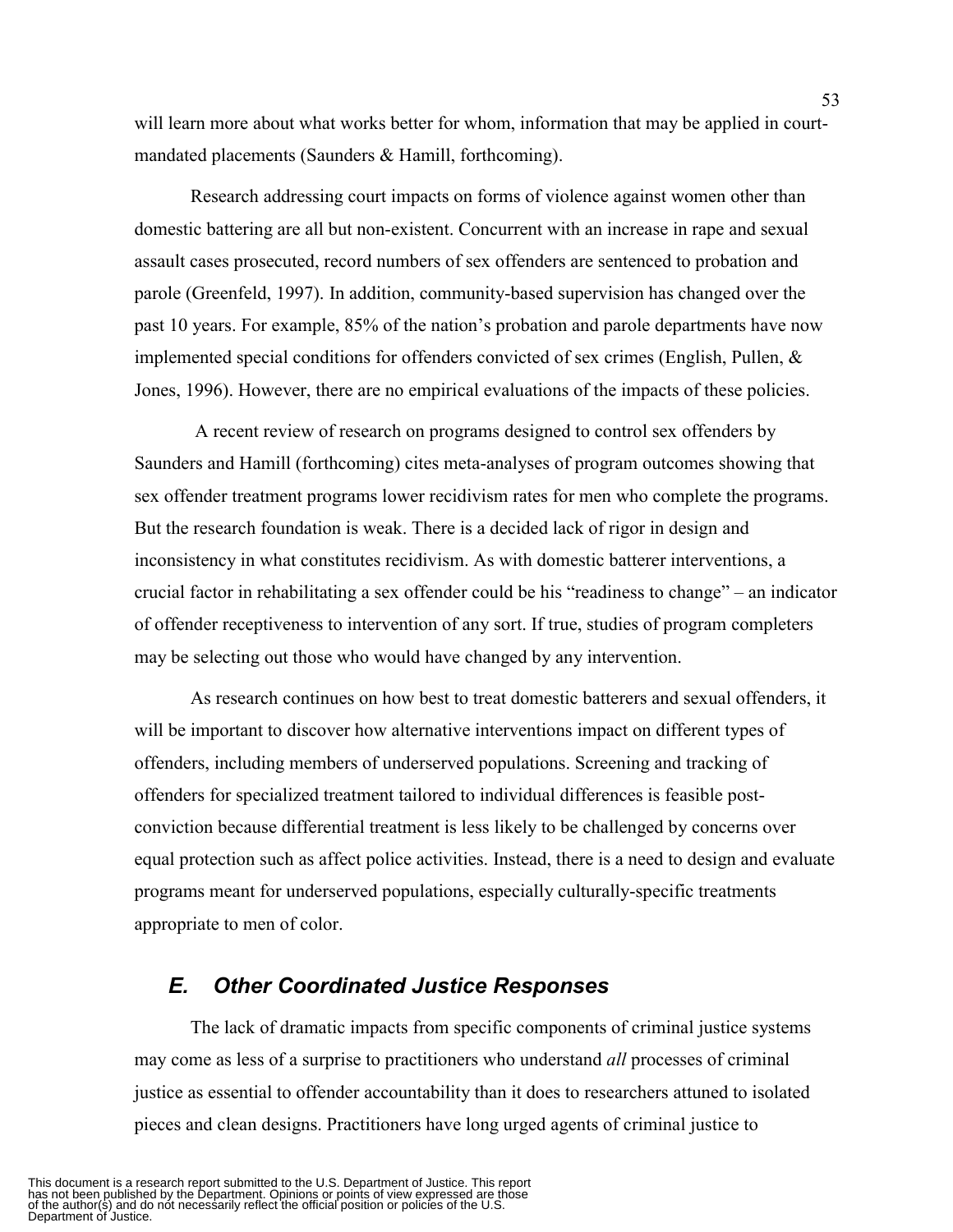coordinate their efforts to function as a system of intervention that might ultimately protect women from gendered violence (Worden, forthcoming[b]). In the 1980's several wellpublicized "coordinated community responses" to domestic violence linked batterer treatment with justice interventions in hope that there might be a preventive system impact from the combined effects of criminal justice punishments and coerced rehabilitation (e.g., Pence, 1983; Brygger and Edleson, 1987).

VAWA built on the history of such coordinated responses as it promoted community efforts under its grant program and in calling for evaluations of those programs. Responding to the mandate for an evaluation of the STOP Grant program, Burt et al. (1996, 1997, 1998, 1999, 2000, 2001) produced a series of annual reports documenting the distribution of grant money with evidence of successes in implementing local initiatives. In their 1999 Report, Burt et al. (1999) present evidence that a majority of practitioners, at least, believe that STOP funding is principally responsible for improving community coordination. In a special study of victim services, Burt et al. (2000) report that STOP funding has helped private nonprofit victim service programs enhance their offerings to victims of violence perpetrated against women. However, they cannot assess the impact of those services on victim safety, and they conclude with a call for research to compare outcomes of STOP-funded versus agencies against those with no STOP funding.

NIJ's research and evaluation plan includes solicitations for research designed specifically to evaluate the impact of coordinated community interventions, and a number of important studies have been proposed or initiated. In an evaluation of VAWA influences on steps taken in four states to reduce violence against women, Chaiken et al. (2001) found that the "primary overall strategic impact of VAWA in all four states and counties was to catalyze cooperation and coordination among agencies with very different perspectives of victims of violence," in keeping with the aims of VAWA and its STOP Grant program (p. 17)**.** There are, however, relatively few impact evaluations of coordinated justice responses that attend to the system and not outcomes associated with specific components (such as court-mandated batterer treatments). That is, most evaluations do not assess the full context of community interventions. VAWA has stimulated a number of research projects evaluating coordinated system processes, and to a lesser degree, impacts.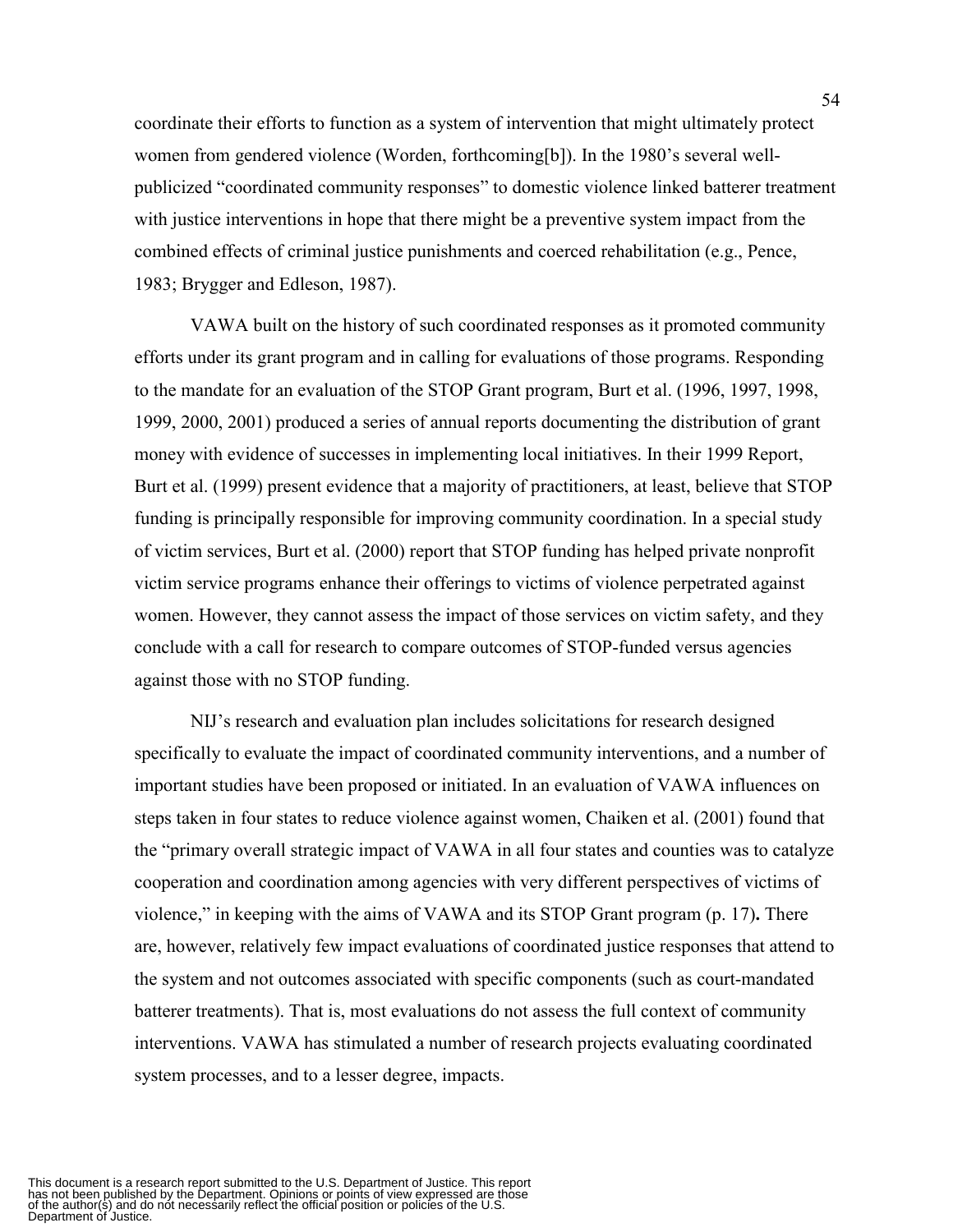Buzawa, Hotaling, Klein, & Byrne ([95-IJ-CX-0027] 1999) studied the Quincy, MA, District Court as a central agency in a coordinated system to address domestic violence in order to describe its operations and victim impacts. Examination of official records and follow-up interviews with victims led the researchers to conclude that while the system operates as intended, its impact on recidivism is "problematic" (p. 17). The authors characterize rates of recidivism as "quite high," particularly in the month following arrest, while the case was still in the system. Unfortunately, the research design does not allow for a rigorous evaluation of program impacts. In particular, without benefit of a comparison group, no general conclusions can be drawn about the overall impact of the coordinated system versus other, presumably typical, systems of criminal justice.

Worden ([95-WT-NX-0006]; 2000) has reported on a comprehensive description of alternative models of coordinated community responses to domestic violence but without evidence of preventive impacts for victims. Although communities with greater levels of collaboration and agency engagement had higher rates of apprehending and processing batterers, all communities failed to see cases through to conviction and thus lost whatever protective function might be attributed directly to the system.

Orchowsky ([95-WT-NX-0004], 1999b) evaluated the impact of a coordinated community response to domestic violence – the Alexandria (VA) Domestic Violence Intervention Program – by comparing outcomes, including those reported in victim interview data, with case outcomes in the Virginia Beach, VA, criminal justice system. Official records show that the coordinated system intervention resulted in greater arrests and prosecutions. Victim accounts reveal greater satisfaction with services of the DVIP. Nevertheless, there was no difference in recidivism between the two cities.

A number of other NIJ-VAWA impact studies are in progress. The Green Book Initiative is an ambitious demonstration and evaluation project to address child abuse and domestic violence through community collaborations among social service agencies, criminal justice, and community groups (Kracke, 2001). Its goals include protecting battered mothers from further abuse (Schechter & Edleson, 1999). Caliber Associates is leading a national evaluation of six sites that have committed to implementing the Green Book Initiative (Griffith, 00-MU-MU-0014). Among other goals, the evaluation promises to assess the project's impact on preventing continuing domestic violence.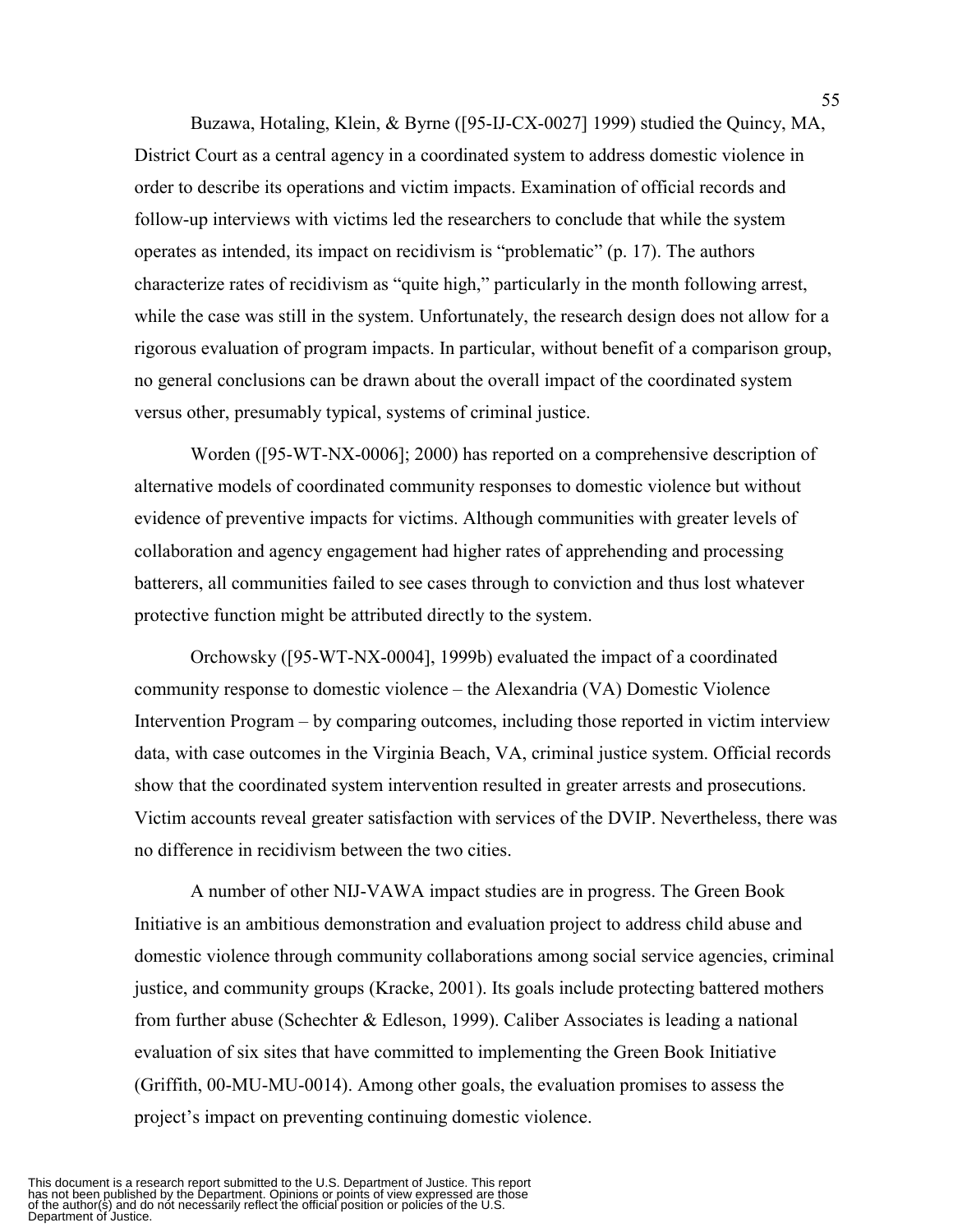Interest in coordinated community interventions extends to underserved populations with VAWA support. Krishnan, for example, is implementing a research project on "Domestic Violence in Multi-Ethnic Rural Communities" [97-WT-VX-0003] to discover whether a coordinated response against domestic violence will protect women in underserved communities.

### **II. General Prevention**

We use the term, "general prevention," in the present context to mean keeping potential offenders from committing first acts of violence. In criminology, the term, "general deterrence" – making an example of punishing one offender so that others will choose not to offend – is thus a means of prevention and a goal of criminal sanctioning (Blumstein, Cohen, & Nagin, 1978). The essence of the deterrence process is a potential offender's fear of criminal sanctions – an issue addressed in perceptual studies of deterrence (Williams  $\&$ Hawkins, 1986, 1989). The more comprehensive processes of general prevention encompass programs designed to keep any man from perpetrating violence against women, regardless of whether he had done so in the past.

The NRC Panel discussed three mechanisms of prevention – school-based programs, mass media campaigns, and general deterrence (Crowell  $\&$  Burgess, 1996). School programs show promise for prevention by virtue of changes in knowledge and attitudes, although the Panel found a need for more rigorous research to examine community-level impacts, that is, a community-wide reduction in rates of violence. Similarly, the literature on general deterrence allows for the possibility of prevention through fear of sanctions, but here too research is needed on community-level impacts. Perhaps the most significant recent mass media campaign to prevent domestic violence against women is the Family Violence Prevention Fund's *There's No Excuse for Domestic Violence* national, public education effort. National public opinion polling suggests slowly changing American perceptions of the problem in positive directions, although attributing the change to the *No Excuse* campaign is a methodological challenge beyond the reach of evaluations to date (Klein, Campbell, Soler, & Ghez, 1997).

If one takes the proliferation of justice initiatives together as functioning for primary prevention, it remains to be evaluated by criminologists. But while NIJ stands ready to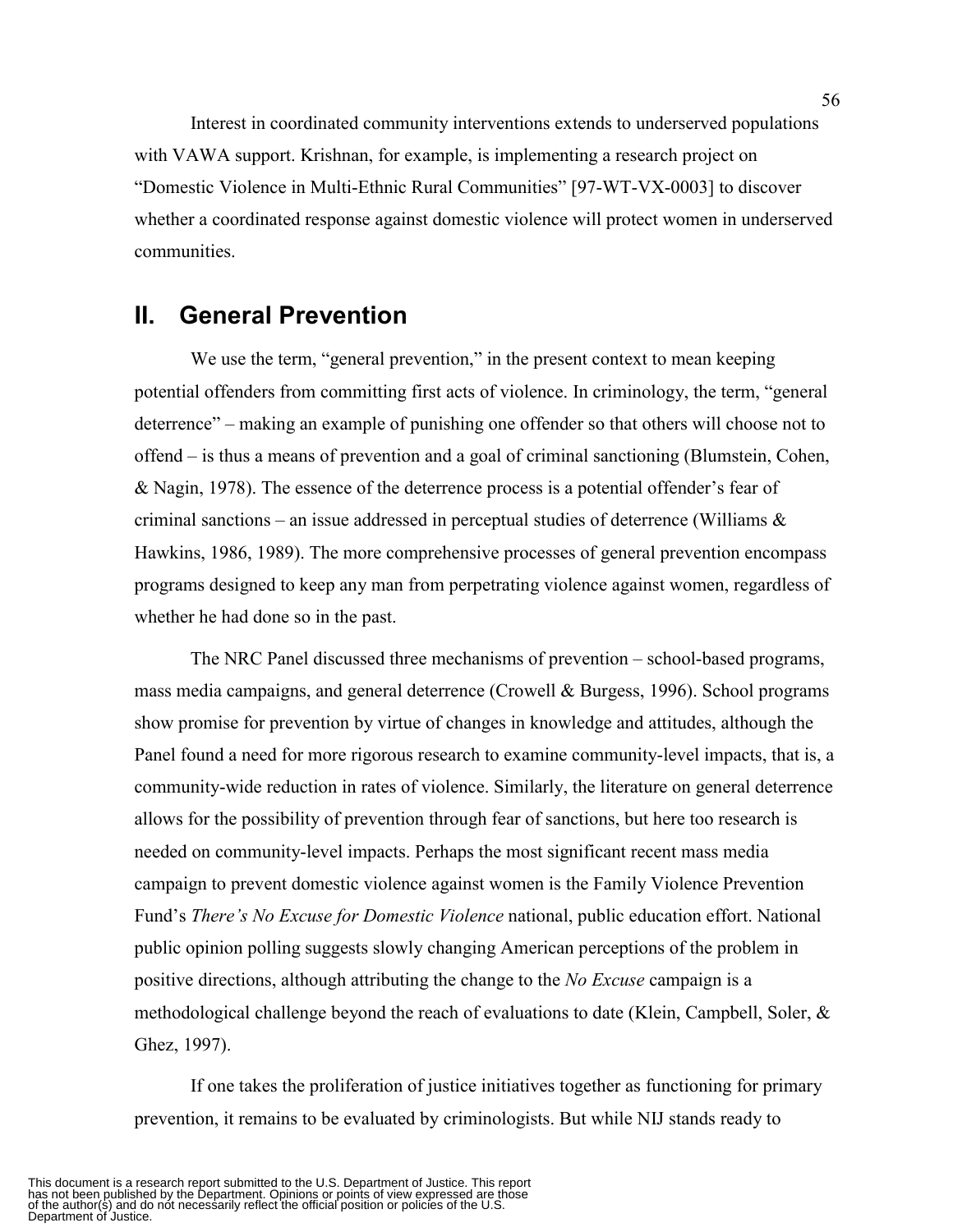support evaluations of prevention efforts, there are no major studies of general deterrence underway. Indeed, in the absence of consensus on baseline data appropriate to the task of tracking rates of violence against women, little can be said of even the possibility that VAWA is having a general preventive impact.

The evaluation of general prevention impacts under VAWA begins with the availability of reliable and valid data to track trends in violence against women. Earlier, we discussed the several national surveys that have been conducted, their unique problems and collective comparability, and the value of the National Crime Victimization Survey and the Violence Against Women Survey for indicating the prevalence and incidence of violence against women. To date, at the national level, only the NCVS, reported annually, allows us to monitor changes in incidence rates of violence against women over time. Unfortunately, as evidenced by the comparison of NCVS data with those of other surveys, such as the NVAWS, the NCVS may not be the most accurate estimate of violence against women. Particularly troubling is its undercount of rape and sexual assault victimizations, along with the absence of stalking victimizations altogether. The ability to monitor violence against women at state and local levels is even more problematic, although the Bureau of Justice Statistics now has available a packet for community victimization surveys comparable to the NCVS.<sup>21</sup>

Apart from national surveys to track violence against women, one official measure stands as an alternative indicator of the most serious of violent crimes – the FBI-UCR Supplementary Homicide Reports (SHR). To the extent that VAWA prevents any crime, one would hope that it might ultimately prevent men from killing women. Homicide is tracked from year to year, and researchers have been able to chart the incidence of homicide victimization against women for several decades using UCR SHR data. Intimate partner homicide refers to the murder or non-negligent manslaughter of a person by his/her current or former spouse or current or former boy/girlfriend. A recent report released by the Bureau of Justice Statistics provided a longitudinal analysis of intimate partner homicide from 1976- 1999 (Fox & Zawitz, 2001). The report concluded that intimate murder has declined for both males and females since 1976. The rate of decline was greatest in African American populations; the per capita rate of African American intimate murders was 11 times that of

<sup>&</sup>lt;sup>21</sup> BJS Community Victimization Survey information is published online at

This document is a research report submitted to the U.S. Department of Justice. This report<br>has not been published by the Department. Opinions or points of view expressed are those<br>of the author(s) and do not necessarily r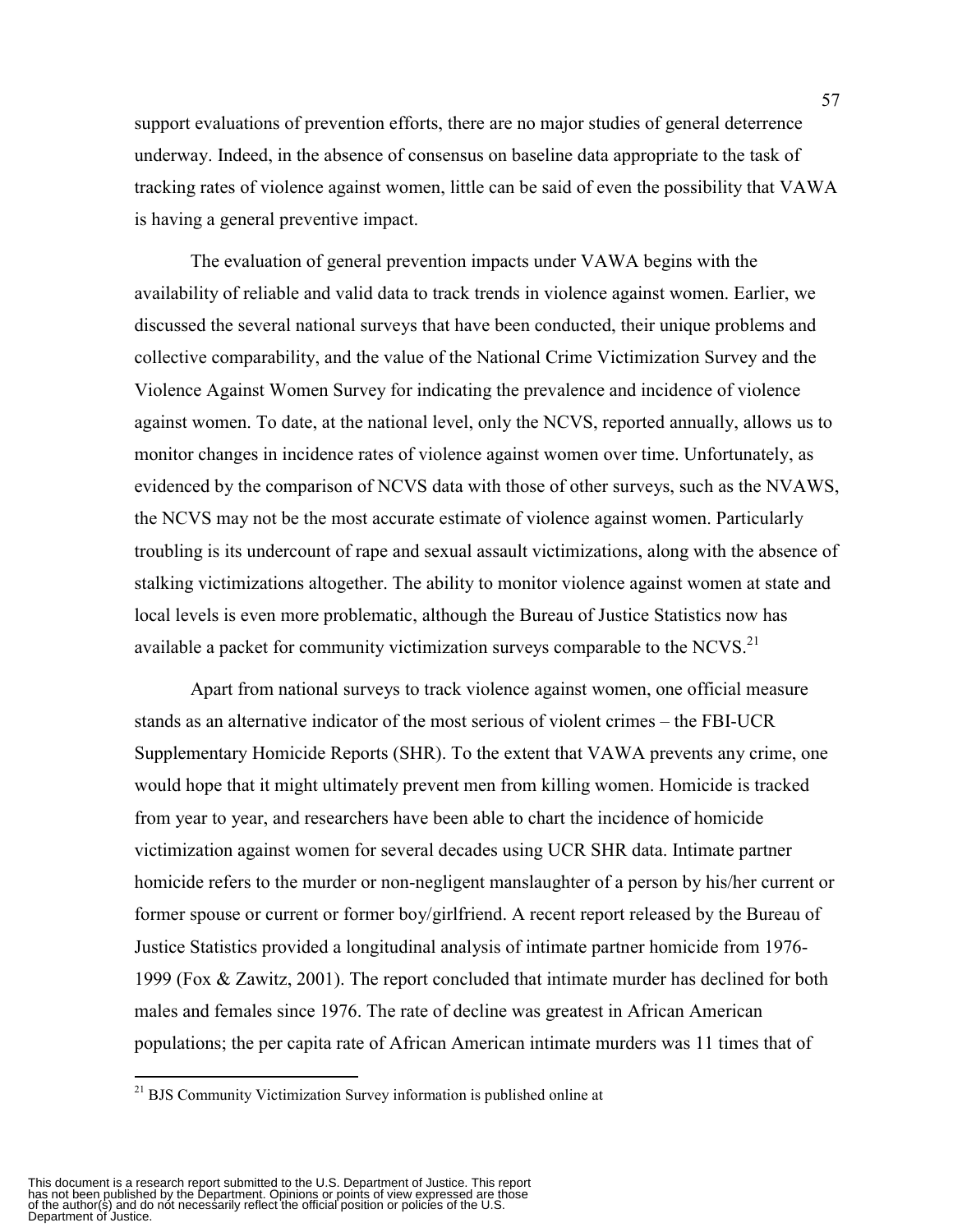whites in 1976 but only four times that of whites in 1999. The sharpest decrease occurred among African American male victims. Similarly, the rate of decrease was more evident for white males compared to white females. Since VAWA, the number of all females killed by their intimate partners declined until around 1998 when rates leveled off through 1999 when the most recent data are available. In 1999, four years after VAWA's implementation, there were 1,218 females killed by their intimate partners compared to only 424 males.

As these numbers indicate, the decline in national intimate homicide is more apparent for male victims killed by their female partners than female victims killed by their male partners. Why have rates of female perpetrated homicide against their partners dropped in recent decades? Research indicates that the killing of an intimate male partner by a woman is often the culmination of ongoing violence against her and may be the only option she sees for saving herself. Accordingly, some researchers have hypothesized that factors facilitating a woman's escape from an abusive relationship may protect her abuser from being killed by her. The result is a declining rate of male victimization in intimate partner homicide. For example, Browne and Williams (1989) discovered that states with more resources for abused women, such as shelters and other services, had significantly lower rates of femaleperpetrated partner homicide. They state, "(b)y offering threatened women protection, escape, and aid, such resources can engender an awareness that there are alternatives to remaining at risk for further violent interactions" (1989:91). These findings are supported by a VAWAfunded research project that found cities with more services available to victims of intimate partner violence such as hotlines and legal services have significantly lower rates of female perpetrated homicide against male partners (Dugan, Nagin & Rosenfeld ,1999; Nagin [97- WT-VX-0004]).

VAWA funds programs to deliver victim services, presumably to protect, to empower, and in any other way to assist victims in escaping violence. Ultimately, victim services offered as part of a coordinated community response to violence against women should have a protective impact. Ironically, however, it is perpetrators, not victims, who have received the greatest benefit in the form of protection from lethal violence. But even as men are protected, why are not women? We can speculate that men who kill act more often out of a desire to

www.ojp.usdoj.gov/bjs/abstract/cvs.htm.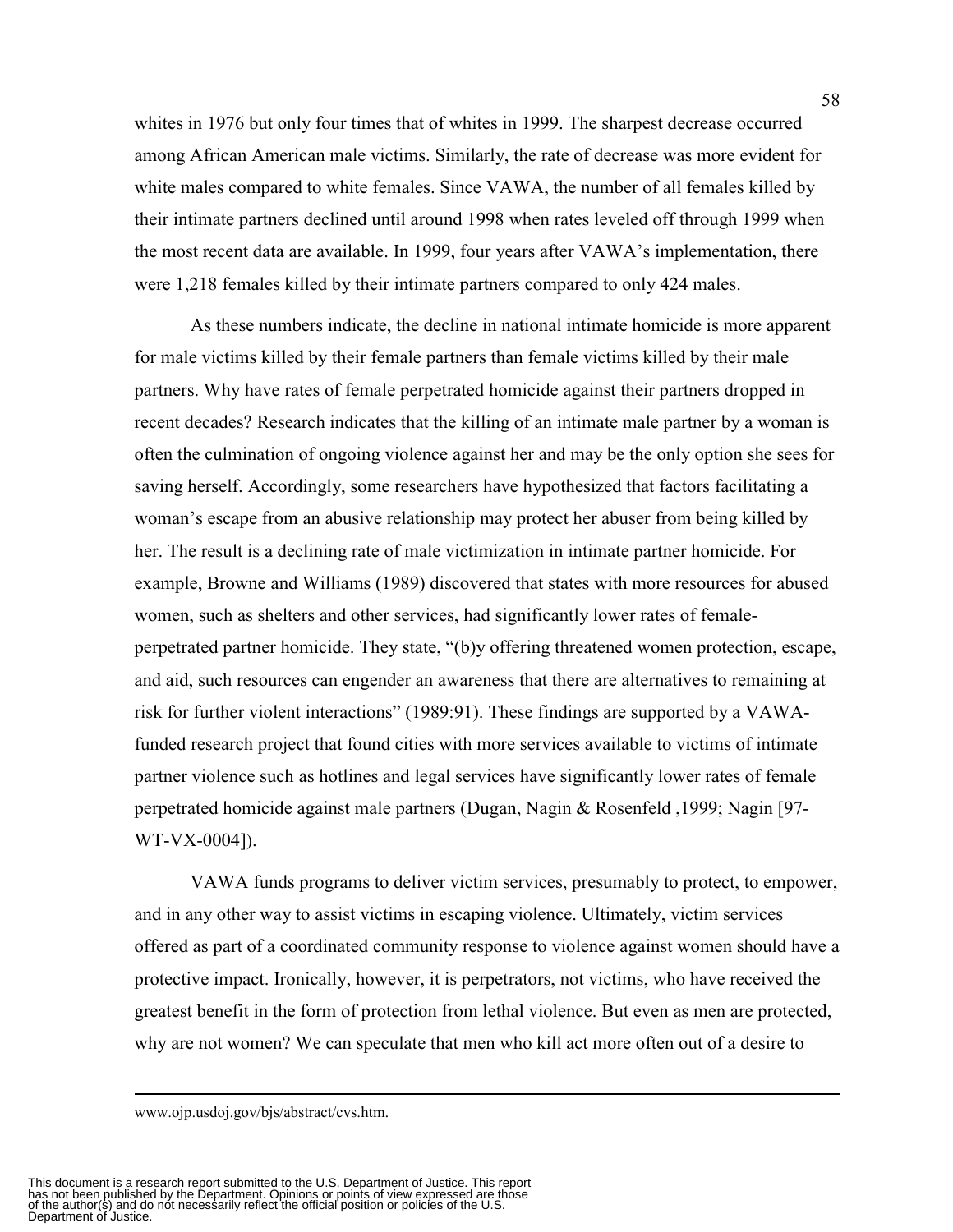maintain control over their female partners. That desire may drive some men to stalk and persist in efforts to control, even after their partners have fled. Perhaps programs and services that help a woman escape an abusive situation inflame the insecurities of abusive men (Alvarez & Bachman, 2002; Dugan, Nagin, & Rosenfeld, 1999). Research currently underway may help to further explain the relationship between services and intimate partner homicide. Wells [00-WT-VX-0012] is analyzing data available on intimate partner homicide in California to assess the relative effects of victim support services, offender accountability, and system accountability.

# **Part 4: VAWA Impacts: What We Know, Where Research Can Take Us to Control Violence Against Women**

Our concluding assessment of VAWA outcomes draws not only from our review of research activities, but also from the knowledge and perceptions of others, particularly researchers with whom we engaged in discussions of VAWA's effects on research to prevent violence against women in the course of this project. We sought to learn of alternative expectations for and perspectives on VAWA's preventive impacts and of evidence in support of those positions. Additionally, we sought researchers' ideas for methods and data to fill gaps in our knowledge about VAWA impacts. Our ideas have certainly been shaped by our colleagues. We hasten to note, however, that while we sense considerable agreement among researchers in the field on advances and limitations in violence against women research, we do not claim to speak for a consensus of researchers here.

We focus on the Act as passed in 1994, allowing time for the implementation of some key provisions and for the evaluation of their impacts. We write from the perspective of critical researchers seeking evidence of preventive impacts. Here we reflect on the state of research on VAWA impacts and render commentary informed by what we already know and what we can expect to learn from rigorous research on criminal justice interventions to prevent violence against women. As we turn our attention to some key questions motivating this review, it is important to note that most studies on justice impacts under VAWA were not initiated until 1999. There is much work in progress (Rosen, 2001).

## **I. Has VAWA helped to advance our knowledge on**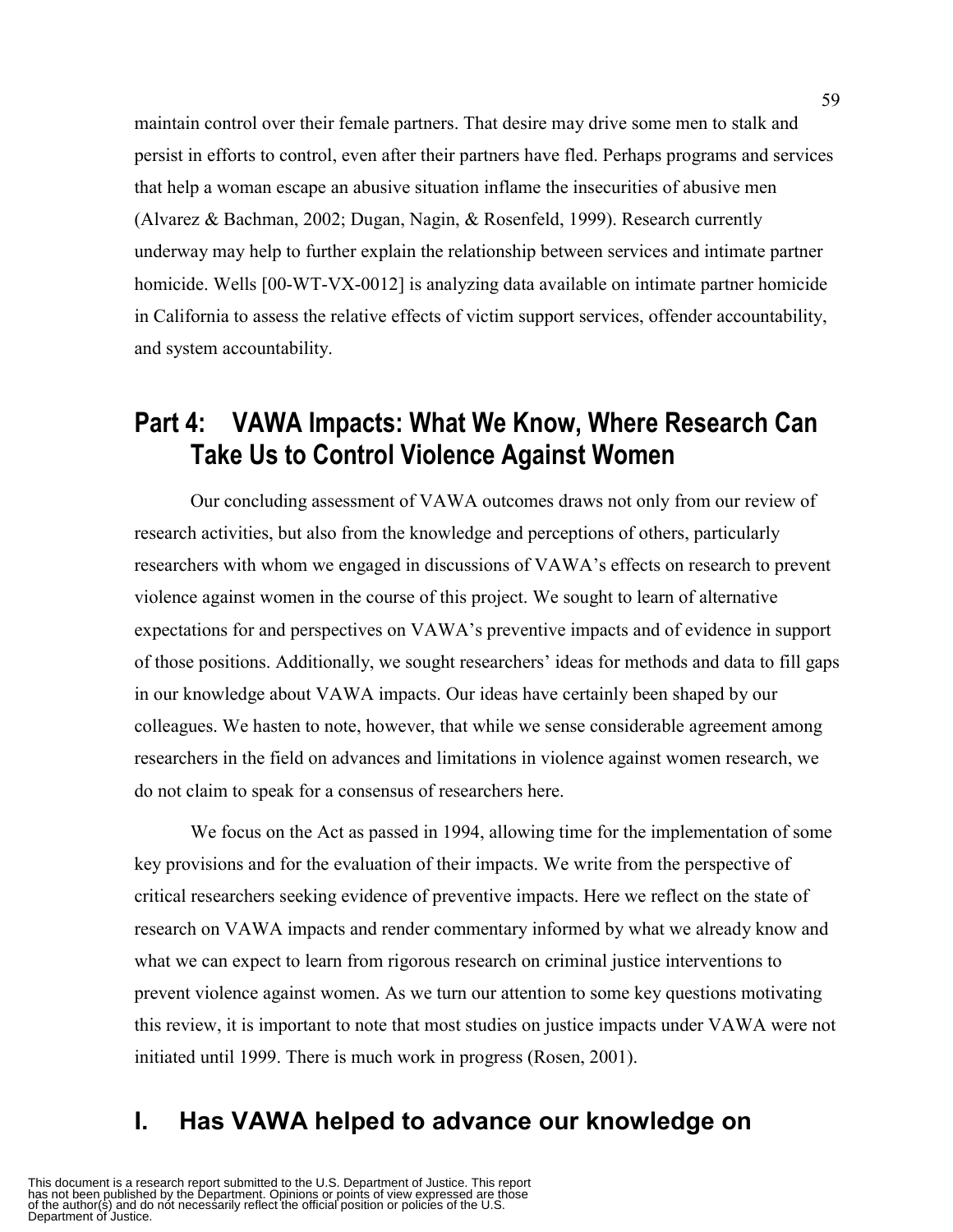### **violence against women?**

The Violence Against Women Act of 1994 focused attention on a social problem directly affecting over half of the population. It thrust the weight of law on presumed causes and controls. But has the Act helped to advance knowledge on violence against women and its preventive policies? We believe it has, first by giving direction to research, then by funding a substantial portfolio of research, and finally by giving impetus to research independent of government funding.

VAWA has contributed to a consistent line of empirical inquiry by calling on the National Academy of Sciences, through its National Research Council, to empanel experts to develop an agenda for research. It funded research and evaluations, and, in general, increased the opportunities for new researchers to enter the field. The Act itself mandated research on the incidence of stalking and domestic violence in the general population and on sexual assaults on campuses. It additionally called for reports on data collection at the state and national levels to indicate the incidence and prevalence of intimate partner violence, in particular.

VAWA went further in promoting research by requiring evaluations of activities under the seven (1994) purpose areas for which money was allocated through its program of block and formula grants to states, tribes, and territories. Although relatively few evaluations of preventive impacts of local initiatives have been published, the various reports mandated under VAWA, including annual evaluations of grant programs, have contributed to general knowledge on violence against women while providing valuable information that may facilitate research on policy impacts. Most significantly, VAWA supported the development of knowledge directly by allowing funds specifically for grants by the National Institute of Justice for research and evaluation. NIJ, for its part, has funded research attentive to the NAS/NRC agenda and its own strategic plan for violence against women.

As a direct consequence of VAWA requirements and support for research, NIJ-funded research on violence against women has increased dramatically in recent years. We believe that the corresponding growth in published knowledge in the field can also be attributed in large part to VAWA, although clearly that increase, like VAWA itself, is rooted in an already expanding nexus of research and advocacy.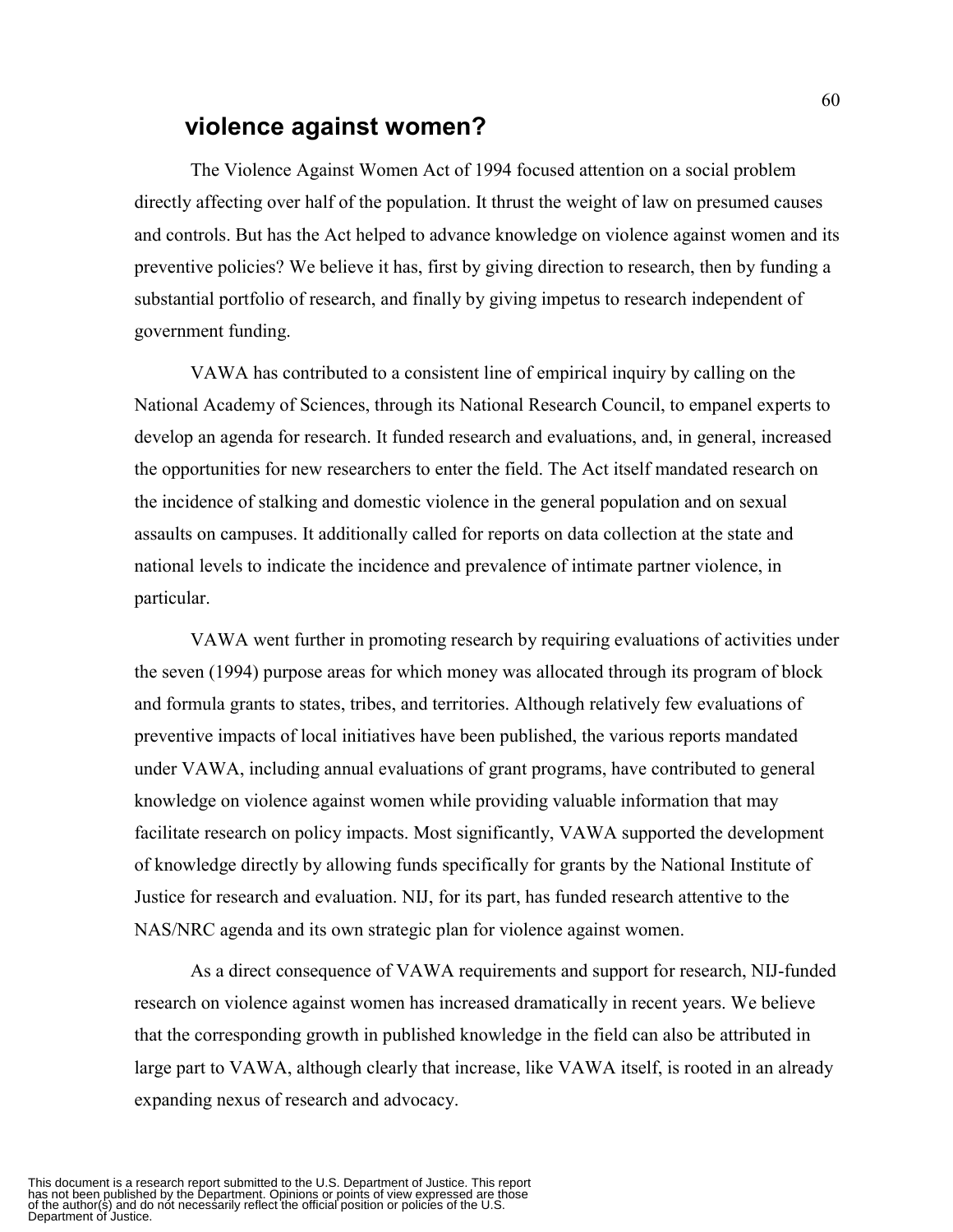VAWA has helped to bring legitimacy to an area of research established by a few distinguished researchers who are now joined by others in what we characterize as a critical mass of scholars. Their organized common interests in research on violence against women and their ability to attract new investigators to the field by intellectual interest should sustain continuing advances in knowledge well into the future.

In short, VAWA has paved a way for advances in knowledge on controlling violence. Absent research with the policy impact of, say, the Minneapolis experiment on warrantless arrests (Sherman & Berk, 1984a,b), VAWA nonetheless underwrites a dynamic agenda for research. While there remains a need for similar impact evaluations to inform criminal justice policy, VAWA, in the meantime, has shown us how much is yet to be learned about criminal justice interventions, victim services, and the needs of underserved populations.

# **II. What have we learned about the impacts of VAWA in preventing violence against women and what gaps in understanding persist?**

VAWA allocated 1.6 billion dollars to protect women from criminal violence, including a small portion for research to evaluate what works or to conduct research relevant to new preventive strategies. But for all the policies and programs implemented under VAWA, what do we know today about actually controlling violence against women? Sadly, not enough. While VAWA has stimulated considerable research shaped by policies already in place, it has not yet stimulated more than a handful of major impact evaluations of innovations developed in collaboration with practitioners. There is much research to be done before policy makers should feel confident in advocating one policy over another. Nevertheless, research to date can help us identify some promising outcomes with policy implications. There is evidence that criminal justice interventions prevent many batterers from reoffending, although we do not know what specific policies are most effective among those in place. Alternatively, there is also research evidence that questions the effectiveness of some popular policies in preventing violence against women.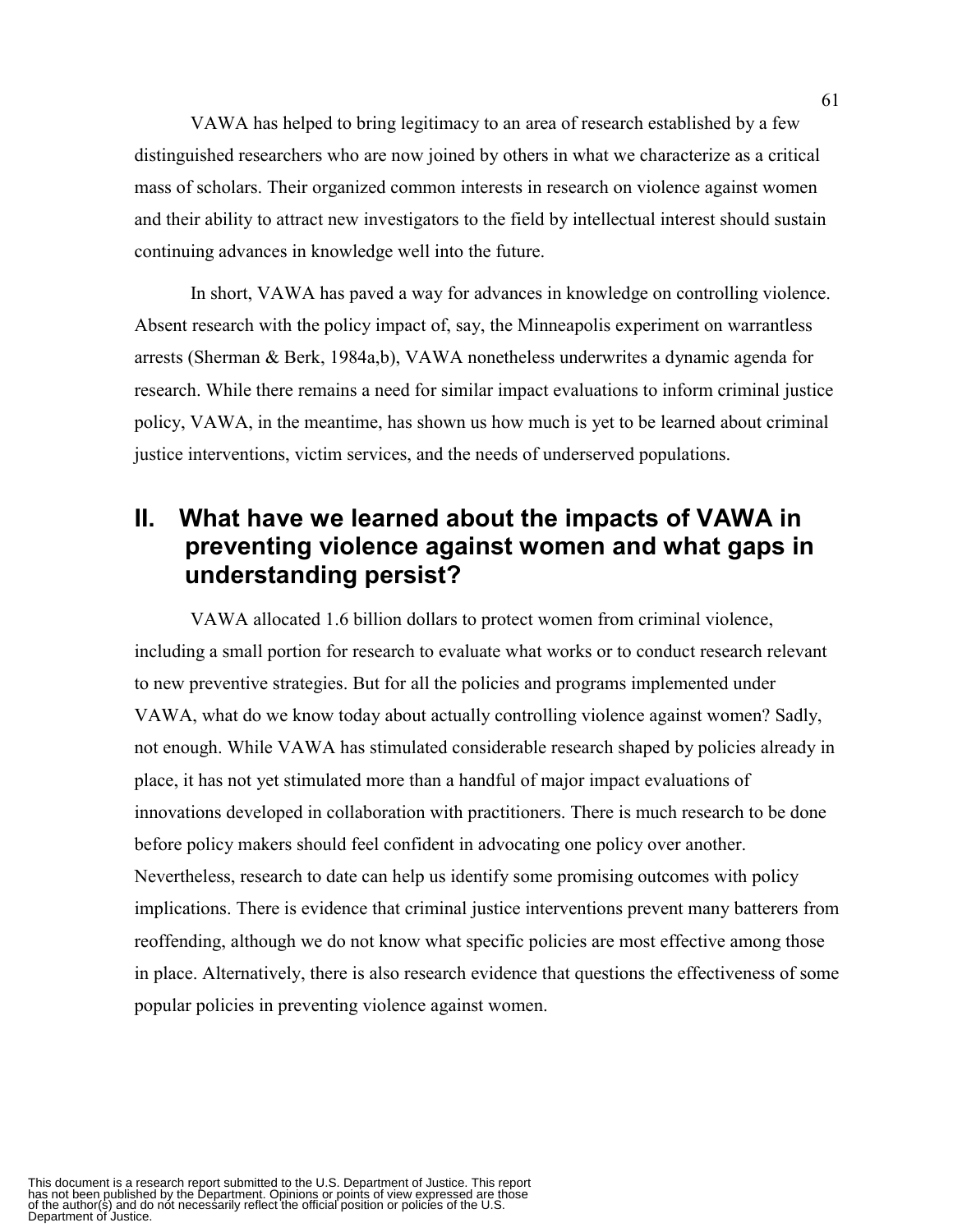It is fair to say that the most significant research affecting policy on violence against women was the set of pre-VAWA domestic violence arrest experiments.<sup>22</sup> There have been few similarly rigorous experiments on preventive interventions since VAWA took effect. We count just four randomized impact evaluations of criminal justice policies initiated since 1995, including one in progress. All assess interventions with intimate partner violence. If extant violence against women research is judged by the standards of rigor expected of significant policy research cited by various authorities,  $^{23}$  the paucity of experiments gives little reason to celebrate an otherwise growing body of literature expected ultimately to inform policies to control violent men. On the other hand, there is a much larger body of quasi-experimental and correlational studies underway that may point to promising practices worthy of more rigorous follow-up evaluation in the future.

Recognizing the value of *any* finding, whether positive or not, we find cause for optimism in what research has already revealed about controlling violence against women. With respect to domestic violence, for example, we can assert, based both on research published pre-VAWA and what has been funded since 1995, that criminal justice interventions reduce the chance that men who repetitively batter their partners will continue their violence against the same victim, at least in the short term. That is, given reports of preintervention violence, levels of violence following criminal justice interventions are lower than expected. This may be due to the specific deterrent impacts of punishing experiences in the justice system, or it may be due to informal control mechanisms associated with interventions that may or may not be unique to criminal justice. On the other hand, apart from locking up offenders so that they have no immediate opportunity to reoffend, we cannot say with confidence that one criminal justice intervention will be more effective than another in preventing new violence. No other policy is known to prevent all men from battering.

NIJ/VAWA-supported research has continued to inform our understanding of the preventive impacts of warrantless police arrests for domestic violence against women. In addition, under VAWA, research has expanded in the areas of post-arrest treatment and

This document is a research report submitted to the U.S. Department of Justice. This report<br>has not been published by the Department. Opinions or points of view expressed are those<br>of the author(s) and do not necessarily r

<sup>&</sup>lt;sup>22</sup> See the summary of experiments conducted in Minneapolis, Omaha, Charlotte, Colorado Springs, Dade County, and Milwaukee in Maxwell, Garner, & Fagan (1999).<br><sup>23</sup> For example, Boruch (1994); Chalk & King (1998); Crowell & Burgess (1996); Fagan (1996); Reiss & Roth

<sup>(1993);</sup> Sherman et al. (1998).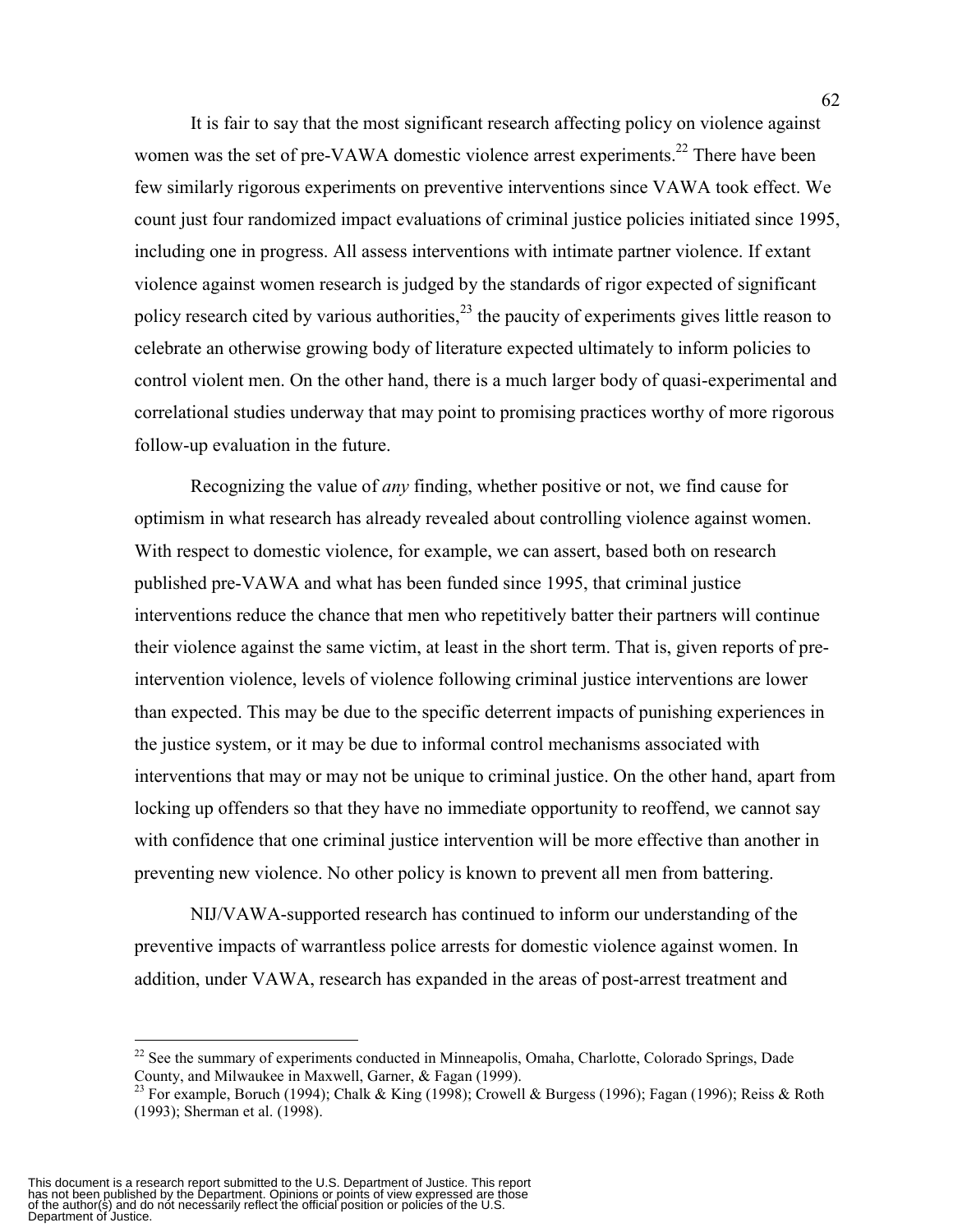prosecution of domestic batterers, court-mandated treatment of batterers, victim advocacy, and coordinated, multi-agency interventions for violence against women.

VAWA has a major investment in police action against domestic violence through its Program of Grants to Encourage Arrest Policies. The latest round of reanalyses of data from the Minneapolis and SARP experiments argues that arrest does indeed have a specific deterrent impact on batterers, albeit little better than alternatives and not consistently so across all jurisdictions (Maxwell, Garner, & Fagan, 1999). Most important, these analyses show that arresting batterers is unlikely to place victims in jeopardy relative to other common police practices. We stand to learn more about the conditions under which arrest works from impact evaluations of grants to encourage arrest.

Three of the NIJ/VAWA-supported experiments address the effectiveness of enhanced criminal justice practices. The single study on pretrial program interventions, beginning shortly after an arrest, called for a special domestic violence police unit to investigate thoroughly and to empower victims by providing them with information on safety plans and how to prosecute. Analyses show the intervention to be effective in reducing the chance of battering for six months following arrest, relative to no intervention (Jolin, Feyerherm, Fountain, & Friedman, 1998).

Two other experiments on court-mandated batterer counseling found no protective impact for victim-witnesses. Research in Broward County, Florida (Feder & Forde, 2000), and Brooklyn, New York (Davis, Taylor, & Maxwell, 2000), indicate that counseling under Duluth-style protocols are no more effective than probation without counseling. These findings add to those of other recent field experiments in finding no special preventive impact for court-mandated batterer interventions. On the other hand, they reinforce a call by many researchers for discovering what "types" of batterers might be receptive to rehabilitative counseling.

It is important to note that "ineffective treatment," as indicated in these studies, does not necessarily mean that treatment is detrimental or even undesirable. Counseling may work, but no better than other criminal justice interventions. Moreover, battered women often want little more of criminal justice than that their abusers get help they would not receive without the persuasive power of criminal justice. In fact, mandated counseling may fit into a victim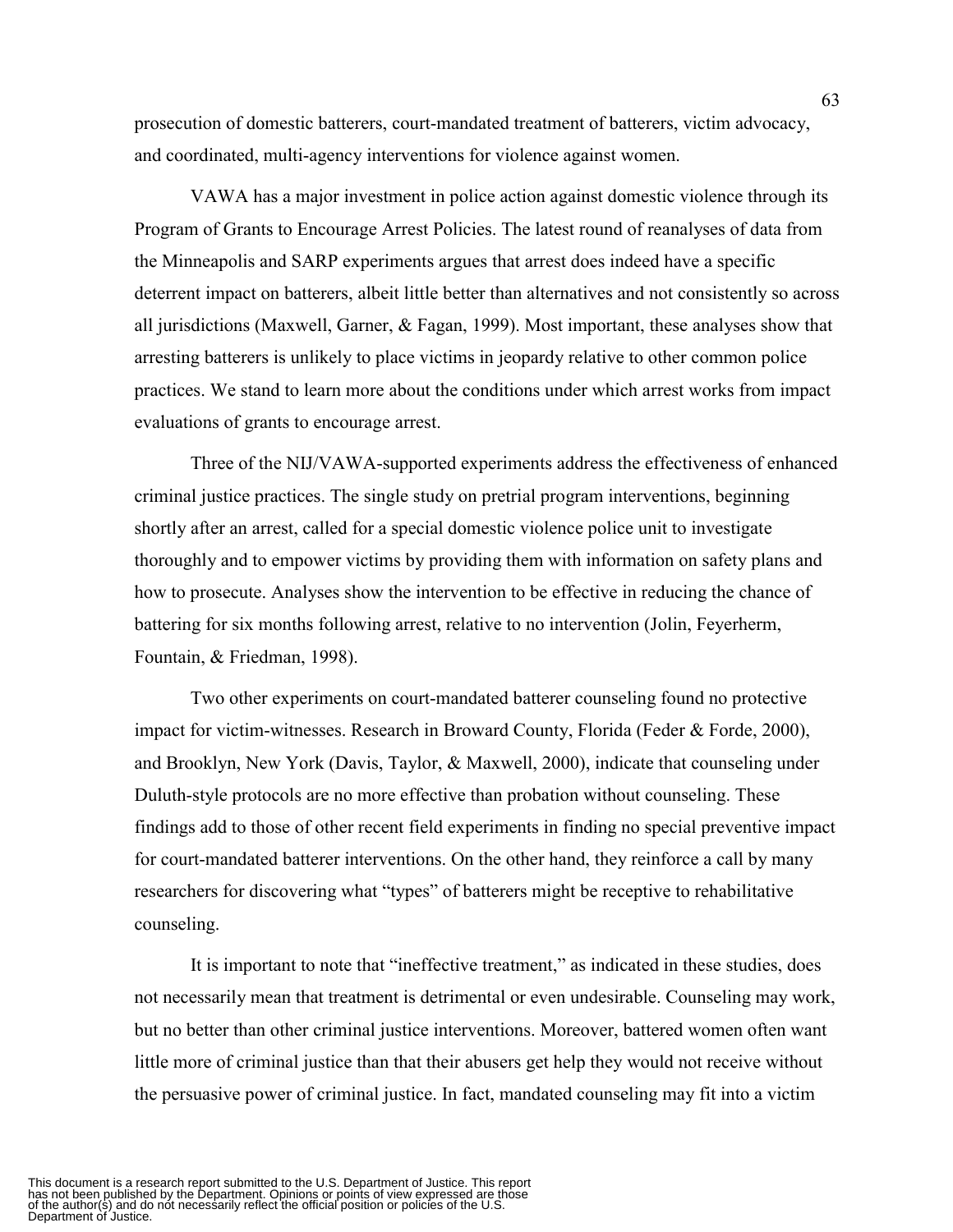strategy for transition to a life without the abuser; his failure in treatment may be needed proof of his unwillingness or inability to change.

We know less about preventing other, non-domestic, forms of violence against women. Criminal justice interventions against sexual offenders make investigation, apprehension, adjudication, and incapacitation possible. Interventions may also help women to recover from their victimization. But apart from incarcerating offenders, there is no empirical evidence that criminal justice protects women from sexual predators.

Will VAWA reduce overall levels of violence against women in the general population? We cannot say based on research to date. If, by holding offenders accountable, criminal justice serves to lower the propensity of the typical man to batter, rape, or otherwise abuse women, then the plethora of VAWA justice initiatives should reduce the odds that a typical woman will be victimized. But we should not expect policies that reduce the chance of recurring violence to necessarily solve the bigger problem of violence in the population. VAWA's laws and policy initiatives target men who have already offended. And although VAWA supports limited prevention programs outside of criminal justice, it remains to be discovered whether any general prevention program will reduce the threat of violence facing women in American society.

Major gaps remain in research that might better inform policy on preventing violence against women. We need to learn more about the causes and general means of controlling violence; we need annual surveys to measure the prevalence and incidence of violence against women at both the national and regional levels with continuing assessments of measurement instruments for reliability and validity; we need research on all forms of violence against women, including crimes by strangers; we need rigorous impact evaluations of community responses to violence against women; we need to explore criminal justice impacts as they affect violent men and their victims in underserved populations; and, in general, we need theory-based, experimental and quasi-experimental impact evaluations of any justice policy, alone or in combination with others, that could either protect or harm women by their effects on violent men.

These and other research needs have been identified in the past and progress is being made to address them. But there is much to be done with limited resources – insufficient money has been available for the most rigorous evaluations; research sites to accommodate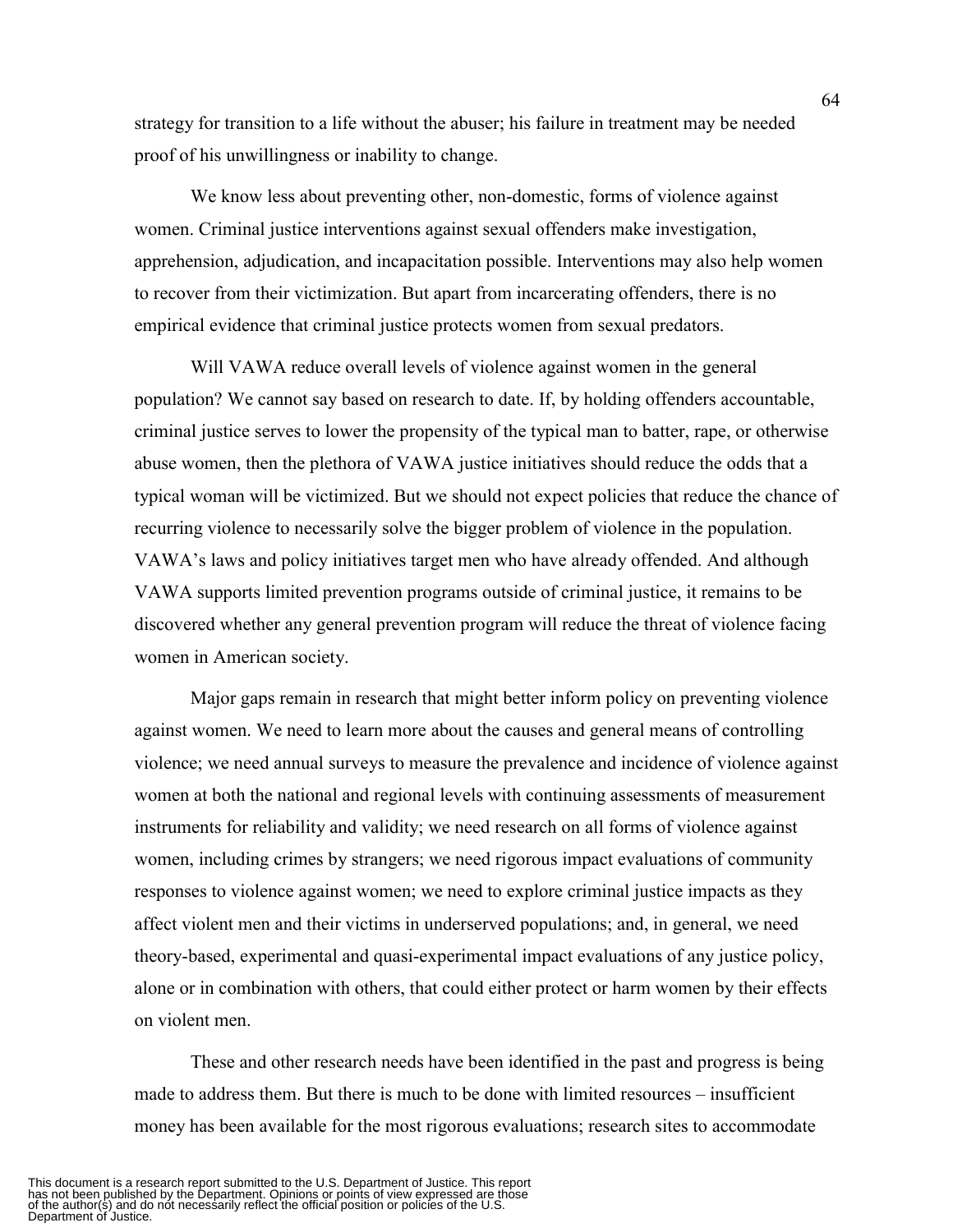impact evaluations have yet to be identified; researchers have not stepped forward to conduct the needed research. It is important to remember, too, that there has not yet been time to complete relevant research currently underway. We elaborate on recommendations for filling gaps in the last section of this Brief.

# **III. Given barely five years of activity under VAWA, what promise does it hold for further advances in knowledge on effective controls?**

VAWA has encouraged research contributing to an expanding knowledge base, one from which we expect refinements in current interventions and new ideas for yet untested interventions that hold promise for controlling violence against women. The pace and outcomes of research under VAWA to date portend modest advances in knowledge as it continues to support research and evaluations of preventive policies. Agendas for research are in place; solicitations for research have respected the agendas while inviting investigatorinitiated studies; numerous process evaluations undertaken over the past five years should help to identify sites where impact evaluations might be implemented with success and give guidance for their design; baseline data collection mechanisms for tracking local changes in the prevalence of violence against women should encourage researchers to design studies of preventive impacts at a community level.

We have every reason to believe that practical knowledge to inform criminal justice controls will continue to accumulate with VAWA support. A key element of support is an infrastructure to attract researchers from multiple disciplines in a common research agenda, to train researchers and practitioners, and to fund their coordinated investigations. The NRC Panel proposed an infrastructure built with government leadership and coordination around regional research centers. A small step has been taken toward this end with CDC support for the *National Violence Against Women Prevention Research Center*. However, until there is a far more substantial infusion of money for research in this field, it is unlikely that research initiated at new centers will result in greater advances in knowledge than will research being conducted through established research centers already committed to the field.

Fagan concluded his 1996 report, *The Criminalization of Domestic Violence*, with a pointed challenge applicable to the whole field of violence against women research: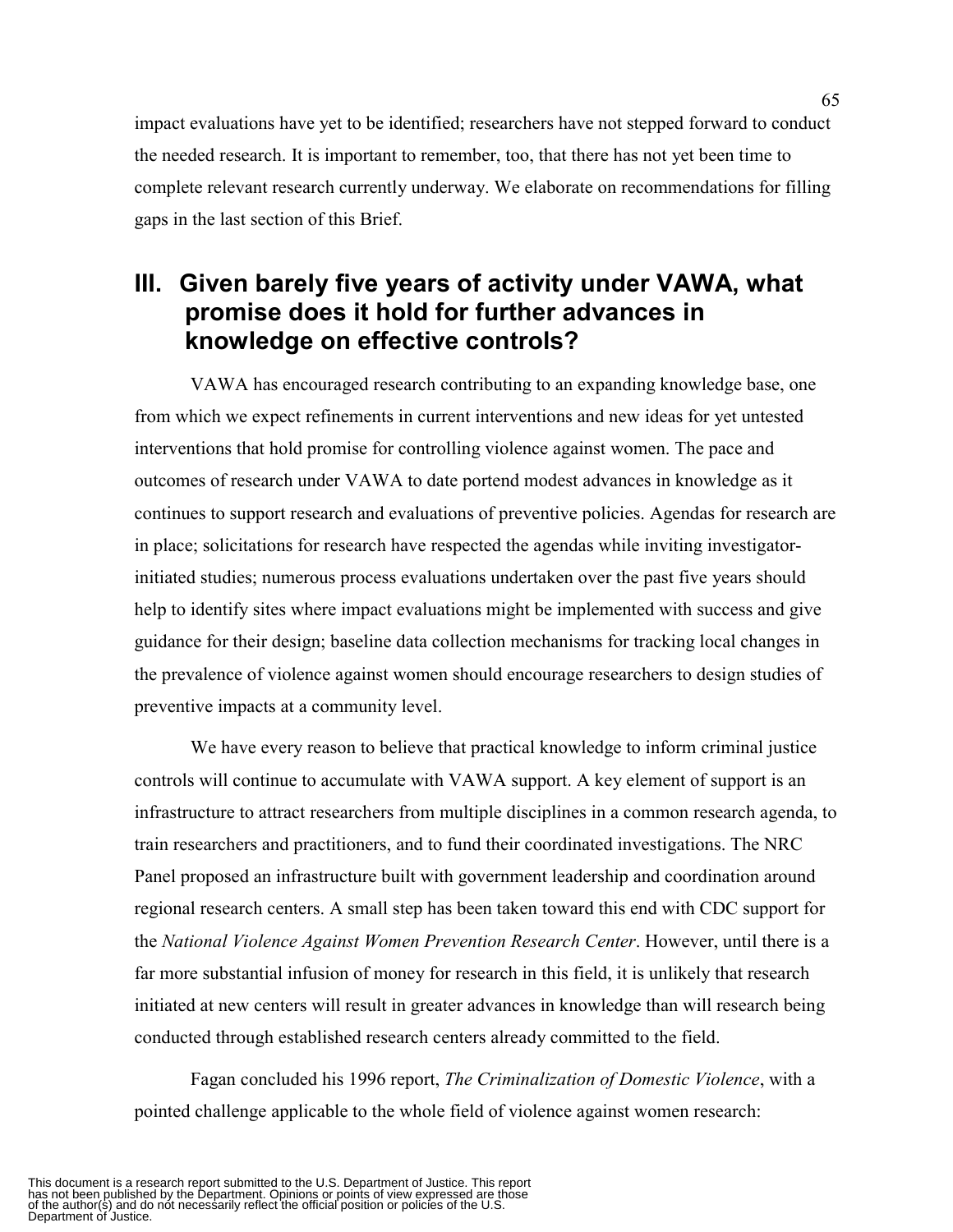Without meaningful change in the structure of research and evaluation in domestic violence, a reviewer 5 or 10 years from now will likely reach the same conclusions reached in this review: "We just don't know, the evaluation data aren't very good." … Let's not be embarrassed or embarrass ourselves by continuing on this frustrating path of fad-driven and nonsystematic policies with weak after-the-fact evaluations. Collaborative research to develop and test theoretically driven interventions and policies will make a significant contribution to the development of policies for legal interventions to protect battered women. A continuation of the research efforts of the past two decades will not. (p.48)

Five years later, with support from VAWA, we cannot say much more. We still lack an abundance of good evaluation data on policy impacts, due in part to the small number of experimental impact evaluations and compounded by shoestring budgets for some enormously challenging studies. As for fad-driven policies with after-the-fact evaluations, VAWA gets mixed grades. On the one hand, by granting money for as many local initiatives as it has, the Act may be reinforcing the adoption of popular, but untested policies that seem to abound. On the other hand, the proliferation of policies monitored by an increasingly wellinformed body of advocates, other practitioners, and policy makers, in collaboration with evaluation researchers, allows for more opportunities than ever to assess preventive impacts.

# **IV. What guidance can VAWA research to date give policy makers and practitioners for the dedication of future resources to prevent violence against women?**

Policy makers and practitioners need to draw on what research exists to inform their activities, realizing that they will often be frustrated by unanswered questions and significant gaps in practical knowledge that might guide effective policy. That questions go unanswered concerning policy impacts does not mean that "business as usual" is the appropriate intervention. Research should sensitize those in the field to the potential for policy backfires that do more harm to victims than good. Without definitive guidance from research, practitioners must act within gaps, certain that at least their activities will not place those who expect protection at greater risk.

Advances in our understanding of what works to prevent violence against women will require continuing support and guidance for rigorous impact evaluations. We encourage policy makers to invest in collaborative projects between researchers and practitioners to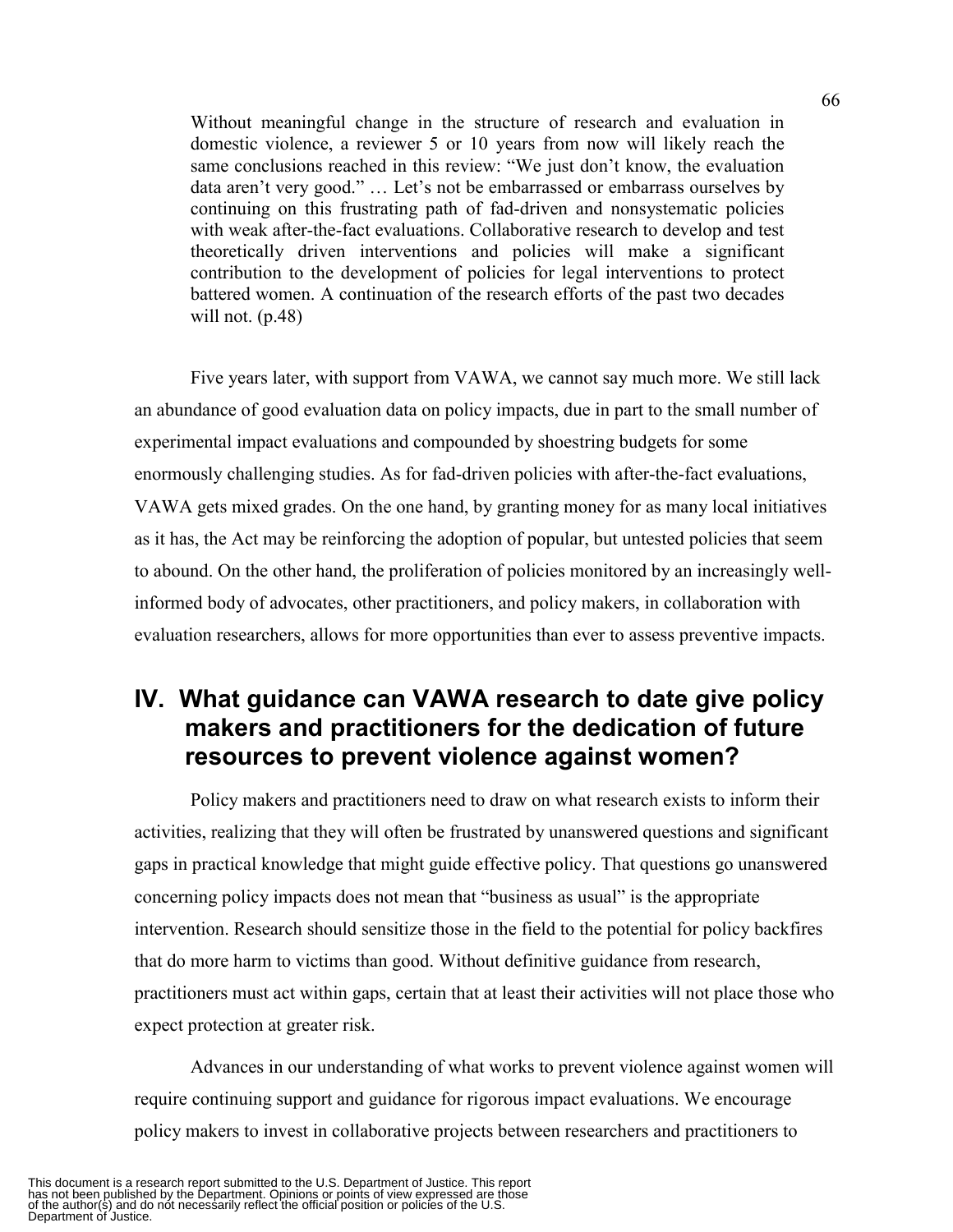evaluate innovative criminal justice policies, using experimental and quasi-experimental designs whenever possible. The value of policy experiments is that they give as clear a picture of impacts as can be had, other things being equal. But knowing that in practice other things are not equal, it is the task of continuing research to discover the scope of policy impacts, to investigate how policies interact, and ultimately to learn how an ideal system can function to protect victims. Practitioners, as those who implement policies, bring key insights into how researchers might best implement their evaluations (Crowell & Burgess, 1996, pp. 144-145).

In sum, major advances in understanding VAWA impacts call for identifying critical policy questions associated with local criminal justice initiatives (e.g., no-drop prosecution policies or mandatory arrest for violations of protective orders), carefully selecting sites and researcher-practitioner partnerships, and providing funds adequate to implement a full-blown research design.

## **V. Recommendations for Research to Advance VAWA's Preventive Impacts**

VAWA-funded initiatives need guidance from research on which of alternative policies to promote and underwrite in communities throughout the country. Grants for promising practices implemented in one jurisdiction will do no good for others if the practices cannot be shown to be effective and applicable in other settings. What knowledge might be gained from one community's experience will be lost without research findings to document its value. In this final section, we draw further on what we take to be important lessons for policy makers that will help to fill gaps and advance knowledge on the preventive impacts of justice interventions for violence against women.

### *A. Impact Evaluations*

The single greatest need in formulating policy to protect women from violence is guidance from impact evaluations to insure that one policy prevents violence more effectively than alternatives and to be certain, in particular, that it does not harm victims in its quest for perpetrator accountability. Preventive impact evaluations must be especially attentive to unique policy impacts on women of underserved populations.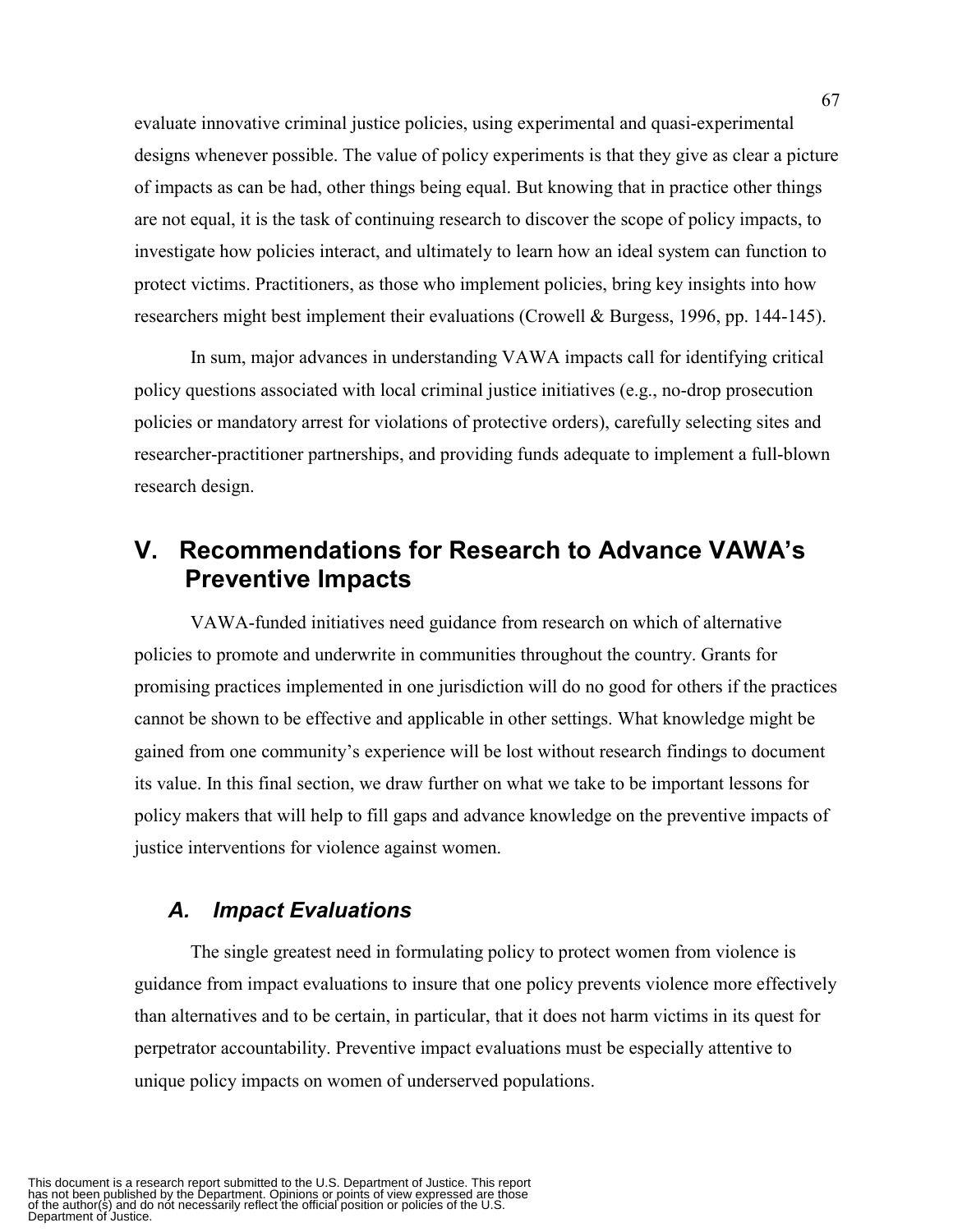In keeping with this view, we would argue against continuing major investments in process-only evaluations unless they are designated as pilot studies for later impact evaluations. Put bluntly, it does victims of violence little good to learn that a criminal justice official has successfully implemented a policy or practice if what is implemented is ineffective, or worse, harmful to victims.

This is not to argue against the value of the major process and limited impact studies that have been conducted to date. A number of reports describing VAWA-supported activities nationwide and in special populations provide insight into community needs, their assumptions and expectations for criminal justice impacts, and what interventions have been implemented to effect prevention. Luna et al. (2000), for example, have provided rich and essential descriptive materials on violence against women among Indian tribes in their evaluation of STOP Grants awarded. Though not a preventive impact study, it is a necessary first step toward more rigorous impact evaluations. Similar contributions can be noted for descriptions of local initiatives in evaluations of the STOP Grant Program (e.g., Burt et al., 1998, 1999, 2000, 2001; Uekert, Miller, and DuPree, 2000) or other VAWA evaluations (e.g., Chaiken et al., 2001).

It may be, of course, that policy makers are more amenable to cooperating in research that supports what they are doing, or advises on how better to implement what they want to do, than they are toward research that explicitly questions their actions, as do impact evaluations (Lazarsfeld & Reitz, 1975; Suchman, 1967; Leighton, 1949). All the more important, then, that researchers bring an independent, appropriately critical, perspective to policy evaluations.

Significant and rigorous policy impact evaluations depend on motivated and competent researchers, motivated and perhaps courageous practitioners, and adequate funding. The absence of recent field experiments to evaluate policy and practices reflects the difficulty in joining researchers, practitioners, and funders in a collaborative effort to insure successful implementation of well-designed research. Researchers who have enjoyed access to criminal justice agencies to conduct process evaluations should use that access for impact evaluations, realizing that an impact evaluation necessarily embodies some degree of process evaluation.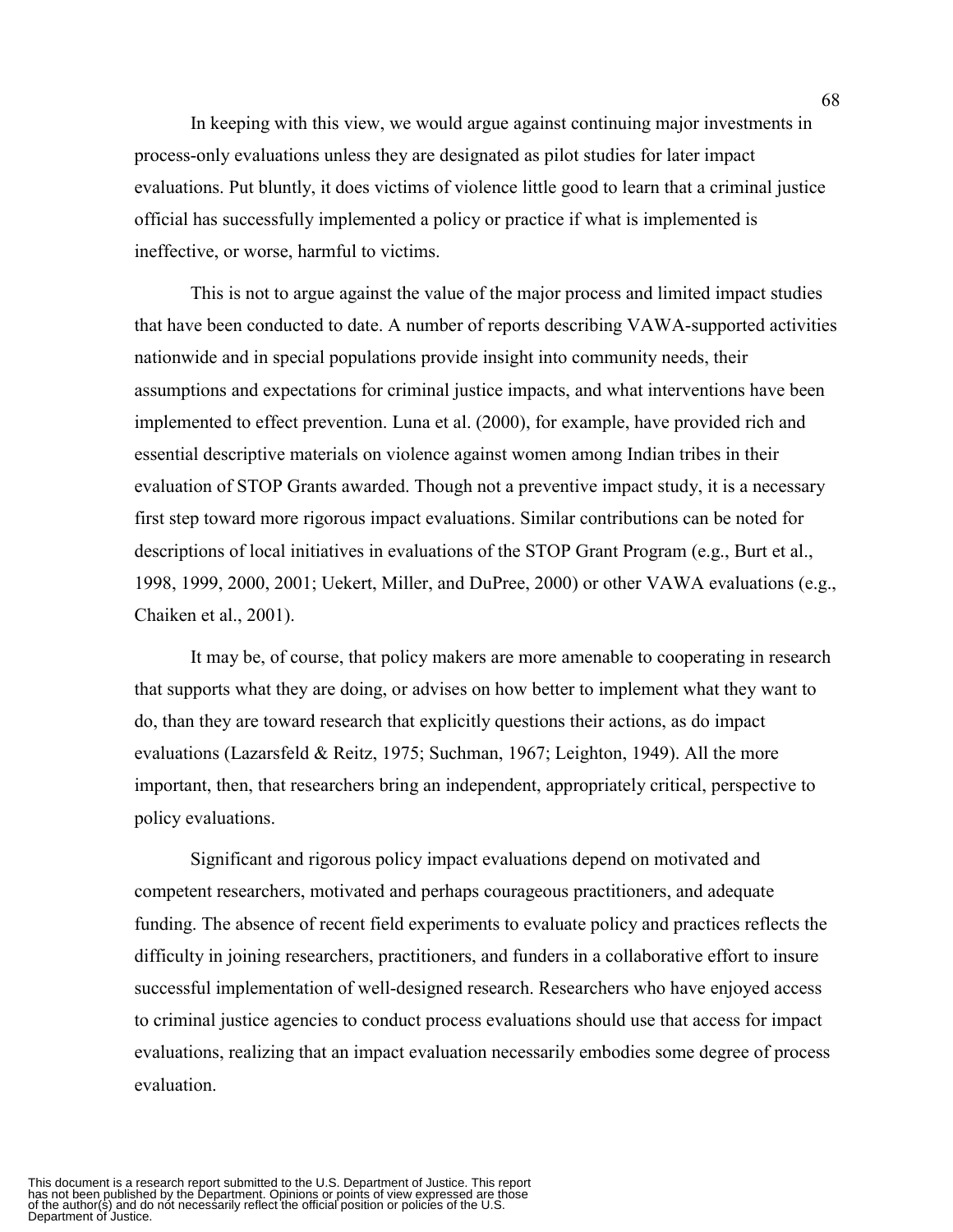### *B. Theory-Based Evaluations*

Kurt Lewin's oft-cited dictum that "there is nothing so practical as a good theory" holds greater currency in the realm of evaluation research than generally appreciated (Marrow, 1969). Evaluations of preventive interventions that are not grounded in theory can help advance knowledge quickly on effective policies for reducing violence against women in the study site. But such atheoretical research is limited in its capacity to inform policy elsewhere, as it focuses on specific program effects rather than the effects of key variables that distinguish one jurisdiction from another and allow generalization beyond a single study site. Put differently, in evaluations without theory, "the number of variables over which one has control decreases appreciably, while the number of contingent factors increases" (Suchman 1967:76). In short, policy can be advanced without theory, but theory is essential to understanding and critically assessing policy (Paternoster & Bachman, 2001).

We join Fagan (1996) and others (Crowell & Burgess, 1996; Chalk & King, 1998) in calling for theory-based, collaborative research and evaluations as a key component of efforts to generate definitive knowledge on policy impacts. The value of theory coupled with rigorous research designs is an increased understanding of preventive mechanisms, greater confidence in the applicability of research findings, and an increased likelihood that what works in one jurisdiction may generalize to another.

### *C. General Prevention Research*

The NRC Panel called for prevention research and, to that end, recommended longitudinal research on the development of violent behavior, research on risk factors for violence, and rigorous evaluations of programs designed for preventing violence against women, including laws enacted to deter violent behavior. For criminal justice researchers, general prevention means reducing rates of violence against women in general, not just those who are subject to revictimzation by previously identified offenders. It may be that a vigorous, certain, and well-publicized criminal justice response will result in general deterrence serving to reduce overall levels of violence against women. Or, perhaps, as expected, VAWA will result in attitudinal changes in the population and will bring about cultural change valuing non-violent interactions. However, VAWA's main justice interventions are explicitly geared toward keeping known perpetrators from reoffending, and,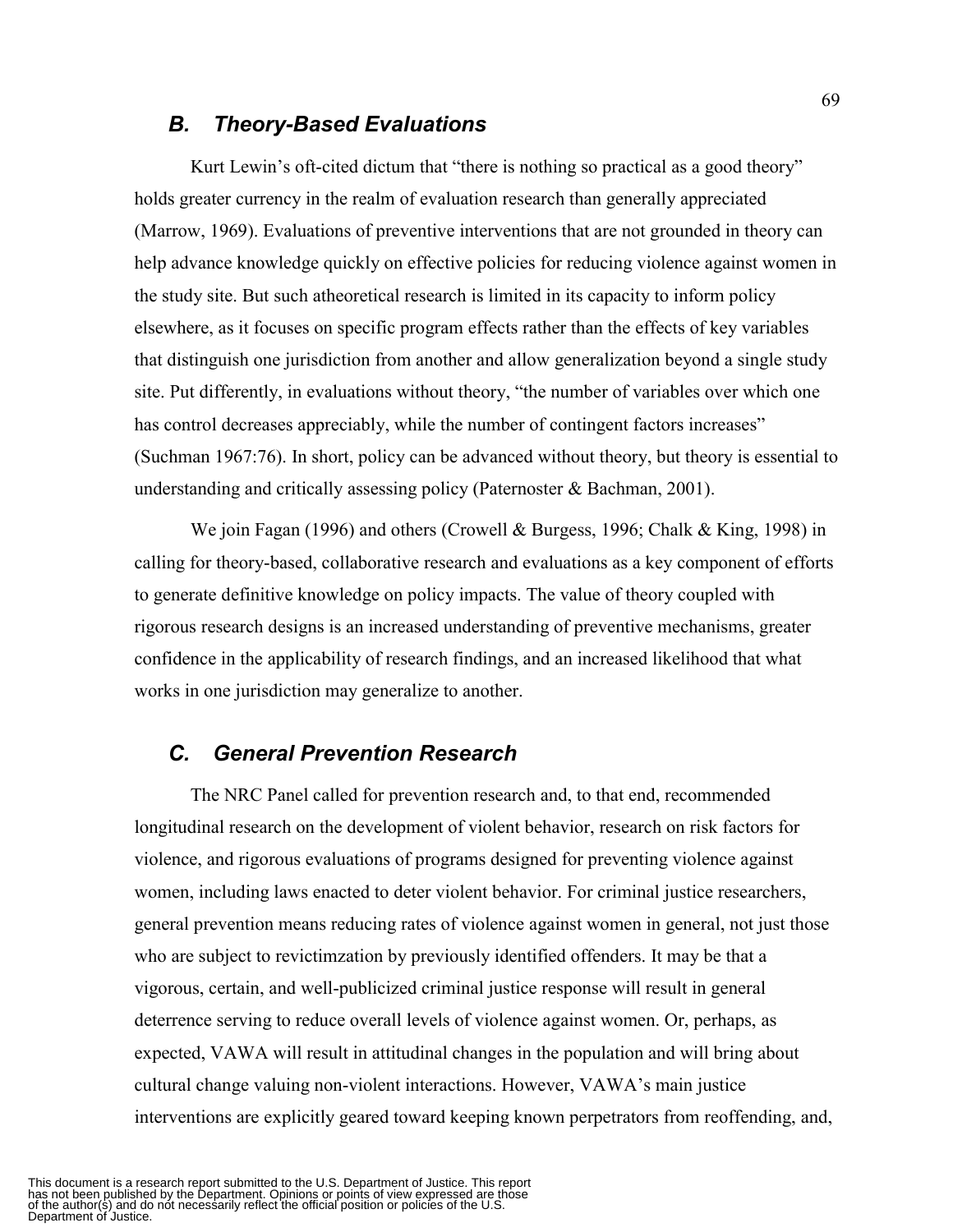absent other prevention mechanisms, a general reduction in violence is unlikely to follow initiatives geared toward stemming new violence by those already identified as perpetrators by the criminal justice system.

Nonetheless, VAWA's support for local initiatives does open opportunities for significant general prevention research worthy of support. Because some communities have implemented vigorous criminal justice interventions to combat violence against women and others have been virtually untouched by such activity, researchers can design natural experiments to determine the efficacy of these interventions in preventing violence against women in general. Researchers should be encouraged to take advantage of such research opportunities.

As we recommend research on general prevention, we note that general prevention impacts are difficult to evaluate using rigorous methods likely to yield unambiguous findings (Blumstein, Cohen, & Nagin, 1978). Furthermore, research activities that might demonstrate general preventive impacts over time call for routinely-collected baseline data. Data ideally suited to this task do not currently exist.

## *D. Precision and Consistency in Baseline Data*

We cannot demonstrate the impacts envisioned for general reductions in violence against women without sound baseline measures. VAWA has contributed to filling this need by mandating surveys and by seeking reports addressing the need for routine monitoring.

Measurement issues confound information in several ways at both the national and local levels and for both survey methodologies and official police report data. Although we have made progress in how we measure and define particular incidents of violence against women, inconsistent definitions and measures still plague this area of research.

Regarding survey methodologies, research funded under VAWA clearly demonstrates that both numerous and behaviorally specific survey questions are needed to uncover the most accurate estimates of violence against women, including intimate partner violence, rape and other sexual assaults, and stalking. Screening questions found to be effective should be adopted by the Justice Department's ongoing National Crime Victimization Survey (NCVS). Since the NCVS is currently the only victim survey conducted annually, it allows for more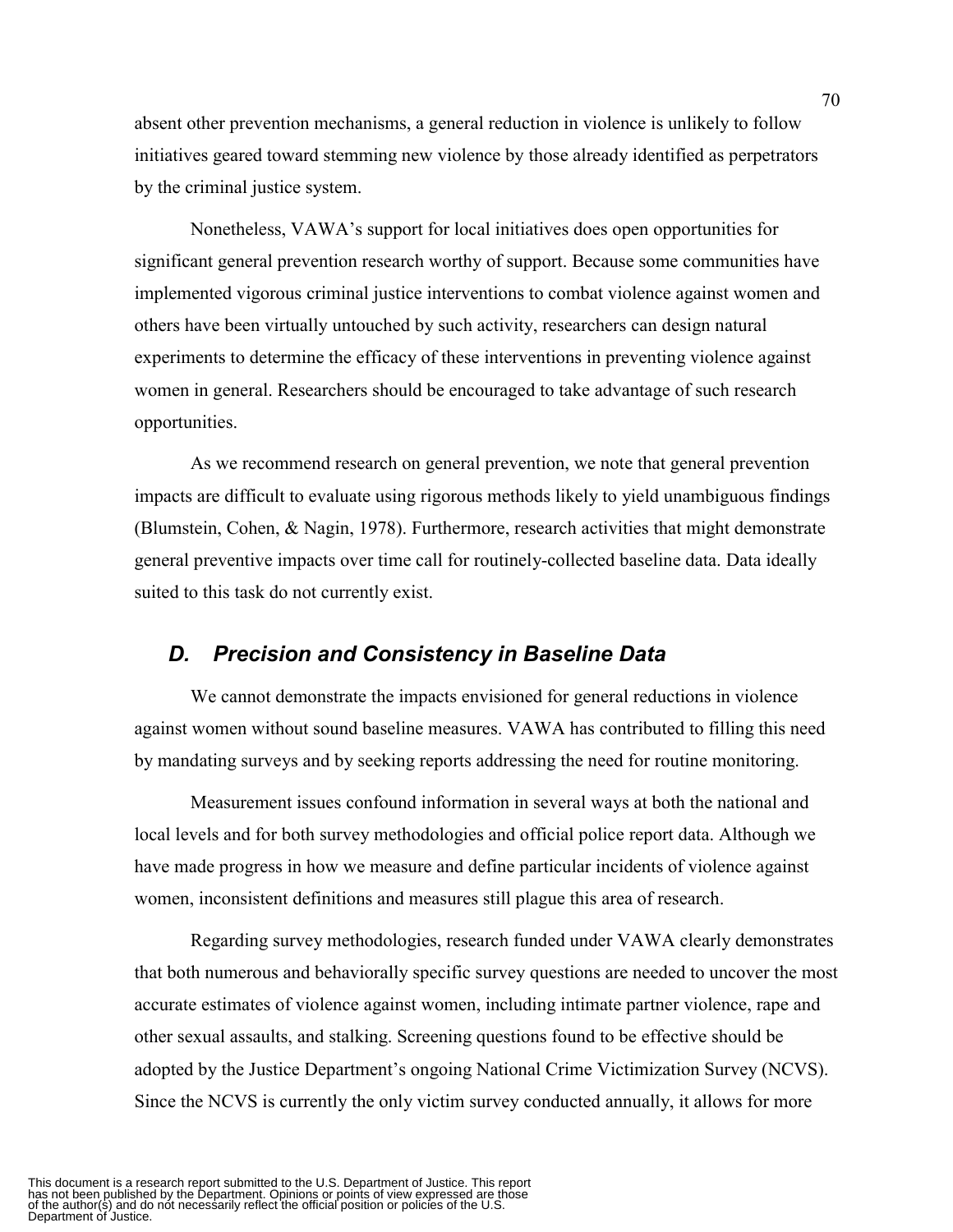accurately measuring and monitoring levels of violence against women over time at the national level. Research should continue to determine whether these preferred measures accurately identify incidents of violence against women of traditionally underserved populations. Ultimately, refinements to the NCVS will insure accurate baseline data for the nation and its unique subpopulations of victims.

Second, because the most valid estimates of violence against women call for sample survey methodologies, wherever possible, surveys should be conducted at the local level as an alternative to police records. This is particularly important if the impact of a new policy or procedure is being investigated. Using police report data to determine the efficacy of new policy is problematic for several reasons. For one thing, fluctuations in reports to police by female victims of violence can be influenced by a number of factors in addition to the new policy being evaluated, including procedural changes in the department, a current event such as a local or national case that attracts significant media attention to the issue of violence against women (e.g. the murder trial of O. J. Simpson), or even another initiative implemented at the local or national level. Given these and other problems with police data, evaluations of policy impacts on the true magnitude of violence against women in a given community call for surveys to monitor the extent of violence both before and after the policy has been implemented.

Having said that, the typically high cost of random sample surveys makes them prohibitive for many communities, and official data from police reports will likely remain the principal means to monitor levels of violence against women. It is therefore essential that efforts continue to improve the official data bases that exist at the local level, including NIBRS–the National Incident-Based Reporting System, as anticipated by VAWA. Those States which do not intend to comply with NIBRS standards should be encouraged to collect enough information about incidents of violence against women (e.g. the victim/offender relationship, age of victim and offender, etc.) to allow comparisons to be made across data sources. At the same time, there needs to be uniformity of definitions across state lines. For example, state definitions of what constitutes a "domestic violence incident" differ dramatically from state to state. Some include same gender partners and intimates not living together within their definitions while others do not. Efforts at the federal level can guide states in adopting uniform codes and definitions that might facilitate this process.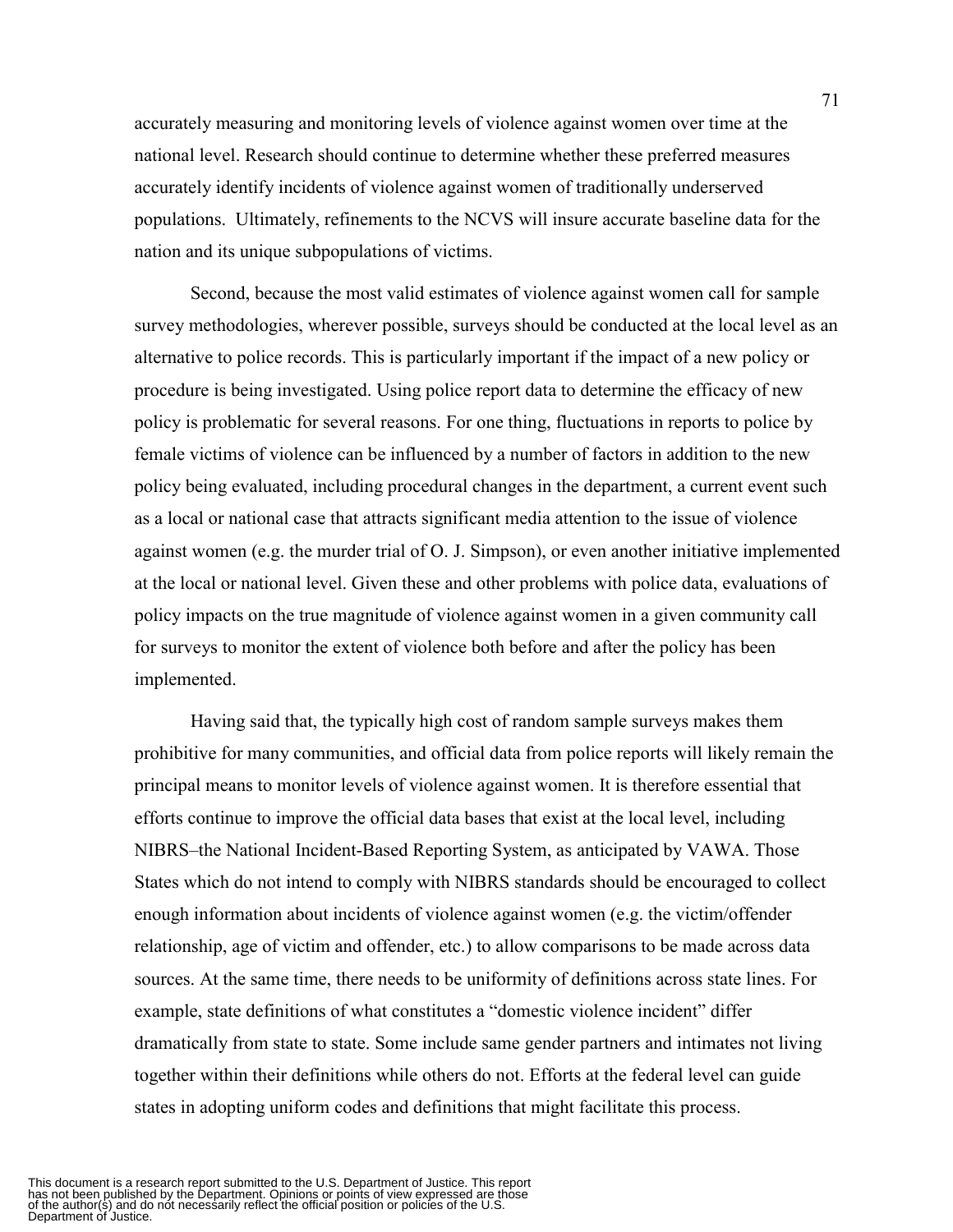A cautionary note is particularly relevant to differences among states in official classifications of incidents of sexual assault, as illustrated in studies of reform legislation of the 1970's that typically used police-classified global measures of "forcible rape" from UCR data (Bachman & Paternoster, 1994). "Forcible rape," as used by most jurisdictions, is an aggregate measure of rape including without further specification such incidents as incest and other sexual offenses against minors, sodomy against a male, and rape against an adult female (Langan & Harlow, 1994). Obviously, using an undifferentiated measure of sex offenses to monitor the effects of programs and policies implemented under VAWA will make evaluations difficult, at best, as program or policy outcomes cannot be identified with specific crimes.

## *E. Evaluations of Policies and Programs against Sexual Assault*

There are significant gaps in our understanding of VAWA's effect on protecting women from sexual assault. The Urban Institute's evaluation of the STOP formula grants program found that relative to resources for domestic violence, sexual assault receives considerably less funding and has fewer dedicated agencies (Burt et al., 2001). The report calls for wider use of criminal justice interventions, including the use of sexual assault response teams (SARTs) and sexual assault nurse examiner (SANE) programs to enhance the detection and successful prosecution of sexual assault perpetrators. The next steps, sentencing and possibly coercing treatment of sexual offenders as a means of reducing recidivism, are in need of evaluation for guidance on how best to deal with these men once under control of the criminal justice system.

There is evidence that some forms of sex offender treatment can reduce the risk of recidivism, but there remains a need for rigorous evaluations of preventive impacts (Saunders and Hamill, forthcoming). Researchers are challenged to find designs to evaluate preventive impacts, recognizing that most cases of sexual assault are felonies for which fewer options to process convicted offenders are tolerated. VAWA's requirements for enhanced sentencing and victim restitution have not been evaluated to discover their impact on victim safety and recovery or on offender recidivism. There is an additional need for research in this area to be sensitive to the possibility that alternative interventions will differ in their impacts according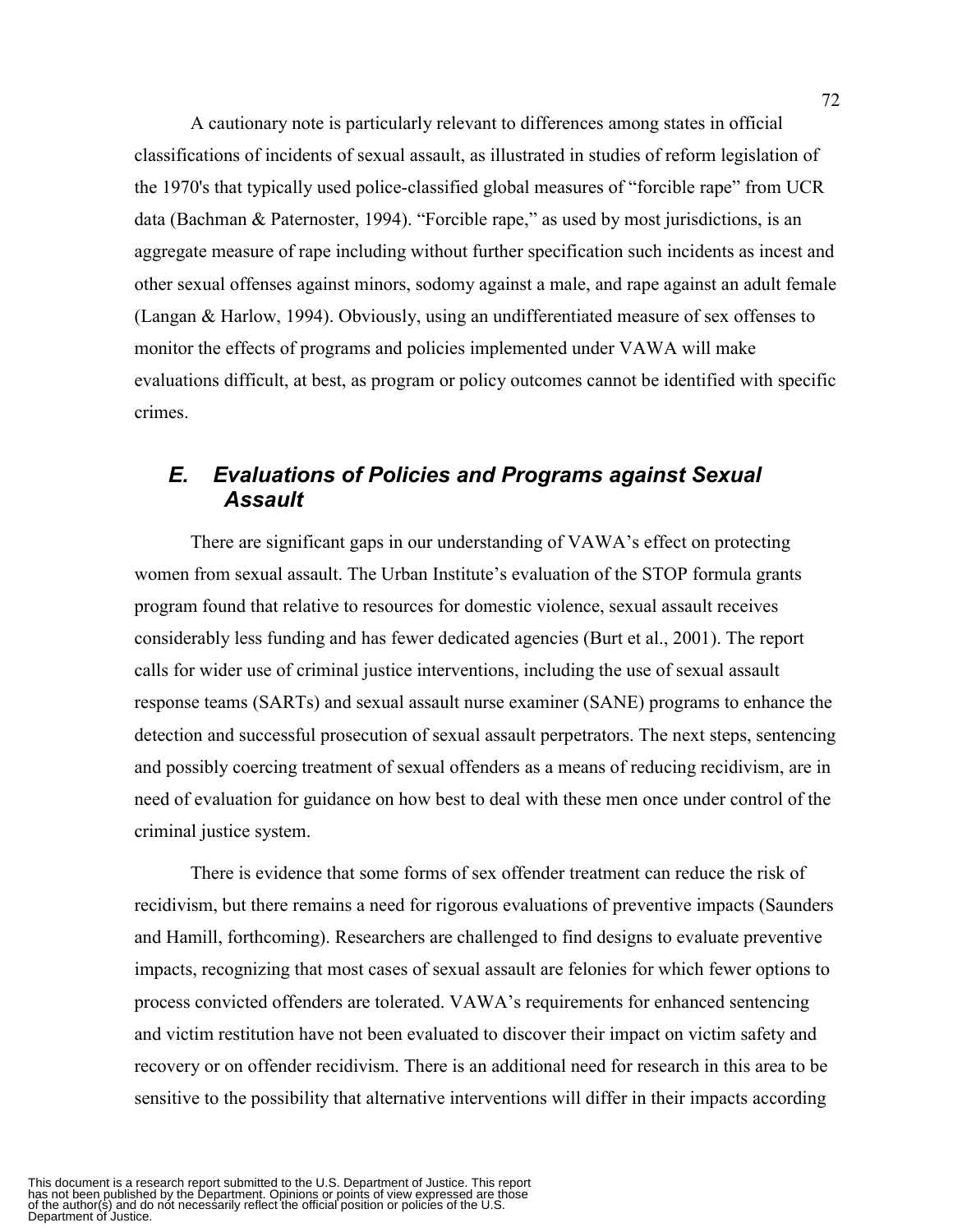to different types of sexual offenders, that is, differences in personality and motivation as well as by age, education, or cultural background, for example.

## *F. Evaluations of Policies and Programs against Stalking*

VAWA put stalking on equal footing with other crimes of violence against women. It was paired with domestic violence under Subtitle F as a crime targeted for reduction under VAWA. The sixth purpose area of VAWA 1994 Stop grants specifically designated stalking as a crime for which funds should be allocated, i.e., for "developing, enlarging, or strengthening programs addressing stalking." A grant for a study of state anti-stalking efforts was awarded to the Institute for Law and Justice (McEwen and Miller, 1997). Yet, for all the attention paid to stalking, there have been no evaluations of the preventive impacts of policies or programs specifically designed to prevent stalking. Of course, studies of protection orders may cover stalkers. But there remains a need for evaluations of policies unique to stalking, such as whether there are consequences for victims from differences in the criteria used to determine when successive acts of harassment rise to the level of stalking in one jurisdiction versus another.

## *G. Situational Crime Prevention*

The Violence Against Women Act of 1994 included provisions for grants for capital improvements to prevent crime in public transportation and in public parks. Though rarely discussed by advocates and researchers in the field, improvements to prevent crime in these areas, particularly those specifically targeting areas in national parks with high rates of sexual assaults, are of considerable interest as what criminologists call, "situational crime prevention initiatives." Unfortunately, funds authorized under VAWA for such capital improvements were never appropriated. Nevertheless, we view situational prevention of violence against women as an important area of inquiry worthy of research funding.

## *H. Context and Comprehensiveness*

Whatever the nature of research on violence against women, it should account for the context within which the criminal acts and preventive actions take place. Criminal justice research typically has very little control over contextual factors affecting policy. Generalizing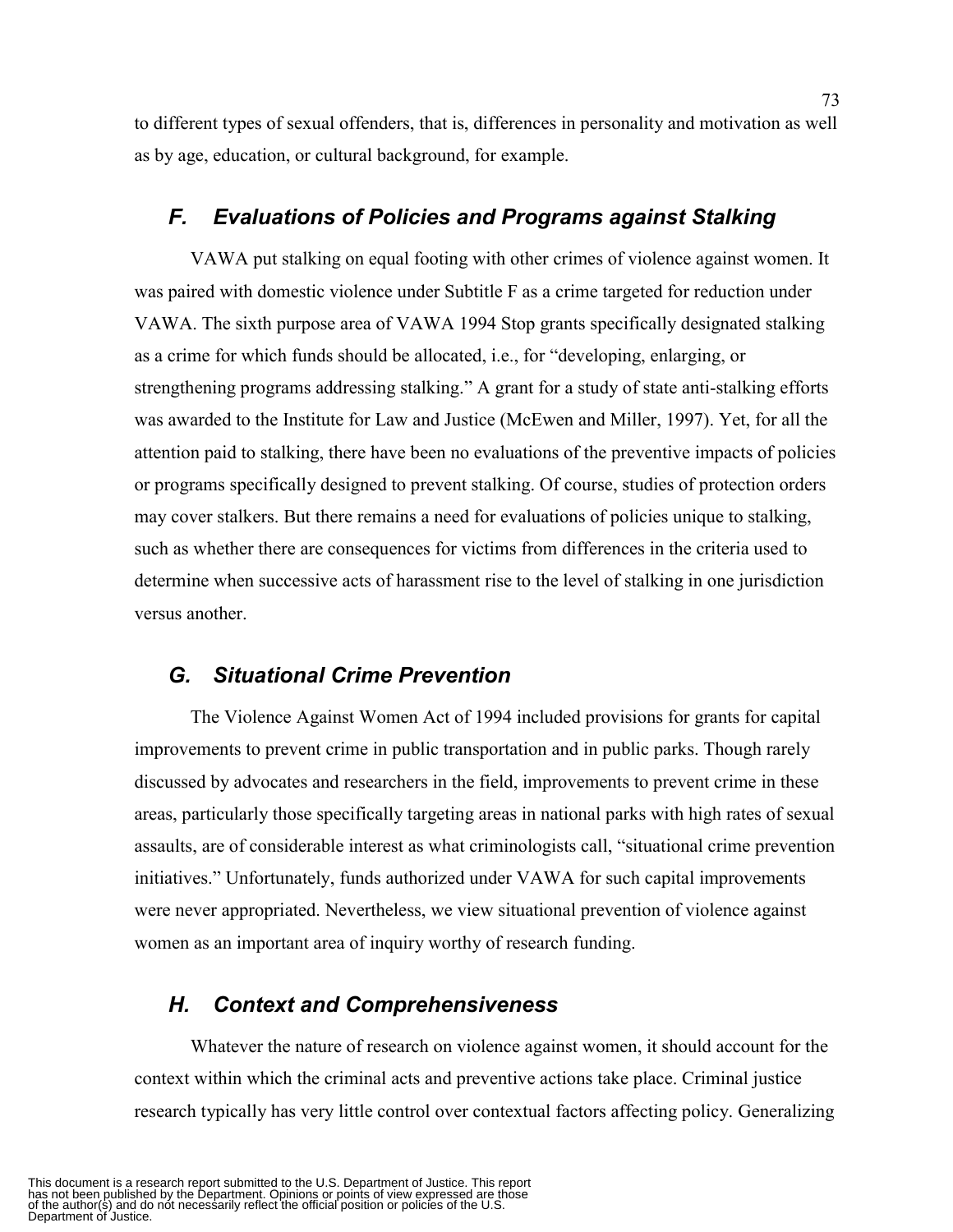from findings in one jurisdiction to formulate policy in another calls for an understanding of how context may impinge on transplanted policy or practices. Simply stated, what works in one setting may fail in another. Conversely, what research shows to be relatively ineffective in one setting may be the answer to controlling violence in another. In short, not only is a "one size" intervention unlikely to fit all cases within a single jurisdiction (Worden, 2000, p. 23), what "fits" in one jurisdiction may not fit in another. Research designs must be attentive to contextual factors, and effort should be made to replicate research in sites nationwide.

# *I. Oversight, Synthesizing, Agenda Setting*

One of VAWA's most significant contributions has been to spawn collaborations between researchers, practitioners, and policy-makers. From a research perspective, the mix has helped to define problems, as anticipated by the NRC panel. It has also enhanced the sophistication of non-researchers as consumers of evaluation research, and conversely, it has sensitized researchers to the reality of service delivery issues. There is now a need for oversight in converting collaborations into opportunities for needed research, for that research to be conducted with rigor, for the findings of all policy research to be synthesized for practitioners, and for it to contribute to a dynamic agenda-setting process. A regular NIJ proposal review panel might attend to all of these needs, although we envision oversight as a task for a special standing panel working with NIJ and VAWO to review their respective grants for opportunities to conduct rigorous preventive impact evaluations. The oversight panel should look for work consistent with current research agendas, but should also make recommendations for agenda revisions consistent with its view of essential research needs.

## *J. Funding in Support of Research*

Significant policy evaluations using experimental or longitudinal designs require substantial funds and methodological expertise to insure successful implementation and longterm follow-up. Rigorous research is costly, and much of the research we have reviewed in the first five years after VAWA seems obviously underfunded. For example, the three experiments completed under VAWA together cost a total of just over \$660,000 in comparison to the \$750,000 grant for just one of the domestic violence arrest experiments in 1986. Randomized experiments promising significant policy impacts cannot be fully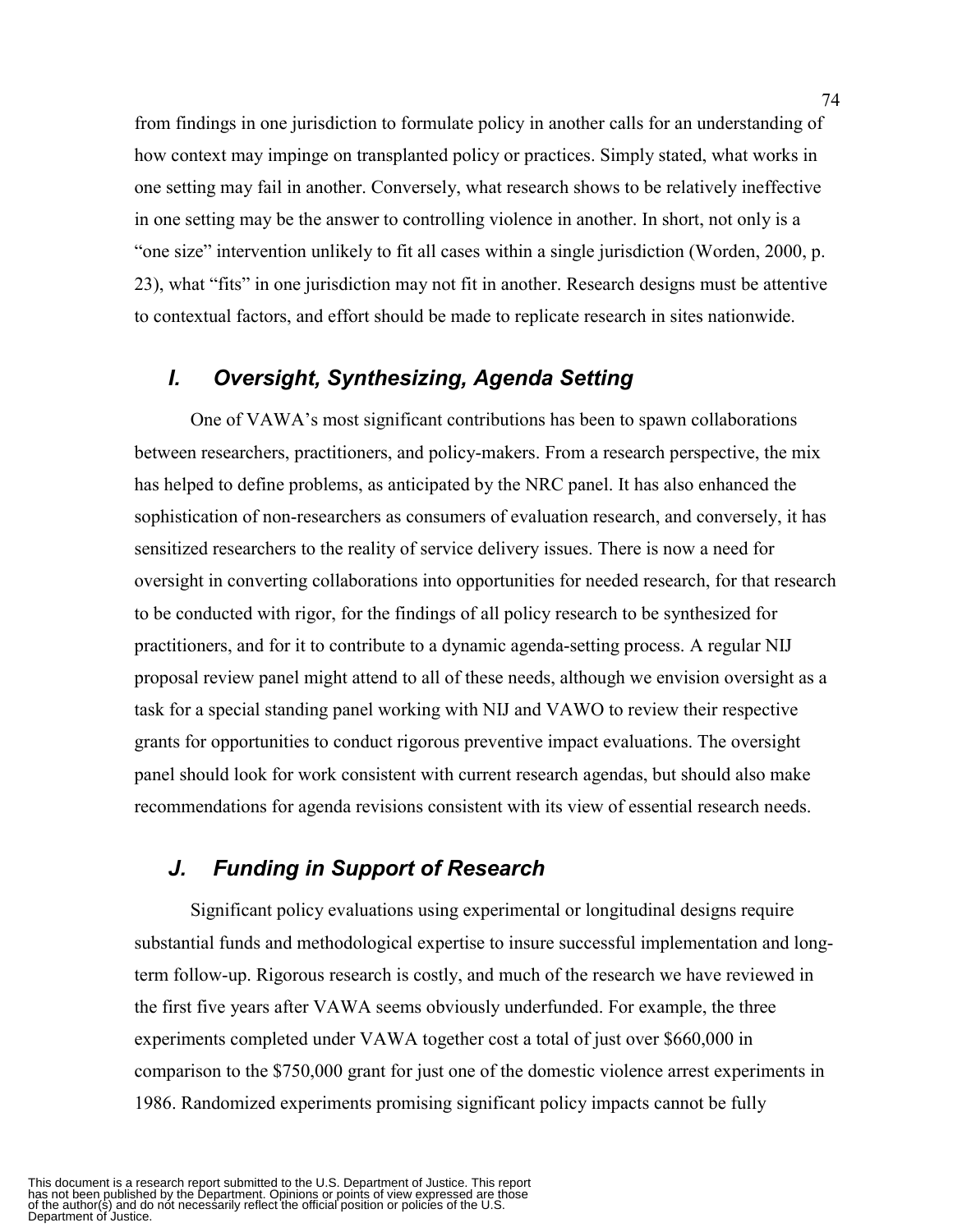implemented without substantial funding. The tradeoff, typically, is in researchers cutting costs by relying on practitioners for critical aspects of design implementation, such as sampling, randomization, and data collection. Limited funding also results in research with less effort devoted to concurrent process evaluation and qualitative observations, limited types of outcome measures, low interview response rates, and truncated follow-up time.

We recognize that research is needed in many areas besides preventive impacts to fully understand all means of controlling violence against women in diverse regions and cultures. However, without a substantial infusion of needed money for research and evaluation of criminal justice interventions, NIJ will need to confront the difficult decision of continuing to support many studies, including a handful of underfunded preventive impact studies, or cutting back on the number of grants to insure funding is adequate for the most rigorous evaluations likely to have significant policy implications. We believe that the former strategy holds less promise for important advances, but we recognize that the latter strategy could undermine the success of VAWA in building a critical mass of researchers with practitioner involvement to conduct violence against women research.

# **Final Thoughts**

We began our inquiry into VAWA's criminal justice impacts by describing VAWA as a remarkable event in the movement to prevent violence against women, a movement that engaged researchers and found support in research findings. Indeed, experimental confirmation of arrest as an effective police practice for domestic violence no doubt reinforced the assumption underlying VAWA that criminal justice interventions can at least protect women from repeat offenders, if not from violent offenders in general.

We share the view that criminal justice interventions against violent men can work to protect women, at least to the extent that they prevent most repeat offenders from revictimizing specific victims. But strong evidence that one policy is more effective than another in addressing recidivism is elusive. We still have much to learn about differences in offenders and differences in populations of victims to justify advocating one policy over another without qualification. We have even more to learn about effective community responses to violence against women in all its forms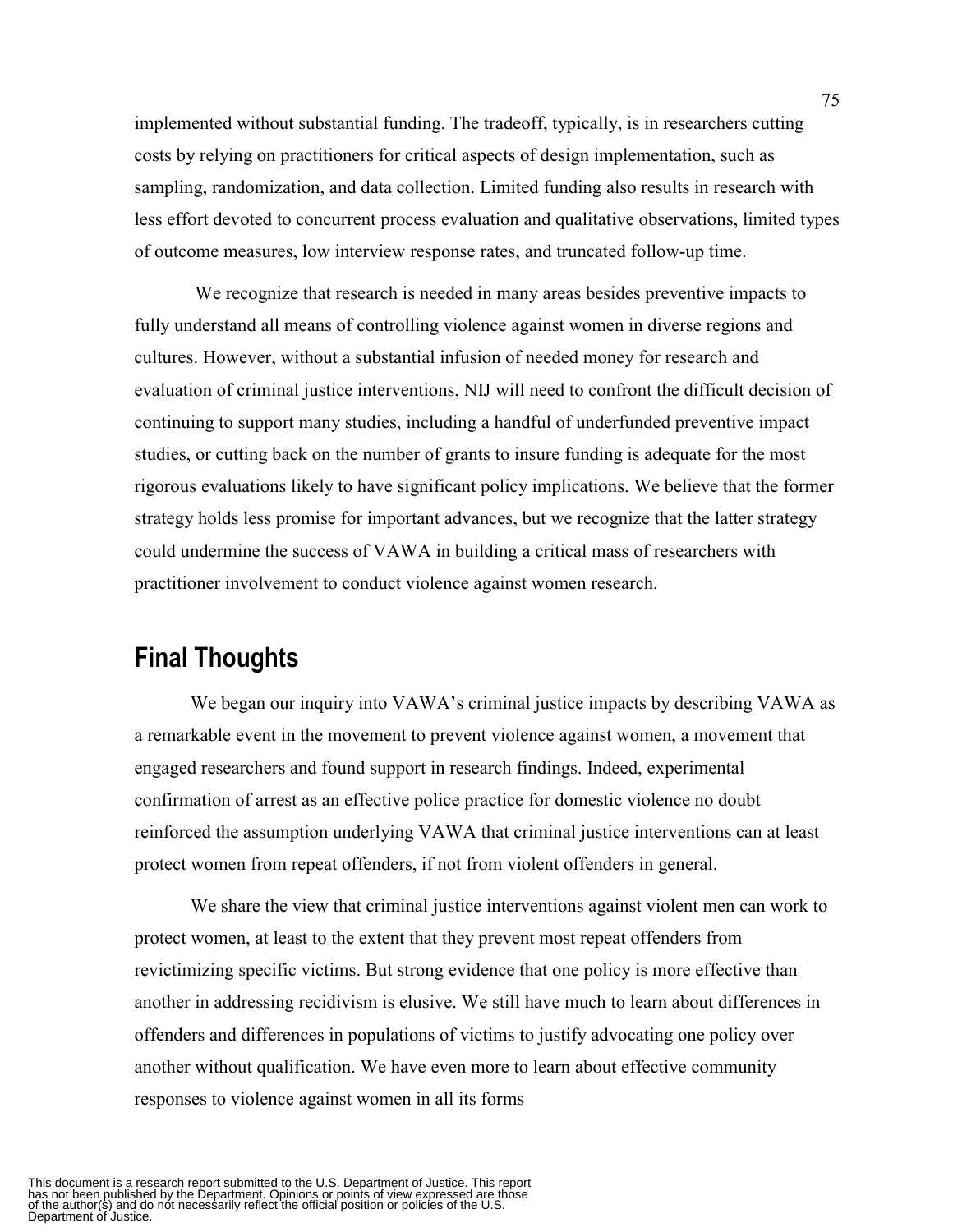Indeed, as researchers inclined to take a critical and skeptical stance toward claims of policy impacts, we are concerned that evidence mustered in policy debates should meet the standards expected of rigorous evaluation research. Policy makers and practitioners should feel confident that research findings, properly contextualized, can be used in decision-making on preventing violence against women. Above all, they need to know that their policies and practices will not endanger women. Unfortunately, there are too few preventive impact evaluations of policies already in place, and fewer still that approach methodological standards insuring sound data for shaping policy.

VAWA's programs to protect women from violence have presented the research community with exceptional opportunities to evaluate preventive impacts and hopefully to lend scientific authority to criminal justice policies. Research continues to make modest contributions to our understanding under current agendas for research under VAWA. While conclusive findings await rigorous research, the increasing numbers of researchers studying violence against women promises continuing growth in the body of knowledge on violence against women as it enhances the legitimacy of research in a field still seeking a regular place in mainstream criminology.

As we conclude our review, we remain convinced that VAWA can make a difference in preventing violence against women, even though the specific nature of its impacts have yet to be revealed by research evaluations to date. We look to VAWA to support experimental and quasi-experimental preventive impact research to better inform the promising initiatives designed to control all forms of violence against women. Finally, we look forward to the implementation of rigorous preventive impact research consistent with needs identified in extant research agendas.

This document is a research report submitted to the U.S. Department of Justice. This report<br>has not been published by the Department. Opinions or points of view expressed are those<br>of the author(s) and do not necessarily r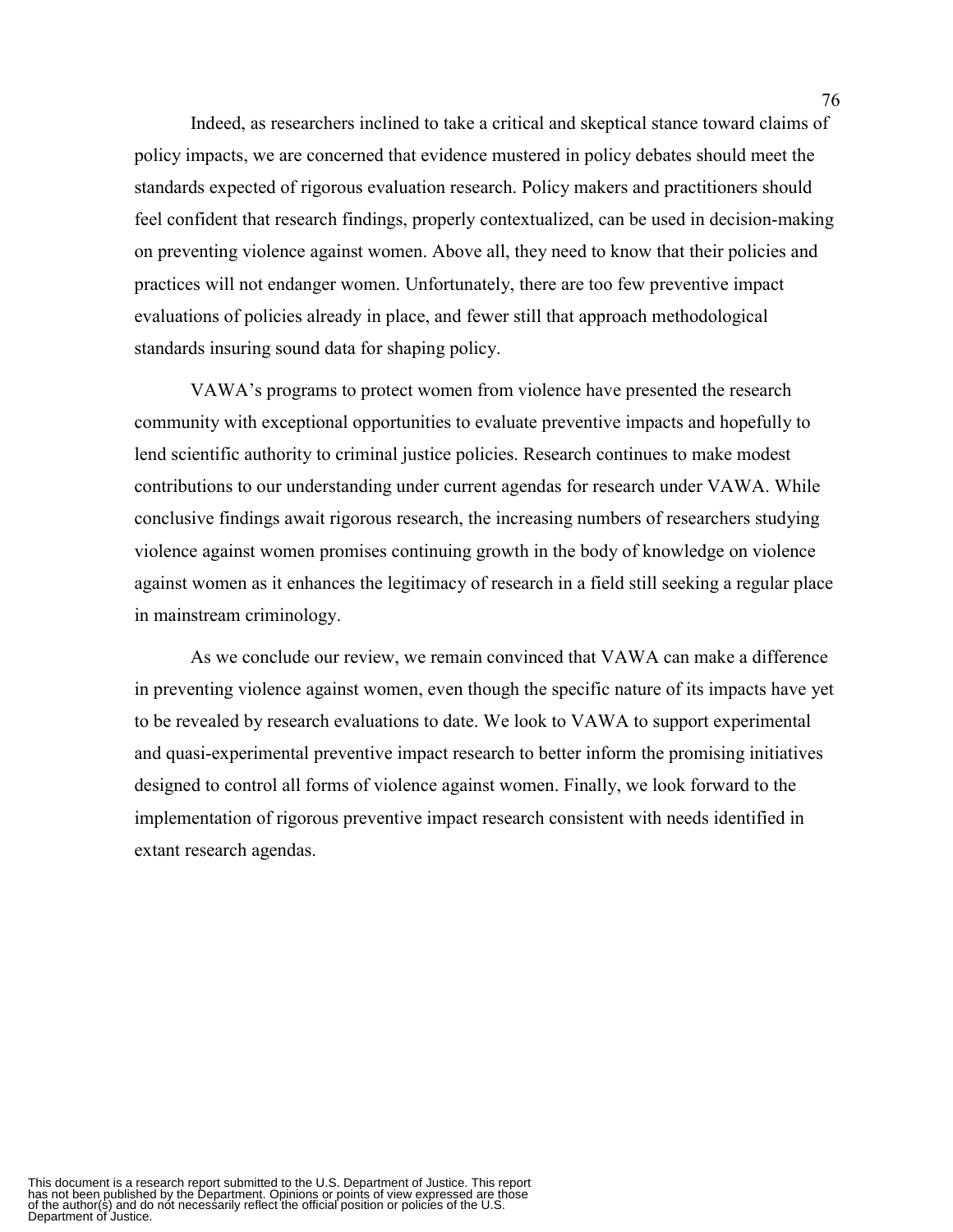# **References**

Alvarez, Alexander, and Ronet Bachman. (2002) *Murder American Style*. San Francisco: CA: Wadsworth Publishers.

Bachman, Ronet (1994). "Violence Against Women," *A National Crime Victimization Survey Report*. Washington, DC: Bureau of Justice Statistics, U.S. Department of Justice.

Bachman, Ronet (2000). "A Comparison of Annual Incidence Rates and Contextual Characteristics of Intimate-Partner Violence Against Women From the National Crime Victimization Survey (NCVS) and the National Violence Against Women Survey (NVAWS)." *Violence Against Women* 6: 839-867.

Bachman, Ronet, and Raymond Paternoster (1994). "A Contemporary Look At The Effects Of Rape Law Reform: How Far Have We Really Come?" *Journal of Criminal Law and Criminology* 84: 554-574.

Bachman, Ronet, and Linda E. Saltzman (1995). *Violence Against Women: A National Crime Victimization Survey Report*. NCJ-145325. Washington, D.C.: Bureau of Justice Statistics, U.S. Department of Justice.

Bachman, Ronet, and Russell K. Schutt (2001). *The Practice of Research in Criminology and Criminal Justice*. Thousand Oaks, CA: Pine Forge Press.

Biden, Joseph R. Jr. (1999). *The Success of the Violence Against Women Act and the Challenge for the Future*. Washington, DC.

Blumstein, Alfred, Jacqueline Cohen, and Daniel Nagin, editors (1978). *Deterrence And Incapacitation : Estimating The Effects Of Criminal Sanctions On Crime Rates*. Washington, DC: National Academy of Sciences.

Boruch, Robert F. (1994). "The Future of Controlled Randomization Experiments: A Briefing." *Evaluation Practices* 15:265-274.

Browne, Angela, and Kirk R Williams (1989). "Exploring The Effect Of Resource Availability And The Likelihood Of Female-Perpetrated Homicides." *Law & Society Review*  23:75-94.

Brygger, Mary P., and Jeffrey L. Edleson (1987). "The Domestic Abuse Project: A Multisystems Intervention In Woman Battering." *Journal of Interpersonal Violence* 2:324- 336.

Burt, Martha R. (1996). *The Violence Against Women Act of 1994: Evaluation of the STOP Block Grants to Combat Violence Against Women*. Washington, DC: The Urban Institute.

Burt, Martha R., Lisa C. Newmark, Krista K. Olson, Laudan Y. Aron, and Adele V. Harrell (1997). *1997 Report: The Violence Against Women Act of 1994: Evaluation of the STOP Block Grants to Combat Violence Against Women*. Washington, DC: The Urban Institute.

Burt, Martha R., Adele V. Harrell, Lisa C. Newmark, Laudan Y. Aron, and Lisa K. Jacobs (1997). *Evaluation Guidebook*. Washington, DC: The Urban Institute.

<sup>77</sup>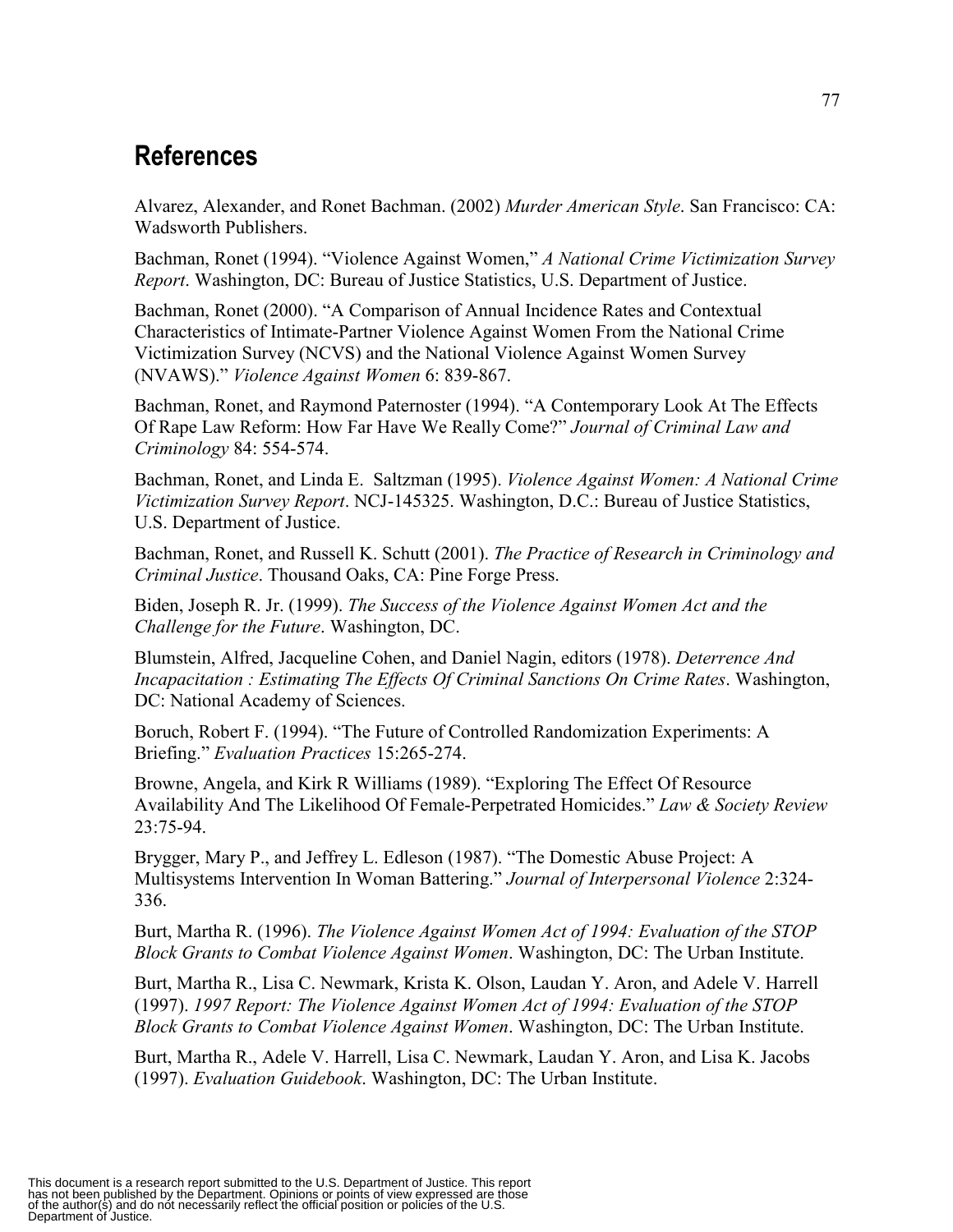Burt, Martha R., Lisa C. Newmark, Lisa K. Jacobs, and Adele V. Harrell (1998). *1998 Report: Evaluation of the STOP Formula Grants Under the Violence Against Women Act of 1994*. Washington, DC: The Urban Institute.

Burt, Martha R., Adele V. Harrell, Lisa Jacobs Raymond, Britta Iwen, Kathryn Schlichter, Bonnie L. Katz, Lauren Bennett, Kim Thompson (1999). *1999 Report: Evaluation of the STOP Formula Grants Under the Violence Against Women Act of 1994*. Washington, DC: The Urban Institute.

Burt, Martha R., Janine M. Zweig, Kathryn Schlichter, Stacey Kamya, Bonnie L. Katz, Neal Miller, Susan Keilitz, and Adele V. Harrell (2000). *2000 Report: Evaluation of the STOP Formula Grants Under the Violence Against Women Act of 1994*. Washington, DC: The Urban Institute.

Burt, Martha R., Janine M. Zweig, Kathryn Schlichter, and Cynthia Andrews (2000). *Victim Service Programs in the STOP Formula Grants Program: Services Offered and Interactions with Other Community Activities*. Washington, DC: Urban Institute.

Burt, Martha R., Janine M. Zweig, Cynthia Andrews, Asheley Van Ness, Neal Parikh, Brenda K. Uekert, and Adele V. Harrell (2001). *2001 Report: Evaluation of the STOP Formula Grants to Combat Violence Against Women*. Washington, DC: The Urban Institute.

Chaiken, Marcia R., Barbara Boland, Michael D. Maltz, Susan Martin, & Joseph Targonski (2001). State and Local Change and the Violence Against Women Act. Draft. National Institute of Justice.

Chalk, Rosemary, and Patricia A. King (1998). *Violence in Families: Assessing Prevention and Treatment Programs*. Washington, DC: National Academy Press.

Coker, Donna (2000). "Shifting Power for Battered Women: Law, Material Resources, and Poor Women of Color." *U.C. Davis Law Review* 33:1009-1055.

Crane, Diana (1972). *Invisible Colleges: Diffusion of Knowledge in Scientific Communities*. Chicago, IL: University of Chicago Press.

Crowell, Nancy A., and Ann W. Burgess (1996). *Understanding Violence Against Women*. Washington, DC: National Academy Press.

Davis, Robert C., and Barbara E. Smith (1998). "The Deterrent Effect of Prosecuting Domestic Violence Misdemeanors." *Crime & Delinquency* 44:434-443.

Davis, Robert C., Barbara E. Smith, and Laura Nickles (1997). *Prosecuting Domestic Violence Cases with Reluctant Victims: Assessing Two Novel Approaches in Milwaukee*. (Final Report Submitted to the National Institute of Justice in Fulfillment of 94-IJ-CX-0052 and 95-IJ-CX-0105).

Davis, Robert C., Barbara E. Smith, and Heather J. Davies (2001). "Effects of No-Drop Prosecution of Domestic Violence Upon Conviction Rates." *Justice Research and Policy* 3:1- 13.

Davis, Robert C., and Bruce G. Taylor (1997). "A Proactive Response to Family Violence: The Results of a Randomized Experiment." *Criminology* 35: 307-333.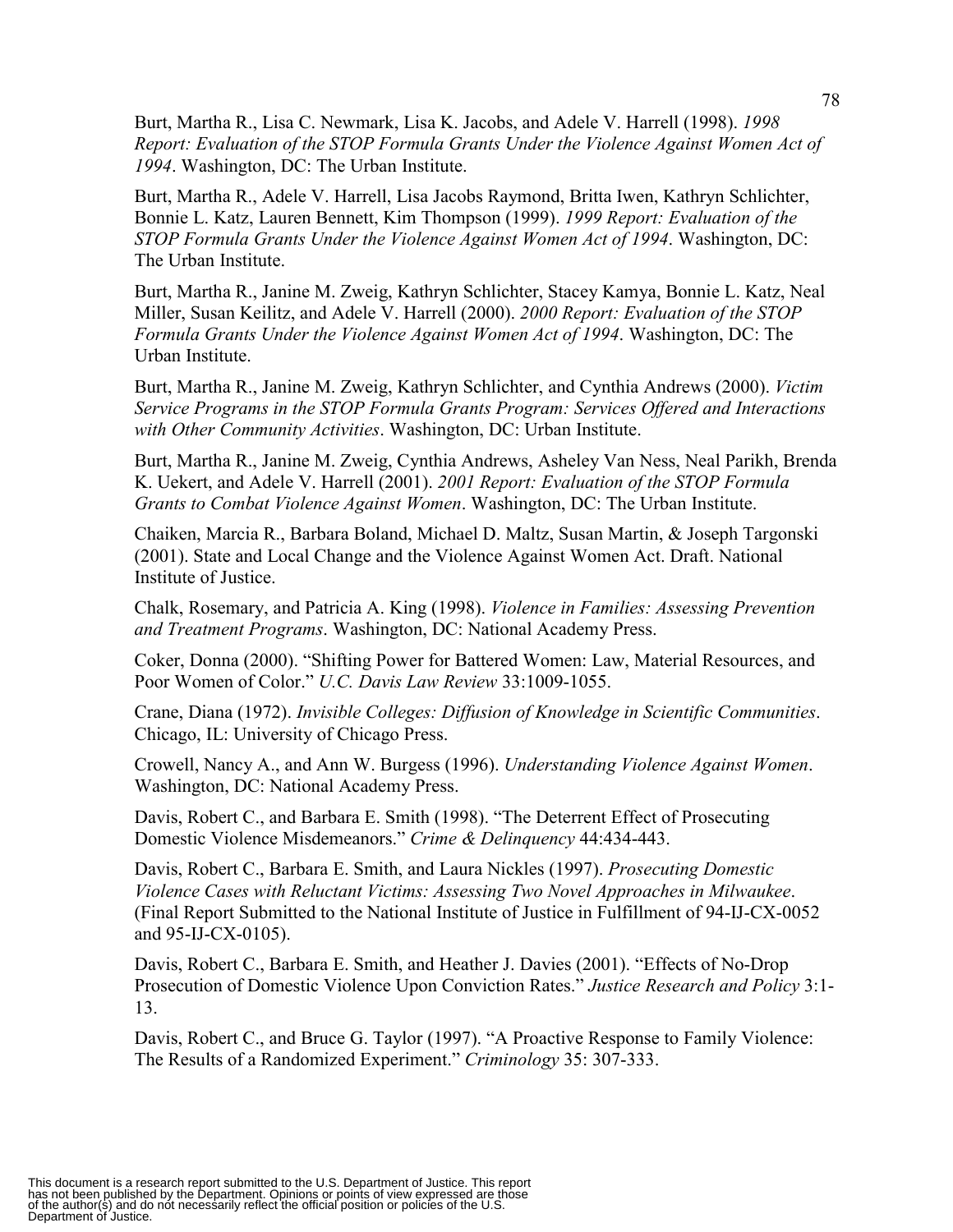Davis, Robert C., Bruce G. Taylor, and Christopher D. Maxwell (2000). *Does Batterer Treatment Reduce Violence? A Randomized Experiment in Brooklyn*. New York, NY: Victim Services Research.

Dobash, R. Emerson, and Russell P. Dobash (2000). "Evaluating Criminal Justice Interventions for Domestic Violence." *Crime & Delinquency* 46:252-271.

Dugan, Laura, Dugan-Laura; Daniel S. Nagin, and Richard Rosenfeld (1999). "Explaining The Decline in Intimate Partner Homicide: The Effects of Changing Domesticity, Women's Status, and Domestic Violence Resources." *Homicide Studies* 3:187-214.

Dunford, Franklyn W. (2000a). "Determining Program Success: The Importance of Employing Experimental Research Designs." *Crime and Delinquency* 46:425-434.

Dunford, Franklyn W. (2000b). "The San Diego Navy Experiment: An Assessment of Interventions for Men Who Assault Their Wives." *Journal of Consulting and Clinical Psychology* 68:468-476.

Eigenberg, Helen M. (1990). "The National Crime Survey and Rape: The Case of the Missing Question." *Justice Quarterly* 7:655-672

Eisikovits, Zvi C., and Jeffrey L. Edleson (1989). "Intervening with Men Who Batter: A Critical Review of the Literature." *Social Service Review* 37:384-414.

English, Kim, Susanne Pullen, & Linda Jones (1996). *Managing Adult Sex Offenders: A Containment Approach.* Boulder, CO: American Probation and Parole Association.

Fagan, Jeffrey (1996). "The Criminalization of Domestic Violence: Promises and Limits," *NIJ Research Report*. Washington, DC: National Institute of Justice, U.S. Department of Justice.

Fagan, Jeffrey, Elizabeth Friedman, Sandra Wexler, and Virginia S. Lewis (1984). *The National Family Violence Program: Final Evaluation Report*. San Francisco, CA: URSA Institute.

Feder, Lynette, & David R. Forde (2000). A Test of the Efficacy of Court-Mandated Counselling for Domestic Violence Offenders: The Broward Experiment. (Final Report Submitted to the National Institute of Justice in Fulfillment of 96-WT-NX-0008).

Ferraro, Kathleen J. (1989). "Policing Woman Battering." *Social Problems* 36:61-74.

Fisher, Bonnie S., Francis T. Cullen, and Michael G. Turner (2000). *The Sexual Victimization of College Women*. Washington, DC: National Institute of Justice.

Ford, David A. (1993). *The Indianapolis Domestic Violence Prosecution Experiment*. Final Report submitted to the National Institute of Justice, Indianapolis, IN.

Ford, David A., and Susan Breall (forthcoming). "Research on Prosecuting Violence Against Women: A Synthesis for Practitioners." Paper prepared for Worden, Carlson, and van Ryn, "Research on Violence Against Women: Syntheses for Practitioners" [NIJ 1998-WT-VX-K011].

Ford, David A., and Mary Jean Regoli (1993). "The Criminal Prosecution Of Wife Assaulters: Process, Problems, And Effects." In N. Z. Hilton (Ed.) *Legal Responses to Wife Assault: Current Trends and Evaluation* (pp. 127-164). Newbury Park, CA: Sage.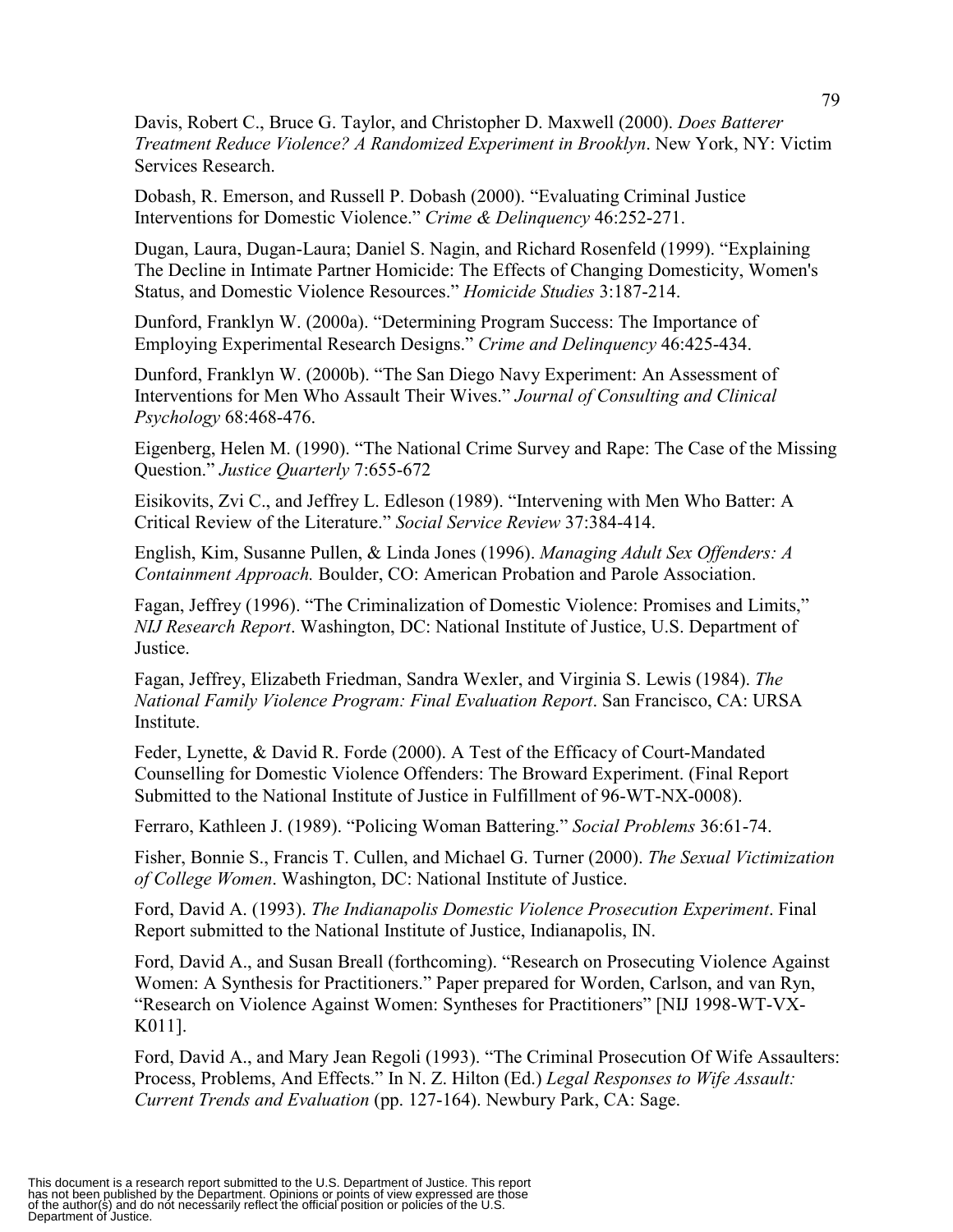Fox, James Alan, and Marianne W. Zawitz (2001). *Homicide Trends in the United States*. Washington, DC: U.S. Bureau of Justice Statistics.

Garner, Joel H., and Christopher D. Maxwell (2000). "What are the Lessons of the Police Arrest Studies?" *Journal of Aggression, Maltreatment & Trauma* 4:83-114.

Gelles, Richard J. (1974). *The Violent Home: A Study of Physical Aggression Between Husbands and Wives*. Beverly Hills, CA: Sage Publications.

Gelles, Richard J. (2000). "Estimating the Incidence and Prevalence of Violence Against Women: National Data Systems and Sources." *Violence Against Women* 6:784-804.

Goldkamp, John S. (1996). *The Role of Drug and Alcohol Abuse in Domestic Violence and Its Treatment: Dade County's Domestic Violence Court Experiment*. Final report submitted to the National Institute of Justice. Philadelphia, PA: Crime and Justice Research Institute.

Gondolf, Edward W. (2000). "A 30-Month Follow-Up of Court-Referred Batterers in Four Cities," *International Journal of Offender Therapy and Comparative Criminology* 44: 111- 128.

Gondolf, Edward W. (2001). "Limitations of Experimental Evaluation of Batterer Programs." *Trauma, Violence, & Abuse* 2:79-88.

Greenfeld, Lawrence A.(1997). Sex Offenses and Offenders: An Analysis of Data on Rape and Sexual Assault (NCJ-163392). Bureau of Justice Statistics, U.S. Department of Justice.

Hamburger, L. Kevin, and James E. Hastings (1993). "Court-Mandated Treatment of Men Who Assault Their Partner: Issues, Controversies, and Outcomes." In N. Z. Hilton (Ed.) *Legal Responses to Wife Assault: Current Trends and Evaluation* (pp. 188-229). Newbury Park, CA: Sage.

Harrell, Adele, Barbara Smith, and Lisa Newmark (1993). *Court Processing and the Effects of Restraining Orders for Domestic Violence Victims*. Washington, DC: Urban Institute.

Hart, Barbara J. (1995). *The Violence Against Women Act: Identifying Projects for Law Enforcement and Prosecution Grants: FY '95 Funding*. Harrisburg, PA: Battered Women's Justice Project and the National Resource Center on Domestic Violence.

Hirschel, J. David, and D. J. Dawson (forthcoming). "Research on Violence Against Women: A Synthesis for Law Enforcement Agencies." Paper prepared for Worden, Carlson, and van Ryn, "Research on Violence Against Women: Syntheses for Practitioners" [NIJ 1998-WT-VX-K011].

Holtzworth-Munroe, Amy, and Gregory L. Stuart (1994). "Typologies of Male Batterers: Three Subtypes and the Differences Among Them." *Psychological Bulletin*, 116:476-497.

Johnson, Holly (1996). *Dangerous Domains: Violence Against Women In Canada*. Toronto, Canada: Nelson.

Jolin, Annette, William Feyerherm, Robert Fountain, & Sharon Friedman (1998) *Beyond Arrest: The Portland, Oregon Domestic Violence Experiment, Final Report* submitted to the National Institute of Justice, Washington, DC.

Justice Research and Statistics Association (1996). *Domestic and Sexual Violence Data Collection*. Washington, DC: National Institute of Justice.

This document is a research report submitted to the U.S. Department of Justice. This report has not been published by the Department. Opinions or points of view expressed are those of the author(s) and do not necessarily reflect the official position or policies of the U.S. Department of Justice.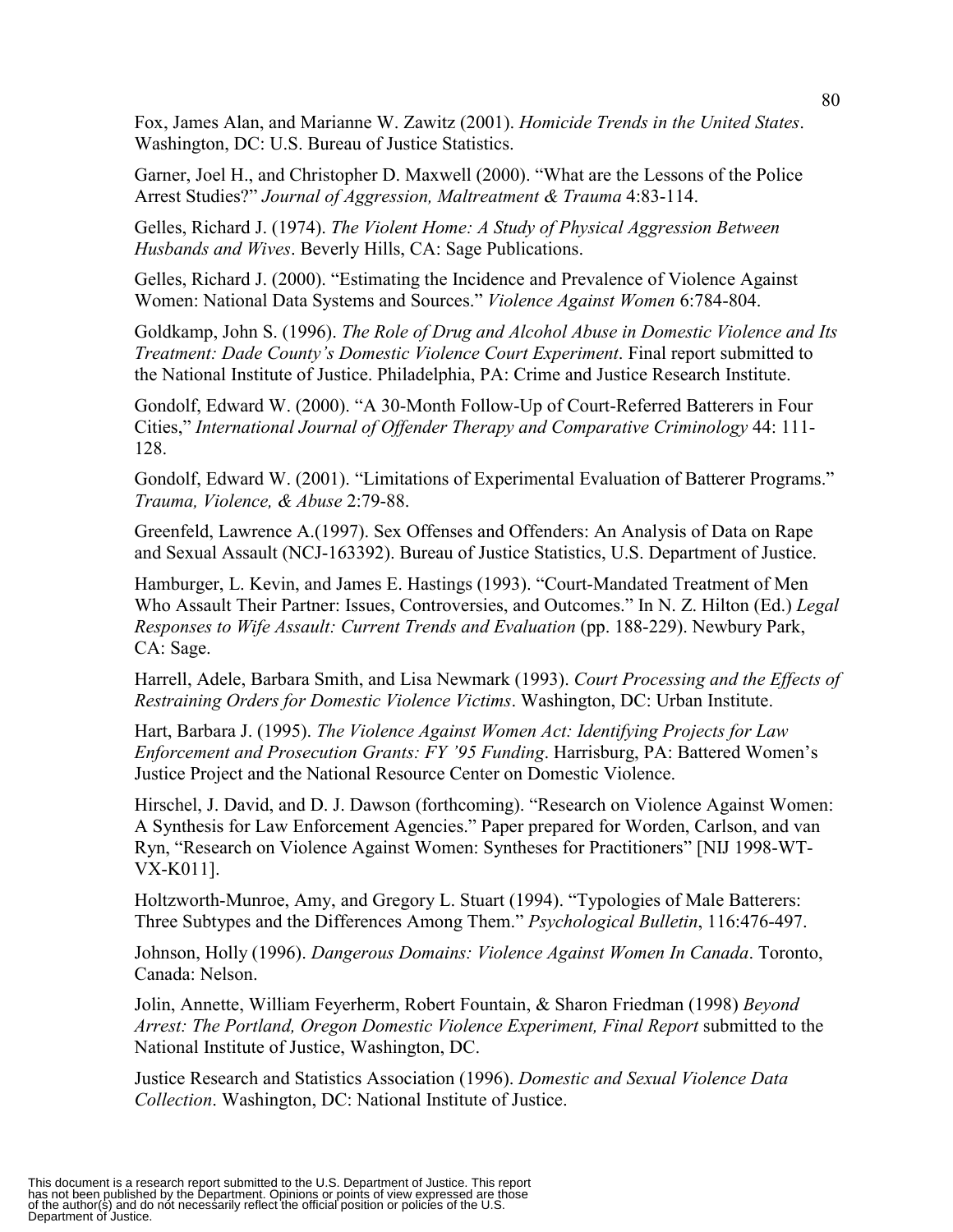Keilitz, Susan L., Paula L. Hannaford, and Hillery S. Efkeman (1997). *Civil Protection Orders: The Benefits and Limitations for Victims of Domestic Violence*. Williamsburg, VA: National Center for State Courts.

Keilitz, Susan, Rosalie Guerrero, Ann M. Jones, & Dawn Marie Rubio (2000). *Specialization of Domestic Violence Case Management in the Courts: A National Survey*. Williamsburg VA: National Center for State Courts.

Kilpatrick, Dean G., Christine. N. Edmunds, and Anna. K. Seymour (1992). *Rape in America: A Report to the Nation*. Arlington, VA: National Victim Center.

Kinderman, Charles, James Lynch, and David Cantor (1997). *Effects of the Redesign on Victimization Estimates*. Washington, DC: Bureau of Justice Statistics, U.S. Department of Justice.

Klein, Ethel, Jacquelyn Campbell, Esta Soler, and Marissa Ghez (1997). *Ending Domestic Violence*. Thousand Oaks, CA: Sage Publications.

Koss, Mary P. (1993). "Rape: Scope, Impact, Interventions, and Public Policy Responses." *American Psychologist* 48:1062-1069

Koss, Mary P.; Christine A. Gidycz; and Nadine Wisniewski (1987). "The Scope of Rape: Incidence and Prevalence of Sexual Aggression and Victimization in a National Sample of Higher Education Students." *Journal of Consulting and Clinical Psychology* 55:162-170.

Kracke, Kristen (2001). *The 'Green Book' Demonstration* (OJJDP Fact Sheet). Washington, DC: Office of Juvenile Justice and Delinquency Prevention, U. S. Department of Justice.

Langan, Patrick A., and Caroline Wolf Harlow (1994). *Child rape victims, 1992*. Washington, DC: U.S. Bureau of Justice Statistics.

Lazarsfeld, Paul F., and Jeffrey G. Reitz (1975). *An Introduction to Applied Sociology*. New York, NY: Elsevier.

Leighton, Alexander H. (1949). *Human Relations in a Changing World*. New York, NY: E.P. Dutton & Co.

Lempert, Richard (1984). "Humility is a Virtue: On the Publicization of Policy-Relevant Research." *Law & Society Review* 23:145-161.

Luna, Eileen, Daniel B. Ferguson, Robert A. Williams Jr., Robert A. Stafford, Agnes Attakai, Leah J. Carpenter, Julie Hailer (2000). *Impact Evaluation of STOP Grant Programs for Reducing Violence Against Women Among Indian Tribes.* Tucson, AZ: Tribal Law and Policy Program, University of Arizona

Marrow, Alfred J. (1969). *The Practical Theorist: The Life and Work of Kurt Lewin*. New York: Basic Books.

Martin, Del (1975). *Battered Wives*. San Francisco, CA: Glide Publications.

Maxwell, Christopher D., Joel H. Garner, & Jeffrey A. Fagan (1999). *The Specific Deterrent Effect of Arrest on Aggression* (Final Report Submitted to the National Institute of Justice). Williamston, MI: Joint Centers for Justice Studies, Inc.

Mills, Linda G. (1999). "Killing Her Softly: Intimate Abuse and the Violence of State Intervention." *Harvard Law Review* 113:550-613.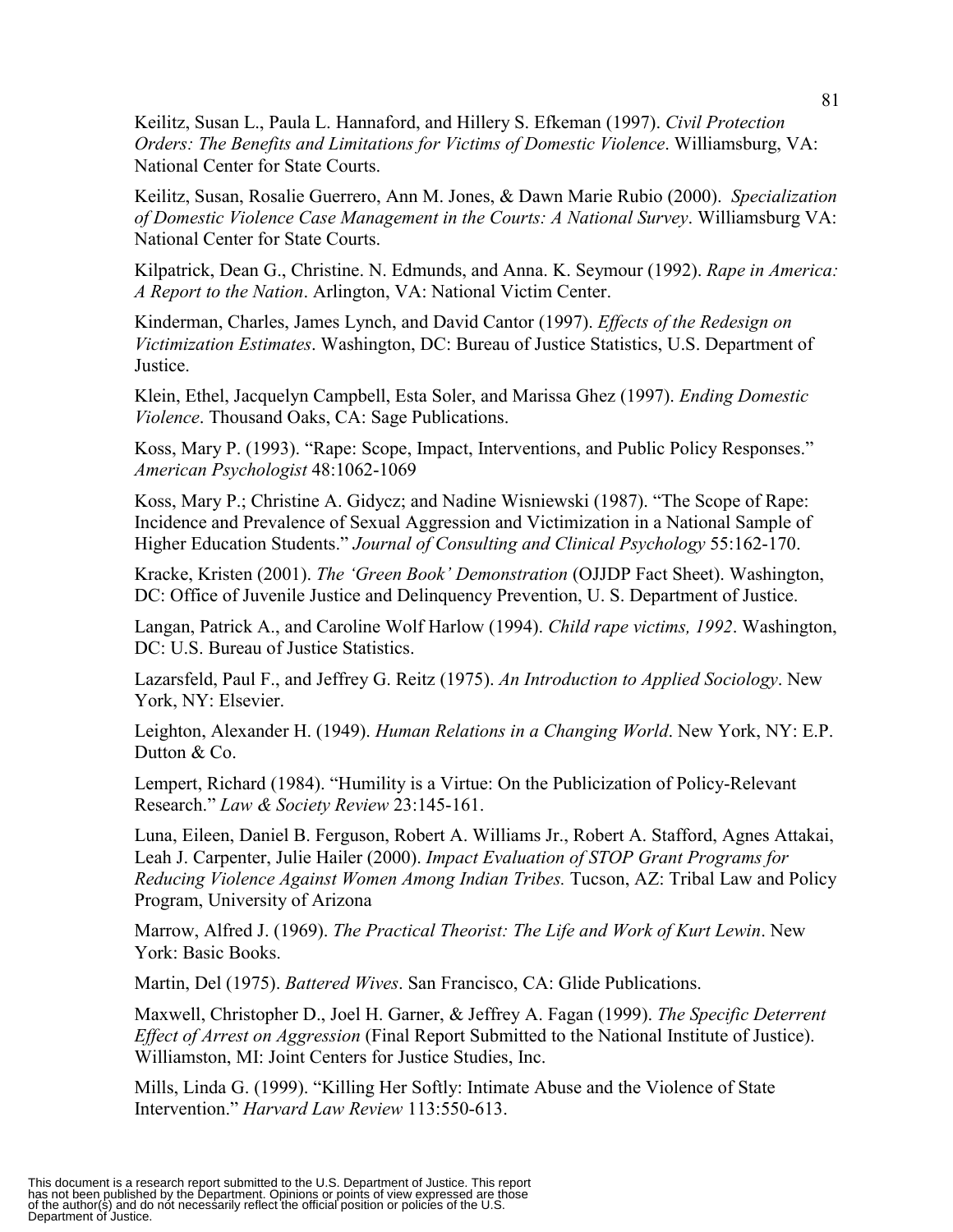National Criminal Justice Association (1995). *Confidentiality of Domestic Violence Victims' Addresses*. Washington, DC: National Criminal Justice Association.

National Institute of Justice/National Institute of Mental Health (1996). , *The Validity and Use of Evidence Concerning Battering and Its Effects in Criminal Trials*. Washington, DC:NIJ/NIMH.

National Institute of Justice (1995). *Violence Against Women Strategic Planning Workshop*. March 31, Washington, DC.

National Institute of Justice (1998). *Solicitation: Research and Evaluation on Violence Against Women*. Washington, DC: U.S. Department of Justice.

National Institute of Justice (2000a). *Research and Evaluation on Violence Against Women FY 2000*. Washington, DC: U.S. Department of Justice.

National Institute of Justice (2000b). *Gender Symmetry Workshop*. November 20, Arlington, VA.

Orchowsky, Stan (1999a). *Domestic Violence and Sexual Assault Data Collection Systems in the States*. Washington, DC: Justice Research and Statistics Association.

Orchowsky, Stan (1999b). *Evaluation of a Coordinated Community Response to Domestic Violence: The Alexandria Domestic Violence Intervention Project – Final Report*. Washington, DC: Justice Research and Statistics Association.

Orchowsky, Stan, and Joan Weiss (2000). "Domestic Violence and Sexual Assault Data Collection Systems in the United States." *Violence Against Women* 6:904-911.

Paternoster, Raymond & Ronet Bachman (2001). Explain Criminals and Crime: Essays in Contemporary Criminological Theory. Los Angeles, CA: Roxbury Publishing Company.

Paternoster, Raymond, Robert Brame, Ronet Bachman, & Lawrence W. Sherman (1997). "Do Fair Procedures Matter? The Effect of Procedural Justice on Spouse Assault." *Law & Society Review* 31:163-204.

Pence, Ellen (1983). "The Duluth Domestic Abuse Intervention Project." *Hamline Law Review, 6:*247-275.

Petrosino, Anthony, Carolyn Turpin-Petrosino, & James O. Finckenauer (2000). "Well-Meaning Programs Can Have Harmful Effects! Lessons from Experiments of Programs Such As Scared Straight." *Crime and Delinquency* 46:354-379.

Pleck, Elizabeth (1987). *Domestic Tyranny*. New York, NY: Oxford University Press.

Reiss, Albert J. Jr., and Jeffrey A. Roth (1993). *Understanding and Preventing Violence*. Washington, DC: National Academy Press.

Rennison, Callie Marie, and Sarah Welchans (2000). *Intimate Partner Violence*. Washington, DC: Bureau of Justice Statistics, U.S. Department of Justice.

Rosen, Leora N. (2001). *Violence Against Women Research Portfolio, 1993-2000*. Compiled for the National Institute of Justice, Office of Research and Evaluation, Violence & Victimization Division. Washington, DC: National Institute of Justice.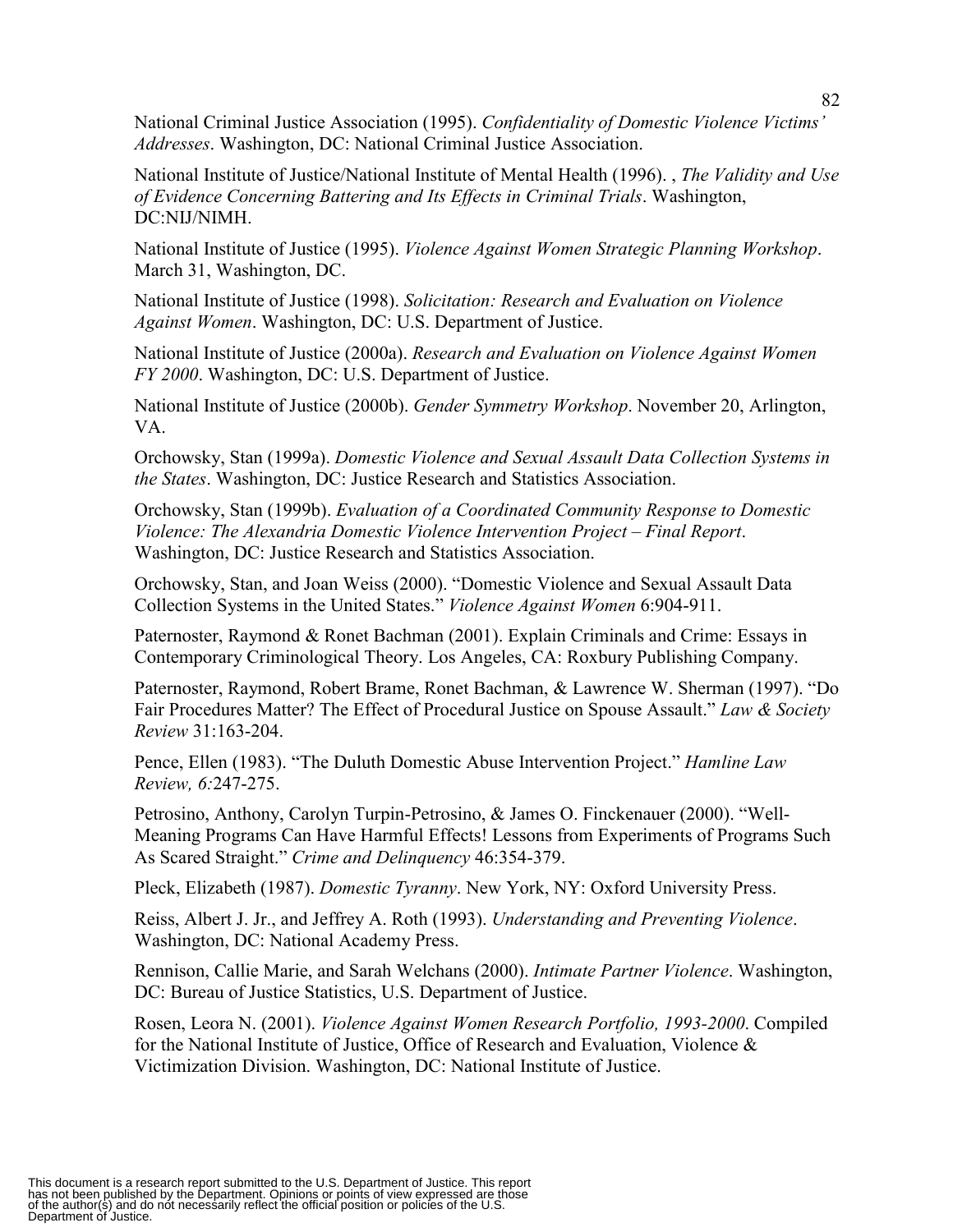Saunders, Daniel G., and Hamill, Richard (forthcoming). "Offender Interventions to End Violence Against Women: A Research Synthesis for Practitioners." Paper prepared for Worden, Carlson, and van Ryn, "Research on Violence Against Women: Syntheses for Practitioners" [NIJ 1998-WT-VX-K011].

Schechter, Susan (1982). *Women and Male Violence*. Boston, MA: South End Press.

Schechter, Susan, and Jeffrey L. Edleson (1999). *Effective Intervention in Domestic Violence and Child Maltreatment Cases: Guidelines for Policy and Practice*. Reno, NV: National Council of Juvenile and Family Court Judges.

Sherman, Lawrence W. (1997). "Preventing Crime: An Overview." In L. W. Sherman et al. *Preventing Crime: What Works, What Doesn't, What's Promising* (pp. 3-9).

Sherman, Lawrence W. (1997). "Introduction: The Congressional Mandate to Evaluate." In L. W. Sherman et al. *Preventing Crime: What Works, What Doesn't, What's Promising* (pp. 9- 26).

Sherman, Lawrence W., and Richard A. Berk (1984a). *The Minneapolis Domestic Violence Experiment*. Washington, DC: Police Foundation.

Sherman, Lawrence W., and Richard A. Berk (1984b). "The Specific Deterrent Effects of Arrest for Domestic Assault." *American Sociological Review* 49:261-272.

Sherman, Lawrence W., and Ellen G. Cohn (1989). "The Impact of Research on Legal Policy: The Minneapolis Domestic Violoence Experiment." *Law & Society Review* 23:117-144.

Sherman, Lawrence W., Denise C. Gottfredson, Doris L. MacKenzie, John Eck, Peter Reuter, and Shawn D. Bushway (1997). *Preventing Crime: What Works, What Doesn't, What's Promising*. A Report to Congress prepared for the National Institute of Justice. College Park, MD: University of Maryland Department of Criminology and Criminal Justice.

Sherman, Lawrence W., Denise C. Gottfredson, Doris L. MacKenzie, John Eck, Peter Reuter, and Shawn D. Bushway (1998). *Preventing Crime: What Works, What Doesn't, What's Promising*. Washington, DC: National Institute of Justice.

Sohn, Ellen F. (1994). "Antistalking Statutes: Do They Actually Protect Victims?" *Criminal Law Bulletin* 30:203-241.

Stark, Rodney, and James McEvoy III (1970). "Middle Class Violence." *Psychology Today*  4:52-65.

Steinmetz, Suzanne K., and Murray A. Straus. 1974. *Violence in the Family*. New York: Harper & Row.

Straus, Murray A. (1974). "Forward" to R. J. Gelles, *The Violent Home: A Study of Physical Agression Between Husbands and Wives*. Beverly Hills, CA: Sage Publications.

Straus, Murray A. (1978). "Wife Beating: Causes, Treatment, and Research Needs," in U.S. Commission on Civil Rights, *Battered Women: Issues of Public Policy*. Washington, DC: U.S. Commission on Civil Rights.

Straus, Murray A., and Richard J. Gelles (1990). *Physical Violence in American Families: Risk Factors and Adaptations to Violence in 8,145 Families*. New Brunswick, NJ: Transaction Books.

<sup>83</sup>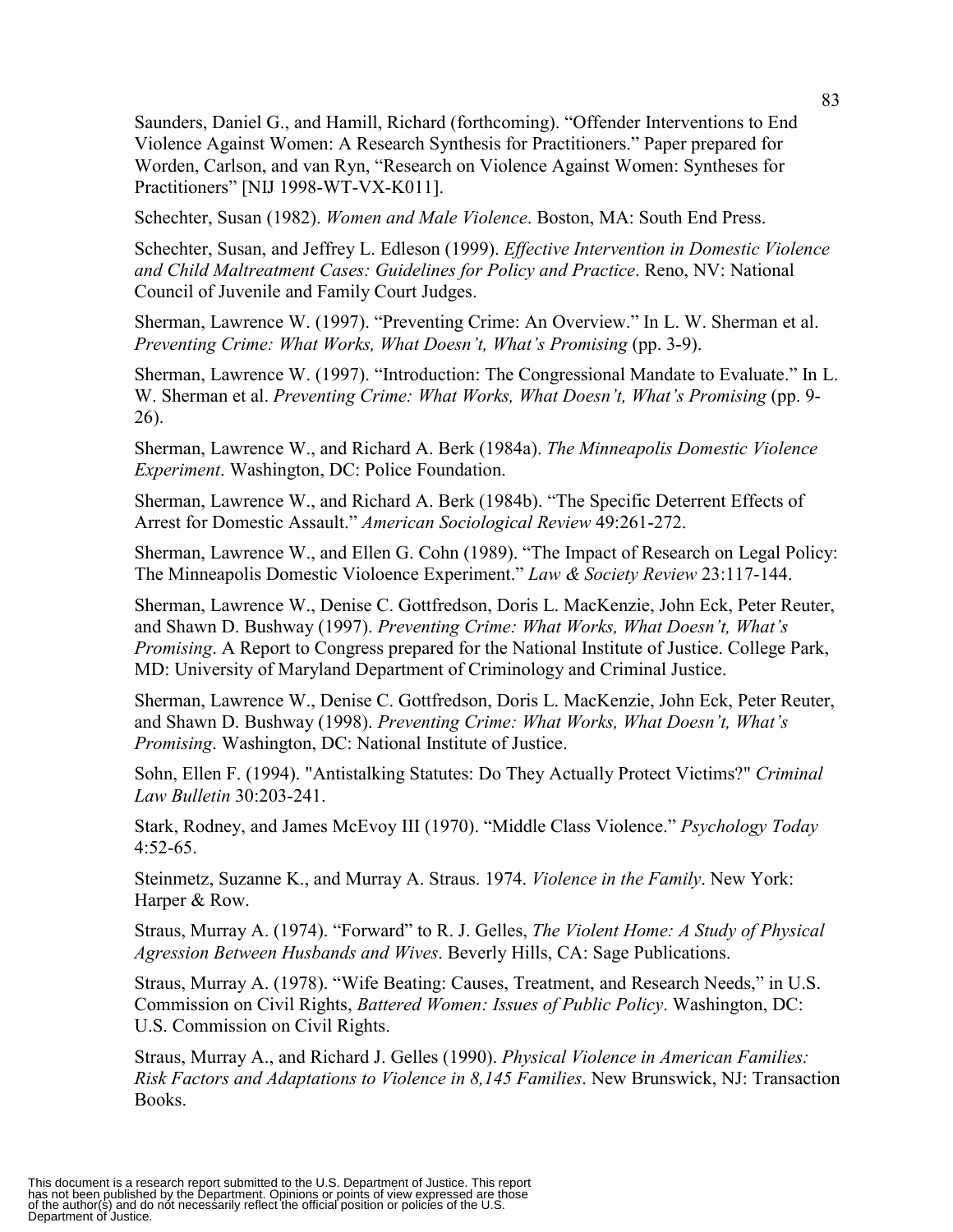Straus, Murray A.; Richard J. Gelles; Suzanne K. Steinmetz (1980). *Behind Closed Doors: Violence in the American Family*. Garden City, NY: Anchor Press/Doubleday.

Suchman, Edward A. (1967). *Evaluative Research*. New York, NY: Russell Sage Foundation.

Thistlewaite, Amy, John Wooldredge, and David Gibbs (1998). "Severity of Dispositions and Domestic Violence Recidivism." *Crime & Delinquency* 44:388-399.

Tolman, Richard M., and Larry W. Bennett (1990). "A review of quantitative research on men who batter." *Journal of Interpersonal Violence* 5:87-118.

Tjaden, Patricia, and Nancy Thoennes (1998). *Stalking in America: Findings from the National Violence Against Women Survey*. Washington, DC: National Institute of Justice.

Tjaden, Patricia, and Nancy Thoennes (2000). *Extent, Nature, and Consequences of Intimate Partner Violence*. Washington, DC: National Institute of Justice.

U. S. Attorney General (1999) *FY 99 Annual Accountability Report*. Washington, DC: U.S. Department of Justice.

U.S. Attorney General's Task Force on Family Violence (1984). *Final Report*. Washington, DC: U.S. Department of Justice.

U.S. Commission on Civil Rights (1978). *Battered Women: Issues of Public Policy*. Washington, DC: U.S. Commission on Civil Rights.

U.S. Senate Committee on Human Resources (1978). *Domestic Violence, 1978* (Hearings before the Subcommittee on Child and Human Development). Washington, DC: U.S. Government Printing Office.

Violence Against Women Office (1995). *Study on Confidentiality of Communications Between Sexual Assault or Domestic Violence Victims And Their Counselors*. Washington, DC: Office of Justice Programs.

Violence Against Women Office (1996). *The Violence Against Women Act: Breaking the Cycle of Violence*. Washington, DC: Office of Justice Programs.

Violence Against Women Grants Office (1998). *Stalking and Domestic Violence: The Third Annual Report to Congress*. Washington, DC: Office of Justice Programs.

Websdale, Neil, and Byron Johnson (1998). "Have Faith, Will Travel: Implementing Full Faith and Credit Under the 1994 Violence Against Women Act." *Women & Criminal Justice*, 9(4): 1-45.

Weisburd, David (2000). "Randomized Experiments in Criminal Justice Policy: Prospects and Problems." *Crime and Delinquency* 46:181-193.

Weisz, Arlene, David Canales-Portalatin, & Neva Nahan (2001).

Williams, Kirk R., and Richard Hawkins (1986). "Perceptual Research on General Deterrence: A Critical Review." *Law & Society Review* 20:545-572.

Williams, Kirk R., and Richard Hawkins (1989). "The Meaning of Arrest for Wife Assault." *Criminology* 27:163-181.

Worden, Alissa P. (2000). *Models of Community Coordination in Partner Violence Cases*. Report submitted to the National Institute of Justice.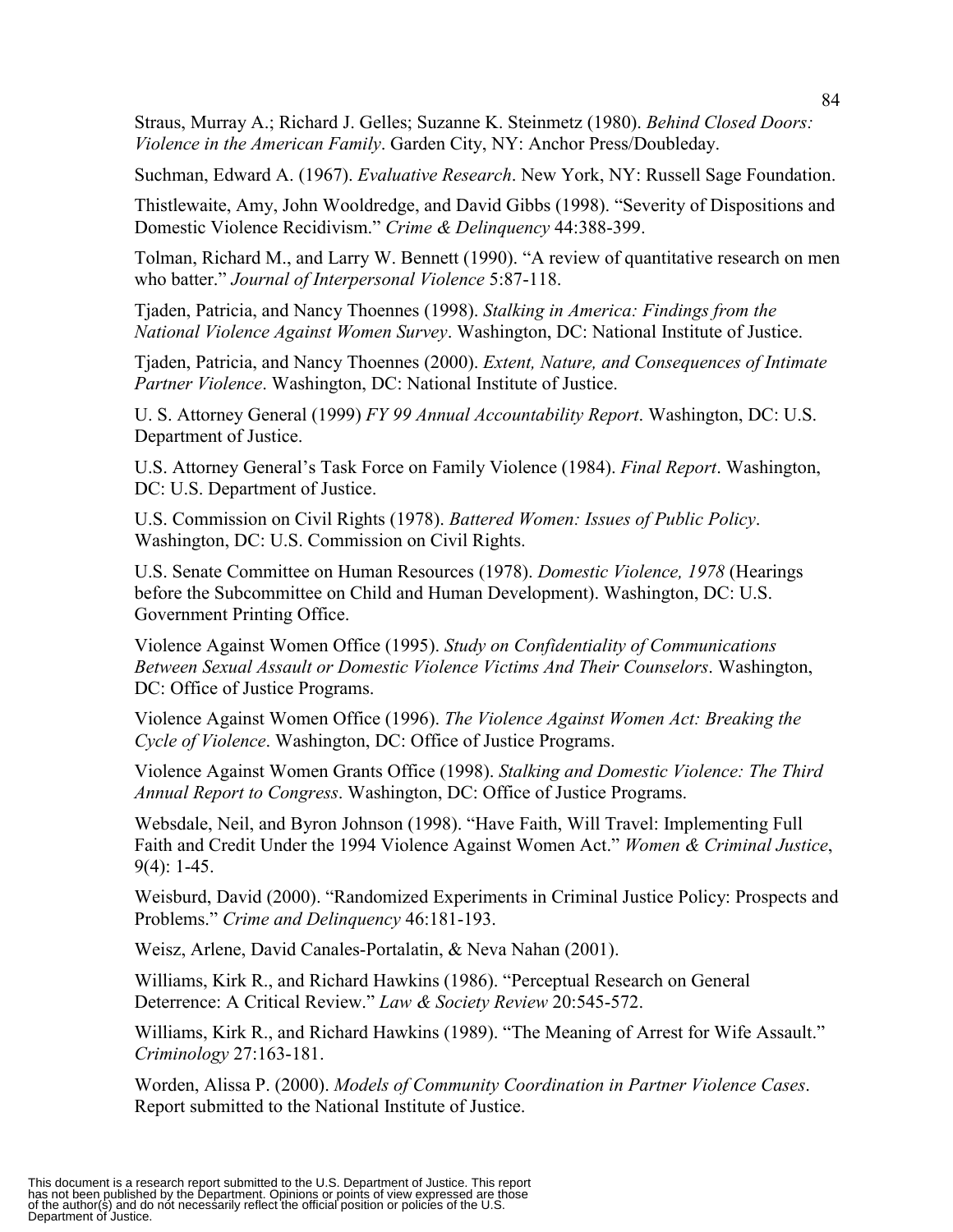Worden, Alissa P. (Forthcoming, a) "Research on Violence Against Women: A Synthesis for Judges and Court Administrators." Paper prepared for Worden, Carlson, and van Ryn, "Research on Violence Against Women: Syntheses for Practitioners" [NIJ 1998-WT-VX-K011].

Worden, Alissa P. (Forthcoming, b) "Violence Against Women Syntheses of Research for Practitioners: Domestic Violence Task Forces and Coalition Members." Paper prepared for Worden, Carlson, and van Ryn, "Research on Violence Against Women: Syntheses for Practitioners" [NIJ 1998-WT-VX-K011].

Worden, Alissa P., Bonnie E. Carlson, and Michelle van Ryn (1998). "Research on Violence Against Women: Syntheses for Practitioners." NIJ Grant #98-WT-VX-K011.

# **Grants Cited**

Alpert, Geoffrey P. [00-WT-VX-0015] Research and Evaluation on Violence Against Women: The Lexington County Court: A Partnership and Evaluation

Barnes, Carole [98-IJ-CX-K014] Sacramento Batterer/Drug Intervention Experiment

Belknap, Joanne [98-WT-VX-0024] A Longitudinal Study of Battered Women in the System: The Victims' and Decision Makers' Perceptions

Block, Carolyn [98-WT-VX-0022] Does Community Crime Prevention Make a Difference 'Behind Closed Doors?'

Burt, Martha, & Adele Harrell [95-WT-NX-0005] National Evaluation of the VAWA Grants

Burt, Martha [99-WT-VX-0010] National Impact Evaluation of Victim Service Programs Funded Through the S.T.O.P. Violence Against Women Formula Program

Buzawa, Eve [95-IJ-CX-0027] Understanding, Preventing, and Controlling Domestic Violence Incidents

Chaiken, Marcia [98-WT-VX-K013] Impact of VAWA: What Counts?

Connors, Edward [00-WL-VX-0002] National Evaluation of the Domestic Violence Victims' Civil Legal Assistance Program

Davis, Robert C. [94-IJ-CX-0047] The Brooklyn Domestic Violence Experiment

Davis, Robert C. [00-WT-VX-0007] Evaluating a Joint Police-Social Service Program to Prevent Repeat Family Violence

Davis, Robert C., & Barbara Smith ([98-WT-VX-0024] 98-WT-VX-0029? An Evaluation of Effort to Implement No-Drop Policies: Two Central Values in Conflict

Davis, Robert C., Barbara Smith, & Laura Nickles [94-IJ-CX-0052] Prosecuting Domestic Violence Cases with Reluctant Victims: Assessing Two Novel Approaches in Milwaukee

Dutton, Mary Ann [98-WT-VX-K002] National Evaluation of the Rural Domestic Violence and Child Victimization Enforcement Grant Program

Eckhardt, Christopher [99-WT-VX-0012] Stages and Processes of Change and Associated Treatment Outcomes in Partner Assaultive Men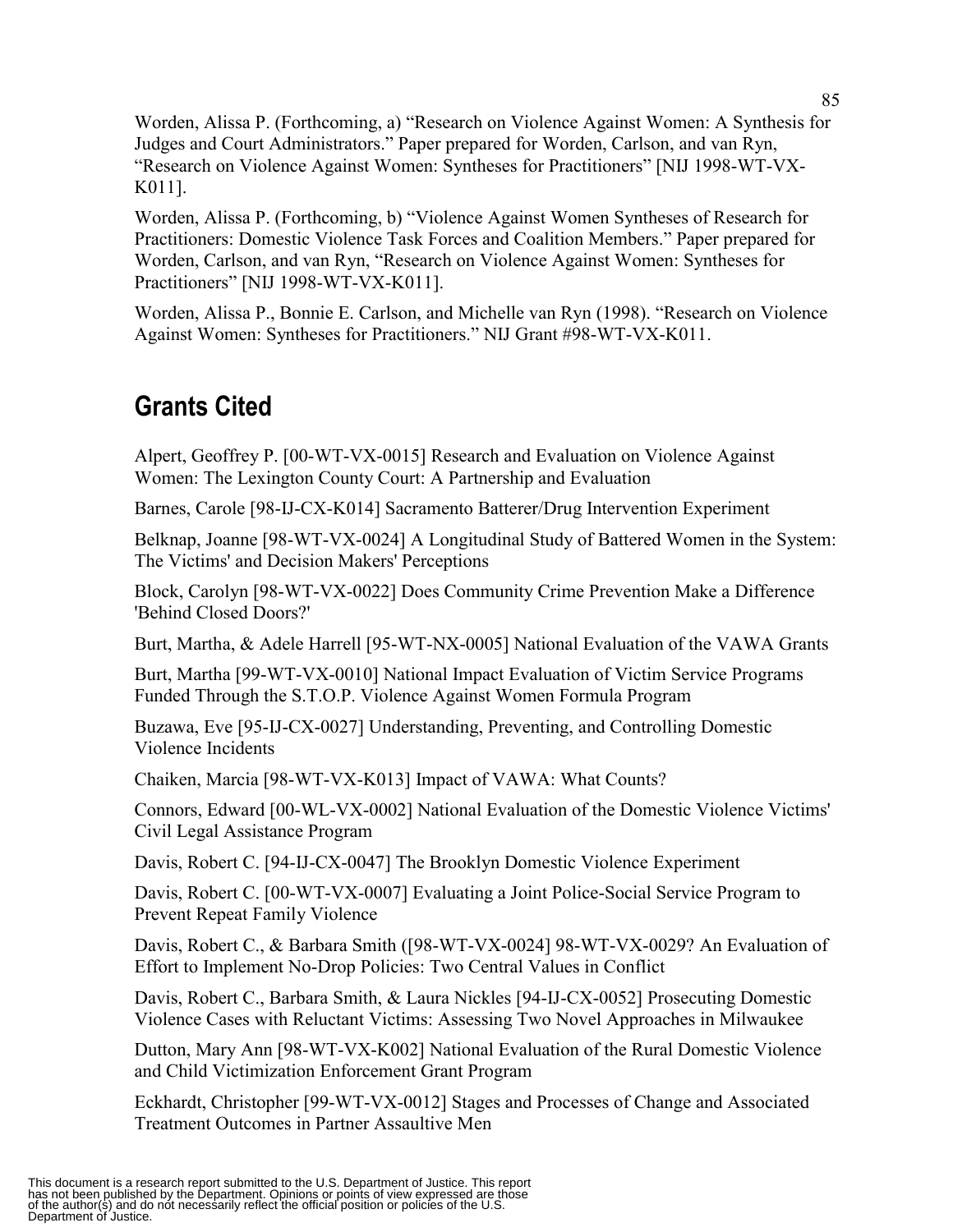Fagan, Jeffrey A. [93-IJ-CX-0021] The Impacts of Arrest on the Social Control of Violence Among Intimates

Feder, Lynette [96-WT-NX-0008] A Test of the Efficacy of Court-Mandated Counseling for Domestic Violence Offenders: A Broward County Experiment

Finn, Mary [99-WT-VX-0008] Evaluation of Policies, Procedures, and Programs Addressing Violence Against Women

Fisher, Bonnie [95-WT-NX-0001] Extent and Nature of Sexual Victimization of College Women

Fisher, Bonnie [97-MU-MU-0011 (BJS)] Extent and Nature of Sexual Victimization of College Women

Goldkamp, John [93-IJ-CX-0028] The Role of Alcohol and Drug Abuse in Domestic Violence and Its Treatment

Greenspan, Roseann, & David Weisburd [98-WT-VX-0001] The Richmond/Police Foundation Domestic Violence Partnership

Griffith, Janet [00-MU-MU-0014] Evaluation of a Multi-Site Demonstration of Collaborations to Address Domestic Violence and Child Maltreatment

Harrell, Adele [99-WT-VX-K005] Evaluation of a Multi-Site Demonstration for Enhanced Judicial Oversight of Domestic Violence Cases

Hartley, Carolyn Copps [00-WT-VX-0003] The Cook County Target Abuser Call (TAC): An Evaluation of a Specialized Domestic Violence Court

Havens, Catherine [98-WE-VX-0031] Evaluation of Special Session Domestic Violence: Enhanced Advocacy and Interventions

Holden, Gwen [95-IJ-CX-0009] Public Access to Information Concerning the Whereabouts of Abuse Victims

Hotaling, Gerald T., & Eve Buzawa [00-WT-VX-0019] Criminal Justice Interventions in Domestic Violence: Victim Preferences, Victim Satisfaction and Factors Impacting on Re-Victimization

Jolin, Annette [95-IJ-CX-0054] Evaluation of the Portland (Oregon) Police Bureau's Domestic Violence Reduction Unit (The Portland Experiment)

Jolin, Annette [92-IJ-CX-K037] The Domestic Violence Reduction Unit: An Evaluation of a Community Policing Project in Portland, Oregon.

Jones, Ted (CDC/NCIPC) [95-IJ-CX-A032] Reducing Injuries to Women In Domestic Assault.

Krishnan, Satya [97-WT-VX-0003] Understanding Domestic Violence in Multi-Ethnic Rural Communities: A Focus on Collaborations Among the Courts, Law Enforcement Agencies, and the Shelters

Luna, Eileen [96-WT-NX-0006] Impact Evaluation of STOP Grant Programs for Reducing Violence Against Women Among Indian Tribes

Lyon, Eleanor [00-WE-VX-0014] Impact Evaluation of Special Session Domestic Violence: Enhanced Advocacy and Interventions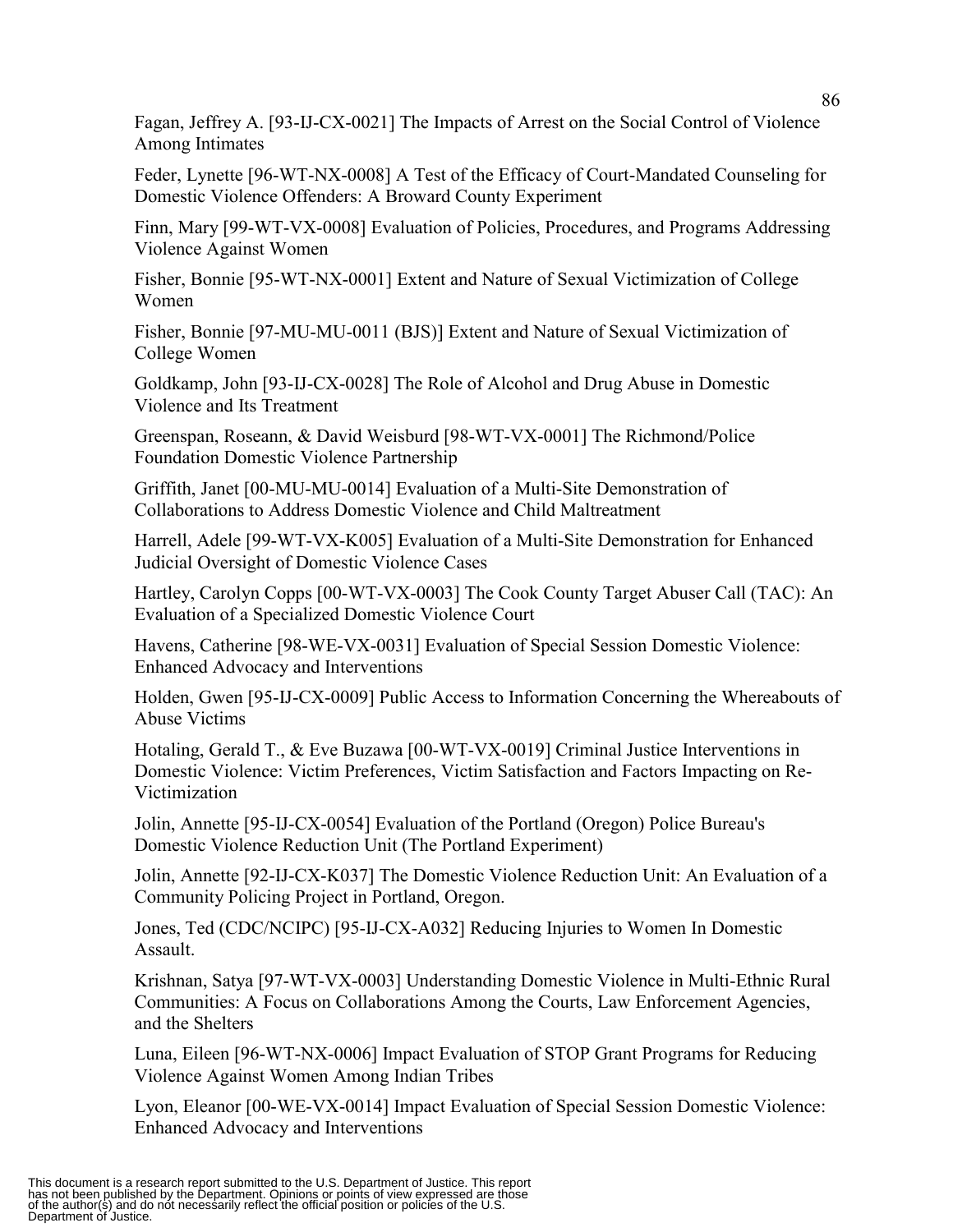McEwen, Tom [96-WT-NX-0007] Impact Evaluation of STOP Grants: Law Enforcement and Prosecution

McEwen, Tom, & Neal Miller [97-WT-VX-0007] Study of the Effectiveness of State Antistalking Efforts and Legislation

McFarlane, Judith [00-WT-VX-0020] Increasing Victim Safety and System Accountability with Protection Orders: Evaluating a Collaborative Intervention Between Health Care and Criminal Justice

Nagin, Daniel [97-WT-VX-0004] The Impact of Legal Advocacy on Intimate Partner Homicide

Orchowsky, Stan [95-WT-NX-0004] Evaluation of A Coordinated Community Response to Domestic Violence

Orchowsky, Stan [96-IJ-CX-0057] Domestic Violence & Sexual Assault Data Systems in **States** 

Paternoster, Raymond [96-IJ-CX-0058] The Effects of Procedural Justice on Spouse Assault

Phillips, Rollande [97-IJ-CX-K014] A Domestic Violence Electronic Monitoring Project in San Diego

Rivara, Frederick [99-WT-VX-0014] Protection of Women: Health and Justice Outcomes (Phase 2)

Smith, Barbara & Robert C. Davis [98-WT-VX-0029] An Evaluation of Efforts to Implement No-Drop Policies: Two Central Values in Conflict

Smith, Barbara [95-IJ-CX-0105] Domestic Violence Cases: What Happens When Courts Are Faced with Uncooperative Victims?

Smith, Barbara [96-WT-NX-0003] Impact Evaluation of Victim Service Programs: STOP Grants Funded by the Violence Against Women Act

Spohn, Cassia [98-WT-VX-0003] Prosecutors' Charging Decisions in Sexual Assault Cases

Sullivan, Cris [98-WT-VX-0013] Using a Longitudinal Data Set to Further Our Understanding of the Trajectory of Intimate Violence Over Time

Sviridoff, Michele [97-WT-VX-0005] King's County Felony Domestic Violence Court Research Partnership: Exploring Implementation and Early Impacts

Thurston, Sandra [95-IJ-CX-A025] Family Violence and the Courts: Exploring Testimony on the Battered Women's Syndrome

Tjaden, Patricia [93-IJ-CX-0012] Violence and Threats of Violence Against Women in America (National Violence Against Women Survey)

Uekert, Brenda, & Cheron DuPree [00-WA-VX-0001] National Evaluation of Grants to Combat Violent Crimes Against Women on Campus

Uekert, Brenda, & Tom McEwen [98-WE-VX-0012] Impact Evaluations of the Arrest Policies Program Under the Violence Against Women Act

Websdale, Neil, & Byron Johnson.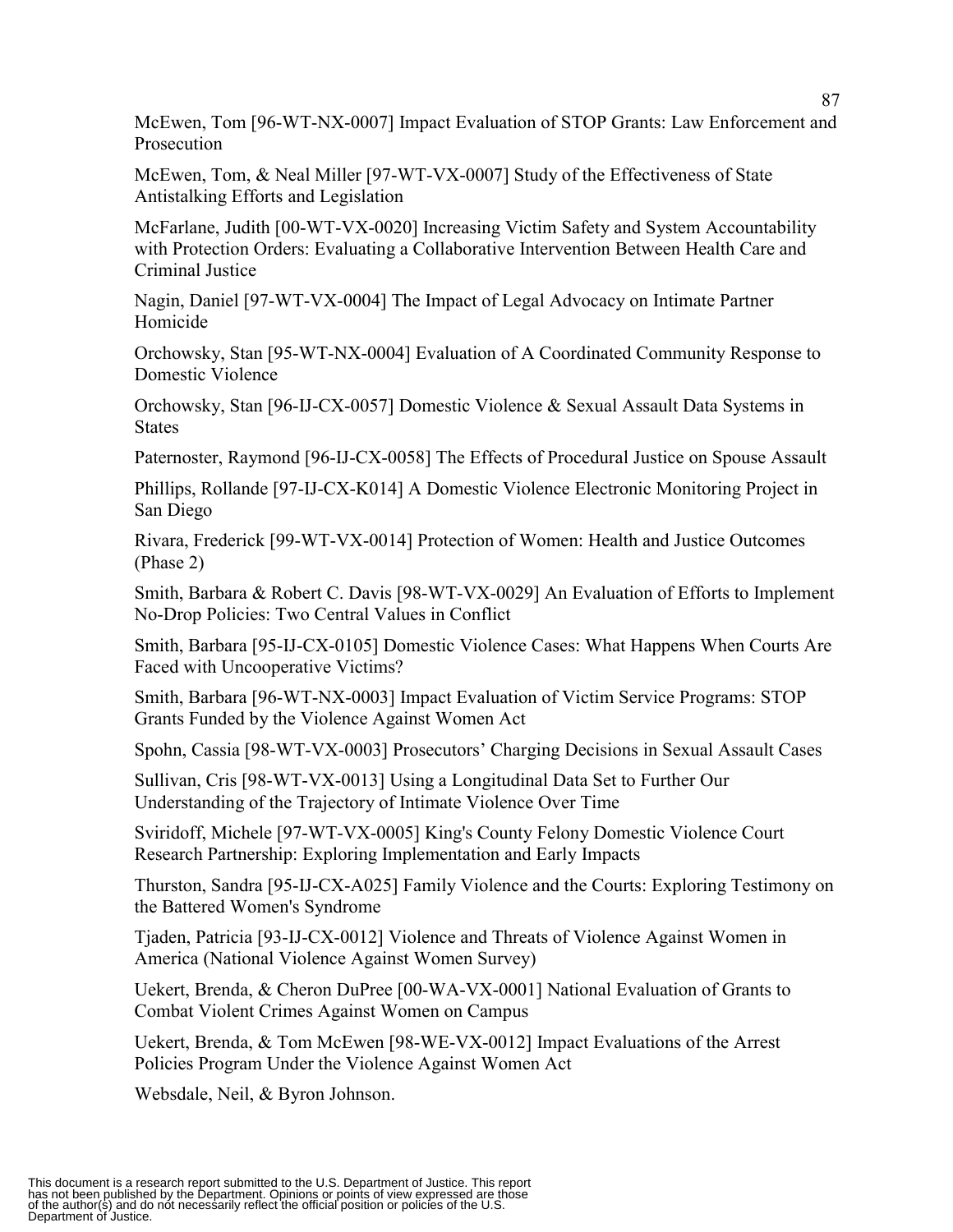Weisz, Arlene [97-WT-VX-0006] An Evaluation of Victim Advocacy Within a Team Approach

Weiss, Joan C. [95-IJ-CX-0010] Assessing the Feasibility of Creating Centralized State Databases on the Incidence of Sexual and Domestic Violence

Wells, William [00-WT-VX-0012] An Analysis of Unexpected Issues in the Intimate Partner Homicide Decline: Race, Quality of Victim Services, and System Accountability

Wooldredge, John [95-IJ-CX-0102] The Effects of Court Dispositions on the Likelihood of Rearrest for Domestic Violence Arrestees in Cincinnati

Worden, Alissa [95-WT-NX-0006] Models of Community Coordination in Response to Partner Violence

Worden, Alissa [98-WT-VX-K011] Research on Violence Against Women: Synthesis for **Practitioners**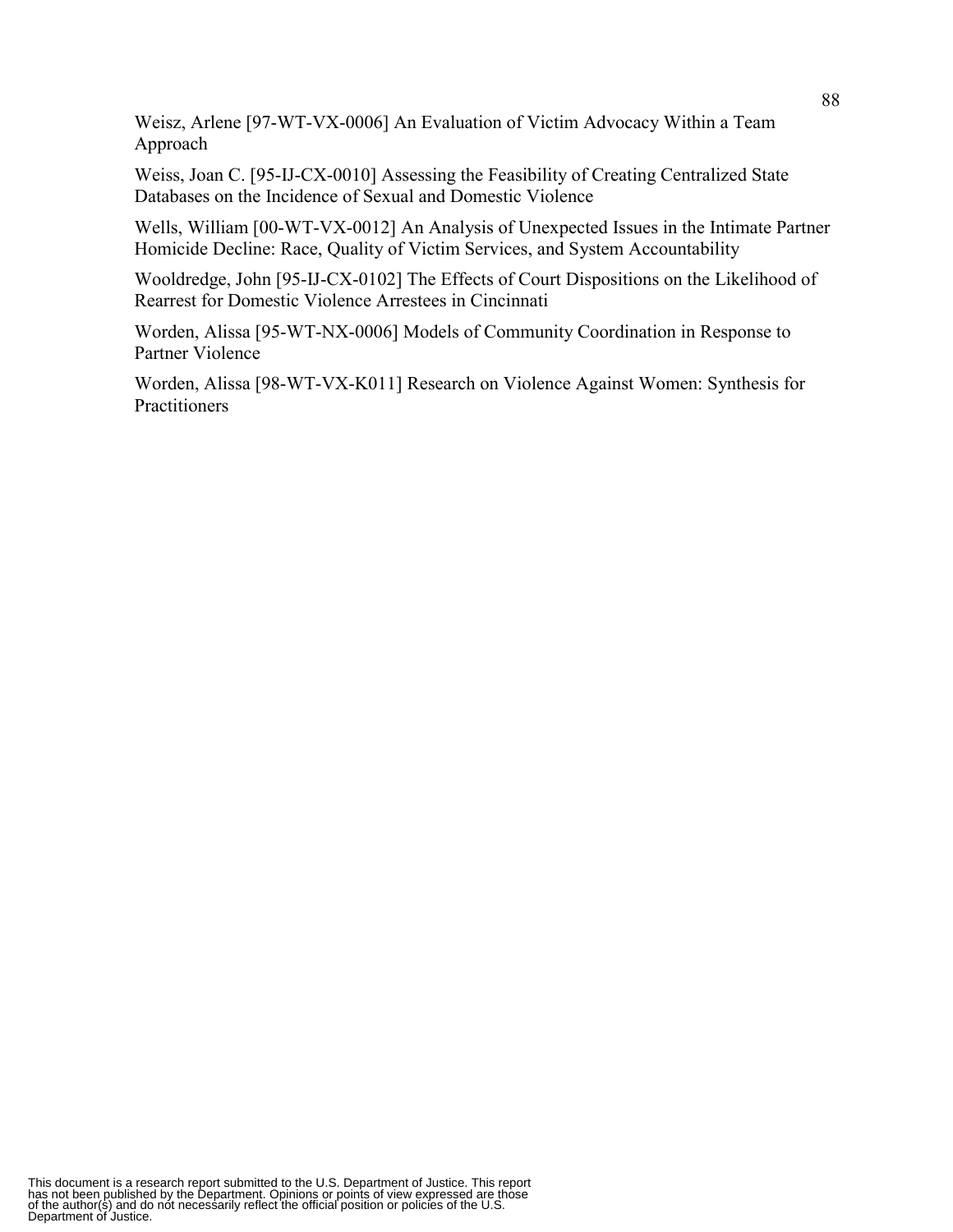# **Appendix**

| <b>Methodological Differences Across National Surveys Intended to</b><br><b>Measure Violence Against Women.</b>                                 |                                                                                                                                                                                                                                                                                                                                                                   |                                                                                                                                                 |                                                                                                                                                                                                                                              |                                                                                                                                                                                                                                                                                                                                                       |  |  |
|-------------------------------------------------------------------------------------------------------------------------------------------------|-------------------------------------------------------------------------------------------------------------------------------------------------------------------------------------------------------------------------------------------------------------------------------------------------------------------------------------------------------------------|-------------------------------------------------------------------------------------------------------------------------------------------------|----------------------------------------------------------------------------------------------------------------------------------------------------------------------------------------------------------------------------------------------|-------------------------------------------------------------------------------------------------------------------------------------------------------------------------------------------------------------------------------------------------------------------------------------------------------------------------------------------------------|--|--|
| Methodology                                                                                                                                     | <b>National Crime</b><br><b>Victimization</b><br><b>Survey (NCVS)</b>                                                                                                                                                                                                                                                                                             | <b>National Women's</b><br><b>Study (NWS)</b>                                                                                                   | <b>National Family</b><br><b>Violence Survey:</b><br><b>Conflict Tactics</b><br>Scale (CTS)                                                                                                                                                  | <b>National Violence</b><br><b>Against Women</b><br><b>Study (NVAWS)</b>                                                                                                                                                                                                                                                                              |  |  |
| <b>Sample</b>                                                                                                                                   | National Probability<br>sample of individuals<br>age 12 and over. May<br>result in lower estimates<br>due to decreased risk of<br>victimization for<br>younger and older<br>respondents.                                                                                                                                                                          | National probability<br>sample of women 18<br>years of age and older.                                                                           | National probability<br>sample of married or<br>cohabiting heterosexual<br>couples 18 years of age<br>or older. May result in<br>high estimates.                                                                                             | National probability<br>sample of women 18<br>years of age and older.                                                                                                                                                                                                                                                                                 |  |  |
| <b>Asks specifically</b><br>about violence<br>perpetrated by<br>current and<br>former intimate<br>partners (e.g.<br>husbands and<br>boyfriends) | No. Asks about<br>victimizations<br>perpetrated by "friends"<br>and/or "family<br>members."                                                                                                                                                                                                                                                                       | No. Asks about<br>victimizations<br>perpetrated by "friends"<br>and/or "family<br>members."                                                     | Asks only about<br>victimizations<br>perpetrated by "current<br>partner."                                                                                                                                                                    | Yes. Asks about<br>victimizations<br>perpetrated by current<br>and former partners.                                                                                                                                                                                                                                                                   |  |  |
| <b>Behaviors</b><br>included in<br>screening<br>questions asking<br>about violence                                                              | Were you attacked or<br>threatened, attacked or<br>threatened with any<br>weapon, with anything<br>like a baseball bat,<br>frying pan, scissors, or a<br>stick, by something<br>thrown such as a rock or<br>bottle, any grabbing,<br>punching, or choking,<br>any rape or sexual<br>attack, any face to face<br>threats, any attack or<br>threat or use of force. | Attacked with a gun,<br>knife, or some other<br>weapon, or attacked you<br>without a weapon, but<br>with the intent to<br>seriously injure you. | Threw something at<br>partner, pushed,<br>grabbed, or shoved,<br>slapped, kicked, bit, or<br>hit with fist, hit or tried<br>to hit with something,<br>beat up, choked,<br>threatened with a knife<br>or gun, used a knife or<br>fired a gun. | Threw something at you<br>that could hurt, pushed<br>grabbed or shoved,<br>pulled your hair, slapped<br>or hit you, kicked or bit<br>you, choked or<br>attempted to drown you,<br>hit you with some<br>object, beat you up,<br>threatened you with a<br>gun, threatened you with<br>a knife or other weapon,<br>used a gun, knife or<br>other weapon. |  |  |
| <b>Asks behavior</b><br>specific questions<br>about sexual<br>assaults                                                                          | No. Asks about "rape,"<br>"sexual attacks" and<br>"unwanted sexual<br>intercourse."                                                                                                                                                                                                                                                                               | No questions about<br>sexual assaults are<br>asked.                                                                                             | Yes. (e.g. asks<br>specifically about types<br>of unwanted sexual<br>activity including "a<br>man or boy putting his<br>penis in your vagina,"<br>"mouth," or "anus."                                                                        | Yes. (e.g. asks<br>specifically about types<br>of unwanted sexual<br>activity including "a<br>man or boy putting his<br>penis in your vagina,"<br>"mouth," or "anus."                                                                                                                                                                                 |  |  |
| Asks about<br>stalking<br>victimizations                                                                                                        | No.                                                                                                                                                                                                                                                                                                                                                               | No.                                                                                                                                             | No.                                                                                                                                                                                                                                          | Yes.                                                                                                                                                                                                                                                                                                                                                  |  |  |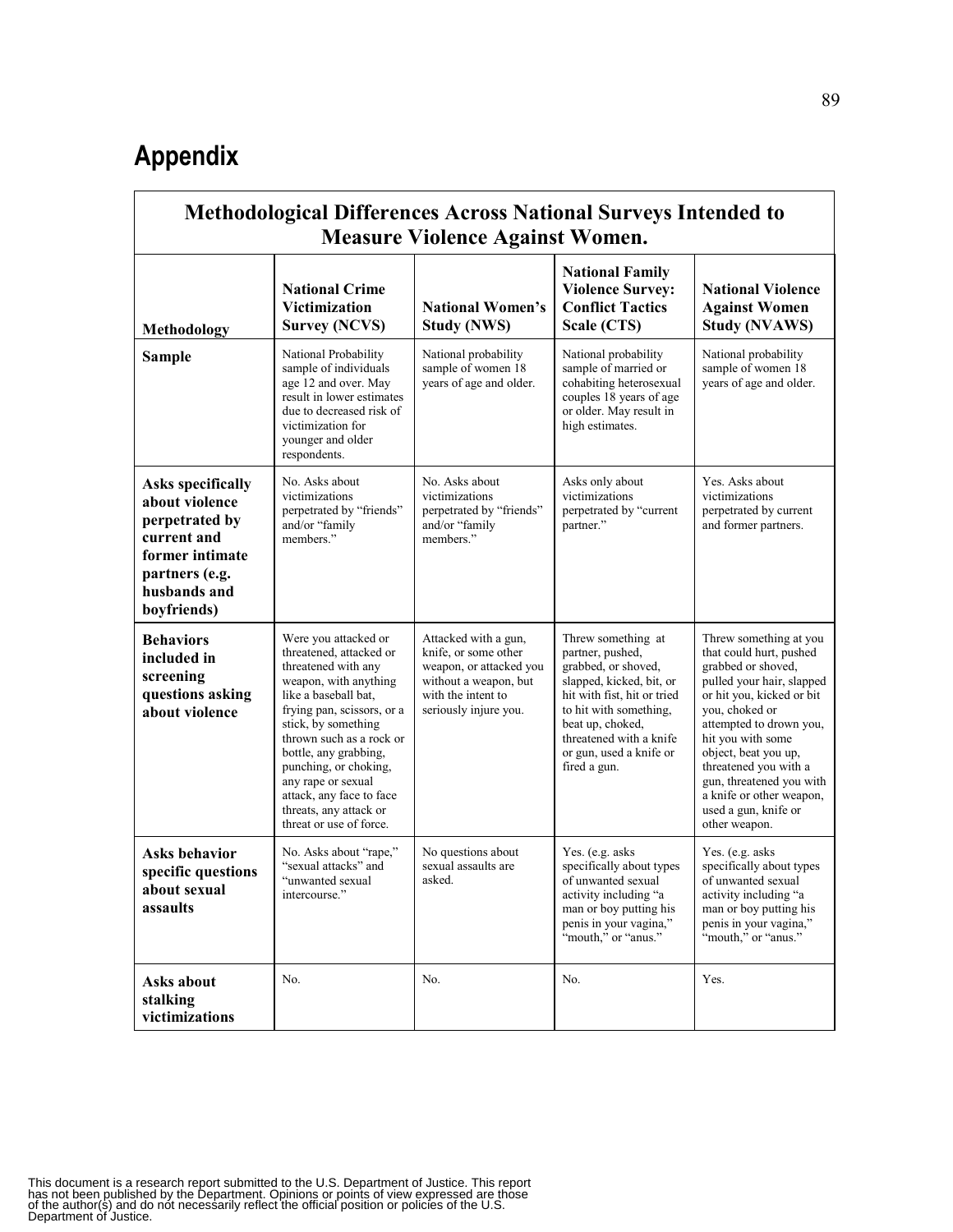| Context of the<br><b>Survey</b> | Questions asked in<br>context of "crime"<br>survey." Since some<br>may not view assaults<br>by intimates as crimes,<br>this may decrease | Ouestions asked in<br>context of "stressful<br>events" experienced. | Questions asked in<br>context of "personal"<br>conflicts" between<br>family members. | Questions asked in<br>context of issues related<br>to "personal safety."<br>continued |
|---------------------------------|------------------------------------------------------------------------------------------------------------------------------------------|---------------------------------------------------------------------|--------------------------------------------------------------------------------------|---------------------------------------------------------------------------------------|
|                                 | estimates.                                                                                                                               |                                                                     |                                                                                      |                                                                                       |

This document is a research report submitted to the U.S. Department of Justice. This report<br>has not been published by the Department. Opinions or points of view expressed are those<br>of the author(s) and do not necessarily r

## 90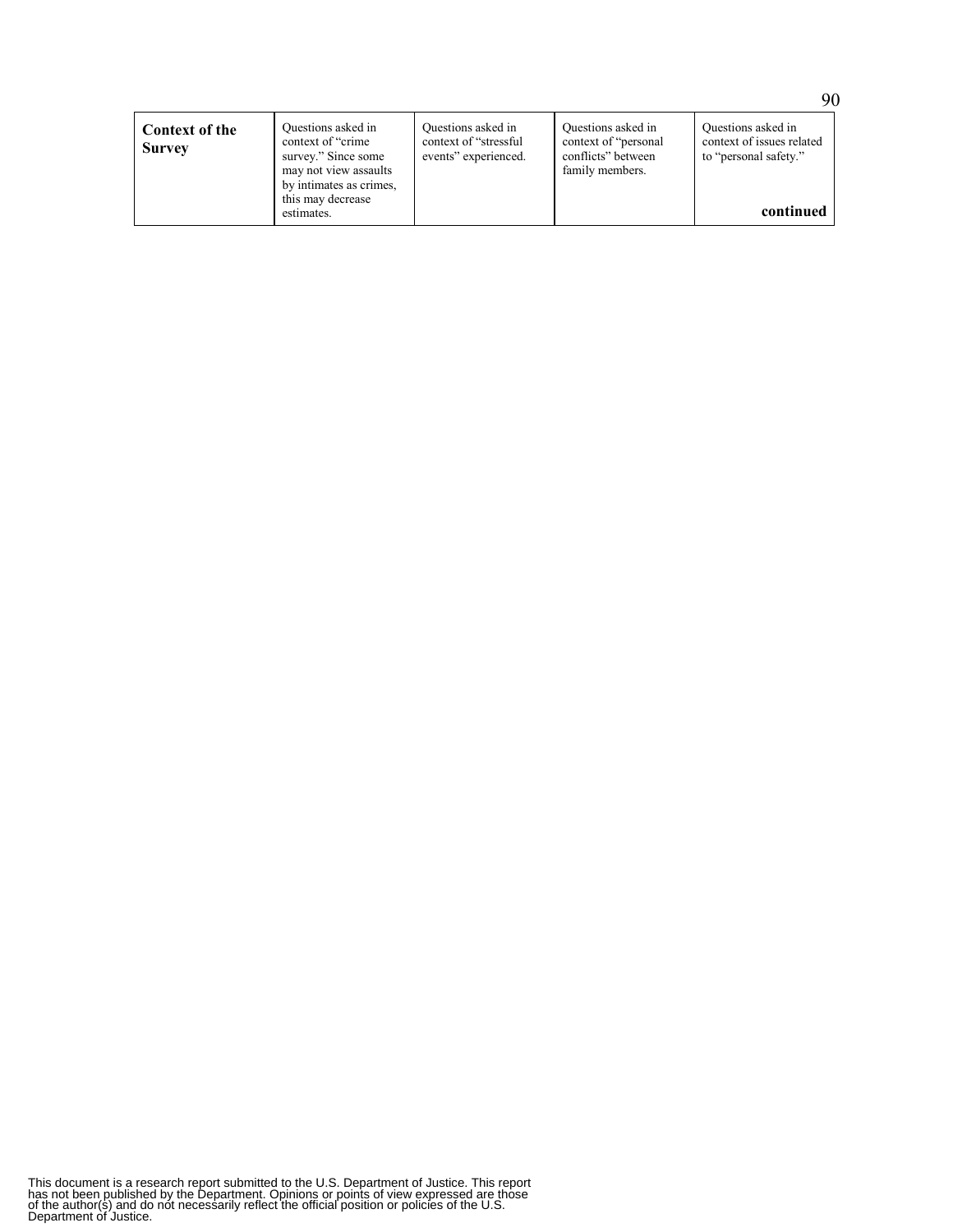| <b>Methodology</b>                                                        | <b>National Crime</b><br><b>Victimization</b><br><b>Survey (NCVS)</b>                                                                                            | <b>National</b><br>Women's<br><b>Study (NWS)</b>                                                                                                                                                | <b>National</b><br>Family<br><b>Violence</b><br><b>Survey:</b><br>Conflict<br><b>Tactics Scale</b><br>(CTS) | <b>National</b><br><b>Violence</b><br><b>Against</b><br><b>Women Study</b><br>(NVAWS) |
|---------------------------------------------------------------------------|------------------------------------------------------------------------------------------------------------------------------------------------------------------|-------------------------------------------------------------------------------------------------------------------------------------------------------------------------------------------------|-------------------------------------------------------------------------------------------------------------|---------------------------------------------------------------------------------------|
| <b>Number of Times</b><br>Respondent<br>Interviewed and<br><b>Bounded</b> | Respondents<br>interviewed multiple<br>times including<br>bounding first interview.<br>This has been shown to<br>produce lower estimates.                        | Respondents<br>interviewed twice.<br>Although report states<br>incidents are bounded.<br>repeat incidents<br>mentioned are not<br>thrown out of estimates<br>and therefore remain<br>unbounded. | Respondents<br>interviewed only once.<br>Unbounded.                                                         | Respondents<br>interviewed only once.<br>Unbounded.                                   |
| Number of<br><b>Household</b><br><b>Members</b><br><b>Interviewed</b>     | Interviews all household<br>members; this may<br>prevent some<br>respondents from<br>disclosing incidents of<br>violence perpetrated by<br>other family members. | Interviews only one<br>adult household<br>member                                                                                                                                                | Interviews only one<br>adult household<br>member                                                            | Interviews only one<br>adult household<br>member                                      |
| <b>Identifies Injuries</b><br>resulting from<br>violence                  | Yes                                                                                                                                                              | N <sub>0</sub>                                                                                                                                                                                  | N <sub>0</sub>                                                                                              | Yes                                                                                   |
| <b>Identifies Context</b><br>of Violence                                  | Yes. Asks questions to<br>distinguish acts of self-<br>defense.                                                                                                  | No. Does not distinguish<br>acts of self-defense.                                                                                                                                               | No. Does not distinguish<br>acts of self-defense.                                                           | Yes. Asks questions to<br>distinguish acts of self-<br>defense.                       |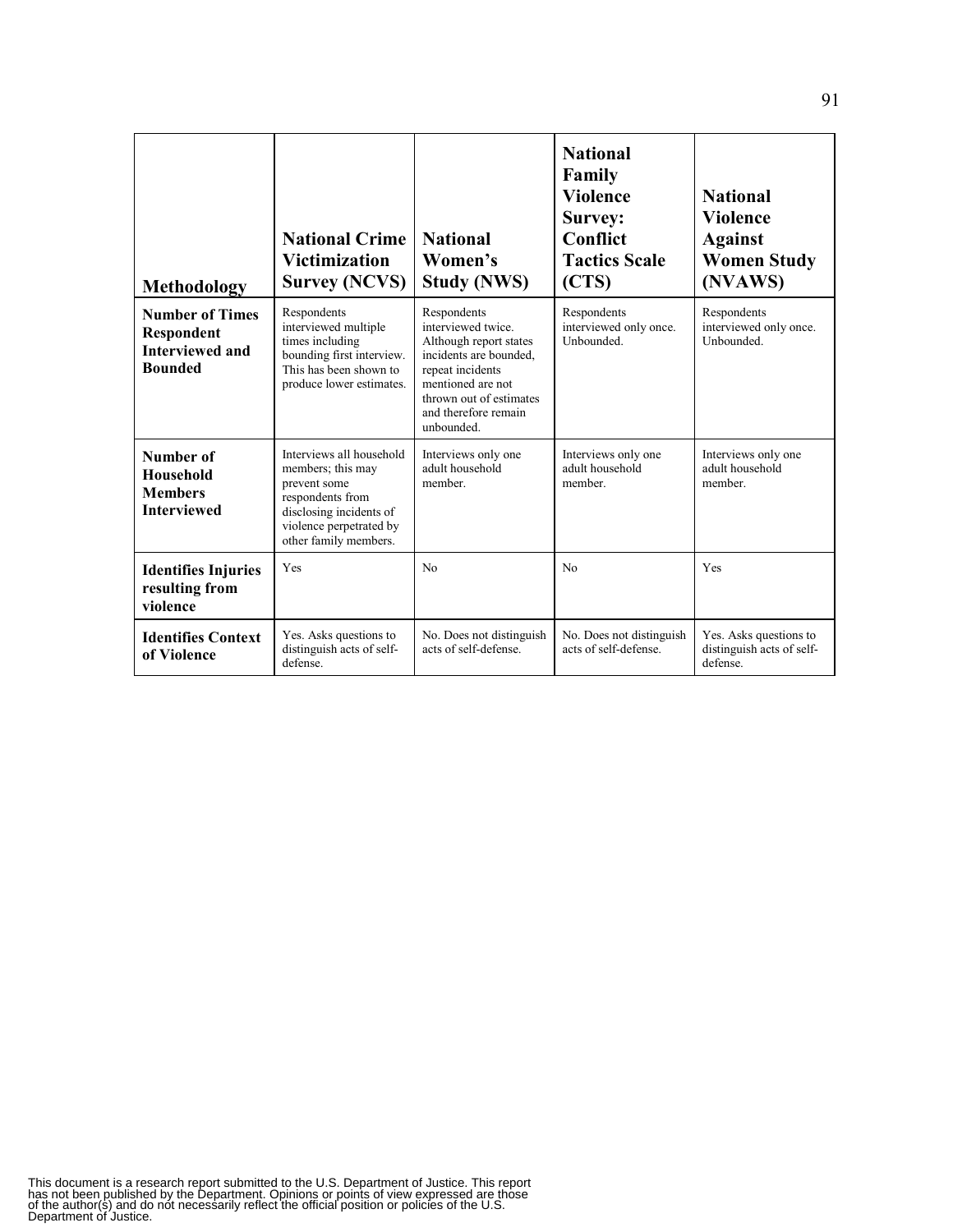# **Acknowledgements**

This report reflects ideas from informed observers of violence against women research who shared their thoughts with the authors at conferences and workshops or in personal communication. We thank, in particular, the following colleagues who lent their expertise to this project.:

Bernie Auchter Lucy Berliner Susan Breall Marti Burt Bonnie Campbell Jacqueline Campbell Nancy Crowell Robert Davis Walter DeKeseredy Claire DeMatteis Laura Dugan Mary Ann Dutton Zvi Eisikovits Edna Erez

Jeffrey Fagan Lynette Feder Kathleen Ferraro Wendy Ford Joel Garner Richard Gelles Edward Gondolf Adele Harrell Barbara Hart Sally Hillsman Annette Jolin Joan McCord Anne Menard Angela Moore Parmley Raymond Paternoster Catherine Pierce Claire Renzetti Leora Rosen Linda Saltzman Daniel Saunders Kathy Schwartz Lawrence Sherman Martin Schwartz Murray Straus Brenda Uekert Christy Visher Alissa Worden Anonymous reviewers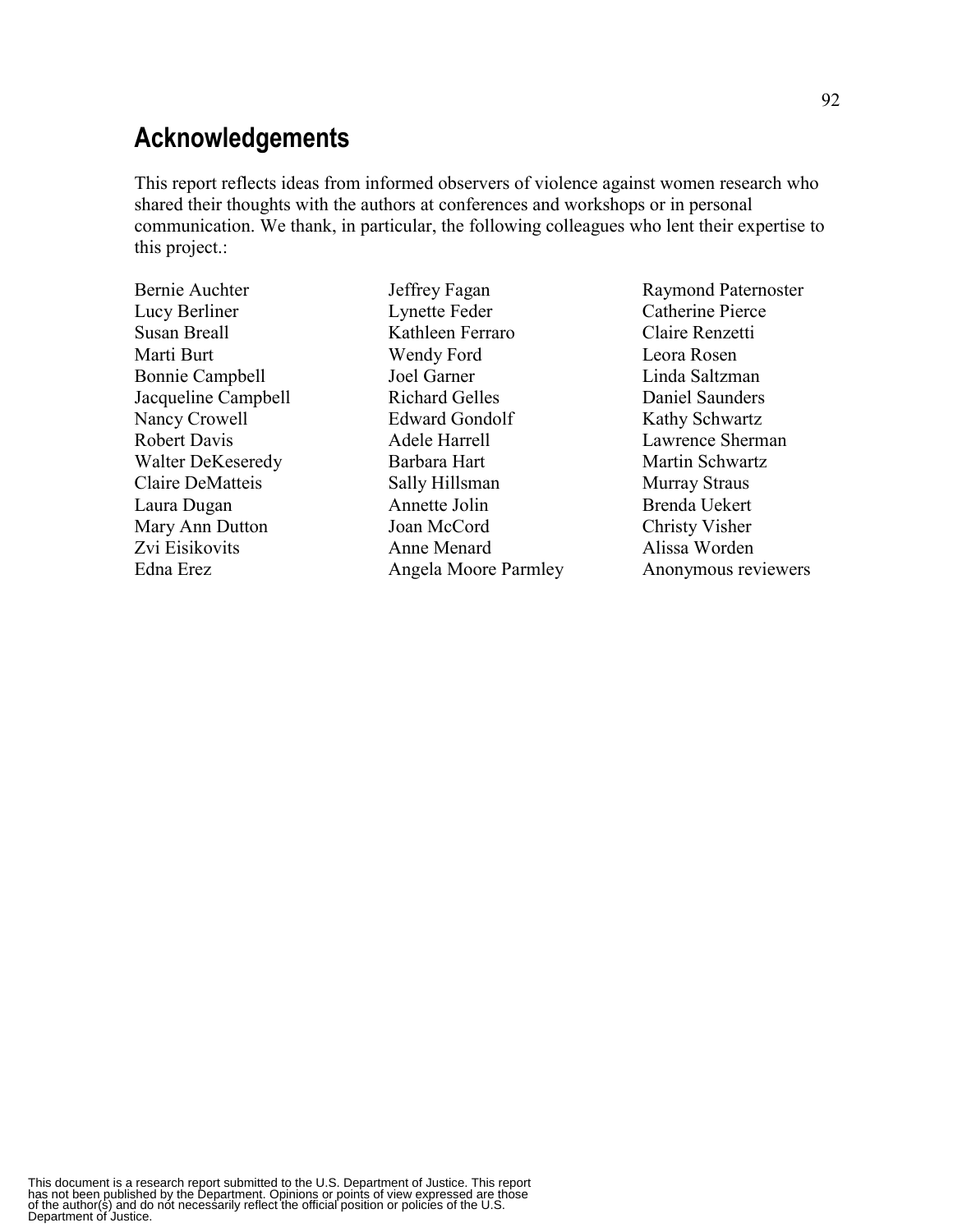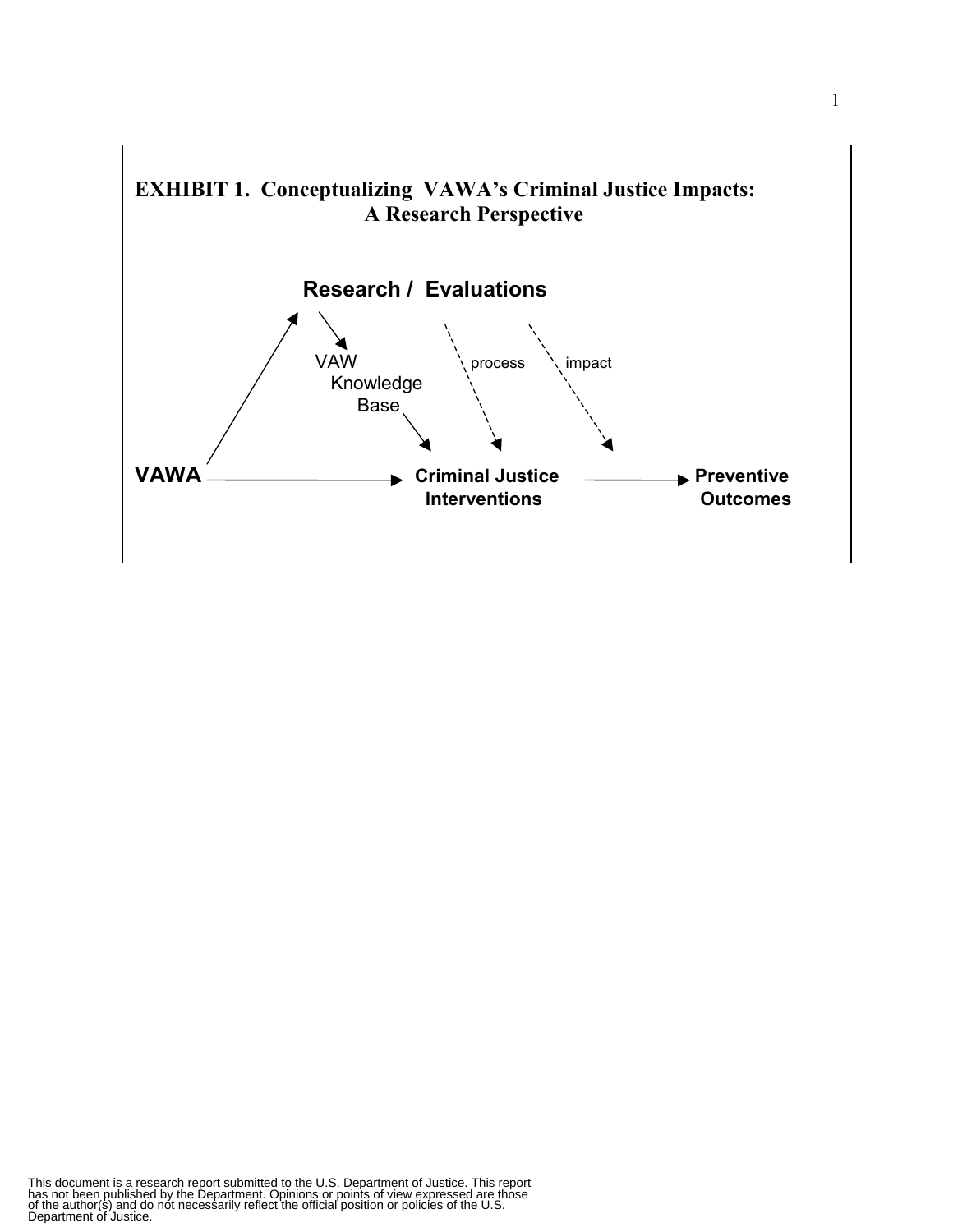# **EXHIBIT 2. VAWA Impacts: Research and Selected Justice Components (1994)**

### **Research**

#### **Surveys:**

Baseline Study of Sexual Assaults on Campuses Incidence of Stalking and Domestic Violence

### **Other Research-Related Reports:**

Report on State Databases Study on the Number and Cost of Injuries from Domestic Violence Report on Recordkeeping Relating to Domestic Violence Domestic Violence Data Collection under NIBRS Report on Stalking and Domestic Violence and on Anti-Stalking Legislation Study on Confidentiality of Domestic Violence Victims' Addresses Report on Battered Women Syndrome Study on Confidentiality of Communications Between Sexual Assault or Domestic Violence Victims And Their Counselors.

#### **Evaluations:**

STOP Grants To Combat Violent Crimes Against Women Evaluation STOP Violence Against Indian Women Grants Evaluation Grants to Encourage Arrest Evaluation

#### **NAS/NRC Research Agenda:**

*Understanding Violence Against Women* 

### **Criminal Justice**

#### **Federal Law:**

Interstate Domestic Violence Interstate Violation of a Protection Order Full Faith and Credit Given to Protection Orders Enhanced Sentences for Repeat Sex Offenders New Evidentiary Rules for Sex Offense Cases Procedures to Encourage Victims to Prosecute (rape shield, prohibition on filing costs, etc.)

#### **Local Initiatives:**

S.T.O.P. (Services\*Training\*Officers\*Prosecutors) Grants COPS Grants for Community Policing to Combat Domestic Violence Grants to Encourage Arrest Policies Violence Against Indian Women Discretionary Grants Grants to Address the Needs of Underserved Populations Grants for Rural Domestic Violence and Child Abuse Enforcement

#### **Justice-Related Initiatives:**

National Domestic Violence Hotline

Funds for Shelters for Battered Women

Grants for Coordinated Intervention and Prevention Activities to Stop Family Violence

Protections for Battered Immigrant Women and Children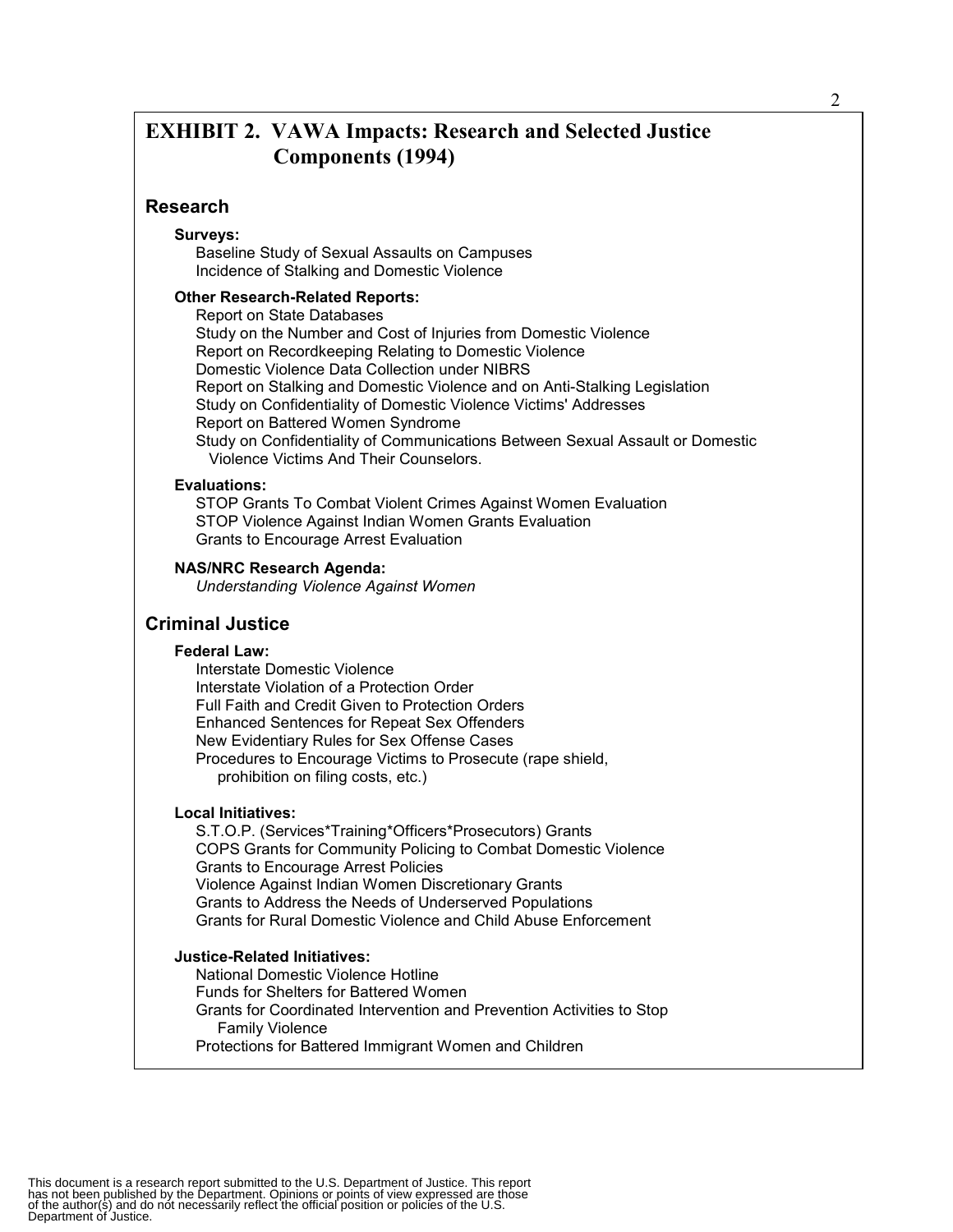# **EXHIBIT 3. VAWA Grant Purpose Areas (1994)**

**STOP Grants to Combat Violent Crimes Against Women:** To provide personnel, training, technical assistance, data collection and other equipment for the more widespread apprehension, prosecution, and adjudication of persons committing violent crimes against women, including the crimes of sexual assault and domestic violence, and specifically, for the following purposes:

- 1) To train law enforcement officers and prosecutors to more effectively identify and respond to violent crimes against women.
- 2) To develop, train, or expand units of law enforcement officers and prosecutors specifically targeting violent crimes against women.
- 3) To develop and implement more effective police and prosecution policies, protocols, orders, and services specifically devoted to preventing, identifying, and responding to violent crimes against women.
- 4) To develop, install, or expand data collection and communication systems, including computerized systems, linking police, prosecutors, and courts or for the purpose of identifying and tracking arrests, protection orders, violations of protection orders, prosecutions, and convictions for violent crimes against women.
- 5) To develop, enlarge, or strengthen victim services programs; to develop or improve delivery of victim services to racial, cultural, ethnic, and language minorities; to provide specialized domestic violence court advocates in courts where a significant number of protection orders are granted; to increase reporting and to reduce attrition rates for cases involving violent crimes against women.
- 6) To develop, enlarge, or strengthen programs addressing stalking.
- 7) To develop, enlarge, or strengthen programs addressing the needs and circumstances of Indian tribes in dealing with violent crimes against women.

**Grants to Encourage Arrest Policies:** To encourage States, Indian tribal governments, and units of local government to treat domestic violence as a serious violation of criminal law, in accordance with the following purposes:

- 1) To implement mandatory arrest or proarrest programs and policies in police departments, including mandatory arrest programs and policies for protection order violations.
- 2) To develop policies and training in police departments to improve tracking of cases involving domestic violence.
- 3) To centralize and coordinate police enforcement, prosecution, or judicial responsibility for domestic violence cases in groups or units of police officers, prosecutors, or judges.
- 4) To coordinate computer tracking systems to ensure communication between police, prosecutors, and both criminal and family courts.
- 5) To strengthen legal advocacy service programs for victims of domestic violence.
- 6) To educate judges in criminal and other courts about domestic violence and to improve judicial handling of such cases.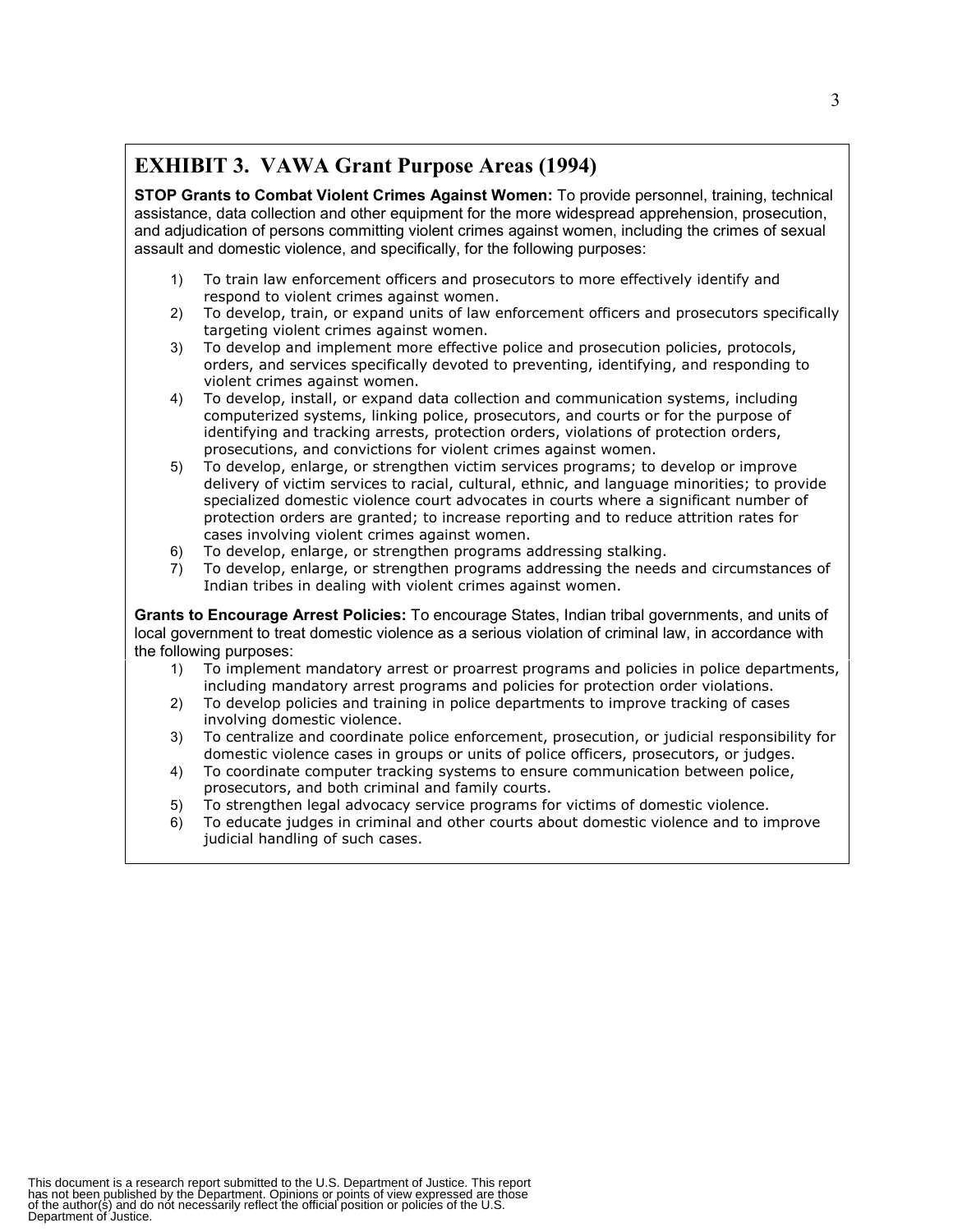# **EXHIBIT 4. NRC VAW Panel Research Agenda**

## **Preventing Violence Against Women**

- longitudinal research to study the developmental trajectory of violent behavior against women and whether and how it differs from the development of other violent behaviors;
- the inclusion of questions about violent behavior against women in research on the causes of other violent behavior;
- � the examination of risk factors, such as poverty, childhood victimization, and brain injury, for sexual and intimate partner violence in studies of at-risk children and adolescents;
- rigorous evaluation of both short- and long-term effects of programs designed to prevent sexual and intimate partner violence, including school-based education programs, media campaigns, and legal changes intended to deter violence against women; and
- the inclusion of intimate partner and sexual violence outcomes in evaluations of nonviolent conflict resolution programs and other programs designed to prevent delinquency, substance abuse, teenage pregnancy, gang involvement, and general violence.

#### **Improving Research Methods**

- � clear definition by researchers and practitioners of the terms used in their work;
- the development and testing of scales and other tools of measurement to make operational the key and most used definitions;
- improvement in the reliability and validity of research instruments with guidance from subpopulations with whom the instruments will be used, for example, people of color or specific ethnic groups;
- � clarification of theory and the outcomes expected from the intervention in evaluation research;
- � the use of randomized, controlled outcome studies to identify the program and community features that account for effectiveness (or lack thereof) of legal and social service treatment interventions with various groups of offenders;
- � both qualitative and quantitative research to recognize the confluence of the broad social and cultural context in which women experience violence, as well as individual factors, with attention to such factors as race, ethnicity, socioeconomic status, age, and sexual orientation in shaping the context and experience of violence in women's lives.

### **Building Knowledge**

- � the development of both national and community-level survey studies using the most valid instrumentation and questioning techniques to measure incidence and prevalence of violence against women (both victimization and perpetration), with particular attention to surveys of racial and ethnic minorities, and other underrepresented population subgroups;
- � the inclusion of questions pertaining to violence against women in national and community surveys of topics such as women's mental or physical health or social or economic well-being;
- identification and secondary analysis of existing data sets with respect to violence against women;
- research on the consequences of violence against women that includes intergenerational consequences, effects of race and socioeconomic status on consequences, and costs to society, including lost productivity and the use of the criminal justice, health, and social service systems;
- **•** studies that describe current services for victims of violence and evaluate their effectiveness;
- studies to investigate the factors associated with victims' service-seeking behavior, including delaying seeking of services or not seeking services at all, in order to identify barriers to service seeking and alternative approaches and settings for service provision; and
- studies that examine discretionary processes in the criminal and civil justice systems, including legal research on the theory and implementation of new laws and reforms, police and prosecutorial decision making, jury decision making, and judicial decision making.

## **Developing the Research Infrastructure**

- � development of a coordinated research strategy by government agencies; and
- establishment of a minimum of three to four research centers, within academic or other appropriate settings, to support the development of studies and training programs focused on violence against women, to provide mechanisms for collaboration between researchers and practitioners, and to provide technical assistance for integrating research into service provision.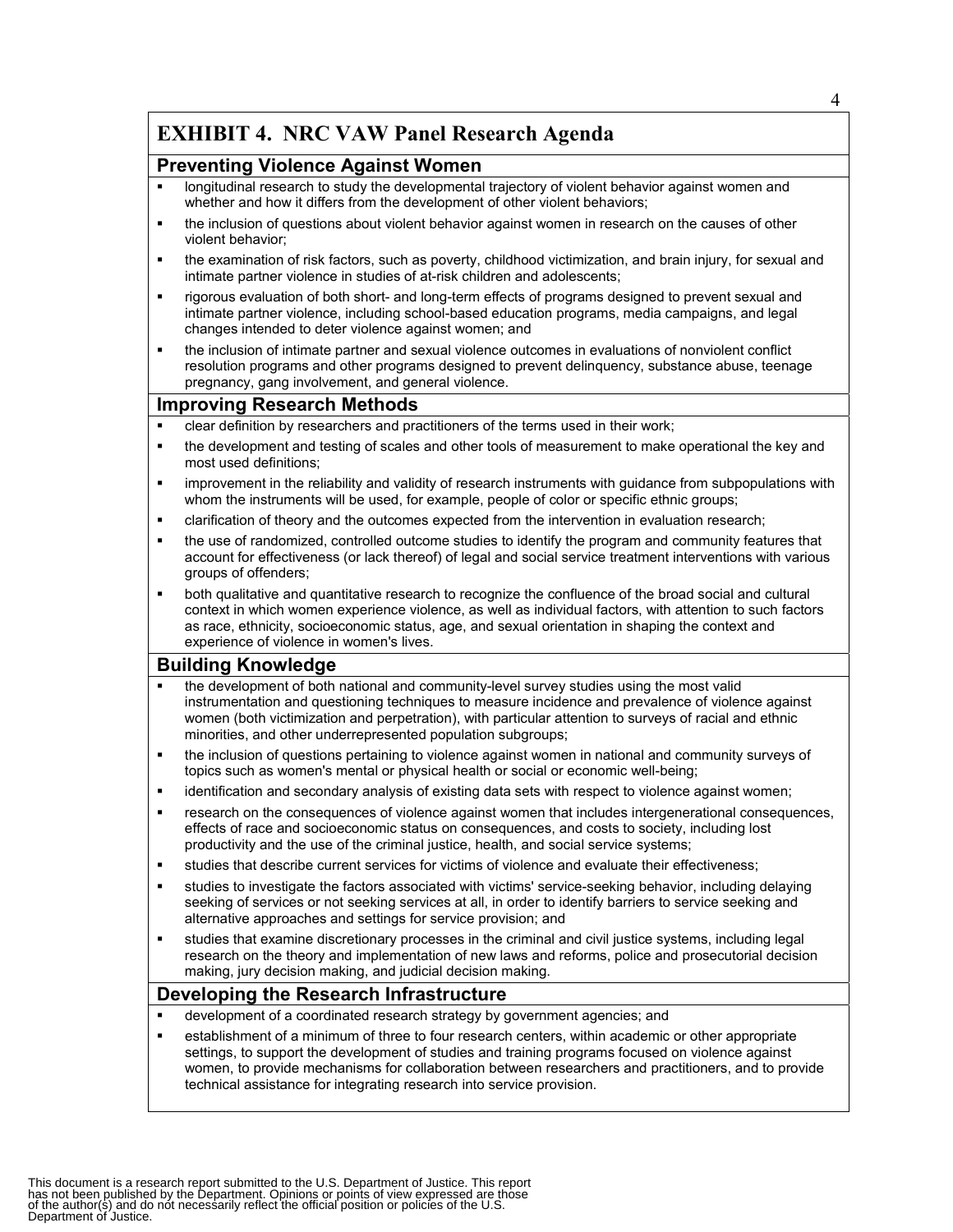